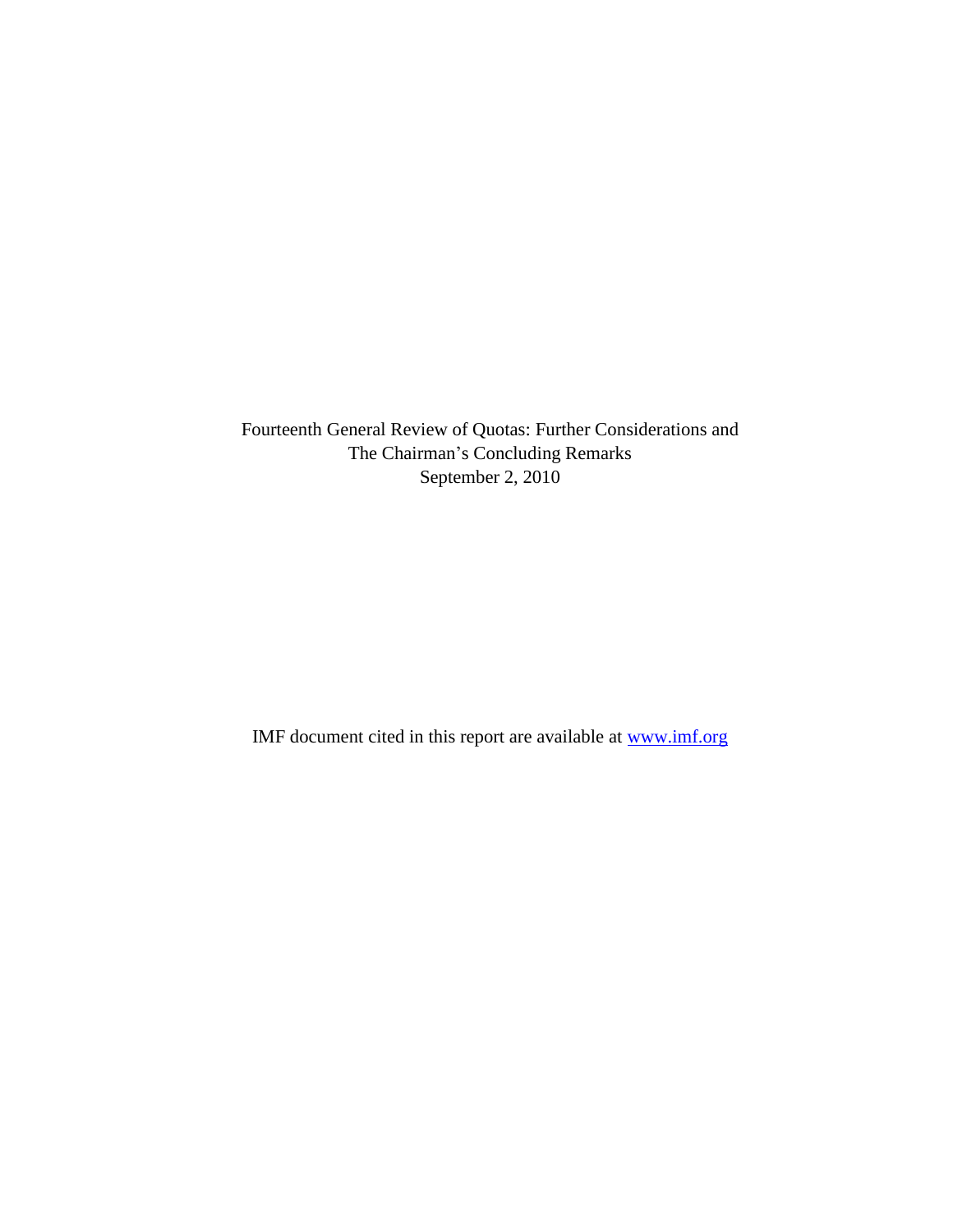# INTERNATIONAL MONETARY FUND

# **Fourteenth General Review of Quotas: Further Considerations**

Prepared by the Finance Department

# Approved by Andrew Tweedie

September 2, 2010

| Contents<br>Page                                                                                                                               |
|------------------------------------------------------------------------------------------------------------------------------------------------|
|                                                                                                                                                |
|                                                                                                                                                |
|                                                                                                                                                |
|                                                                                                                                                |
| <b>Text Tables</b>                                                                                                                             |
|                                                                                                                                                |
| 2. Summary of Illustrative Simulations: Shifts in Quota Share under Alternative Options  13                                                    |
|                                                                                                                                                |
| <b>Tables</b>                                                                                                                                  |
| 1. Ad hoc Increase Allocated Based on Either the Formula or the GDP Blend; Full CQS                                                            |
|                                                                                                                                                |
| 2. Ad hoc Increase Allocated Based on the GDP Blend; Full CQS Protection; PRGT-                                                                |
| 3. Ad hoc Increase Allocated Based on Either the Formula or the GDP Blend; 95 Percent                                                          |
|                                                                                                                                                |
| 4. Ad hoc Increase Allocated Based on Either the Formula or the GDP Blend; Full CQS                                                            |
| Figures                                                                                                                                        |
|                                                                                                                                                |
|                                                                                                                                                |
| <b>Appendix Tables</b>                                                                                                                         |
| A1. Simulation 1: Ad hoc Increase Allocated Based on Either the Formula or the<br>GDP Blend; Full CQS Protection; PRGT-eligible - by Member 21 |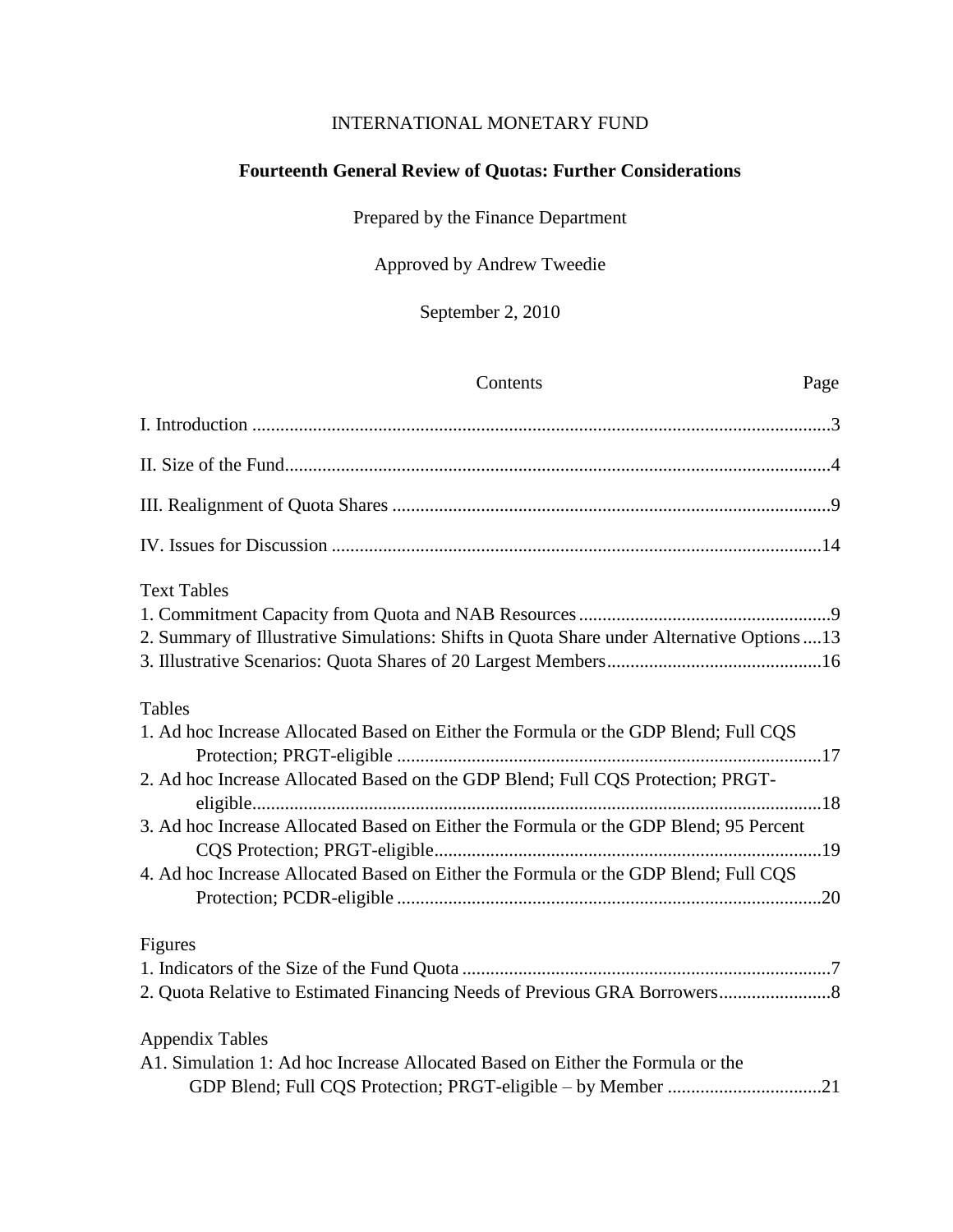| A2. Simulation 2: Ad hoc Increase Allocated Based on the GDP Blend;            |  |
|--------------------------------------------------------------------------------|--|
|                                                                                |  |
| A3. Simulation 3: Ad hoc Increase Allocated Based on Either the Formula or the |  |
| GDP Blend; 95 Percent CQS Protection; PRGT-eligible – by Member33              |  |
| A4. Simulation 4: Ad hoc Increase Allocated Based on Either the Formula or the |  |
| GDP Blend; Full CQS Protection; PCDR-eligible – by Member 39                   |  |
|                                                                                |  |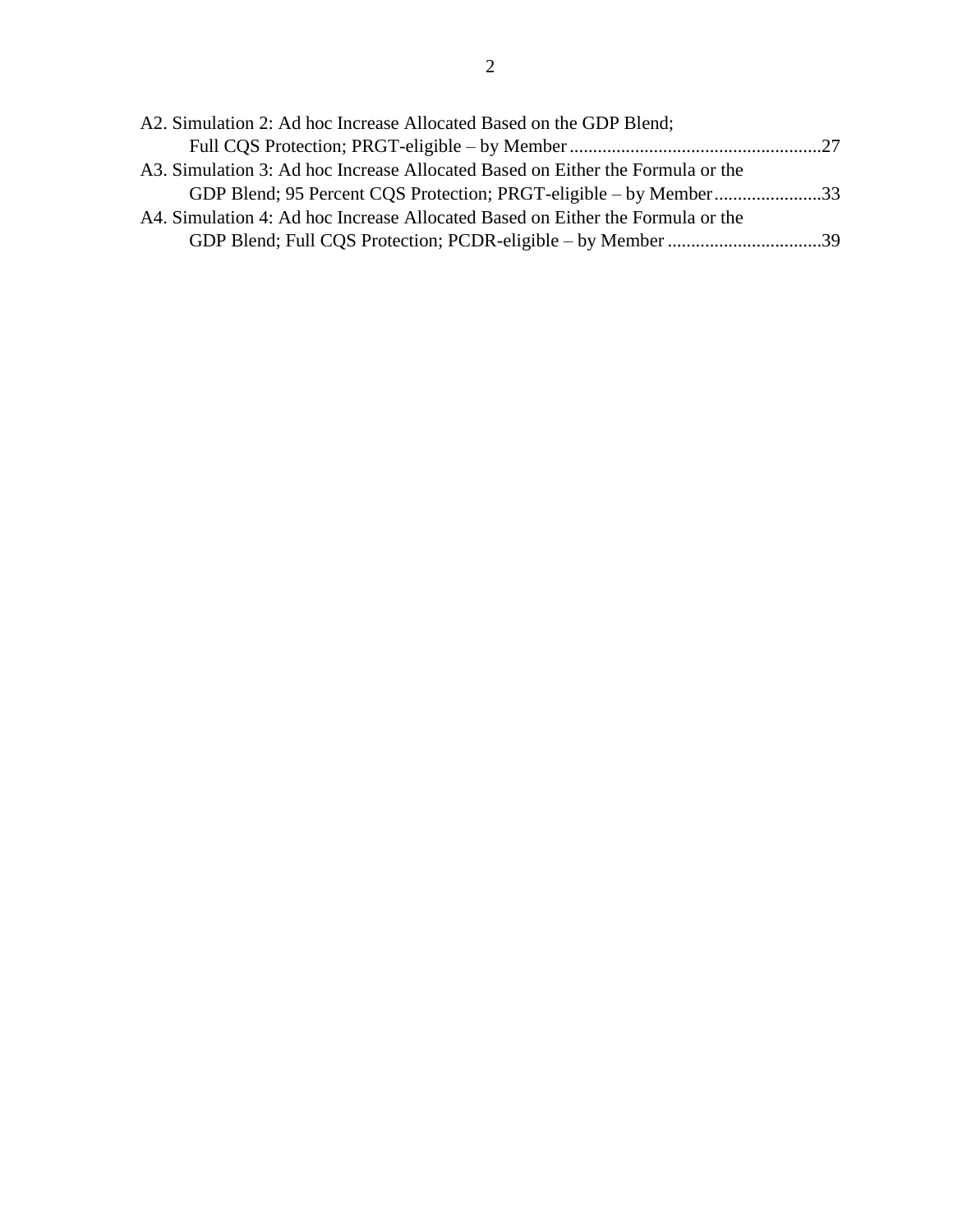### **I. INTRODUCTION<sup>1</sup>**

1. **This paper provides the basis for the next round of discussions on the 14th General Review of Quotas.** The Committee of the Whole (COW) has so far met three times this year: in March and July to consider the realignment of quota shares, and in April for an initial discussion on the size of the overall increase.**<sup>2</sup>** Directors also met informally with the Managing Director on July 22 to take stock of the remaining issues, keeping in mind the tight timetable for completing the review and the need for flexibility and compromise from all sides. As discussed at the informal meeting, the Board recess provided an opportunity to take stock of the different positions and seek guidance from capitals on possible ways forward, with the goal of reaching a pragmatic solution that could bridge the remaining gaps within the relatively short period of time still available.<sup>3</sup>

## 2. **While considerable progress has been made, significant differences remain on many of the key issues**:

- *Quota size:* in April, many Directors expressed a preliminary view that broadly a doubling of quotas would ensure that quota resources remain adequate in most circumstances, with some arguing for a larger increase. A few others were skeptical about the need for an increase beyond that needed to achieve the targeted quota share realignment, and some considered it too early to express a specific view.
- *Quota realignment:* at the most recent discussion in July, Directors remained committed to the IMFC-endorsed goal of a shift in quota share of at least 5 percent to dynamic emerging market and developing countries (EMDCs) from over- to underrepresented countries, while protecting the voting share of the poorest members. Differences remained, however, on a number of important details, including the potential role of a compressed GDP blend variable in distributing ad hoc increases, the possible scope for mechanisms that could facilitate a larger net shift to EMDCs, and the precise modalities for protecting the voting share of the poorest countries.

 $\overline{a}$ 

<sup>&</sup>lt;sup>1</sup> The paper was prepared by a staff team led by S. Bassett and S. Prowse, and consisting of H. Treichel, R. Rozenov, L. Kohler, H. Lin, C. Visconti, C. Janada, S. Rodriguez, A. Dabney, and B. Wennerholm. T. Krueger and C. Beaumont also contributed.

<sup>2</sup> See *The Chairman's Concluding Remarks: Fourteenth General Review of Quotas—Realigning Quota Shares—Initial Considerations* (3/25/10); *The Chairman's Concluding Remarks: Fourteenth General Review of Quotas—The Size of the Fund—Initial Considerations* (4/19/10); *The Chairman's Concluding Remarks: Fourteenth General Review of Quotas—Realigning Quota Shares: Further Considerations* (7/13/10).

<sup>3</sup> See *Communiqué of the International Monetary and Financial Committee of the Board of Governors of the International Monetary Fund* (October 4, 2009) [http://www.imf.org/external/np/sec/pr/2009/pr09347.htm;](http://www.imf.org/external/np/sec/pr/2009/pr09347.htm) this followed the *G-20 Leaders' Statement: The Pittsburgh Summit (September 25, 2009)*.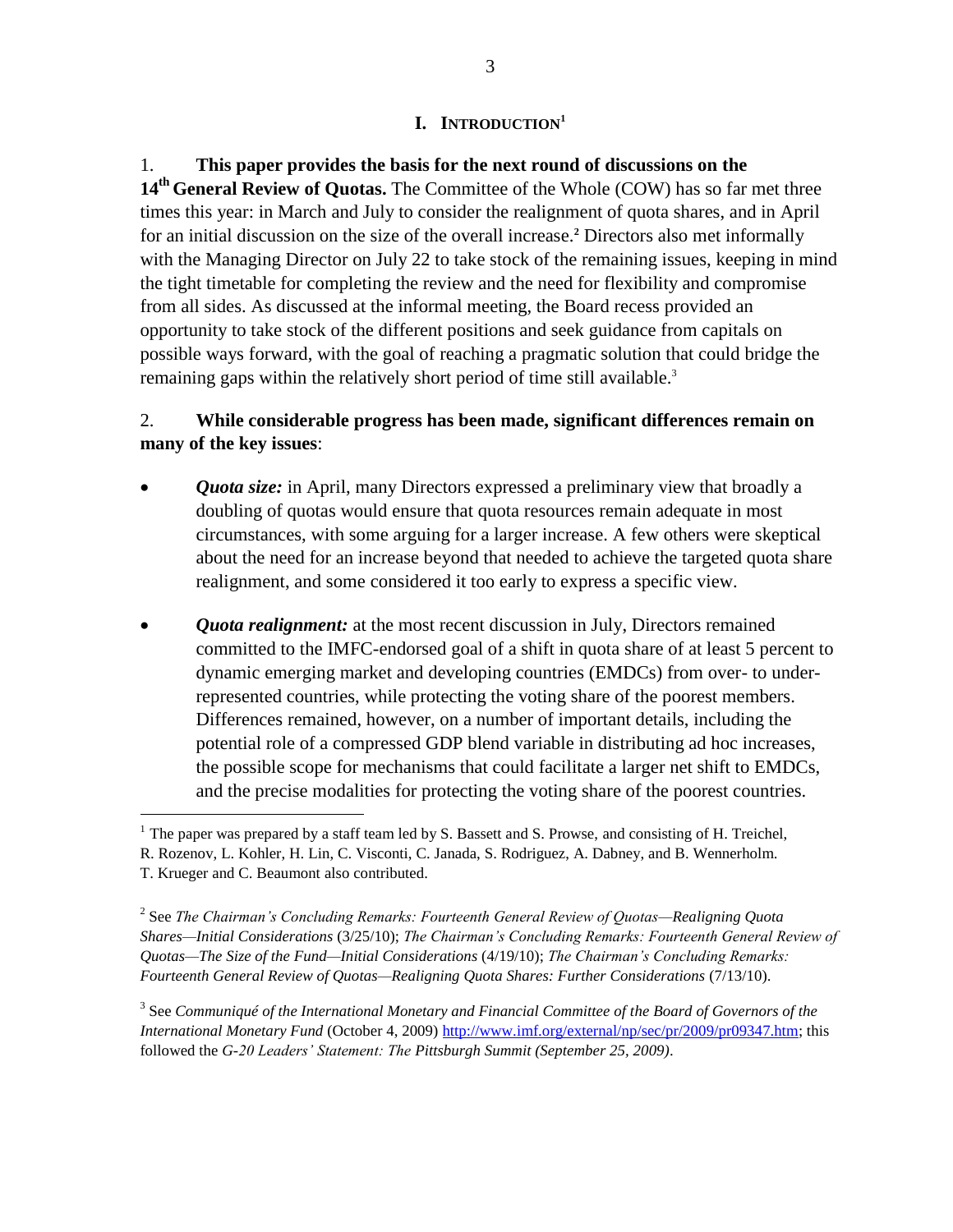3. **This paper covers two broad topics.** First, it revisits the issue of the size of the Fund in light of Directors' views expressed in April and subsequent developments. Second, it provides further illustrative simulations of a possible realignment of quota shares, building on the approaches discussed in July. In general, it seeks to explore a somewhat narrower range of options than in previous papers. While recognizing that many Directors have expressed misgivings about some aspects of the approaches discussed in this paper, it is nonetheless hoped that these simulations could help begin to narrow the debate and provide a possible basis—no doubt with further refinements—for building the necessary broad consensus. Given that views remain wide-ranging, it would be premature to present specific staff proposals and the simulations in this paper remain purely illustrative. However, if sufficient progress is made in the discussions, staff could revert quickly with proposals for Directors' consideration. In addition, staff has circulated separately a supplement presenting specific simulations that were requested by Directors in the previous discussion. 4

## **II. SIZE OF THE FUND**

## **Stocktaking**

 $\overline{a}$ 

4. **In April, Directors discussed a staff paper that considered the size of the Fund in light of a range of indicators and scenario analysis.** The paper concluded that a substantial quota increase is needed, with some indicators pointing to a doubling, and other estimates pointing to even larger increases.<sup>5</sup> It was noted that, with no general increase since the 11<sup>th</sup> Review in 1998, quota resources had declined markedly relative to standard economic indicators, including global GDP and international trade and capital flows. Scenario analysis, based on the Fund's experience during previous crisis episodes and vulnerabilities during ―tail‖ events, also pointed to the need for a sizable increase. The paper noted that a doubling of quotas, together with the expanded New Arrangements to Borrow (NAB), would increase the Fund's lending capacity to about US\$1 trillion, allowing the Fund to support its members under a broad range of scenarios.<sup>6</sup> It was also recognized that possible reforms to the Fund's crisis prevention and resolution instruments could add to these needs.

## 5. **Directors expressed preliminary views, given the need for parallel progress on the quota distribution, the Fund's future financing role and broader governance**

<sup>4</sup> *Fourteenth General Review of Quotas – Realigning Quota Shares: Further Considerations – Simulation Requests* (, Supplement 2, 8/30/10).

<sup>&</sup>lt;sup>5</sup> See *Fourteenth General Review of Quotas—The Size of the Fund—Initial Considerations (3/15/10).* 

 $6$  With a doubling of quotas, together with activation of the full amount of the expanded NAB, the Fund's commitment capacity is approximately SDR 613 billion (Table 1). This is equivalent to about US\$950 billion at an exchange rate of 1.55 U.S. dollars per SDR (three-year average exchange rate to end July 2010).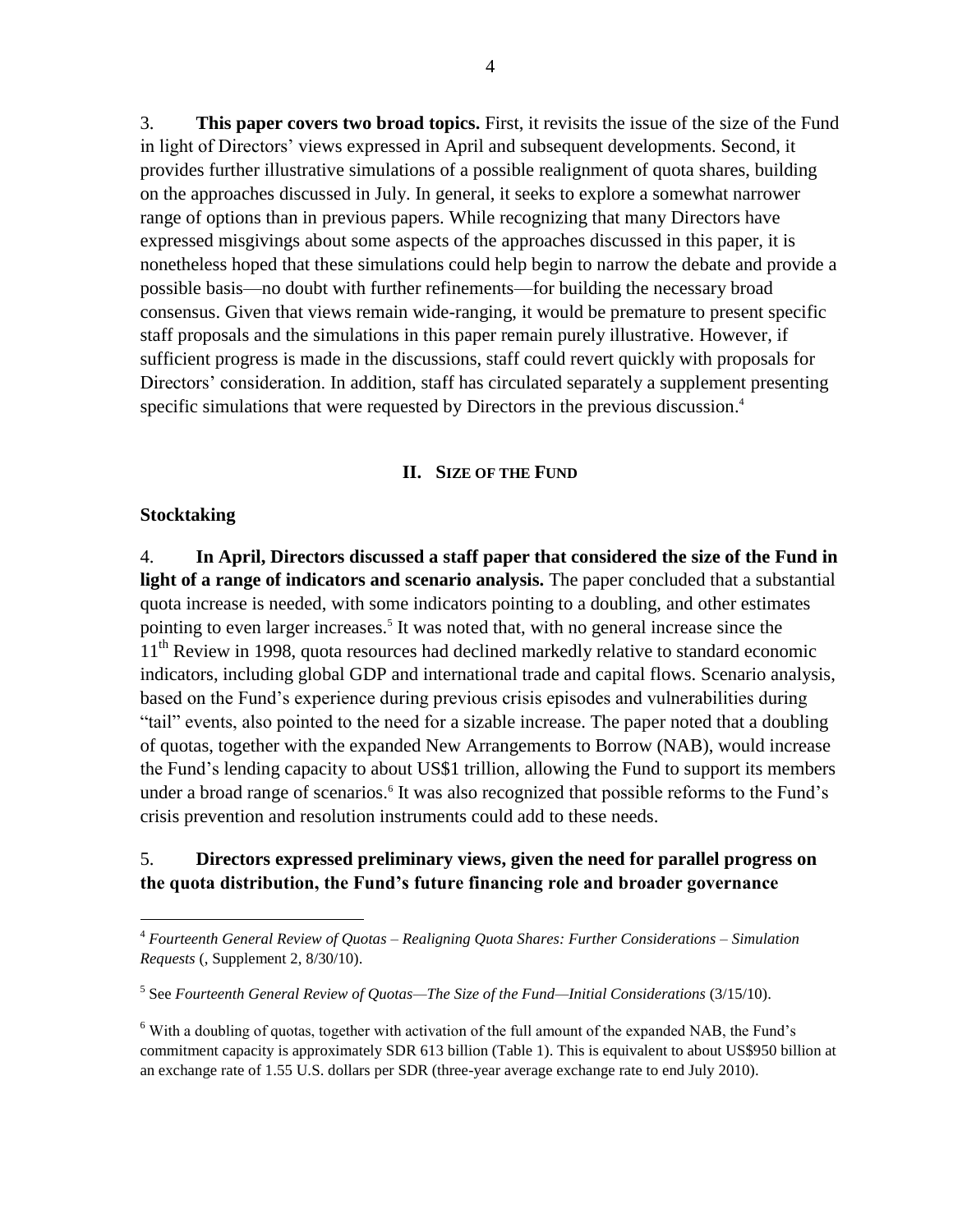**reforms.**<sup>7</sup> They emphasized that the Fund is, and should remain, a quota-based institution, notwithstanding the large increase in its borrowed resources. As noted, most Directors saw a strong case for a substantial increase, with many supporting broadly a doubling and some arguing for a larger increase. A few other Directors were skeptical about the need for a quota increase beyond the amount needed to achieve the targeted realignment of quota shares, and some Directors considered it too early to express a specific view, given the ongoing discussions on other work that might have a bearing on Fund resources.

## **Subsequent Developments**

 $\overline{a}$ 

6. **Subsequent developments have further strengthened the case for a substantial quota increase.** In particular, the euro area crisis and the establishment of the new European Financial Stability Facility (EFSF) highlight the possibility that large financing needs could arise in support of adjustment programs by advanced countries. These developments have made some earlier scenarios more likely, even if the possibility of such financing needs was already envisaged in the tail risk scenarios prepared for the March paper. In particular, the amounts generated in those scenarios are broadly in line with the notional amounts of potential recourse to Fund financing outlined when the EFSF was announced. This package came on top of the agreement on an SBA for Greece involving the Fund's largest nonprecautionary commitment. These developments highlight the importance of ensuring that the Fund has adequate resources to provide a credible response to potential financing needs by a wide range of members, including advanced economies that may face sizable needs in the event of sudden stops associated with debt rollovers or deposit outflows.<sup>8</sup> The availability of such resources may itself help to forestall a crisis even if the resources are never drawn.

7. **A second development since the March paper has been the emergence of greater clarity regarding options for further reforms of Fund facilities**. The recent Board decisions, including the elimination of the access cap under the FCL and the introduction of the PCL, would tend to raise the crisis *prevention* demand for Fund resources.<sup>9</sup> However, it is also expected that such reforms would lower demand for crisis *resolution* resources from the Fund, as Fund support would be deployed in a more front-loaded and credible manner, if needed. Taking crisis prevention and resolution implications together, the updated staff analysis<sup>10</sup> suggested that the overall resource envelope discussed in the March paper (i.e., a

<sup>7</sup> See *The Chairman's Concluding Remarks: Fourteenth General Review of Quotas—The Size of the Fund— Initial Considerations* (4/19/10).

<sup>&</sup>lt;sup>8</sup> Members using Fund resources are not included in the FTP and would also not participate in meeting drawings under the NAB. Hence, there are significant downside risks to the availability of quota and borrowed resources in a crisis if members previously included in the FTP need to use Fund resources.

<sup>9</sup> See *The Fund's Mandate—The Future Financing Role— Reform Proposals* (6/29/10).

<sup>&</sup>lt;sup>10</sup> See the annex to *[The Fund's Mandate—The Future Financing Role—Reform Proposals](http://www.imf.org/external/np/pp/eng/2010/062910.pdf)* (6/29/10).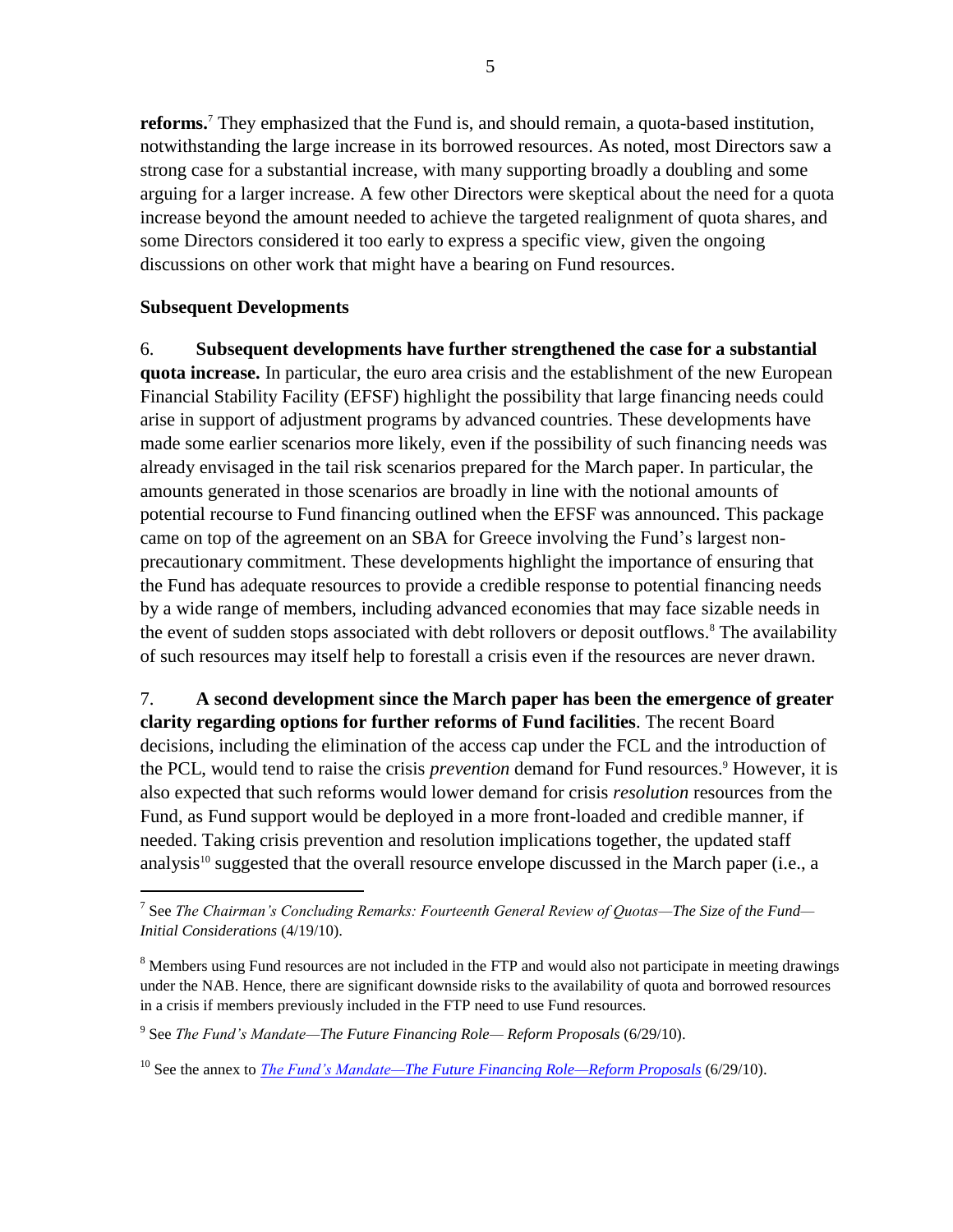doubling of quotas plus the expanded NAB) appears broadly adequate. The greater role for crisis prevention could accelerate the demand for commitments in a crisis, and a large share of quota resources would ensure that the Fund is well placed to meet the greater potential for a surge in demand for commitments, as quota resources are more flexible than borrowing.

## 8. **Staff has also revisited the indicator analysis prepared in the March paper.**

While the broad conclusions remain unchanged, some indicators would point to larger increases than previously estimated. One approach presented previously was the comparison of total quotas to a range of standard global indicators (see Table 2 of *Fourteenth General Review of Quotas—The Size of the Fund—Initial Considerations (3/15/10*). This analysis uses the quota database, which runs through 2008. Staff has examined the potential implications of extending this analysis through 2009 using available data from the *IFS* and the April 2010 *World Economic Outlook* (WEO) (see Figure 1). This exercise suggests that a 90 percent quota increase (relative to that agreed in the 2008 reform) would be needed to restore quotas relative to global GDP to the level agreed in the 1980s and 1990s, up from 80 percent reported in *Fourteenth General Review of Quotas—The Size of the Fund—Initial Considerations (3/15/10)*. Based on the quota formula weighted variables, the needed increase would be 164 percent rather than 134 percent.

9. **The updated WEO projections also imply significantly higher estimates for members' prospective external financing needs**. In *Fourteenth General Review of Quotas—The Size of the Fund—Initial Considerations (3/15/10)*, quota resources were compared with forward-looking estimates of members' external financing needs (EFN) for 76 past GRA borrowers, as in previous reviews.<sup>11</sup> This analysis suggested that a 110 percent increase would be needed to restore the ratio of quota resources to EFN to its  $11<sup>th</sup>$  Review level—an estimate that rises to 138 percent when the updated WEO projections are used to project the EFN for this group through 2014. Figure 2 shows the projected path of quotas to EFN for the range of quota increases considered in the next section. In general, an increase of 100-125 percent would initially return the ratio to close to previous levels after which it would begin to decline again.

 $\overline{a}$ 

<sup>11</sup>As in *Thirteenth General Review of Quotas - Assessing the Adequacy of Fund Resources (11/27/07)* and *Fourteenth General Review of Quotas—The Size of the Fund—Initial Considerations* (3/15/10), gross financing needs are estimated using WEO data as the sum of current account deficits net of grants, medium- and longterm debt amortization, arrears repayments, and reserve accumulation. EFNs are calculated by adjusting gross financing needs to include short-term debt but to exclude reserve accumulation by countries with reserves exceeding short-term debt, and to also exclude countries with negative gross needs.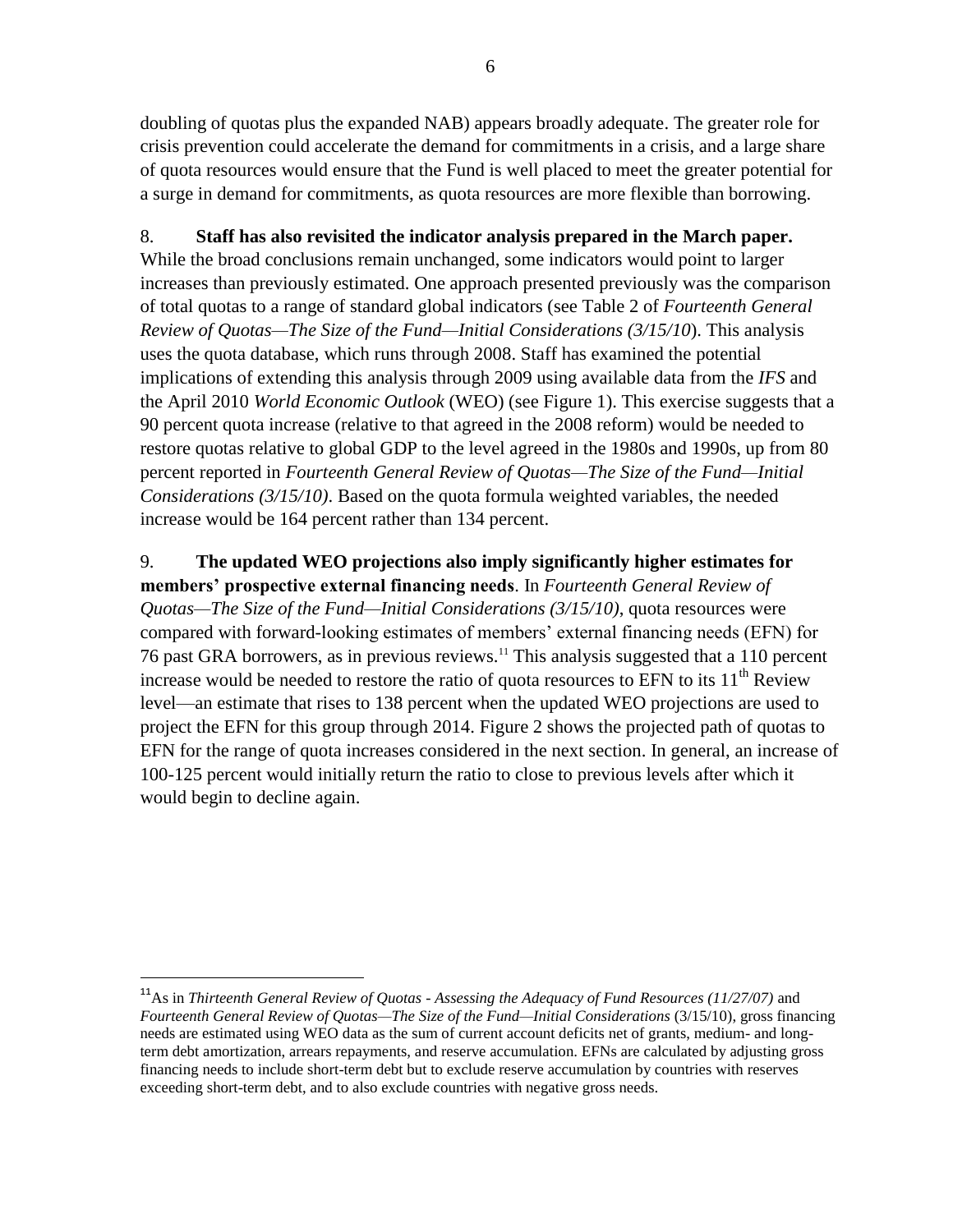

Figure 1. Indicators of the Size of the Fund Quota

Source: Finance Department.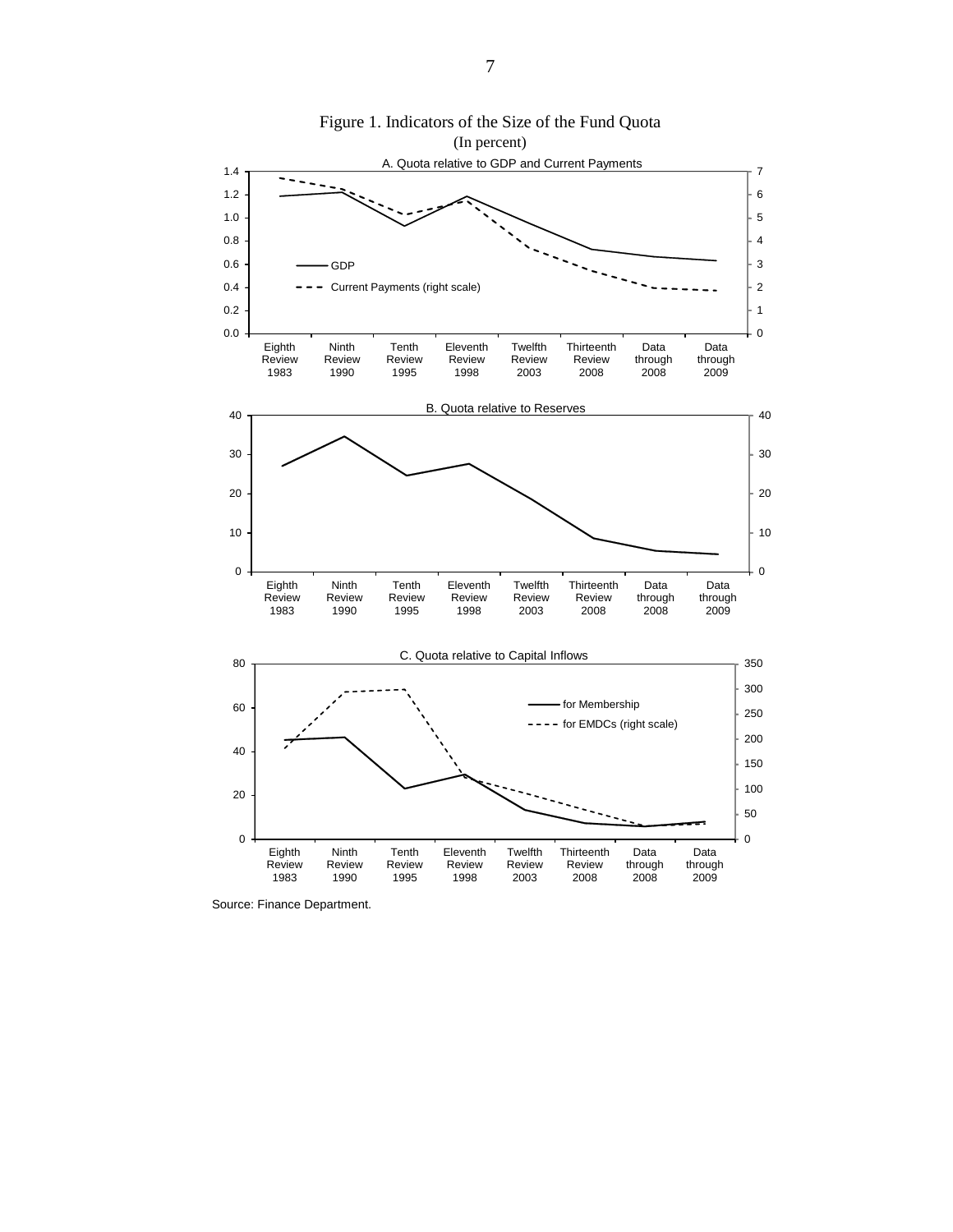

Figure 2. Quota Relative to Estimated Financing Needs of Previous GRA Borrowers (In SDR billions and percent)

1/ In the forecast period, quota resources are assumed to be unchanged in 2010 and to increase in 2011 by 75%, 100%, and 125% respectively, with respect to post second round quota of SDR 238 billion.

### 10. **In sum, the above considerations further strengthen the case for a doubling of**

**quotas.** Developments since the April discussion only serve to further underline the potential for members to face large potential financing needs in a world of increasingly globalized capital and cross-border flows. It is important that the Fund has a credible resource base to give confidence to its members and markets that it can meet members' potential financing needs under a broad range of feasible scenarios. Also, there is now greater clarity on further reform of the Fund's lending toolkit and its resource implications. In general, this analysis continues to point to a range of quota increases broadly centered on a doubling. Together with the expanded NAB, a doubling of quotas would provide the Fund with a commitment capacity of over SDR 600 billion or close to \$1 trillion (Table 1), putting it in a strong position to forestall or cope with potential crises in the coming years.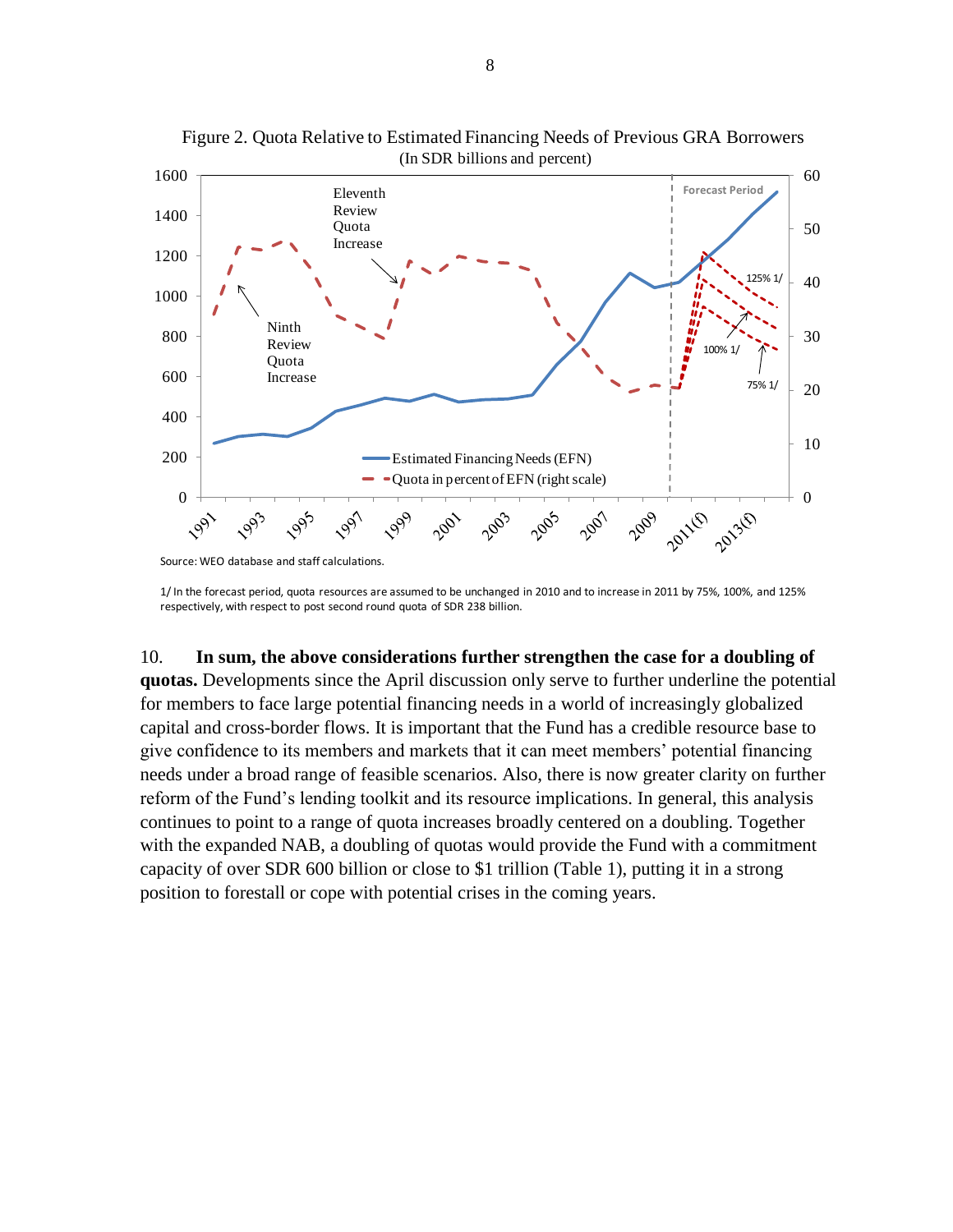|                          | Total        | Quota of FTP Prudential |             | Other     | Quota-based | Expanded     | Total     |           | Total                  |
|--------------------------|--------------|-------------------------|-------------|-----------|-------------|--------------|-----------|-----------|------------------------|
|                          | <b>Ouota</b> | Members                 | Balance     | Resources | Commitment  | <b>NAB</b>   | Resources |           | Commitment Capacity 2/ |
|                          |              |                         |             | Net $3/$  | Capacity    | Resources 1/ |           |           |                        |
|                          | A            | B                       | $C = 0.2*B$ | D         | $D=B-C$     | E            | $A+E$     | $D+0.8*E$ | billions of US\$ 3/    |
|                          |              |                         |             |           |             |              |           |           |                        |
| Current quota            | 217.4        | 181                     | 36          | 3.4       | 144         | 367.5        | 585       | 438       | 681                    |
| Agreed quota             | 238.4        | 200                     | 40          | 3.4       | 160         | 367.5        | 606       | 454       | 705                    |
| Quota increase (percent) |              |                         |             |           |             |              |           |           |                        |
| 50                       | 358          | 299                     | 60          | 3.4       | 240         | 367.5        | 725       | 534       | 829                    |
| 75                       | 417          | 349                     | 70          | 3.4       | 279         | 367.5        | 785       | 573       | 891                    |
| 100                      | 477          | 399                     | 80          | 3.4       | 319         | 367.5        | 844       | 613       | 953                    |
| 125                      | 536          | 449                     | 90          | 3.4       | 359         | 367.5        | 904       | 653       | 1015                   |
| 150                      | 596          | 499                     | 100         | 3.4       | 399         | 367.5        | 963       | 693       | 1077                   |

| Table 1. Commitment Capacity from Quota and NAB Resources |
|-----------------------------------------------------------|
| (In billions of SDRs unless otherwise noted)              |

Source: Finance Department

1/ NAB total is for activation of the full amount, although some participants in the expanded NAB are not currently in the FTP.

2/ A liquidity buffer of 20 percent is assumed to be retained in the NAB to ensure the reserve asset status of NAB drawings.

3/ Based on three-year average US\$/SDR exchange rate of 1.55.

### **III. REALIGNMENT OF QUOTA SHARES**

### **Stocktaking**

11. **The staff paper for the most recent COW meeting in July illustrated three broad approaches to the quota realignment.** All three could result in sizable shifts in quota shares—meeting the IMFC-endorsed targets—as well as a significant realignment in rankings among the largest quota countries. The first approach built on that presented in the March paper, involving a combination of selective increases distributed according to the quota formula and ad hoc increases distributed mainly to dynamic EMDCs. The second and third approaches used an alternative key for distributing the ad hoc increases, based either on a mix of the formula and the compressed GDP blend variable, or solely on the latter. These alternative approaches sought to recognize some of the concerns that had been expressed about the formula by a number of Directors in the March discussion.

12. **Two further elements were included to facilitate a larger shift to EMDCS:** (i) in all cases, the ad hoc increases were concentrated on EMDCs that meet the specified criteria, though with under-represented advanced countries benefitting fully from the selective increases and over-represented advanced countries that are under-represented using the GDP blend protected at up to their post-second round quota share; and (ii) some of the simulations allowed over-represented countries to become modestly under-represented. Simulations were presented for a wide range of overall quota increases (50–150 percent) and for ad hoc increases ranging from 25–40 percent of the increase (a few simulations also included a modest equiproportional increase).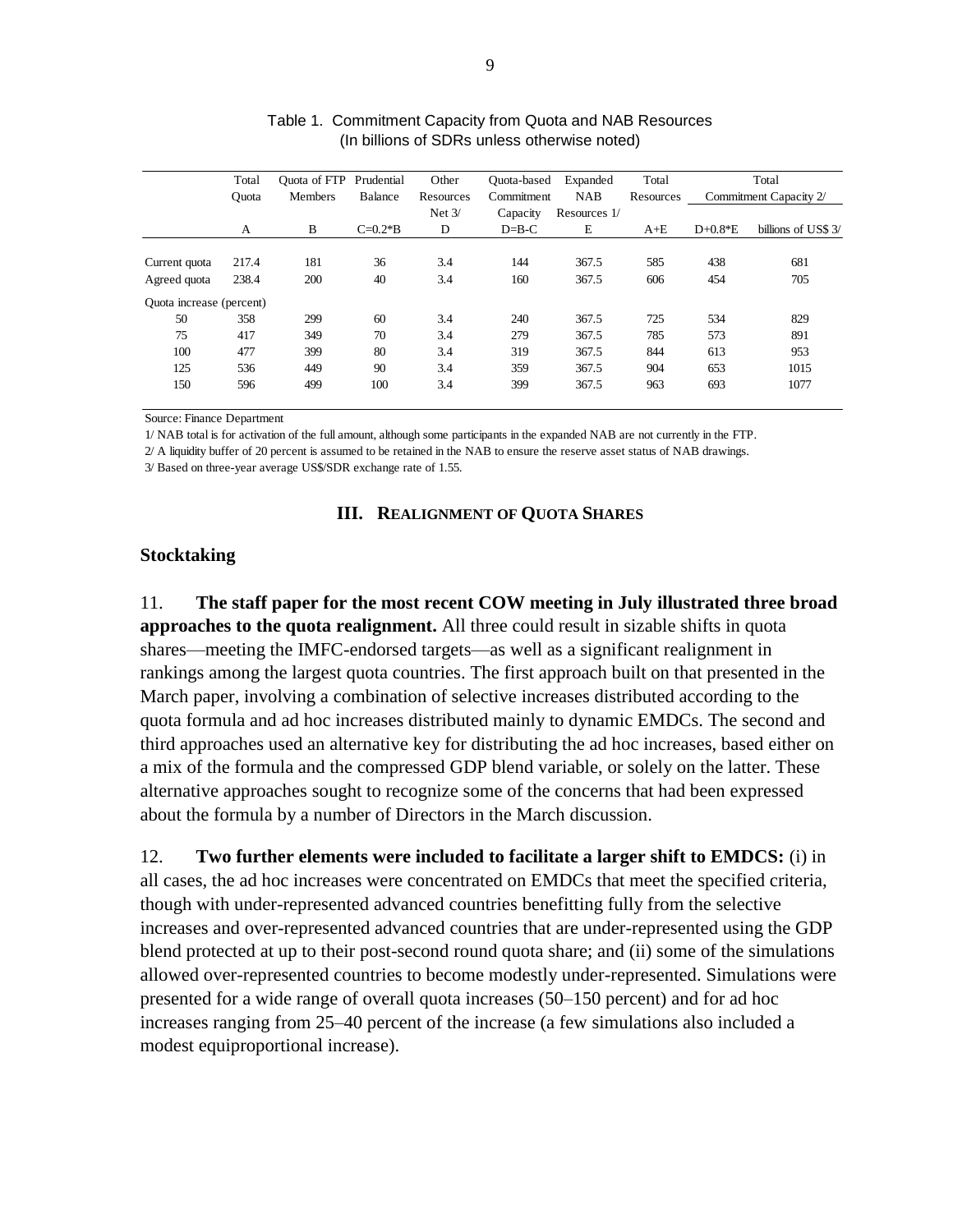13. **Directors expressed a range of views on these approaches.** Many saw merit in exploring further the potential role of a compressed GDP variable in distributing ad hoc increases, with some also calling for a greater role for PPP GDP and for exploring alternative options. A number of Directors also encouraged further work along the lines illustrated by the staff to facilitate a larger shift to EMDCs. However, many Directors strongly favored approaches that would not assign effectively larger weights to variables already embedded in the formula, and considered that the formula should remain the primary mechanism for distributing quota increases. Also, many Directors objected to the mechanisms for facilitating a larger net shift to EMDCs, noting that all under-represented countries should be potentially eligible for ad hoc increases, and that all over-represented countries should contribute to the adjustment in quota shares.

14. **Directors reaffirmed that the current quota formula should serve as the basis to work from.** Many Directors maintained that the quota formula should not be reopened and, in addition, some were willing to proceed on the basis of the current formula, provided there is a commitment to revisit it again after the  $14<sup>th</sup>$  Review is completed. Some other Directors preferred to modify the formula during this review.<sup>12</sup>

15. **Directors also supported protecting the voting share of the poorest countries.** A number favored protecting the quota share of PRGT-eligible countries individually, while a few preferred using the eligibility criterion adopted for the Post-Catastrophe Debt Relief (PCDR) Trust. Other Directors preferred to leave options open, including alternative approaches to defining the poorest members, and some also remained open to the possibility of a further increase in the share of basic votes, which requires an amendment of the Articles.

# **Illustrative Simulations**

 $\overline{a}$ 

16. **Based on Directors' views at the July meeting, staff has prepared a further set of illustrative simulations for COW consideration.** These simulations build on the second and third approaches presented in the previous paper. Specifically, they use a combination of selective increases distributed to all members based on the quota formula and ad hoc increases distributed to a subset of members based mainly or in part on their shares in the GDP blend variable. In this way, the approach continues to use the current formula as the primary distribution mechanism—which many have emphasized—but supplements it with use of the GDP blend variable as a key mechanism for distributing ad hoc increases. The latter could provide a possible compromise to help address the concerns of those Directors

<sup>&</sup>lt;sup>12</sup> Since the July meeting, staff has also updated through 2008 the data for additional variables that have been considered in the previous discussions on the formula. These data are posted on the Fund's Intranet at: [http://www-intranet.imf.org/DataReference/EconFinData/ default.aspx.](http://www-intranet.imf.org/DataReference/EconFinData/%20default.aspx) The previous data were presented in *Quotas-Updated Calculations and Quota Variables* (8/28/09).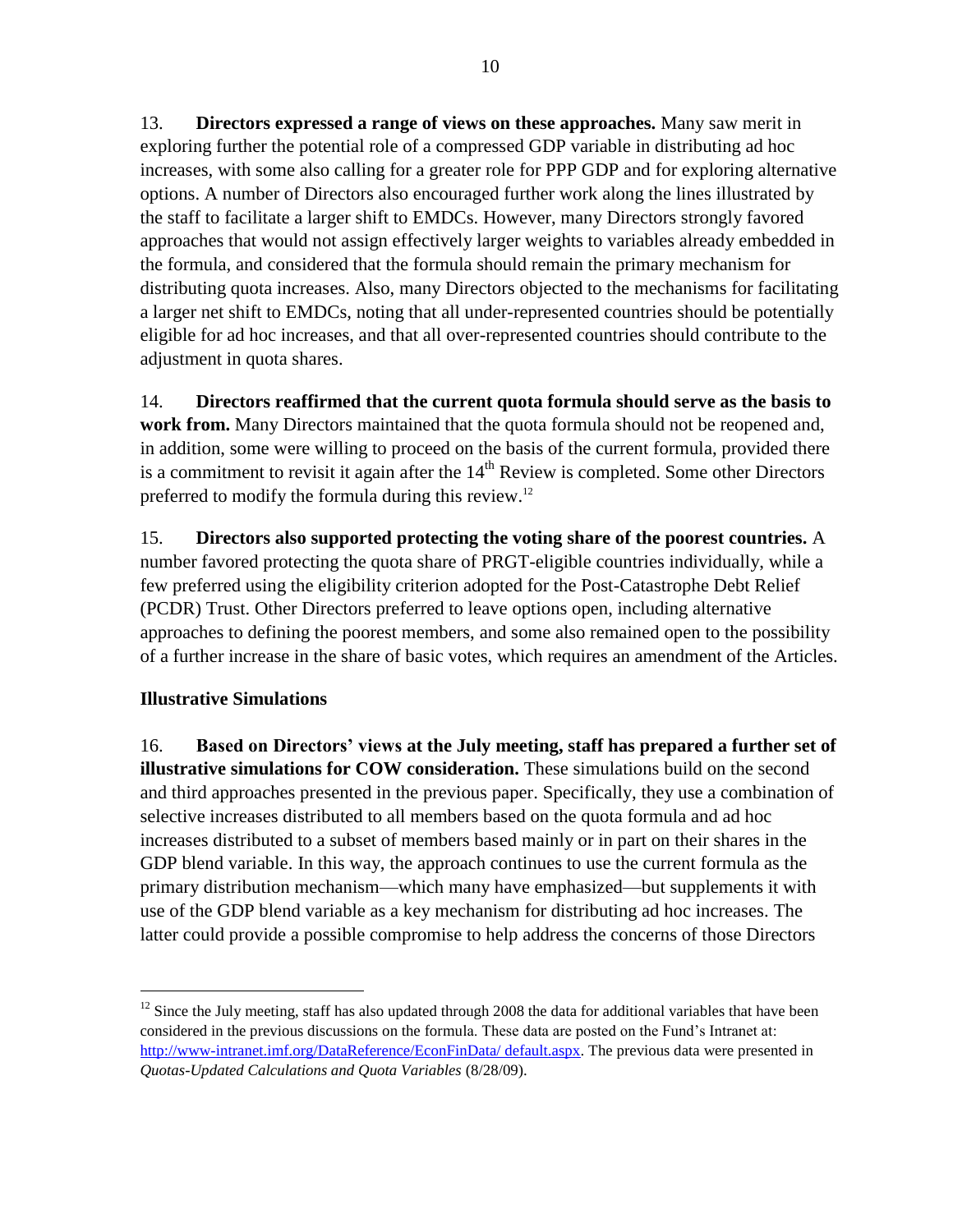who argue that economic weight should play a larger role in the distribution of quota increases.

# 17. **The simulations have several common elements:**

- They are based on a narrower range of overall quota increases, centered on a doubling (75, 100 and 125 percent), as requested by some Directors at the previous meeting;
- They explore a relatively narrow distribution mix, with the largest share (55– 65 percent) in all cases distributed as selective increases, and a smaller but substantial share (35–45 percent) as ad hoc increases;
- An equiproportional element (which maintains current shares) is not included, given the limited support expressed to date. However, the relatively large selective component may be seen as a partial substitute, as it also goes to all members;
- Under-represented advanced countries participate in the ad hoc increase to ensure that their increased share following the selective increase is not diluted;
- Over-represented advanced countries also participate in the ad hoc increase if they are under-represented with respect to the GDP blend but are capped at their post-second round quota share;
- Protection is applied on the extent to which over-represented countries (including EMDCs) can become under-represented, if at all;
- The post-second round quota shares of the poorest members are protected, based on two alternative eligibility lists discussed previously (PRGT or PCDR eligible). In all cases, protection is applied to eligible members individually rather than as a group.

18. **While a broad range of combinations is possible, four illustrative simulation sets are presented,** with sets 2-4 variants of Simulation 1 with one element changed.

- *Simulation 1—uses a mix of the formula and the GDP blend as the distribution key for ad hoc increases (Simulation Tables 1 and A1).* This "mixed" approach was previously shown as Set 2 in *Fourteenth General Review of Quotas - Realigning Quota Shares - Further Considerations (6/22/10)*. Over-represented countries are fully protected at their calculated quota share and the post second round quota shares of PRGT-eligible countries are protected individually.
- *Simulation 2—same as Simulation 1 but using only the compressed GDP blend as allocation key for ad hoc increases (Simulation Tables 2 and A2)*. This approach concentrates the ad hoc increases on EMDCs that are under-represented under the compressed GDP blend, generally resulting in larger realignments for those countries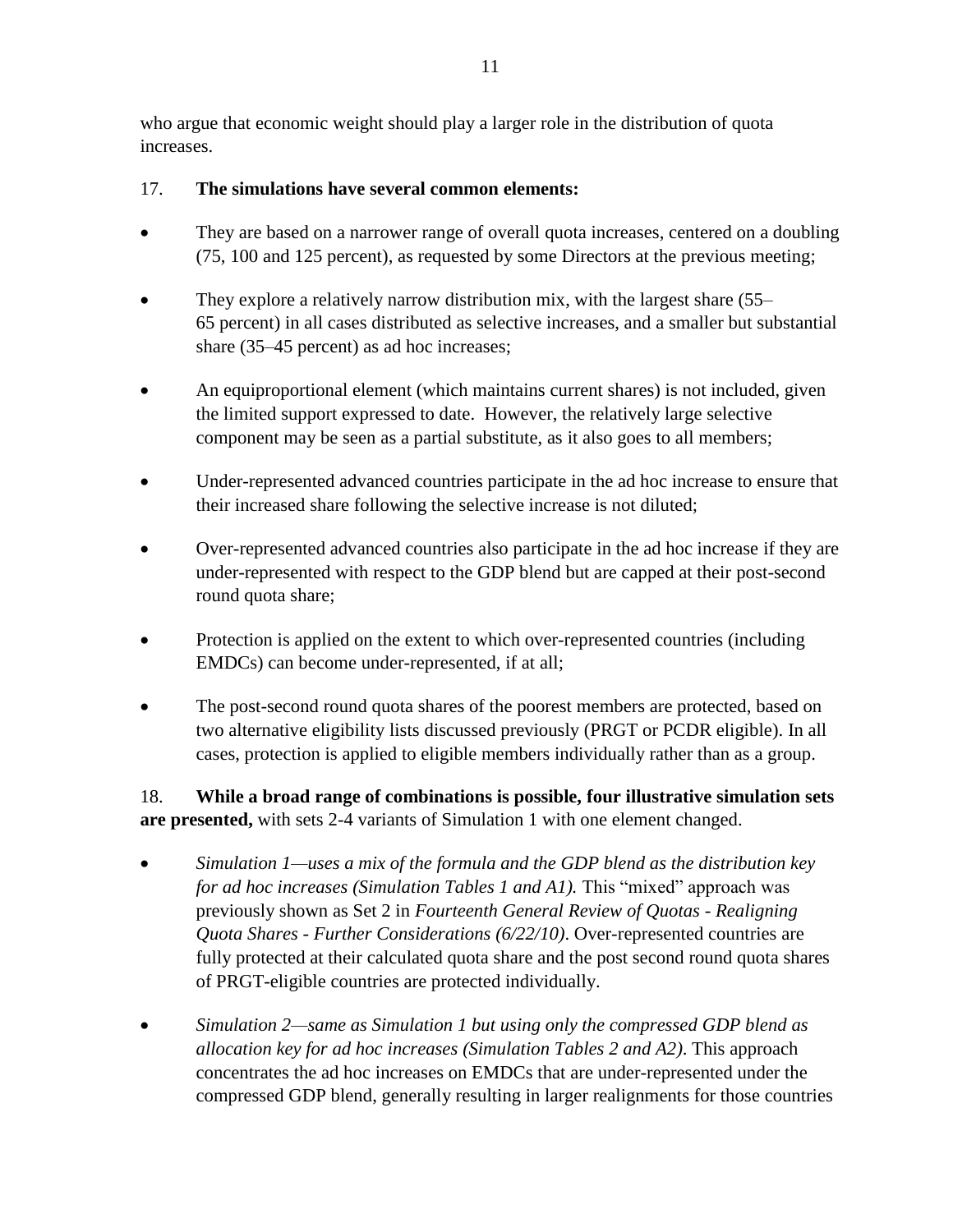(see also Set 3 in *Fourteenth General Review of Quotas - Realigning Quota Shares - Further Considerations, 6/22/10*).

- *Simulation 3—same as Simulation 1 but with less than full protection for overrepresented countries (Simulation Tables 3 and A3).* As illustrated in *Fourteenth General Review of Quotas - Realigning Quota Shares - Further Considerations (6/22/10)*, allowing over-represented countries to become modestly under-represented can facilitate a larger shift in quota share to dynamic EMDCs. For illustrative purposes, protection is set here at 95 percent of calculated quota share (CQS), as in *Fourteenth General Review of Quotas - Realigning Quota Shares - Further Considerations (6/22/10)*; <sup>13</sup> alternative levels could also be considered.
- *Simulation 4—same as Simulation 1 but with PCDR-eligible countries protected (Simulation Tables 4 and A4).* As noted above, alternative definitions of the poorest members can be considered. This simulation uses the eligibility list for PCDR, which comprises the 48 poorest members (a subset of the 71 PRGT eligible countries) with per capita incomes of less than \$1,135 (and up to twice this amount for small states).

### **Results**

 $\overline{a}$ 

### 19. **The simulations generate broadly similar outcomes in terms of overall shifts**

(Table 2). The IMFC-endorsed goals would be met, with shifts from over- to underrepresented countries and to dynamic EMDCs exceeding 5 percent in all cases,<sup>14</sup> but larger shifts are possible with a larger overall increase.<sup>15</sup> In aggregate, the quota share of advanced countries as a group falls to, or slightly below, its calculated quota share (and significantly below its share in the GDP blend). This is the case in all simulations, including those with full protection, reflecting the fact that some individual advanced countries remain below their calculated quota shares. Correspondingly, the aggregate share of EMDCs rises to, or slightly above, its calculated quota share (and significantly above its share in the GDP blend). *Simulation 3* yields about 1 percent larger overall shifts as a result of allowing overrepresented countries to become modestly under-represented. The other simulations involve

<sup>&</sup>lt;sup>13</sup> CQS= (0.50\*GDP blend +0.30\*Openness+0.15\*Variability+0.05\*Reserves)^K, where GDP blend is a weighted average of market (60 percent) and PPP-based GDP (40 percent) and K=0.95 is a compression factor.

<sup>&</sup>lt;sup>14</sup> Dynamic EMDCs are defined here as those that are under-represented using the formula or whose PPP GDP share divided by its post-second round quota share is greater than 1 and are not over-represented by more than 25 percent (see Section III of *[Fourteenth General Review of Quotas Realigning Quota Shares Initial](javascript:void(0))  [Considerations](javascript:void(0)), 3/15/2010*).

<sup>&</sup>lt;sup>15</sup> For example, an overall increase of 75 percent yields a shift to dynamic EMDCs in the range of  $5.2-6.5$ percent and to under-represented countries of 5.6–6.8 percent, compared with 6.0–7.3 and 6.6–7.8 percent, respectively, with a 125 percent quota increase.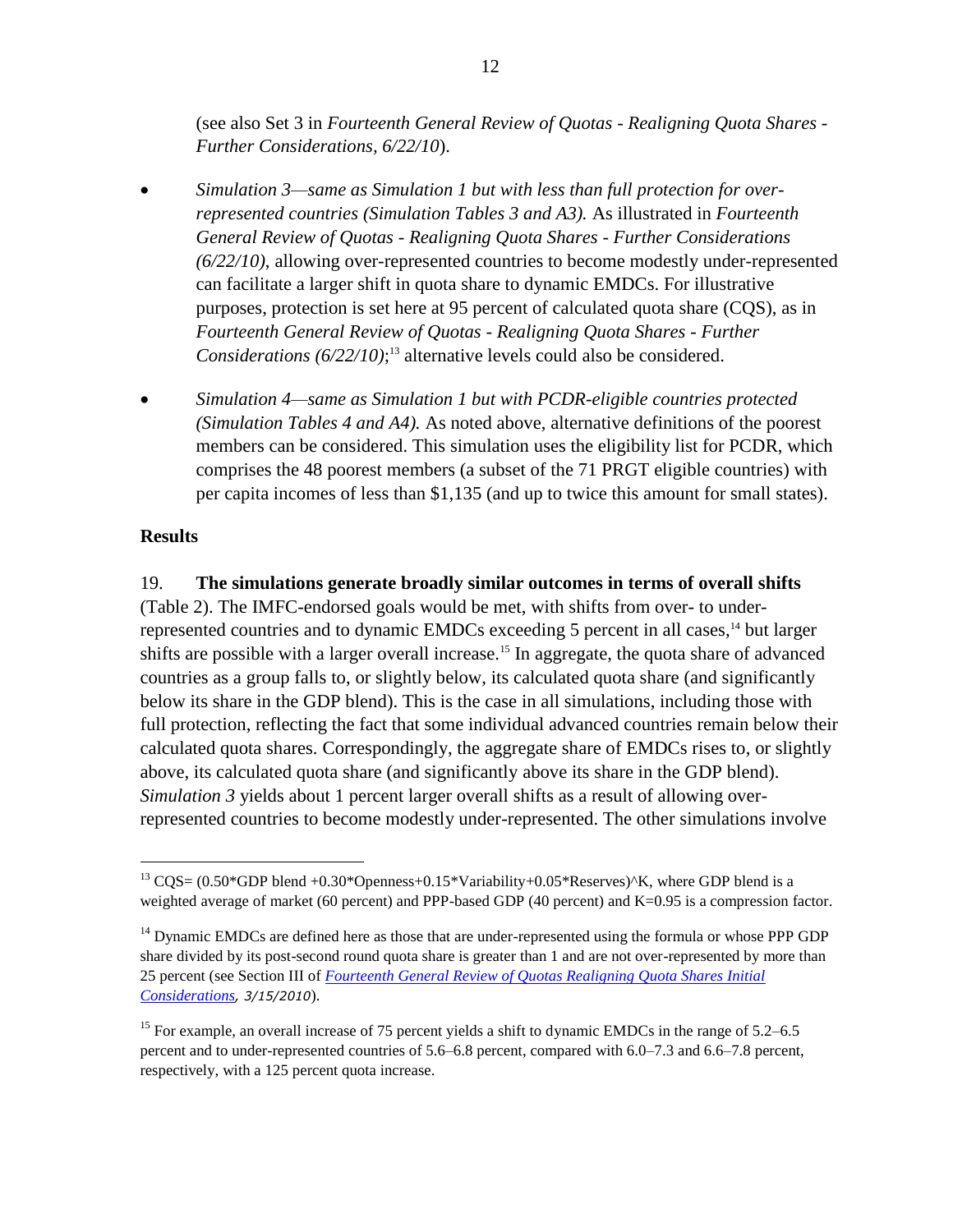different assumptions for the distribution of ad hoc increases, which are centered on EMDCs, and therefore the impact is primarily on the distribution within the EMDC group rather than on the shift between advanced countries and EMDCs.

|            |                   |            |             |             | Range of shift of quota share to: |             |
|------------|-------------------|------------|-------------|-------------|-----------------------------------|-------------|
|            |                   | CQS        | LЮ          | Dynamic     | Under-represented                 | EMDCs as    |
| Simulation | Ad Hoc            | Protection | Protection  | EMDCs 2/    | countries                         | a group     |
| 1          | Formula/GDP Blend | 100%       | <b>PRGT</b> | $5.3 - 6.3$ | $5.7 - 6.8$                       | $2.3 - 2.4$ |
| 2          | <b>GDP Blend</b>  | 100%       | <b>PRGT</b> | $5.2 - 6.2$ | $5.6 - 6.7$                       | $2.2 - 2.4$ |
| 3          | Formula/GDP Blend | 95%        | <b>PRGT</b> | $6.1 - 7.3$ | $6.5 - 7.8$                       | $3.1 - 3.3$ |
| 4          | Formula/GDP Blend | 100%       | <b>PCDR</b> | $5.5 - 6.6$ | $5.9 - 7.1$                       | $2.2 - 2.4$ |

Table 2. Summary of Illustrative Simulations: Shifts in Quota Share under Alternative Options 1/

1/ Results for quota increases of 75, 100 and 125 percent. See Tables 1-4 for details.

2/ Includes all under-represented EMDCs plus other dynamic EMDCs defined as those w hose PPP GDP share divided by post second round quota share is greater than 1 and w ho are not over-represented by more than 25 percent.

20. **Differences are more evident in the impact on individual members' quota shares** (shown in Simulation Tables A1-A4, and summarized for the 20 largest quotas in Table 3). For example, use of the GDP blend *(Simulation 2)* rather than the "mixed" approach *(Simulation 1)* for distributing ad hoc increases results in larger increases for EMDCs that are under-represented based on the blend Use of the PCDR-eligible list for protection of the poorest members *(Simulation 4)* rather than the PRGT group allows larger shifts of about 0.3 percent to the targeted groups, because over-represented PRGT-eligible members with relatively higher incomes would no longer be protected. As noted in *Fourteenth General Review of Quotas - Realigning Quota Shares - Further Considerations (6/22/10)*, this approach can also avoid anomalies in the treatment of over-represented countries based on whether they fall within or outside the PRGT-eligible list. In all simulations, quota increases would be very large for a number of countries; for example, increases would exceed 200 percent for 6 countries in the case of doubling of quotas under the "mixed" approach of *Simulation 1*.

21. **The above simulations seek to protect the voting share of the poorest by allocating part of the ad hoc increase to these members**. As discussed above, two alternative eligibility lists are considered: the full list of PRGT-eligible members and the subset of the poorest members within this group, defined as those that are eligible for PCDR. In both cases, protection is provided at the level of individual members. Previous papers discussed two alternative approaches: protection at the group rather than the individual level;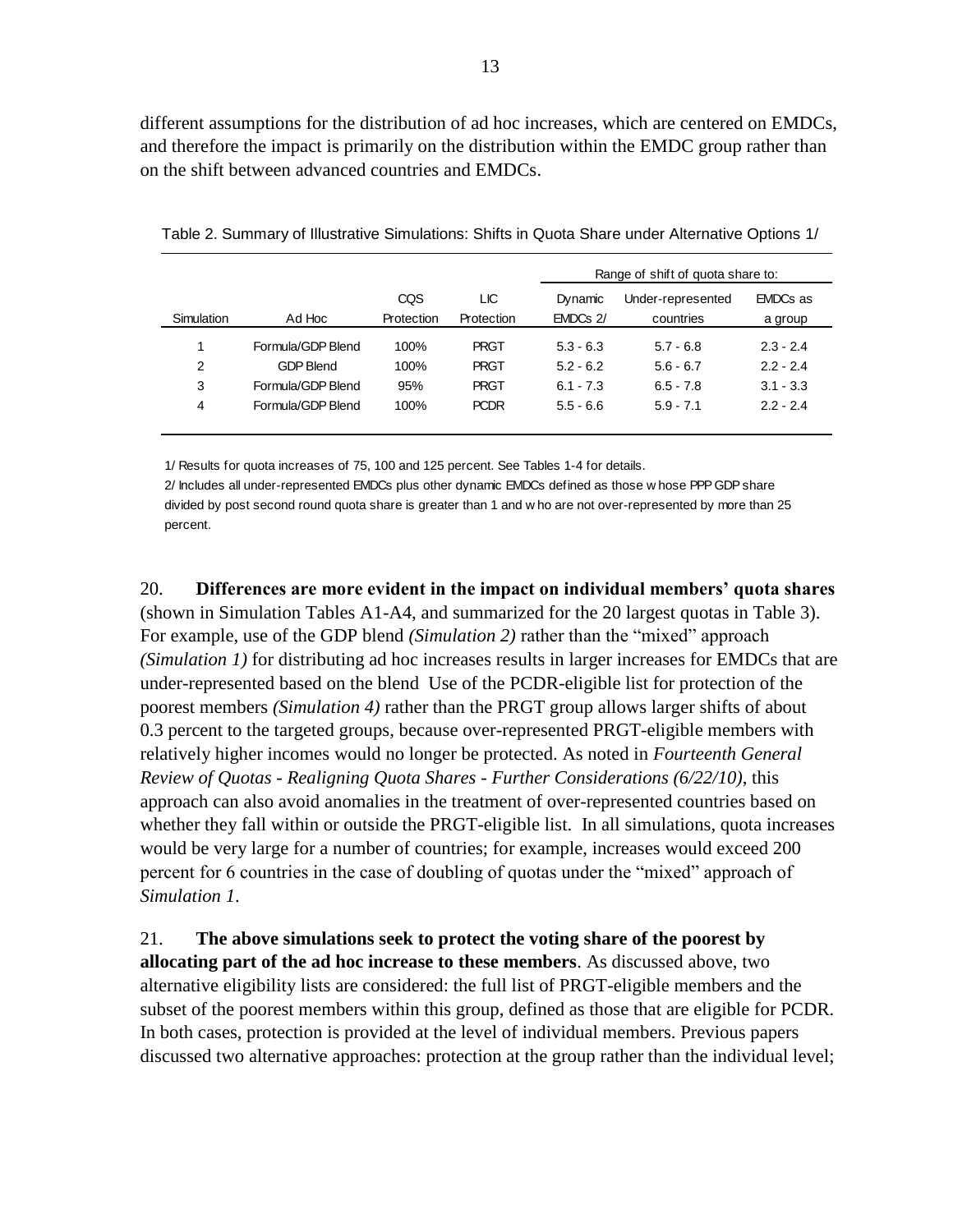and protection through a further increase in basic votes.<sup>16</sup> Group protection would allow a quota share realignment within the eligible group through the selective increases, while protecting the share of the group as a whole. It would thus result in a somewhat larger shift from over- to under-represented countries by about 0.2 percentage points, depending on the scenario. Preserving the voting share of PRGT-eligible countries solely though an increase in basic votes would require a further amendment of the Articles to increase the share of basic votes in total votes from the 5.5 percent agreed in 2008 to about 8.5 percent, implying nearly a 5-fold increase over the pre-2008 reform level (assuming a doubling of quotas). At the same time, with many of the PRGT- and PCDR-eligible countries over-represented under the formula, their quota share would decline if voting share protection is achieved solely through an increase in basic votes.

## **IV. ISSUES FOR DISCUSSION**

# 22. **In light of the above considerations, Directors may wish to comment on the following issues:**

- *Size of the quota increase.* Do Directors agree that, after two general reviews without a quota increase, broadly a doubling of quotas would seem warranted to ensure that the Fund has adequate resources to meet members' potential needs in the period ahead, and taking account of the latest and possible future reforms of the Fund's lending toolkit?
- *Broad goals of the quota realignment.* Recognizing that many details are still to be worked out, do Directors consider that an overall outcome along the lines of the illustrative simulations presented in this paper could represent a viable approach to building the necessary broad consensus for a realignment of quota shares under the  $14<sup>th</sup>$  Review?
- *Allocation mechanisms.* What are Directors' views on the approach explored in this paper of a sizable selective increase for all members based on the quota formula, and a smaller but still sizable ad hoc increase for a subset of members? Do Directors agree that a relatively large selective increase could provide an alternative to an equiproportional increase, given the emphasis on realigning quota shares in the current review?
- *Criteria for ad hoc increases.* What are Directors' views on the approaches to allocating ad hoc increases discussed in this paper? Do they agree that an approach

 $\overline{a}$ 

<sup>16</sup> See Section IV of *Fourteenth General Review of Quotas - Realigning Quota Shares - Further Considerations (6/22/10)*.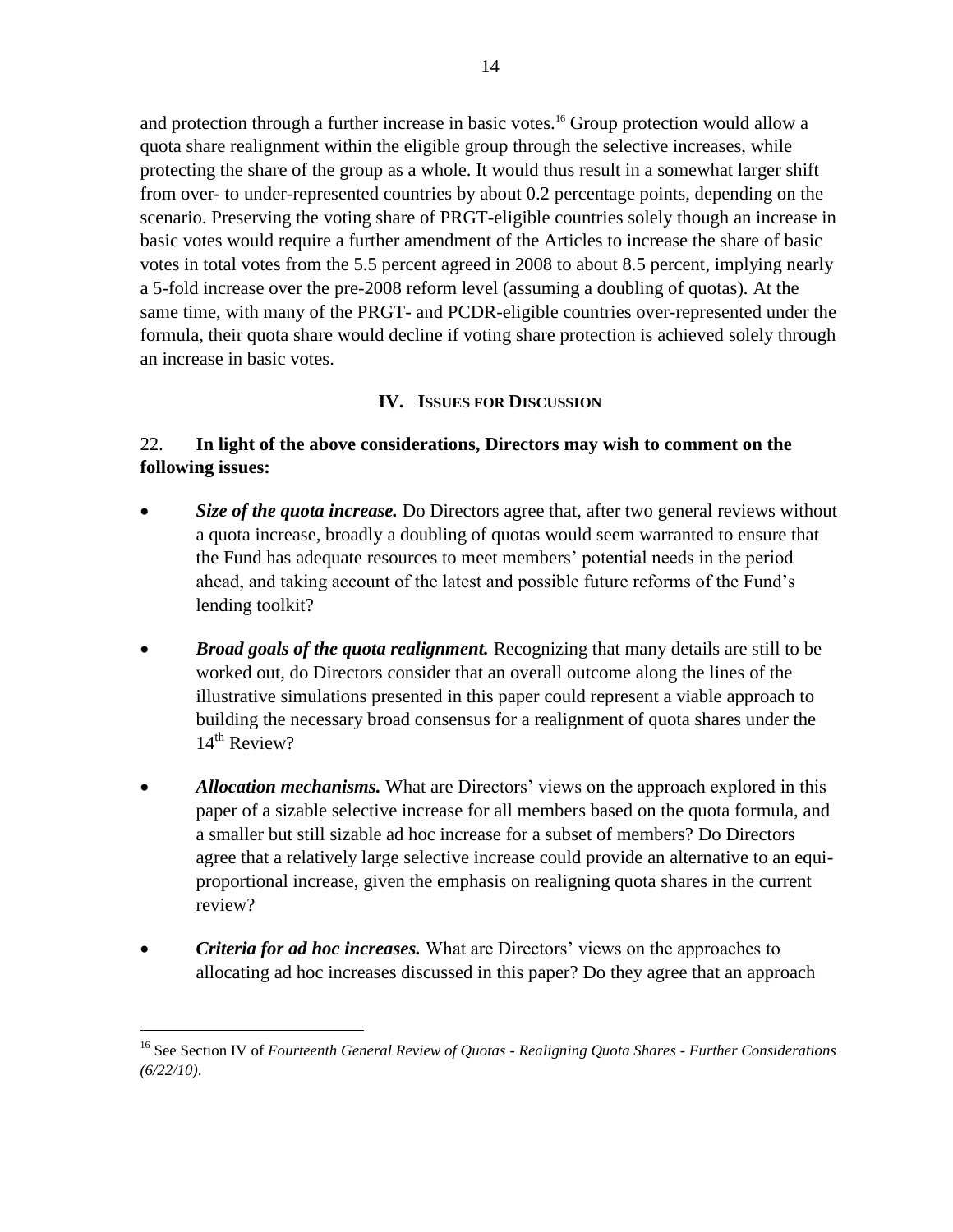using the compressed GDP blend, either as a complement (a "mixed approach") or alternative to the quota formula, should be explored further?

- *Protection.* What are Directors' views on the level of protection discussed in this paper, including that the selective increases for under-represented advanced economies should not be diluted, that over-represented countries should be fully or largely protected from becoming under-represented, and that over-represented advanced countries that are under-represented using the GDP blend should be protected up to their post-second round quota?
- *Protecting the poorest members.* What are Directors' views on the alternative modalities for protecting the voting share of the poorest members discussed in this paper? Do they consider that this should be achieved through ad hoc quota allocations or do they wish to explore further the option of an in**c**rease in the share of basic votes? Should protection be extended to individual countries or to the group of the poorest as a whole? What are Directors' views on the criteria for defining the poorest members, including use of the eligibility list for potential access to the PCDR- rather than the broader PRGT-eligible list?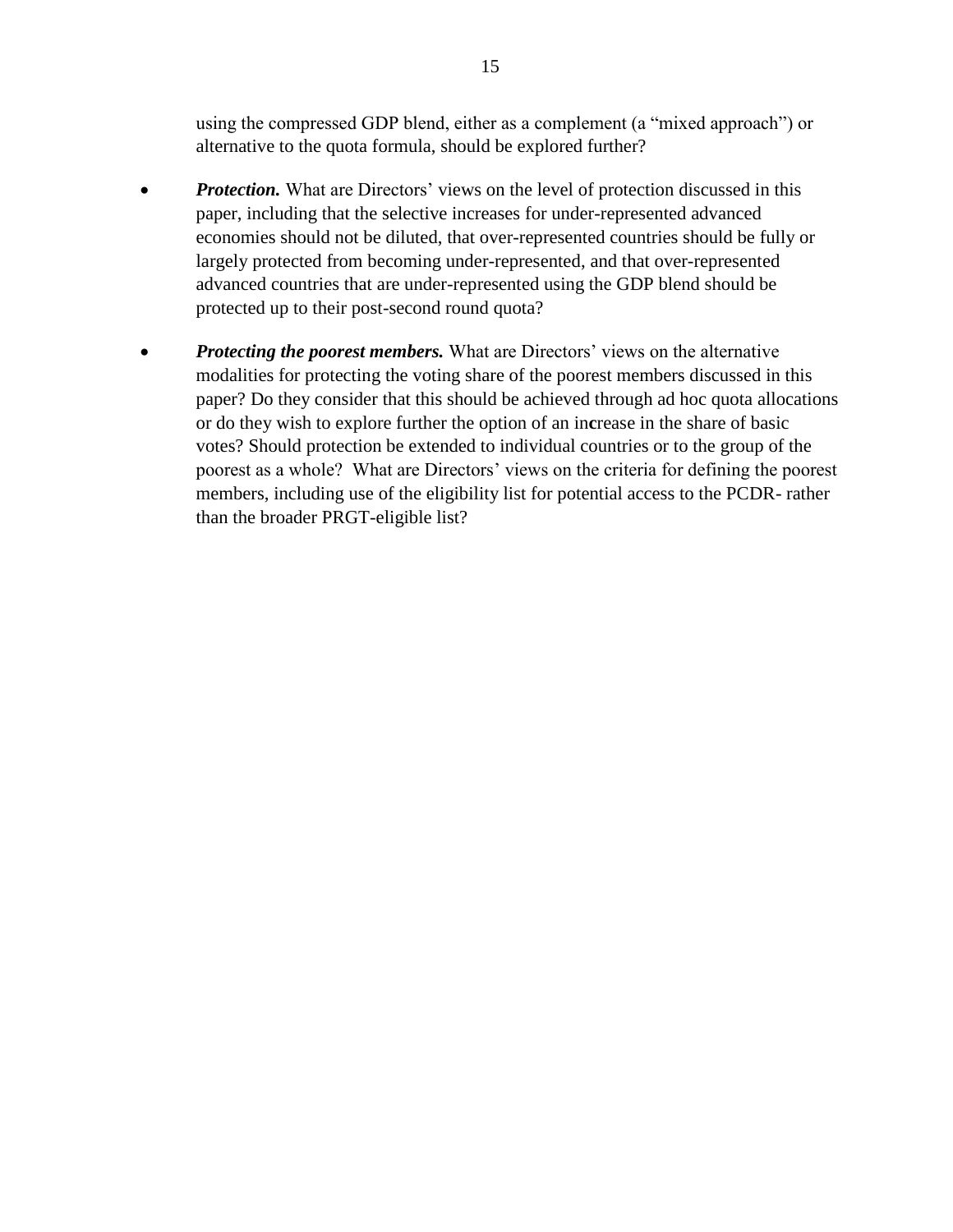| Rank         | Post Second Round<br>Simulation 1 |       |                      | Simulation 2 |                      | Simulation 3 |                      | Simulation 4 |                      |       |
|--------------|-----------------------------------|-------|----------------------|--------------|----------------------|--------------|----------------------|--------------|----------------------|-------|
|              |                                   |       |                      |              |                      |              |                      |              |                      |       |
| $\mathbf{1}$ | <b>United States</b>              | 17.67 | <b>United States</b> | 17.67        | <b>United States</b> | 17.67        | <b>United States</b> | 17.67        | <b>United States</b> | 17.67 |
| 2            | Japan                             | 6.56  | Japan                | 6.56         | Japan                | 6.56         | China 2/             | 6.64         | Japan                | 6.56  |
| 3            | Germany                           | 6.11  | China 2/             | 6.32         | China 2/             | 6.55         | Japan                | 6.56         | China 2/             | 6.42  |
| 4            | France                            | 4.50  | Germany              | 5.68         | Germany              | 5.68         | Germany              | 5.41         | Germany              | 5.68  |
| 5            | United Kingdom                    | 4.50  | United Kingdom       | 4.56         | United Kingdom       | 4.56         | United Kingdom       | 4.56         | United Kingdom       | 4.56  |
| 6            | China 2/                          | 4.00  | France               | 3.79         | France               | 3.79         | France               | 3.61         | France               | 3.79  |
| 7            | Italy                             | 3.31  | Italy                | 3.25         | Italy                | 3.27         | Italy                | 3.27         | Italy                | 3.26  |
| 8            | Saudi Arabia                      | 2.93  | Russia               | 2.75         | Russia               | 2.70         | Russia               | 2.78         | Russia               | 2.76  |
| 9            | Canada                            | 2.67  | India                | 2.62         | India                | 2.67         | India                | 2.69         | India                | 2.64  |
| 10           | Russia                            | 2.49  | Canada               | 2.30         | Canada               | 2.30         | Brazil               | 2.24         | Canada               | 2.30  |
| 11           | India                             | 2.44  | Brazil               | 2.16         | Brazil               | 2.22         | Canada               | 2.19         | <b>Brazil</b>        | 2.18  |
| 12           | Netherlands                       | 2.17  | Spain                | 1.89         | Spain                | 1.89         | Spain                | 1.89         | Spain                | 1.89  |
| 13           | Belgium                           | 1.93  | Saudi Arabia         | 1.87         | Saudi Arabia         | 1.87         | Saudi Arabia         | 1.87         | Saudi Arabia         | 1.87  |
| 14           | Brazil                            | 1.78  | Netherlands          | 1.86         | Netherlands          | 1.86         | Korea                | 1.87         | Netherlands          | 1.86  |
| 15           | Spain                             | 1.69  | Korea                | 1.81         | Mexico               | 1.81         | Mexico               | 1.82         | Korea                | 1.83  |
| 16           | Mexico                            | 1.52  | Mexico               | 1.77         | Korea                | 1.77         | Netherlands          | 1.77         | Mexico               | 1.79  |
| 17           | Switzerland                       | 1.45  | Australia            | 1.37         | Australia            | 1.37         | Australia            | 1.37         | Australia            | 1.37  |
| 18           | Korea                             | 1.41  | Belgium              | 1.36         | Belgium              | 1.36         | Belgium              | 1.36         | Belgium              | 1.36  |
| 19           | Australia                         | 1.36  | Switzerland          | 1.23         | Switzerland          | 1.23         | Switzerland          | 1.17         | Switzerland          | 1.23  |
| 20           | Venezuela                         | 1.12  | Turkey               | 0.97         | Turkey               | 1.01         | Turkey               | 1.03         | Turkey               | 0.98  |

Table 3. Illustrative Scenarios: Quota Shares of 20 Largest Members 1/ (In percent)

Source: Finance Department

1/ Assumes a 100% increase with a distribution of 0/60/40 for equiproportional, selective, and ad hoc respectively.

2/ Includes China, P.R., Hong Kong SAR, and Macao SAR.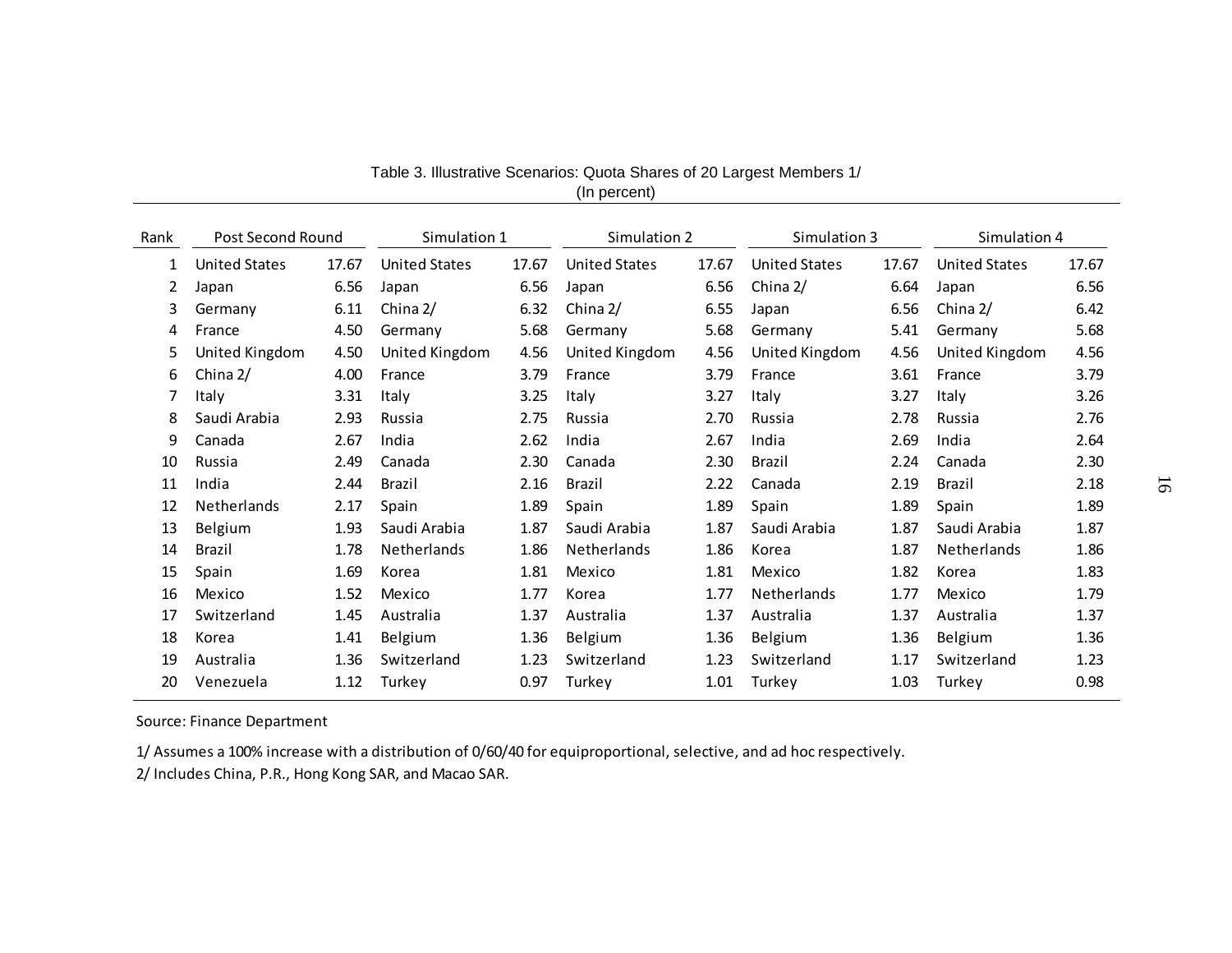|                                                 | Post Second Round | Calculated  | <b>GDP Blend</b> |       | $0/55/45$ 4/ |       |       | $0/60/40$ 4/ |       |       | $0/65/35$ 4/ |       |
|-------------------------------------------------|-------------------|-------------|------------------|-------|--------------|-------|-------|--------------|-------|-------|--------------|-------|
|                                                 | Quota Share 2/    | Quota Share | Share 3/         | 75%   | 100%         | 125%  | 75%   | 100%         | 125%  | 75%   | 100%         | 125%  |
| Advanced economies                              | 60.5              | 58.2        | 60.0             | 58.1  | 58.1         | 58.1  | 58.1  | 58.1         | 58.2  | 58.2  | 58.2         | 58.2  |
| Major advanced economies                        | 45.3              | 42.9        | 48.0             | 43.8  | 43.8         | 43.8  | 43.8  | 43.8         | 43.8  | 43.8  | 43.8         | 43.8  |
| Of which: United States                         | 17.7              | 17.0        | 21.6             | 17.7  | 17.7         | 17.7  | 17.7  | 17.7         | 17.7  | 17.7  | 17.7         | 17.7  |
| Other advanced economies                        | 15.1              | 15.3        | 11.9             | 14.2  | 14.3         | 14.3  | 14.3  | 14.3         | 14.4  | 14.4  | 14.4         | 14.4  |
| <b>Emerging Market and Developing Countries</b> | 39.5              | 41.8        | 40.0             | 41.9  | 41.9         | 41.9  | 41.9  | 41.9         | 41.8  | 41.8  | 41.8         | 41.8  |
| Developing countries                            | 32.4              | 34.1        | 33.2             | 34.6  | 34.5         | 34.4  | 34.5  | 34.5         | 34.4  | 34.5  | 34.4         | 34.4  |
| Africa                                          | 4.9               | 3.1         | 2.9              | 4.5   | 4.5          | 4.5   | 4.5   | 4.5          | 4.5   | 4.6   | 4.5          | 4.5   |
| Asia 5/                                         | 12.6              | 17.7        | 17.3             | 15.8  | 16.1         | 16.2  | 15.7  | 16.0         | 16.1  | 15.6  | 15.9         | 16.1  |
| Middle East, Malta & Turkey                     | 7.2               | 6.2         | 5.2              | 6.6   | 6.5          | 6.3   | 6.7   | 6.5          | 6.4   | 6.7   | 6.5          | 6.4   |
| Western Hemisphere                              | 7.7               | 7.0         | 8.0              | 7.6   | 7.5          | 7.4   | 7.6   | 7.5          | 7.4   | 7.6   | 7.5          | 7.4   |
| Transition economies                            | 7.1               | 7.7         | 6.8              | 7.4   | 7.4          | 7.4   | 7.4   | 7.4          | 7.4   | 7.4   | 7.4          | 7.4   |
| Total                                           | 100.0             | 100.0       | 100.0            | 100.0 | 100.0        | 100.0 | 100.0 | 100.0        | 100.0 | 100.0 | 100.0        | 100.0 |
| Memorandum items:                               |                   |             |                  |       |              |       |       |              |       |       |              |       |
| EU 27                                           | 31.9              | 31.3        | 27.8             | 30.3  | 30.3         | 30.4  | 30.3  | 30.4         | 30.4  | 30.4  | 30.4         | 30.4  |
| LICs (PRGT-eligible)                            | 4.3               | 2.6         | 2.4              | 4.3   | 4.3          | 4.3   | 4.3   | 4.3          | 4.3   | 4.3   | 4.3          | 4.3   |
| LICs (PCDR eligibility)                         | 3.2               | 1.8         | 1.7              | 3.2   | 3.2          | 3.2   | 3.2   | 3.2          | 3.2   | 3.2   | 3.2          | 3.1   |
| Underrepresented countries (shift in p.p.)      |                   |             |                  | 5.9   | 6.5          | 6.8   | 5.8   | 6.4          | 6.8   | 5.7   | 6.3          | 6.7   |
| Underrepresented EMDCs (shift in p.p.)          |                   |             |                  | 5.4   | 5.8          | 6.1   | 5.3   | 5.7          | 6.0   | 5.1   | 5.6          | 5.9   |
| Dynamic EMDCs (shift in p.p.) 6/                |                   |             |                  | 5.6   | 6.0          | 6.3   | 5.4   | 5.9          | 6.1   | 5.3   | 5.7          | 6.0   |
| EMDCs (shift in p.p.)                           |                   |             |                  | 2.4   | 2.4          | 2.3   | 2.3   | 2.3          | 2.3   | 2.3   | 2.3          | 2.3   |
| Uniform reduction factor 7/                     |                   |             |                  | 34.7  | 35.5         | 34.6  | 31.5  | 32.0         | 31.4  | 28.2  | 28.4         | 27.8  |

**Table 1. Simulation 1: Ad hoc Increase Allocated Based on Either the Formula or the GDP Blend; Full CQS Protection; PRGT-eligible 1/ (In percent)**

Source: Finance Department.

1/ The simulations assume a 75, 100, and 125 percent increase of post second round quotas. The ad hoc increase is distributed to all countries that are under-represented with respect to the formula or with respect to the GDP blend (see footnote 3). Eligible EMDCs receive a uniform reduction in out-of-lineness based on the formula (for those EMDCs under-represented under the formula only), or the GDP-blend (for those EMDCs under-represented under the GDP blend only), or the greater of the two (for those EMDCs that qualify under both criteria). Eligible advanced countries are capped at their post second round or postselective quota share, whichever is greater. Over-represented countries which would become under-represented as a result of the overall quota increase are protected at their calculated quota share. PRGTeligible countries receive at least their post second round quota share.

2/ Includes ad hoc increases for 54 eligible members that are not yet effective; also includes Kosovo and Tuvalu which became members on June 29, 2009 and June 24, 2010, respectively. For the two countries that have not yet consented to, and paid for, their quota increases, 11th Review proposed quotas are used.

3/ GDP blended using 60 percent market and 40 percent PPP exchange rates, compressed using a factor of 0.95.

4/ The overall increase is distributed to members on an equiproportional, selective and ad hoc basis in the proportion of x/y/z, respectively.

5/ Including Korea and Singapore.

6/ Includes all under-represented EMDCs plus other dynamic EMDCs defined as those whose PPP GDP share divided by post second round quota share is greater than 1 and who are not over-represented by more than 25 percent.

7/ Uniform proportional reduction in the gap between calculated and post-selective quota share or GDP blend (see footnote 3) and post-selective quota share, whichever is applicable.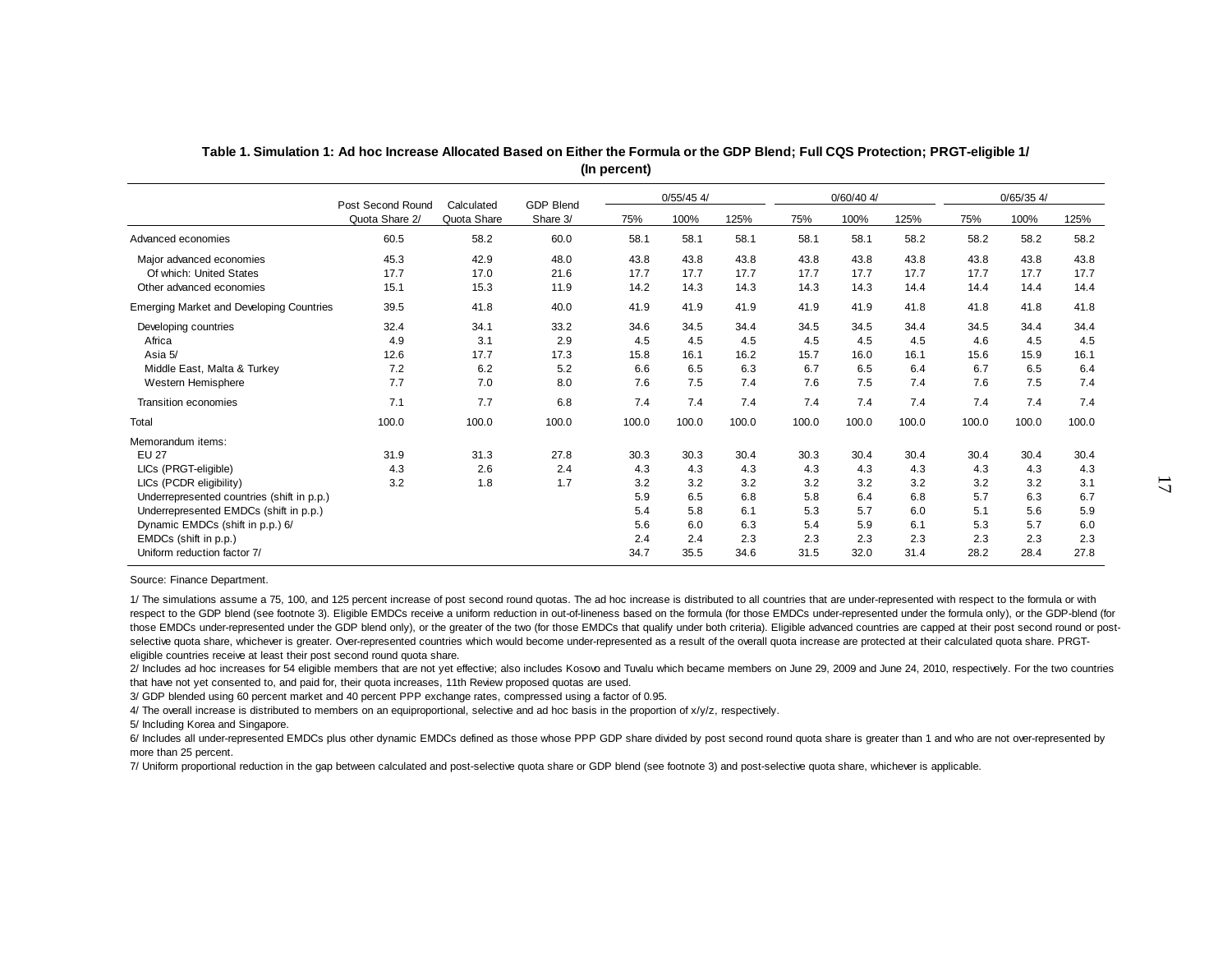|                                                 |                                     |                           |                              |       | $0/55/45$ 4/ |       |       | $0/60/40$ 4/ |       | $0/65/35$ 4/ |       |       |
|-------------------------------------------------|-------------------------------------|---------------------------|------------------------------|-------|--------------|-------|-------|--------------|-------|--------------|-------|-------|
|                                                 | Post Second Round<br>Quota Share 2/ | Calculated<br>Quota Share | <b>GDP Blend</b><br>Share 3/ | 75%   | 100%         | 125%  | 75%   | 100%         | 125%  | 75%          | 100%  | 125%  |
| Advanced economies                              | 60.5                                | 58.2                      | 60.0                         | 58.1  | 58.1         | 58.2  | 58.1  | 58.2         | 58.2  | 58.2         | 58.2  | 58.2  |
| Major advanced economies                        | 45.3                                | 42.9                      | 48.0                         | 43.8  | 43.8         | 43.8  | 43.8  | 43.8         | 43.8  | 43.8         | 43.8  | 43.8  |
| Of which: United States                         | 17.7                                | 17.0                      | 21.6                         | 17.7  | 17.7         | 17.7  | 17.7  | 17.7         | 17.7  | 17.7         | 17.7  | 17.7  |
| Other advanced economies                        | 15.1                                | 15.3                      | 11.9                         | 14.2  | 14.3         | 14.3  | 14.3  | 14.3         | 14.4  | 14.4         | 14.4  | 14.4  |
| <b>Emerging Market and Developing Countries</b> | 39.5                                | 41.8                      | 40.0                         | 41.9  | 41.9         | 41.8  | 41.9  | 41.8         | 41.8  | 41.8         | 41.8  | 41.8  |
| Developing countries                            | 32.4                                | 34.1                      | 33.2                         | 34.7  | 34.7         | 34.6  | 34.6  | 34.6         | 34.5  | 34.6         | 34.5  | 34.5  |
| Africa                                          | 4.9                                 | 3.1                       | 2.9                          | 4.5   | 4.5          | 4.5   | 4.5   | 4.5          | 4.5   | 4.5          | 4.5   | 4.5   |
| Asia 5/                                         | 12.6                                | 17.7                      | 17.3                         | 15.9  | 16.2         | 16.3  | 15.8  | 16.1         | 16.2  | 15.7         | 16.0  | 16.1  |
| Middle East, Malta & Turkey                     | 7.2                                 | 6.2                       | 5.2                          | 6.6   | 6.4          | 6.3   | 6.6   | 6.4          | 6.3   | 6.6          | 6.5   | 6.4   |
| Western Hemisphere                              | 7.7                                 | 7.0                       | 8.0                          | 7.7   | 7.6          | 7.6   | 7.7   | 7.6          | 7.5   | 7.7          | 7.6   | 7.5   |
| Transition economies                            | 7.1                                 | 7.7                       | 6.8                          | 7.2   | 7.2          | 7.3   | 7.2   | 7.2          | 7.3   | 7.2          | 7.3   | 7.3   |
| Total                                           | 100.0                               | 100.0                     | 100.0                        | 100.0 | 100.0        | 100.0 | 100.0 | 100.0        | 100.0 | 100.0        | 100.0 | 100.0 |
| Memorandum items:                               |                                     |                           |                              |       |              |       |       |              |       |              |       |       |
| <b>EU 27</b>                                    | 31.9                                | 31.3                      | 27.8                         | 30.2  | 30.3         | 30.3  | 30.3  | 30.3         | 30.4  | 30.3         | 30.4  | 30.4  |
| LICs (PRGT-eligible)                            | 4.3                                 | 2.6                       | 2.4                          | 4.3   | 4.3          | 4.3   | 4.3   | 4.3          | 4.3   | 4.3          | 4.3   | 4.3   |
| LICs (PCDR eligibility)                         | 3.2                                 | 1.8                       | 1.7                          | 3.1   | 3.1          | 3.1   | 3.1   | 3.1          | 3.1   | 3.1          | 3.1   | 3.1   |
| Underrepresented countries (shift in p.p.)      |                                     |                           |                              | 5.9   | 6.4          | 6.7   | 5.8   | 6.3          | 6.7   | 5.6          | 6.2   | 6.6   |
| Underrepresented EMDCs (shift in p.p.)          |                                     |                           |                              | 5.3   | 5.8          | 6.0   | 5.2   | 5.6          | 5.9   | 5.0          | 5.5   | 5.8   |
| Dynamic EMDCs (shift in p.p.) 6/                |                                     |                           |                              | 5.6   | 6.0          | 6.2   | 5.4   | 5.8          | 6.1   | 5.2          | 5.7   | 6.0   |
| EMDCs (shift in p.p.)                           |                                     |                           |                              | 2.4   | 2.4          | 2.3   | 2.3   | 2.3          | 2.3   | 2.3          | 2.3   | 2.2   |
| Uniform reduction factor 7/                     |                                     |                           |                              | 44.3  | 45.3         | 44.1  | 40.2  | 40.9         | 40.0  | 35.9         | 36.3  | 35.4  |

**Table 2. Simulation 2: Ad hoc Increase Allocated Based on the GDP Blend; Full CQS Protection; PRGT-eligible 1/ (In percent)**

Source: Finance Department.

1/ The simulations assume a 75, 100, and 125 percent increase of post second round quotas. The ad hoc increase is distributed to all countries that are under-represented with respect to the GDP blend (see footnote 3). Eligible EMDCs receive a uniform reduction in out-of-lineness based on the GDP-blend. Eligible advanced countries are capped at their post second round or post-selective quota share, whichever is greater. Over-represented countries which would become under-represented as a result of the overall quota increase are protected at their calculated quota share. PRGT-eligible countries receive at least their post second round quota share. The quota shares of EMDCs and advanced economies that are under-represented under the formula but not eligible for the ad hoc are protected at their post-selective quota share.

2/ Includes ad hoc increases for 54 eligible members that are not yet effective; also includes Kosovo and Tuvalu which became members on June 29, 2009 and June 24, 2010, respectively. For the two countries that have not yet consented to, and paid for, their quota increases, 11th Review proposed quotas are used.

3/ GDP blended using 60 percent market and 40 percent PPP exchange rates, compressed using a factor of 0.95.

4/ The overall increase is distributed to members on an equiproportional, selective and ad hoc basis in the proportion of x/y/z, respectively.

5/ Including Korea and Singapore.

6/ Includes all under-represented EMDCs plus other dynamic EMDCs defined as those whose PPP GDP share divided by post second round quota share is greater than 1 and who are not over-represented by more than 25 percent.

7/ Uniform proportional reduction in the gap between GDP blend (see footnote 3) and post-selective quota share.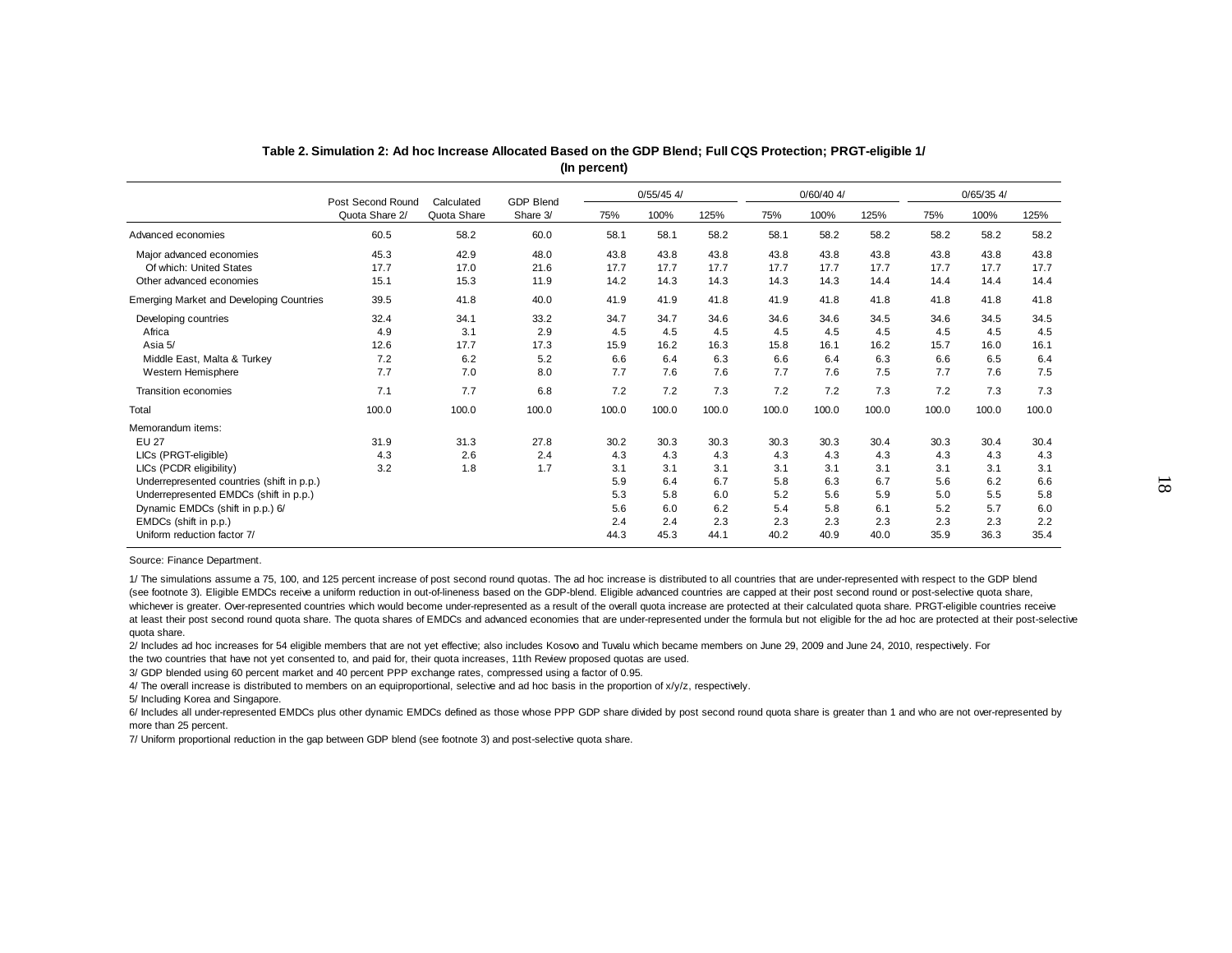|                                                 | Post Second Round | Calculated  | <b>GDP Blend</b> |       | $0/55/45$ 4/ |       |       | $0/60/40$ 4/ |       |       | $0/65/35$ 4/ |       |
|-------------------------------------------------|-------------------|-------------|------------------|-------|--------------|-------|-------|--------------|-------|-------|--------------|-------|
|                                                 | Quota Share 2/    | Quota Share | Share 3/         | 75%   | 100%         | 125%  | 75%   | 100%         | 125%  | 75%   | 100%         | 125%  |
| Advanced economies                              | 60.5              | 58.2        | 60.0             | 57.2  | 57.2         | 57.2  | 57.3  | 57.3         | 57.3  | 57.3  | 57.3         | 57.4  |
| Major advanced economies                        | 45.3              | 42.9        | 48.0             | 43.3  | 43.3         | 43.3  | 43.3  | 43.3         | 43.3  | 43.3  | 43.3         | 43.3  |
| Of which: United States                         | 17.7              | 17.0        | 21.6             | 17.7  | 17.7         | 17.7  | 17.7  | 17.7         | 17.7  | 17.7  | 17.7         | 17.7  |
| Other advanced economies                        | 15.1              | 15.3        | 11.9             | 13.9  | 13.9         | 13.9  | 14.0  | 14.0         | 14.0  | 14.1  | 14.1         | 14.1  |
| <b>Emerging Market and Developing Countries</b> | 39.5              | 41.8        | 40.0             | 42.8  | 42.8         | 42.8  | 42.7  | 42.7         | 42.7  | 42.7  | 42.7         | 42.6  |
| Developing countries                            | 32.4              | 34.1        | 33.2             | 35.4  | 35.4         | 35.3  | 35.3  | 35.3         | 35.3  | 35.2  | 35.2         | 35.2  |
| Africa                                          | 4.9               | 3.1         | 2.9              | 4.5   | 4.5          | 4.5   | 4.6   | 4.5          | 4.5   | 4.6   | 4.5          | 4.5   |
| Asia 5/                                         | 12.6              | 17.7        | 17.3             | 16.4  | 16.6         | 16.8  | 16.3  | 16.5         | 16.7  | 16.2  | 16.4         | 16.6  |
| Middle East, Malta & Turkey                     | 7.2               | 6.2         | 5.2              | 6.8   | 6.6          | 6.5   | 6.8   | 6.6          | 6.5   | 6.8   | 6.7          | 6.5   |
| Western Hemisphere                              | 7.7               | 7.0         | 8.0              | 7.7   | 7.7          | 7.6   | 7.7   | 7.6          | 7.6   | 7.7   | 7.6          | 7.6   |
| Transition economies                            | 7.1               | 7.7         | 6.8              | 7.4   | 7.4          | 7.4   | 7.4   | 7.4          | 7.4   | 7.4   | 7.4          | 7.4   |
| Total                                           | 100.0             | 100.0       | 100.0            | 100.0 | 100.0        | 100.0 | 100.0 | 100.0        | 100.0 | 100.0 | 100.0        | 100.0 |
| Memorandum items:                               |                   |             |                  |       |              |       |       |              |       |       |              |       |
| <b>EU 27</b>                                    | 31.9              | 31.3        | 27.8             | 29.6  | 29.6         | 29.7  | 29.7  | 29.7         | 29.7  | 29.7  | 29.8         | 29.8  |
| LICs (PRGT-eligible)                            | 4.3               | 2.6         | 2.4              | 4.3   | 4.4          | 4.4   | 4.3   | 4.3          | 4.4   | 4.3   | 4.3          | 4.4   |
| LICs (PCDR eligibility)                         | 3.2               | 1.8         | 1.7              | 3.2   | 3.2          | 3.2   | 3.2   | 3.2          | 3.2   | 3.2   | 3.2          | 3.2   |
| Underrepresented countries (shift in p.p.)      |                   |             |                  | 6.8   | 7.4          | 7.8   | 6.7   | 7.3          | 7.7   | 6.5   | 7.1          | 7.6   |
| Underrepresented EMDCs (shift in p.p.)          |                   |             |                  | 6.3   | 6.8          | 7.1   | 6.1   | 6.6          | 6.9   | 5.9   | 6.4          | 6.7   |
| Dynamic EMDCs (shift in p.p.) 6/                |                   |             |                  | 6.5   | 7.0          | 7.3   | 6.3   | 6.8          | 7.1   | 6.1   | 6.6          | 7.0   |
| EMDCs (shift in p.p.)                           |                   |             |                  | 3.3   | 3.2          | 3.2   | 3.2   | 3.2          | 3.2   | 3.1   | 3.1          | 3.1   |
| Uniform reduction factor 7/                     |                   |             |                  | 45.4  | 47.7         | 48.7  | 42.3  | 44.1         | 45.0  | 38.8  | 40.4         | 41.1  |

#### **Table 3. Simulation 3: Ad hoc Increase Allocated Based on Either the Formula or the GDP Blend; 95 Percent CQS Protection; PRGT-eligible 1/ (In percent)**

Source: Finance Department.

1/ The simulations assume a 75, 100, and 125 percent increase of post second round quotas. The ad hoc increase is distributed to all countries that are under-represented with respect to the formula or with respect to the GDP blend (see footnote 3). Eligible EMDCs receive a uniform reduction in out-of-lineness based on the formula (for those EMDCs under-represented under the formula only), or the GDP-blend (for those EMDCs under-represented under the GDP blend only), or the greater of the two (for those EMDCs that qualify under both criteria). Eligible advanced countries are capped at their post second round or postselective quota share, whichever is greater. Over-represented countries which would become under-represented as a result of the overall quota increase are protected at 95 percent of their calculated quota share. PRGT-eligible countries receive at least their post second round quota share.

2/ Includes ad hoc increases for 54 eligible members that are not yet effective; also includes Kosovo and Tuvalu which became members on June 29, 2009 and June 24, 2010, respectively. For the two countries that have not yet consented to, and paid for, their quota increases, 11th Review proposed quotas are used.

3/ GDP blended using 60 percent market and 40 percent PPP exchange rates, compressed using a factor of 0.95.

4/ The overall increase is distributed to members on an equiproportional, selective and ad hoc basis in the proportion of x/y/z, respectively.

5/ Including Korea and Singapore.

6/ Includes all under-represented EMDCs plus other dynamic EMDCs defined as those whose PPP GDP share divided by post second round quota share is greater than 1 and who are not over-represented by more than 25 percent.

7/ Uniform proportional reduction in the gap between calculated and post-selective quota share or GDP blend (see footnote 3) and post-selective quota share, whichever is applicable.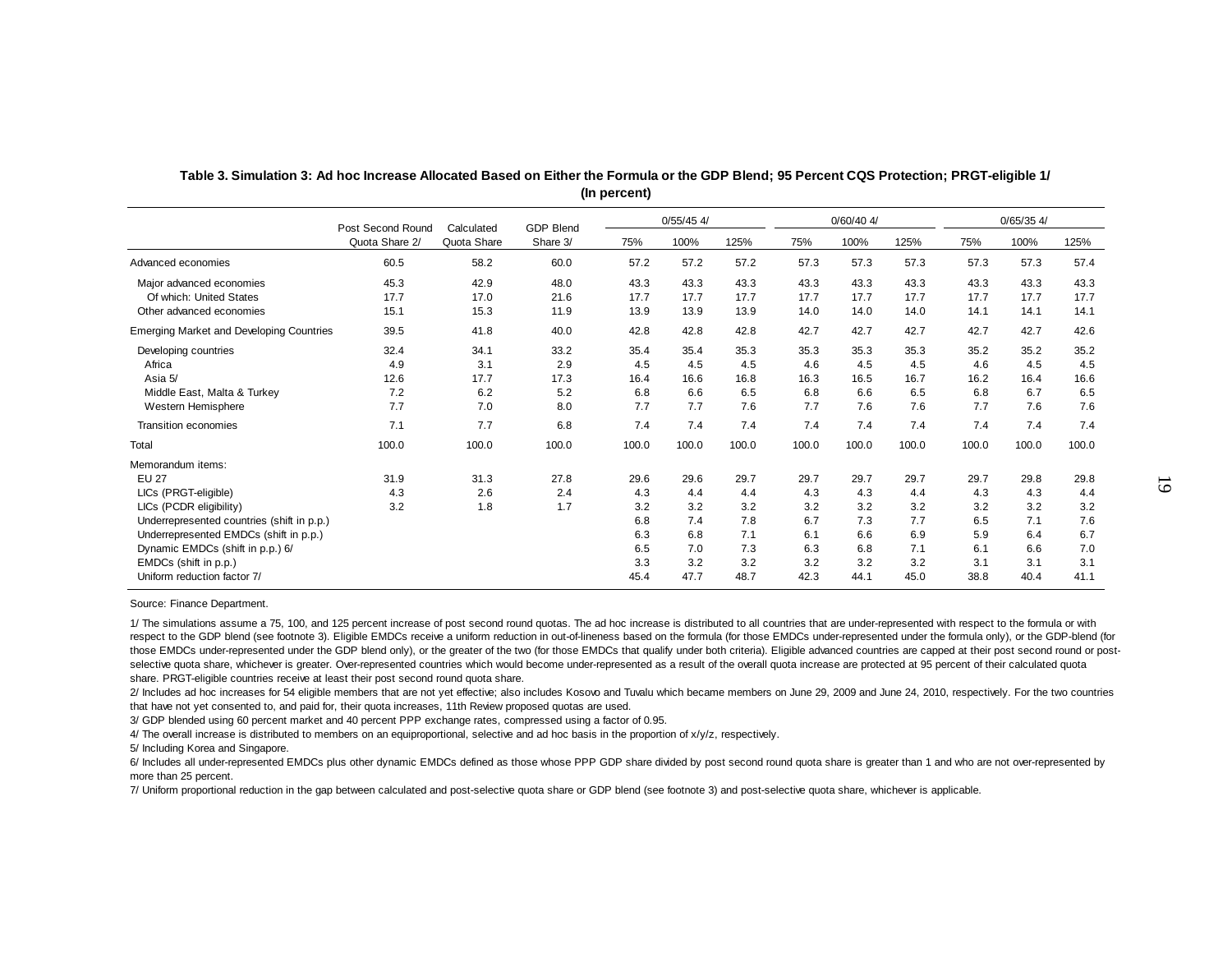|                                                 | Post Second Round | $0/55/45$ 4/<br><b>GDP Blend</b><br>Calculated |          |       |       |       |       | $0/60/40$ 4/ |       | $0/65/35$ 4/ |       |       |
|-------------------------------------------------|-------------------|------------------------------------------------|----------|-------|-------|-------|-------|--------------|-------|--------------|-------|-------|
|                                                 | Quota Share 2/    | Quota Share                                    | Share 3/ | 75%   | 100%  | 125%  | 75%   | 100%         | 125%  | 75%          | 100%  | 125%  |
| Advanced economies                              | 60.5              | 58.2                                           | 60.0     | 58.1  | 58.1  | 58.2  | 58.1  | 58.1         | 58.2  | 58.2         | 58.2  | 58.2  |
| Major advanced economies                        | 45.3              | 42.9                                           | 48.0     | 43.8  | 43.8  | 43.8  | 43.8  | 43.8         | 43.8  | 43.8         | 43.8  | 43.8  |
| Of which: United States                         | 17.7              | 17.0                                           | 21.6     | 17.7  | 17.7  | 17.7  | 17.7  | 17.7         | 17.7  | 17.7         | 17.7  | 17.7  |
| Other advanced economies                        | 15.1              | 15.3                                           | 11.9     | 14.2  | 14.3  | 14.3  | 14.3  | 14.3         | 14.4  | 14.4         | 14.4  | 14.4  |
| <b>Emerging Market and Developing Countries</b> | 39.5              | 41.8                                           | 40.0     | 41.9  | 41.9  | 41.8  | 41.9  | 41.9         | 41.8  | 41.8         | 41.8  | 41.8  |
| Developing countries                            | 32.4              | 34.1                                           | 33.2     | 34.6  | 34.6  | 34.5  | 34.5  | 34.5         | 34.5  | 34.5         | 34.4  | 34.4  |
| Africa                                          | 4.9               | 3.1                                            | 2.9      | 4.4   | 4.3   | 4.3   | 4.4   | 4.3          | 4.3   | 4.4          | 4.4   | 4.3   |
| Asia 5/                                         | 12.6              | 17.7                                           | 17.3     | 16.0  | 16.2  | 16.4  | 15.9  | 16.1         | 16.3  | 15.8         | 16.0  | 16.2  |
| Middle East, Malta & Turkey                     | 7.2               | 6.2                                            | 5.2      | 6.7   | 6.5   | 6.4   | 6.7   | 6.5          | 6.4   | 6.7          | 6.6   | 6.4   |
| Western Hemisphere                              | 7.7               | 7.0                                            | 8.0      | 7.6   | 7.5   | 7.4   | 7.6   | 7.5          | 7.4   | 7.6          | 7.5   | 7.4   |
| Transition economies                            | 7.1               | 7.7                                            | 6.8      | 7.3   | 7.4   | 7.4   | 7.3   | 7.3          | 7.4   | 7.3          | 7.4   | 7.4   |
| Total                                           | 100.0             | 100.0                                          | 100.0    | 100.0 | 100.0 | 100.0 | 100.0 | 100.0        | 100.0 | 100.0        | 100.0 | 100.0 |
| Memorandum items:                               |                   |                                                |          |       |       |       |       |              |       |              |       |       |
| <b>EU 27</b>                                    | 31.9              | 31.3                                           | 27.8     | 30.3  | 30.3  | 30.4  | 30.4  | 30.4         | 30.4  | 30.4         | 30.4  | 30.5  |
| LICs (PRGT-eligible)                            | 4.3               | 2.6                                            | 2.4      | 4.0   | 4.0   | 3.9   | 4.0   | 4.0          | 3.9   | 4.0          | 4.0   | 4.0   |
| LICs (PCDR eligibility)                         | 3.2               | 1.8                                            | 1.7      | 3.2   | 3.2   | 3.2   | 3.2   | 3.2          | 3.2   | 3.2          | 3.2   | 3.2   |
| Underrepresented countries (shift in p.p.)      |                   |                                                |          | 6.2   | 6.8   | 7.1   | 6.1   | 6.6          | 7.0   | 5.9          | 6.5   | 6.9   |
| Underrepresented EMDCs (shift in p.p.)          |                   |                                                |          | 5.7   | 6.1   | 6.4   | 5.5   | 6.0          | 6.3   | 5.3          | 5.8   | 6.1   |
| Dynamic EMDCs (shift in p.p.) 6/                |                   |                                                |          | 5.9   | 6.3   | 6.6   | 5.7   | 6.1          | 6.4   | 5.5          | 6.0   | 6.3   |
| EMDCs (shift in p.p.)                           |                   |                                                |          | 2.4   | 2.4   | 2.3   | 2.3   | 2.3          | 2.3   | 2.3          | 2.3   | 2.2   |
| Uniform reduction factor 7/                     |                   |                                                |          | 37.7  | 39.2  | 38.8  | 34.4  | 35.6         | 35.6  | 31.0         | 31.9  | 31.8  |

#### **Table 4. Simulation 4: Ad hoc Increase Allocated Based on Either the Formula or the GDP Blend; Full CQS Protection; PCDR-eligible 1/ (In percent)**

Source: Finance Department.

1/ The simulations assume a 75, 100, and 125 percent increase of post second round quotas. The ad hoc increase is distributed to all countries that are under-represented with respect to the formula or with respect to the GDP blend (see footnote 3). Eligible EMDCs receive a uniform reduction in out-of-lineness based on the formula (for those EMDCs under-represented under the formula only), or the GDP-blend (for those EMDCs under-represented under the GDP blend only), or the greater of the two (for those EMDCs that qualify under both criteria). Eligible advanced countries are capped at their post second round or postselective quota share, whichever is greater. Over-represented countries which would become under-represented as a result of the overall quota increase are protected at their calculated quota share. PCDReligible countries receive at least their post second round quota share.

2/ Includes ad hoc increases for 54 eligible members that are not yet effective; also includes Kosovo and Tuvalu which became members on June 29, 2009 and June 24, 2010, respectively. For the two countries that have not yet consented to, and paid for, their quota increases, 11th Review proposed quotas are used.

3/ GDP blended using 60 percent market and 40 percent PPP exchange rates, compressed using a factor of 0.95.

4/ The overall increase is distributed to members on an equiproportional, selective and ad hoc basis in the proportion of x/y/z, respectively.

5/ Including Korea and Singapore.

6/ Includes all under-represented EMDCs plus other dynamic EMDCs defined as those whose PPP GDP share divided by post second round quota share is greater than 1 and who are not over-represented by more than 25 percent.

7/ Uniform proportional reduction in the gap between calculated and post-selective quota share or GDP blend (see footnote 3) and post-selective quota share, whichever is applicable.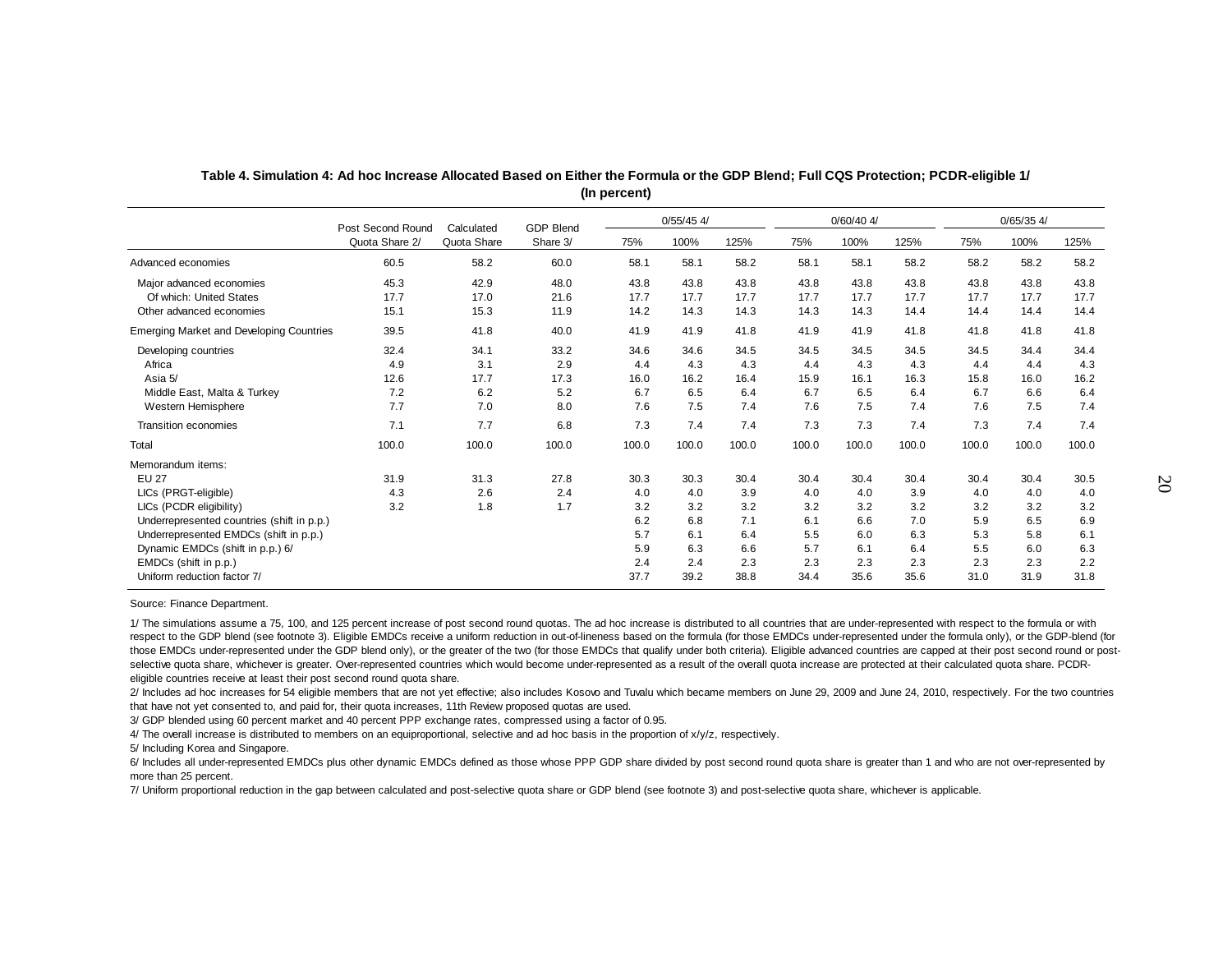|                       | Post Second Round | Calculated  | <b>GDP Blend</b> |        | $0/55/45$ 4/ |        |        | $0/60/40$ 4/ |        |        | 0/65/354/ |        |
|-----------------------|-------------------|-------------|------------------|--------|--------------|--------|--------|--------------|--------|--------|-----------|--------|
|                       | Quota Share 2/    | Quota Share | Share 3/         | 75%    | 100%         | 125%   | 75%    | 100%         | 125%   | 75%    | 100%      | 125%   |
| <b>United States</b>  | 17.670            | 16.987      | 21.645           | 17.670 | 17.670       | 17.670 | 17.670 | 17.670       | 17.670 | 17.670 | 17.670    | 17.670 |
| Japan                 | 6.556             | 6.493       | 7.282            | 6.556  | 6.556        | 6.556  | 6.556  | 6.556        | 6.556  | 6.556  | 6.556     | 6.556  |
| Germany               | 6.110             | 5.678       | 5.201            | 5.678  | 5.678        | 5.678  | 5.678  | 5.678        | 5.678  | 5.678  | 5.678     | 5.678  |
| France                | 4.505             | 3.789       | 4.036            | 3.789  | 3.789        | 3.789  | 3.789  | 3.789        | 3.789  | 3.789  | 3.789     | 3.789  |
| <b>United Kingdom</b> | 4.505             | 4.663       | 4.151            | 4.551  | 4.561        | 4.569  | 4.554  | 4.564        | 4.572  | 4.556  | 4.567     | 4.575  |
| China 5/              | 3.996             | 7.917       | 8.128            | 6.177  | 6.361        | 6.470  | 6.130  | 6.319        | 6.446  | 6.083  | 6.276     | 6.413  |
| Italy                 | 3.306             | 2.992       | 3.379            | 3.272  | 3.260        | 3.248  | 3.262  | 3.249        | 3.237  | 3.253  | 3.238     | 3.225  |
| Saudi Arabia          | 2.930             | 1.337       | 0.842            | 1.990  | 1.833        | 1.711  | 2.018  | 1.866        | 1.748  | 2.047  | 1.900     | 1.785  |
| Canada                | 2.672             | 2.303       | 2.345            | 2.303  | 2.303        | 2.303  | 2.303  | 2.303        | 2.303  | 2.303  | 2.303     | 2.303  |
| Russia                | 2.494             | 2.938       | 2.746            | 2.732  | 2.753        | 2.766  | 2.728  | 2.749        | 2.764  | 2.723  | 2.745     | 2.761  |
| India                 | 2.442             | 2.403       | 3.027            | 2.638  | 2.641        | 2.634  | 2.618  | 2.620        | 2.614  | 2.598  | 2.597     | 2.592  |
| Netherlands           | 2.166             | 1.857       | 1.308            | 1.857  | 1.857        | 1.857  | 1.857  | 1.857        | 1.857  | 1.857  | 1.857     | 1.857  |
| Belgium               | 1.932             | 1.324       | 0.784            | 1.416  | 1.330        | 1.324  | 1.444  | 1.363        | 1.324  | 1.473  | 1.396     | 1.337  |
| <b>Brazil</b>         | 1.783             | 2.153       | 2.654            | 2.155  | 2.177        | 2.183  | 2.136  | 2.156        | 2.165  | 2.115  | 2.135     | 2.144  |
| Spain                 | 1.688             | 2.236       | 2.422            | 1.848  | 1.882        | 1.911  | 1.858  | 1.894        | 1.923  | 1.868  | 1.904     | 1.934  |
| Mexico                | 1.521             | 1.793       | 2.080            | 1.767  | 1.782        | 1.787  | 1.755  | 1.769        | 1.776  | 1.742  | 1.757     | 1.764  |
| Switzerland           | 1.451             | 1.227       | 0.724            | 1.227  | 1.227        | 1.227  | 1.227  | 1.227        | 1.227  | 1.227  | 1.227     | 1.227  |
| Korea                 | 1.412             | 2.108       | 1.909            | 1.786  | 1.819        | 1.838  | 1.779  | 1.812        | 1.835  | 1.772  | 1.806     | 1.831  |
| Australia             | 1.358             | 1.396       | 1.537            | 1.369  | 1.371        | 1.373  | 1.370  | 1.372        | 1.374  | 1.370  | 1.373     | 1.375  |
| Venezuela             | 1.115             | 0.484       | 0.518            | 0.752  | 0.691        | 0.644  | 0.762  | 0.703        | 0.657  | 0.772  | 0.715     | 0.671  |
| Sweden                | 1.005             | 0.942       | 0.743            | 0.942  | 0.942        | 0.942  | 0.942  | 0.942        | 0.942  | 0.942  | 0.942     | 0.942  |
| Argentina             | 0.888             | 0.597       | 0.669            | 0.648  | 0.608        | 0.597  | 0.661  | 0.623        | 0.597  | 0.674  | 0.638     | 0.610  |
| Austria               | 0.887             | 0.836       | 0.650            | 0.836  | 0.836        | 0.836  | 0.836  | 0.836        | 0.836  | 0.836  | 0.836     | 0.836  |
| Indonesia             | 0.872             | 0.902       | 1.053            | 0.941  | 0.943        | 0.943  | 0.936  | 0.938        | 0.938  | 0.930  | 0.932     | 0.932  |
| Denmark               | 0.793             | 0.731       | 0.508            | 0.731  | 0.731        | 0.731  | 0.731  | 0.731        | 0.731  | 0.731  | 0.731     | 0.731  |
| Norway                | 0.790             | 0.812       | 0.631            | 0.797  | 0.798        | 0.799  | 0.797  | 0.798        | 0.799  | 0.797  | 0.799     | 0.800  |
| South Africa          | 0.784             | 0.578       | 0.640            | 0.584  | 0.578        | 0.578  | 0.596  | 0.578        | 0.578  | 0.609  | 0.580     | 0.578  |
| Malaysia              | 0.744             | 0.792       | 0.471            | 0.770  | 0.772        | 0.774  | 0.769  | 0.772        | 0.773  | 0.769  | 0.771     | 0.773  |
| Nigeria               | 0.735             | 0.477       | 0.410            | 0.735  | 0.735        | 0.735  | 0.735  | 0.735        | 0.735  | 0.735  | 0.735     | 0.735  |
| Poland                | 0.708             | 0.949       | 0.911            | 0.838  | 0.849        | 0.856  | 0.835  | 0.847        | 0.854  | 0.833  | 0.844     | 0.853  |
| Iran                  | 0.628             | 0.658       | 0.842            | 0.708  | 0.711        | 0.710  | 0.701  | 0.704        | 0.704  | 0.695  | 0.697     | 0.697  |
| Turkey                | 0.611             | 1.148       | 1.296            | 0.951  | 0.977        | 0.991  | 0.941  | 0.967        | 0.984  | 0.930  | 0.957     | 0.975  |
| Thailand              | 0.604             | 0.789       | 0.636            | 0.704  | 0.712        | 0.718  | 0.702  | 0.711        | 0.717  | 0.700  | 0.709     | 0.716  |
| Singapore             | 0.591             | 1.195       | 0.356            | 0.915  | 0.943        | 0.961  | 0.909  | 0.938        | 0.958  | 0.903  | 0.933     | 0.954  |
| Kuwait                | 0.579             | 0.315       | 0.242            | 0.405  | 0.376        | 0.354  | 0.412  | 0.384        | 0.362  | 0.419  | 0.392     | 0.371  |

| Table A1. Simulation 1: Ad hoc Increase Allocated Based on Either the Formula or the GDP Blend; Full CQS Protection; PRGT-eligible -- by Member 1/ |
|----------------------------------------------------------------------------------------------------------------------------------------------------|
| (In percent)                                                                                                                                       |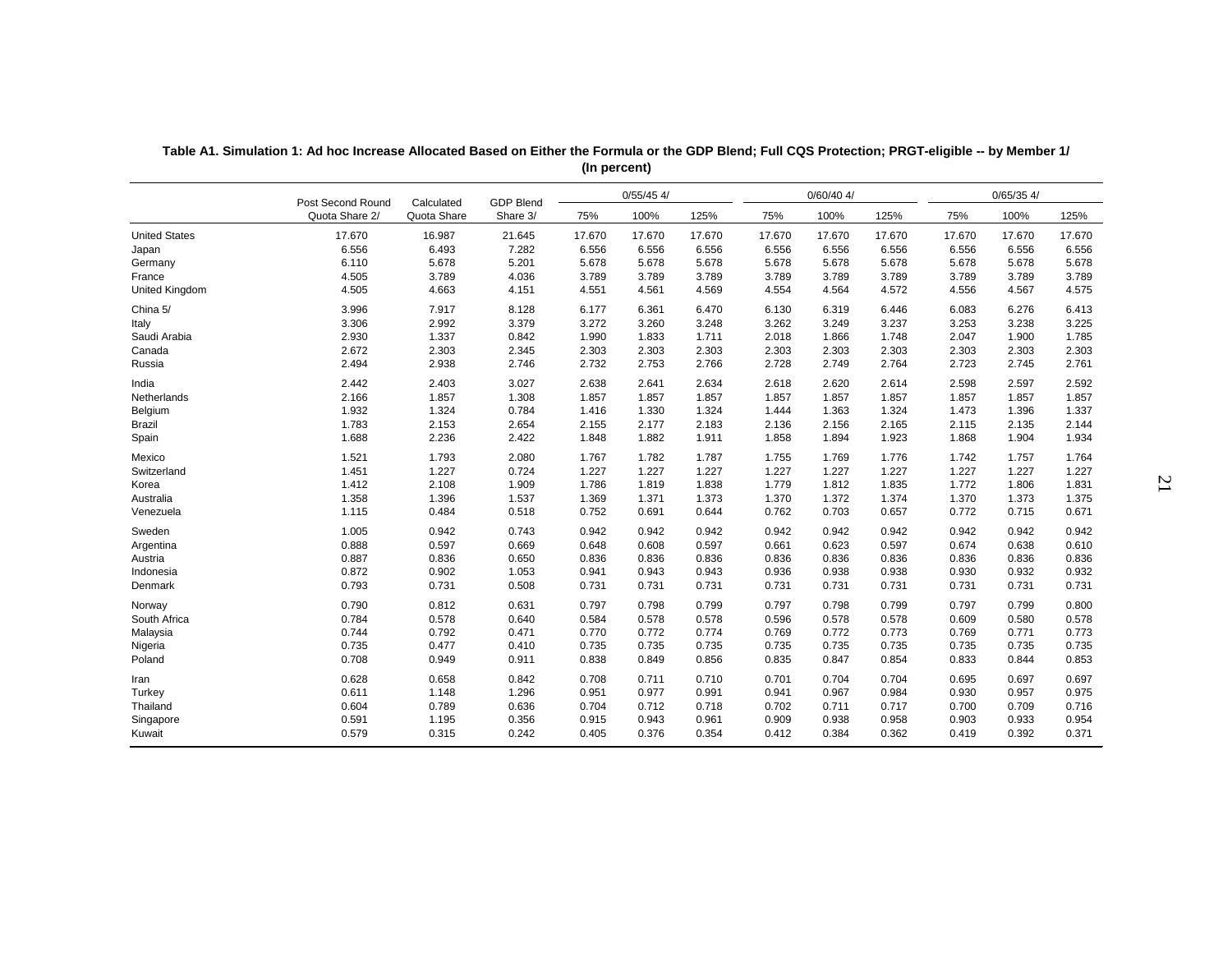|                             | Post Second Round | Calculated  | <b>GDP Blend</b> |       | $0/55/45$ 4/ |       |       | $0/60/40$ 4/ |       |       | $0/65/35$ 4/ |       |
|-----------------------------|-------------------|-------------|------------------|-------|--------------|-------|-------|--------------|-------|-------|--------------|-------|
|                             | Quota Share 2/    | Quota Share | Share 3/         | 75%   | 100%         | 125%  | 75%   | 100%         | 125%  | 75%   | 100%         | 125%  |
| Ukraine                     | 0.576             | 0.422       | 0.393            | 0.428 | 0.422        | 0.422 | 0.437 | 0.422        | 0.422 | 0.446 | 0.425        | 0.422 |
| Finland                     | 0.530             | 0.513       | 0.421            | 0.513 | 0.513        | 0.513 | 0.513 | 0.513        | 0.513 | 0.513 | 0.513        | 0.513 |
| Ireland                     | 0.528             | 1.077       | 0.428            | 0.688 | 0.722        | 0.751 | 0.698 | 0.733        | 0.763 | 0.708 | 0.744        | 0.774 |
| Algeria                     | 0.526             | 0.411       | 0.323            | 0.411 | 0.411        | 0.411 | 0.411 | 0.411        | 0.411 | 0.415 | 0.411        | 0.411 |
| Iraq                        | 0.499             | 0.267       | 0.162            | 0.348 | 0.323        | 0.303 | 0.353 | 0.329        | 0.311 | 0.359 | 0.336        | 0.318 |
| Libya                       | 0.471             | 0.252       | 0.150            | 0.329 | 0.305        | 0.287 | 0.334 | 0.311        | 0.294 | 0.340 | 0.318        | 0.301 |
| Greece                      | 0.462             | 0.572       | 0.586            | 0.494 | 0.501        | 0.507 | 0.496 | 0.503        | 0.509 | 0.498 | 0.505        | 0.511 |
| Israel                      | 0.445             | 0.408       | 0.343            | 0.408 | 0.408        | 0.408 | 0.408 | 0.408        | 0.408 | 0.408 | 0.408        | 0.408 |
| Hungary                     | 0.436             | 0.407       | 0.300            | 0.407 | 0.407        | 0.407 | 0.407 | 0.407        | 0.407 | 0.407 | 0.407        | 0.407 |
| Pakistan                    | 0.434             | 0.342       | 0.449            | 0.421 | 0.418        | 0.414 | 0.419 | 0.415        | 0.411 | 0.416 | 0.412        | 0.408 |
| Romania                     | 0.432             | 0.380       | 0.369            | 0.380 | 0.380        | 0.380 | 0.380 | 0.380        | 0.380 | 0.380 | 0.380        | 0.380 |
| Portugal                    | 0.432             | 0.448       | 0.426            | 0.437 | 0.438        | 0.439 | 0.437 | 0.438        | 0.439 | 0.437 | 0.438        | 0.439 |
| Philippines                 | 0.428             | 0.430       | 0.379            | 0.429 | 0.429        | 0.429 | 0.429 | 0.429        | 0.429 | 0.429 | 0.429        | 0.429 |
| Czech Republic              | 0.420             | 0.519       | 0.387            | 0.473 | 0.478        | 0.481 | 0.472 | 0.477        | 0.480 | 0.471 | 0.476        | 0.480 |
| Egypt                       | 0.396             | 0.404       | 0.452            | 0.417 | 0.417        | 0.417 | 0.415 | 0.416        | 0.416 | 0.413 | 0.414        | 0.414 |
| New Zealand                 | 0.375             | 0.262       | 0.232            | 0.276 | 0.262        | 0.262 | 0.282 | 0.266        | 0.262 | 0.287 | 0.273        | 0.262 |
| Chile                       | 0.359             | 0.377       | 0.356            | 0.369 | 0.370        | 0.370 | 0.369 | 0.369        | 0.370 | 0.368 | 0.369        | 0.370 |
| Colombia                    | 0.325             | 0.381       | 0.500            | 0.396 | 0.400        | 0.400 | 0.392 | 0.395        | 0.396 | 0.387 | 0.390        | 0.391 |
| <b>United Arab Emirates</b> | 0.316             | 0.767       | 0.381            | 0.558 | 0.579        | 0.592 | 0.553 | 0.575        | 0.590 | 0.549 | 0.571        | 0.587 |
| <b>Bulgaria</b>             | 0.269             | 0.164       | 0.116            | 0.192 | 0.179        | 0.170 | 0.196 | 0.184        | 0.174 | 0.199 | 0.188        | 0.179 |
| Peru                        | 0.268             | 0.270       | 0.290            | 0.276 | 0.276        | 0.276 | 0.275 | 0.275        | 0.275 | 0.274 | 0.275        | 0.275 |
| Morocco                     | 0.247             | 0.185       | 0.188            | 0.185 | 0.185        | 0.185 | 0.189 | 0.185        | 0.185 | 0.193 | 0.185        | 0.185 |
| Bangladesh                  | 0.224             | 0.169       | 0.238            | 0.224 | 0.224        | 0.224 | 0.224 | 0.224        | 0.224 | 0.224 | 0.224        | 0.224 |
| Congo, Dem. Republic of     | 0.224             | 0.035       | 0.029            | 0.224 | 0.224        | 0.224 | 0.224 | 0.224        | 0.224 | 0.224 | 0.224        | 0.224 |
| Zambia                      | 0.205             | 0.039       | 0.030            | 0.205 | 0.205        | 0.205 | 0.205 | 0.205        | 0.205 | 0.205 | 0.205        | 0.205 |
| Serbia                      | 0.196             | 0.129       | 0.107            | 0.143 | 0.134        | 0.129 | 0.145 | 0.137        | 0.130 | 0.148 | 0.140        | 0.134 |
| Vietnam                     | 0.193             | 0.303       | 0.248            | 0.252 | 0.257        | 0.260 | 0.251 | 0.256        | 0.260 | 0.250 | 0.255        | 0.259 |
| Kazakhstan                  | 0.179             | 0.328       | 0.250            | 0.259 | 0.266        | 0.270 | 0.258 | 0.265        | 0.270 | 0.256 | 0.263        | 0.269 |
| Slovak Republic             | 0.179             | 0.261       | 0.174            | 0.223 | 0.227        | 0.229 | 0.222 | 0.226        | 0.229 | 0.222 | 0.226        | 0.228 |
| Luxembourg                  | 0.176             | 0.503       | 0.093            | 0.271 | 0.292        | 0.309 | 0.277 | 0.298        | 0.316 | 0.283 | 0.304        | 0.322 |
| Sri Lanka                   | 0.173             | 0.089       | 0.107            | 0.120 | 0.111        | 0.104 | 0.122 | 0.114        | 0.107 | 0.124 | 0.116        | 0.109 |
| Belarus                     | 0.162             | 0.143       | 0.139            | 0.143 | 0.143        | 0.143 | 0.143 | 0.143        | 0.143 | 0.143 | 0.143        | 0.143 |
| Ghana                       | 0.155             | 0.050       | 0.045            | 0.155 | 0.155        | 0.155 | 0.155 | 0.155        | 0.155 | 0.155 | 0.155        | 0.155 |
| Croatia                     | 0.153             | 0.150       | 0.133            | 0.150 | 0.150        | 0.150 | 0.150 | 0.150        | 0.150 | 0.150 | 0.150        | 0.150 |
| Zimbabwe                    | 0.148             | 0.016       | 0.011            | 0.088 | 0.078        | 0.071 | 0.089 | 0.079        | 0.071 | 0.089 | 0.079        | 0.072 |
|                             |                   |             |                  |       |              |       |       |              |       |       |              |       |

**Table A1. Simulation 1: Ad hoc Increase Allocated Based on Either the Formula or the GDP Blend; Full CQS Protection; PRGT-eligible (In percent) -- by Member (continued) 1/**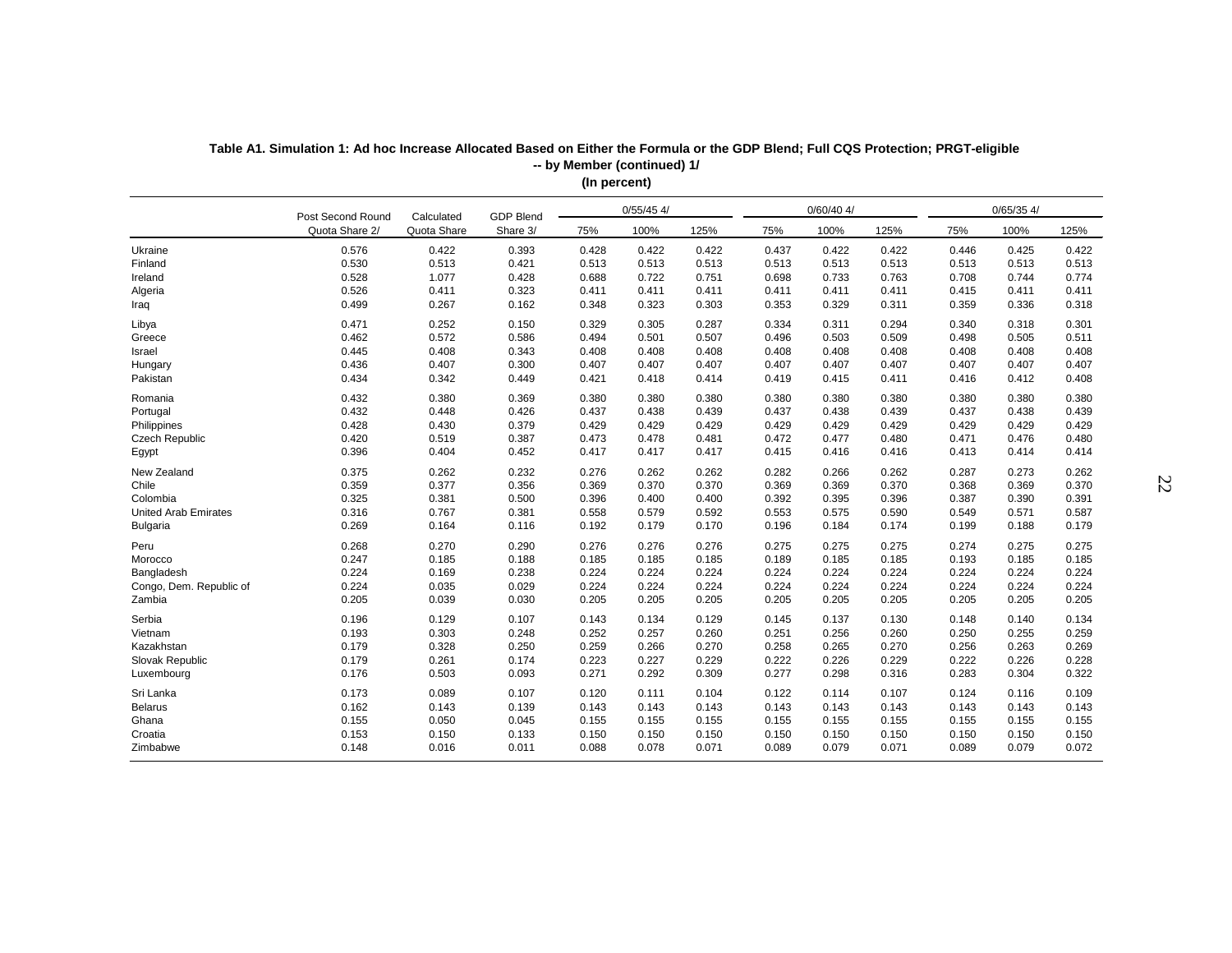|                                 |                   |             |                  |       | $0/55/45$ 4/ |       |       | $0/60/40$ 4/ |       |       | $0/65/35$ 4/ |       |
|---------------------------------|-------------------|-------------|------------------|-------|--------------|-------|-------|--------------|-------|-------|--------------|-------|
|                                 | Post Second Round | Calculated  | <b>GDP Blend</b> |       |              |       |       |              |       |       |              |       |
|                                 | Quota Share 2/    | Quota Share | Share 3/         | 75%   | 100%         | 125%  | 75%   | 100%         | 125%  | 75%   | 100%         | 125%  |
| Ecuador                         | 0.146             | 0.147       | 0.135            | 0.147 | 0.147        | 0.147 | 0.147 | 0.147        | 0.147 | 0.146 | 0.147        | 0.147 |
| Syrian Arab Republic            | 0.145             | 0.208       | 0.293            | 0.209 | 0.212        | 0.213 | 0.205 | 0.209        | 0.210 | 0.202 | 0.205        | 0.207 |
| <b>Trinidad and Tobago</b>      | 0.141             | 0.064       | 0.049            | 0.095 | 0.088        | 0.082 | 0.097 | 0.090        | 0.084 | 0.098 | 0.091        | 0.086 |
| Cote d'Ivoire                   | 0.136             | 0.056       | 0.054            | 0.136 | 0.136        | 0.136 | 0.136 | 0.136        | 0.136 | 0.136 | 0.136        | 0.136 |
| Sudan                           | 0.132             | 0.089       | 0.117            | 0.132 | 0.132        | 0.132 | 0.132 | 0.132        | 0.132 | 0.132 | 0.132        | 0.132 |
| Uruguay                         | 0.129             | 0.077       | 0.062            | 0.092 | 0.085        | 0.081 | 0.093 | 0.087        | 0.083 | 0.095 | 0.089        | 0.085 |
| Qatar                           | 0.127             | 0.194       | 0.156            | 0.163 | 0.166        | 0.168 | 0.163 | 0.166        | 0.168 | 0.162 | 0.165        | 0.168 |
| Tunisia                         | 0.120             | 0.114       | 0.103            | 0.114 | 0.114        | 0.114 | 0.114 | 0.114        | 0.114 | 0.114 | 0.114        | 0.114 |
| Angola                          | 0.120             | 0.214       | 0.142            | 0.170 | 0.175        | 0.177 | 0.170 | 0.174        | 0.177 | 0.169 | 0.173        | 0.176 |
| Uzbekistan                      | 0.116             | 0.071       | 0.078            | 0.116 | 0.116        | 0.116 | 0.116 | 0.116        | 0.116 | 0.116 | 0.116        | 0.116 |
| Slovenia                        | 0.115             | 0.136       | 0.102            | 0.126 | 0.127        | 0.128 | 0.126 | 0.127        | 0.128 | 0.126 | 0.127        | 0.128 |
| Jamaica                         | 0.115             | 0.047       | 0.036            | 0.077 | 0.070        | 0.065 | 0.078 | 0.072        | 0.067 | 0.079 | 0.073        | 0.068 |
| Kenya                           | 0.114             | 0.076       | 0.078            | 0.114 | 0.114        | 0.114 | 0.114 | 0.114        | 0.114 | 0.114 | 0.114        | 0.114 |
| Lebanon                         | 0.112             | 0.168       | 0.068            | 0.142 | 0.145        | 0.146 | 0.141 | 0.144        | 0.146 | 0.141 | 0.144        | 0.146 |
| Myanmar                         | 0.108             | 0.057       | 0.072            | 0.108 | 0.108        | 0.108 | 0.108 | 0.108        | 0.108 | 0.108 | 0.108        | 0.108 |
| Yemen, Republic of              | 0.102             | 0.100       | 0.072            | 0.102 | 0.102        | 0.102 | 0.102 | 0.102        | 0.102 | 0.102 | 0.102        | 0.102 |
| Oman                            | 0.099             | 0.139       | 0.106            | 0.121 | 0.122        | 0.124 | 0.120 | 0.122        | 0.123 | 0.120 | 0.122        | 0.123 |
| Dominican Republic              | 0.092             | 0.097       | 0.105            | 0.098 | 0.098        | 0.098 | 0.097 | 0.098        | 0.098 | 0.097 | 0.097        | 0.097 |
| Brunei Darussalam               | 0.090             | 0.042       | 0.027            | 0.062 | 0.057        | 0.053 | 0.062 | 0.058        | 0.054 | 0.063 | 0.059        | 0.055 |
| Guatemala                       | 0.088             | 0.086       | 0.092            | 0.089 | 0.089        | 0.089 | 0.089 | 0.089        | 0.089 | 0.089 | 0.089        | 0.089 |
| Panama                          | 0.087             | 0.079       | 0.053            | 0.079 | 0.079        | 0.079 | 0.079 | 0.079        | 0.079 | 0.079 | 0.079        | 0.079 |
| Tanzania                        | 0.083             | 0.046       | 0.058            | 0.083 | 0.083        | 0.083 | 0.083 | 0.083        | 0.083 | 0.083 | 0.083        | 0.083 |
| Costa Rica                      | 0.078             | 0.077       | 0.069            | 0.077 | 0.077        | 0.077 | 0.077 | 0.077        | 0.077 | 0.077 | 0.077        | 0.077 |
| Cameroon                        | 0.078             | 0.058       | 0.058            | 0.078 | 0.078        | 0.078 | 0.078 | 0.078        | 0.078 | 0.078 | 0.078        | 0.078 |
|                                 |                   |             |                  |       |              |       |       |              |       |       |              |       |
| Lithuania                       | 0.077             | 0.111       | 0.095            | 0.095 | 0.097        | 0.098 | 0.095 | 0.097        | 0.098 | 0.095 | 0.096        | 0.097 |
| Uganda                          | 0.076             | 0.055       | 0.044            | 0.076 | 0.076        | 0.076 | 0.076 | 0.076        | 0.076 | 0.076 | 0.076        | 0.076 |
| Bahrain                         | 0.074             | 0.098       | 0.045            | 0.087 | 0.088        | 0.088 | 0.086 | 0.088        | 0.088 | 0.086 | 0.087        | 0.088 |
| <b>Bolivia</b>                  | 0.072             | 0.047       | 0.050            | 0.072 | 0.072        | 0.072 | 0.072 | 0.072        | 0.072 | 0.072 | 0.072        | 0.072 |
| El Salvador                     | 0.072             | 0.060       | 0.059            | 0.060 | 0.060        | 0.060 | 0.060 | 0.060        | 0.060 | 0.060 | 0.060        | 0.060 |
| Jordan                          | 0.072             | 0.073       | 0.047            | 0.072 | 0.072        | 0.072 | 0.072 | 0.072        | 0.072 | 0.072 | 0.072        | 0.072 |
| Bosnia-Herzegovina              | 0.071             | 0.056       | 0.042            | 0.056 | 0.056        | 0.056 | 0.056 | 0.056        | 0.056 | 0.056 | 0.056        | 0.056 |
| Islamic Republic of Afghanistan | 0.068             | 0.041       | 0.029            | 0.068 | 0.068        | 0.068 | 0.068 | 0.068        | 0.068 | 0.068 | 0.068        | 0.068 |
| Senegal                         | 0.068             | 0.032       | 0.033            | 0.068 | 0.068        | 0.068 | 0.068 | 0.068        | 0.068 | 0.068 | 0.068        | 0.068 |
| Azerbaijan                      | 0.067             | 0.086       | 0.089            | 0.078 | 0.079        | 0.080 | 0.078 | 0.079        | 0.080 | 0.078 | 0.079        | 0.079 |
| Cyprus                          | 0.066             | 0.065       | 0.046            | 0.065 | 0.065        | 0.065 | 0.065 | 0.065        | 0.065 | 0.065 | 0.065        | 0.065 |
|                                 |                   |             |                  |       |              |       |       |              |       |       |              |       |

**Table A1. Simulation 1: Ad hoc Increase Allocated Based on Either the Formula or the GDP Blend; Full CQS Protection; PRGT-eligible (In percent) -- by Member (continued) 1/**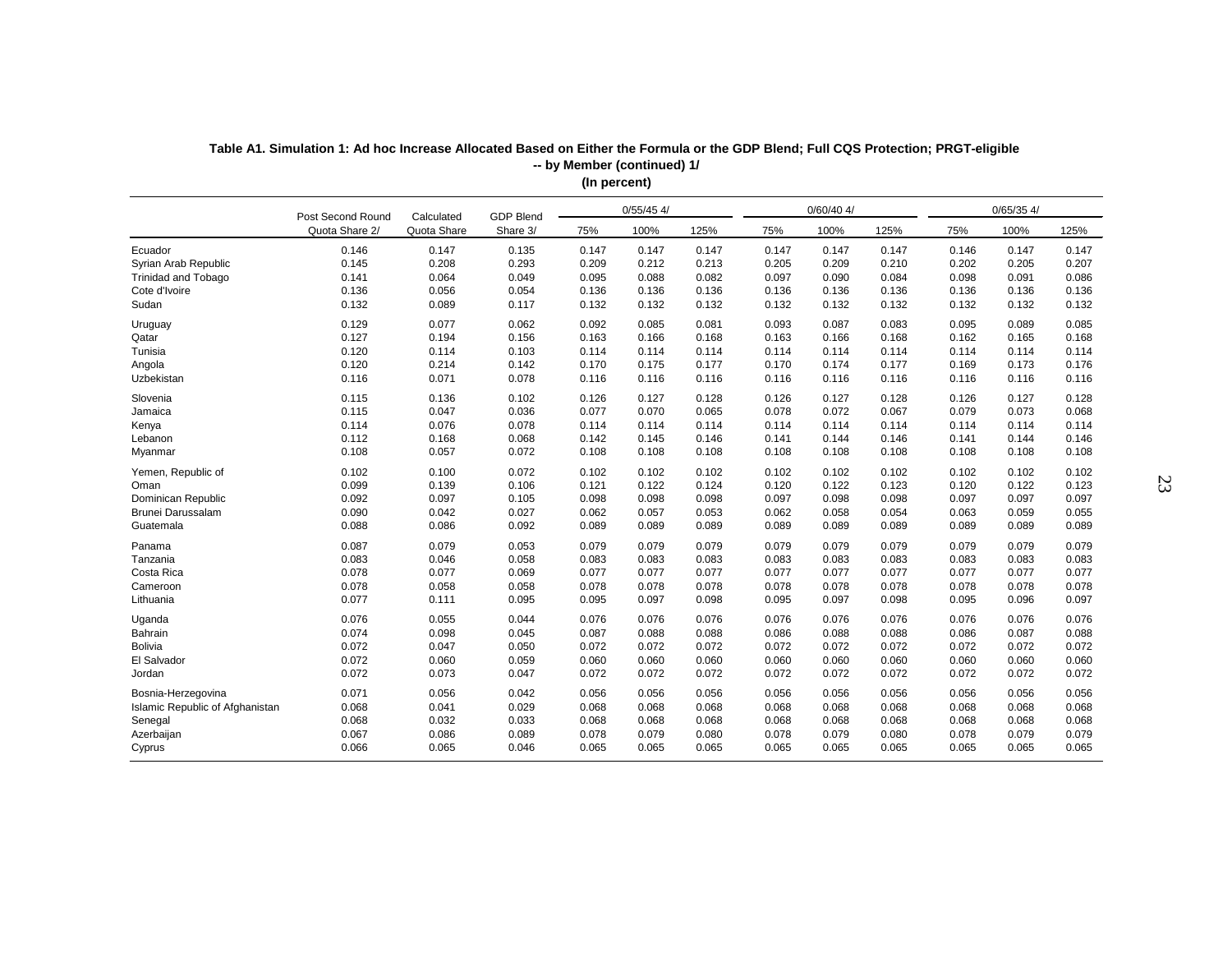| $0/60/40$ 4/<br>0/65/354/<br>$0/55/45$ 4/<br><b>GDP Blend</b><br>Post Second Round<br>Calculated<br>Quota Share<br>Quota Share 2/<br>Share 3/<br>100%<br>100%<br>100%<br>75%<br>125%<br>75%<br>125%<br>75%<br>125%<br>Gabon<br>0.040<br>0.033<br>0.042<br>0.043<br>0.065<br>0.046<br>0.043<br>0.041<br>0.047<br>0.044<br>0.048<br>0.045<br>0.063<br>0.030<br>0.030<br>0.063<br>0.063<br>0.063<br>0.063<br>0.063<br>0.063<br>0.063<br>0.063<br>0.063<br>Georgia<br>0.060<br>0.086<br>0.066<br>0.074<br>0.075<br>0.076<br>0.074<br>0.075<br>0.076<br>0.074<br>0.075<br>0.076<br>Latvia<br>0.057<br>0.023<br>0.021<br>0.038<br>0.035<br>0.032<br>0.039<br>0.035<br>0.033<br>0.039<br>0.036<br>0.034<br>0.056<br>0.054<br>0.070<br>0.060<br>0.060<br>0.060<br>0.060<br>0.060<br>0.060<br>0.059<br>0.059<br>0.059<br>Ethiopia<br>Papua New Guinea<br>0.055<br>0.030<br>0.020<br>0.055<br>0.055<br>0.055<br>0.055<br>0.055<br>0.055<br>0.055<br>0.055<br>0.055<br>0.022<br>0.055<br>0.018<br>0.036<br>0.033<br>0.031<br>0.037<br>0.034<br>0.032<br>0.037<br>0.035<br>0.032<br>Bahamas, The<br>0.026<br>0.055<br>0.021<br>0.055<br>0.055<br>0.055<br>0.055<br>0.055<br>0.055<br>0.055<br>0.055<br>0.055<br>0.052<br>0.054<br>0.041<br>0.054<br>0.054<br>0.054<br>0.054<br>0.054<br>0.054<br>0.054<br>0.054<br>0.054<br>Honduras<br>0.054<br>0.054<br>0.054<br>Liberia<br>0.013<br>0.002<br>0.054<br>0.054<br>0.054<br>0.054<br>0.054<br>0.054<br>0.054<br>0.052<br>0.021<br>0.015<br>0.052<br>0.052<br>0.052<br>0.052<br>0.052<br>0.052<br>0.052<br>Moldova<br>0.052<br>0.052<br>0.051<br>0.026<br>0.025<br>0.051<br>0.051<br>0.051<br>0.051<br>0.051<br>0.051<br>0.051<br>0.051<br>0.051<br>Madagascar<br>0.049<br>0.100<br>0.034<br>0.064<br>0.067<br>0.070<br>0.071<br>0.069<br>0.072<br>Iceland<br>0.065<br>0.068<br>0.066<br>0.048<br>0.031<br>0.025<br>0.048<br>0.048<br>0.048<br>0.048<br>0.048<br>0.048<br>0.048<br>0.048<br>0.048<br>Mozambique<br>0.045<br>0.013<br>0.045<br>0.045<br>0.045<br>0.045<br>Guinea<br>0.014<br>0.045<br>0.045<br>0.045<br>0.045<br>0.045<br>0.044<br>0.006<br>0.006<br>0.044<br>0.044<br>0.044<br>0.044<br>0.044<br>0.044<br>0.044<br>0.044<br>0.044<br>Sierra Leone<br>0.043<br>0.035<br>0.018<br>0.035<br>0.035<br>0.035<br>0.035<br>0.035<br>0.035<br>0.035<br>0.035<br>0.035<br>Malta<br>0.043<br>0.027<br><b>Mauritius</b><br>0.022<br>0.031<br>0.029<br>0.027<br>0.031<br>0.029<br>0.028<br>0.032<br>0.030<br>0.029<br>0.042<br>0.043<br>0.039<br>0.042<br>0.042<br>0.042<br>0.042<br>0.042<br>0.042<br>0.042<br>0.042<br>Paraguay<br>0.042<br>0.062<br>0.051<br>0.041<br>0.053<br>0.054<br>0.054<br>0.052<br>0.053<br>0.054<br>0.052<br>0.053<br>0.054<br>Turkmenistan<br>0.071<br>0.039<br>0.049<br>0.056<br>0.058<br>0.057<br>0.058<br>0.057<br>0.058<br>Estonia<br>0.058<br>0.056<br>0.056<br>0.039<br>0.032<br>0.022<br>0.039<br>0.039<br>0.039<br>Mali<br>0.039<br>0.039<br>0.039<br>0.039<br>0.039<br>0.039<br>0.039<br>0.010<br>0.006<br>0.025<br>0.022<br>0.020<br>0.025<br>0.022<br>0.021<br>0.025<br>0.023<br>0.021<br>Suriname<br>0.039<br>0.025<br>0.026<br>0.039<br>0.039<br>0.039<br>0.039<br>Armenia<br>0.039<br>0.039<br>0.039<br>0.039<br>0.039<br>0.038<br>0.007<br>0.004<br>0.038<br>0.038<br>Guyana<br>0.038<br>0.038<br>0.038<br>0.038<br>0.038<br>0.038<br>0.038<br>0.037<br>0.037<br>0.037<br>0.037<br>0.017<br>0.014<br>0.037<br>0.037<br>0.037<br>0.037<br>0.037<br>0.037<br>0.037<br>0.049<br>0.036<br>0.043<br>0.044<br>0.044<br>0.043<br>0.044<br>0.044<br>0.043<br>0.044<br>0.044<br>Botswana<br>Cambodia<br>0.037<br>0.034<br>0.033<br>0.037<br>0.037<br>0.037<br>0.037<br>0.037<br>0.037<br>0.037<br>0.037<br>0.037<br>0.036<br>0.019<br>0.015<br>0.036<br>0.036<br>0.036<br>0.036<br>0.036<br>0.036<br>0.036<br>0.036<br>0.036<br>0.035<br>0.034<br>0.024<br>0.035<br>0.035<br>0.035<br>0.035<br>0.035<br>0.035<br>Congo, Republic of<br>0.035<br>0.035<br>0.035<br>0.034<br>0.016<br>0.018<br>0.034<br>0.034<br>0.034<br>0.034<br>0.034<br>0.034<br>0.034<br>0.034<br>0.034<br>Haiti<br>0.034<br>0.002<br>0.002<br>0.034<br>0.034<br>0.034<br>0.034<br>0.034<br>0.034<br>0.034<br>0.034<br>0.034<br>Somalia<br>0.034<br>0.011<br>0.013<br>0.034<br>Rwanda<br>0.034<br>0.034<br>0.034<br>0.034<br>0.034<br>0.034<br>0.034<br>0.034<br>Burundi<br>0.032<br>0.003<br>0.004<br>0.032<br>0.032<br>0.032<br>0.032<br>0.032<br>0.032<br>0.032<br>0.032<br>0.032<br>0.031<br>0.010<br>0.008<br>0.031<br>0.031<br>0.031<br>0.031<br>0.031<br>0.031<br>0.031<br>0.031<br>0.031<br>Togo |                 |  |  |  |  |  |  |
|-----------------------------------------------------------------------------------------------------------------------------------------------------------------------------------------------------------------------------------------------------------------------------------------------------------------------------------------------------------------------------------------------------------------------------------------------------------------------------------------------------------------------------------------------------------------------------------------------------------------------------------------------------------------------------------------------------------------------------------------------------------------------------------------------------------------------------------------------------------------------------------------------------------------------------------------------------------------------------------------------------------------------------------------------------------------------------------------------------------------------------------------------------------------------------------------------------------------------------------------------------------------------------------------------------------------------------------------------------------------------------------------------------------------------------------------------------------------------------------------------------------------------------------------------------------------------------------------------------------------------------------------------------------------------------------------------------------------------------------------------------------------------------------------------------------------------------------------------------------------------------------------------------------------------------------------------------------------------------------------------------------------------------------------------------------------------------------------------------------------------------------------------------------------------------------------------------------------------------------------------------------------------------------------------------------------------------------------------------------------------------------------------------------------------------------------------------------------------------------------------------------------------------------------------------------------------------------------------------------------------------------------------------------------------------------------------------------------------------------------------------------------------------------------------------------------------------------------------------------------------------------------------------------------------------------------------------------------------------------------------------------------------------------------------------------------------------------------------------------------------------------------------------------------------------------------------------------------------------------------------------------------------------------------------------------------------------------------------------------------------------------------------------------------------------------------------------------------------------------------------------------------------------------------------------------------------------------------------------------------------------------------------------------------------------------------------------------------------------------------------------------------------------------------------------------------------------------------------------------------------------------------------------------------------------------------------------------------------------------------------------------------------------------------------------------------------------------------------------------------------------------------------------------------------------------------------------------------------------------------------------------------------------------------------------------------------------------------------------------------------------------------------------------------------------------------------------------------------------------------------------------------------------------------------------|-----------------|--|--|--|--|--|--|
|                                                                                                                                                                                                                                                                                                                                                                                                                                                                                                                                                                                                                                                                                                                                                                                                                                                                                                                                                                                                                                                                                                                                                                                                                                                                                                                                                                                                                                                                                                                                                                                                                                                                                                                                                                                                                                                                                                                                                                                                                                                                                                                                                                                                                                                                                                                                                                                                                                                                                                                                                                                                                                                                                                                                                                                                                                                                                                                                                                                                                                                                                                                                                                                                                                                                                                                                                                                                                                                                                                                                                                                                                                                                                                                                                                                                                                                                                                                                                                                                                                                                                                                                                                                                                                                                                                                                                                                                                                                                                                                                                     |                 |  |  |  |  |  |  |
|                                                                                                                                                                                                                                                                                                                                                                                                                                                                                                                                                                                                                                                                                                                                                                                                                                                                                                                                                                                                                                                                                                                                                                                                                                                                                                                                                                                                                                                                                                                                                                                                                                                                                                                                                                                                                                                                                                                                                                                                                                                                                                                                                                                                                                                                                                                                                                                                                                                                                                                                                                                                                                                                                                                                                                                                                                                                                                                                                                                                                                                                                                                                                                                                                                                                                                                                                                                                                                                                                                                                                                                                                                                                                                                                                                                                                                                                                                                                                                                                                                                                                                                                                                                                                                                                                                                                                                                                                                                                                                                                                     |                 |  |  |  |  |  |  |
|                                                                                                                                                                                                                                                                                                                                                                                                                                                                                                                                                                                                                                                                                                                                                                                                                                                                                                                                                                                                                                                                                                                                                                                                                                                                                                                                                                                                                                                                                                                                                                                                                                                                                                                                                                                                                                                                                                                                                                                                                                                                                                                                                                                                                                                                                                                                                                                                                                                                                                                                                                                                                                                                                                                                                                                                                                                                                                                                                                                                                                                                                                                                                                                                                                                                                                                                                                                                                                                                                                                                                                                                                                                                                                                                                                                                                                                                                                                                                                                                                                                                                                                                                                                                                                                                                                                                                                                                                                                                                                                                                     |                 |  |  |  |  |  |  |
|                                                                                                                                                                                                                                                                                                                                                                                                                                                                                                                                                                                                                                                                                                                                                                                                                                                                                                                                                                                                                                                                                                                                                                                                                                                                                                                                                                                                                                                                                                                                                                                                                                                                                                                                                                                                                                                                                                                                                                                                                                                                                                                                                                                                                                                                                                                                                                                                                                                                                                                                                                                                                                                                                                                                                                                                                                                                                                                                                                                                                                                                                                                                                                                                                                                                                                                                                                                                                                                                                                                                                                                                                                                                                                                                                                                                                                                                                                                                                                                                                                                                                                                                                                                                                                                                                                                                                                                                                                                                                                                                                     |                 |  |  |  |  |  |  |
|                                                                                                                                                                                                                                                                                                                                                                                                                                                                                                                                                                                                                                                                                                                                                                                                                                                                                                                                                                                                                                                                                                                                                                                                                                                                                                                                                                                                                                                                                                                                                                                                                                                                                                                                                                                                                                                                                                                                                                                                                                                                                                                                                                                                                                                                                                                                                                                                                                                                                                                                                                                                                                                                                                                                                                                                                                                                                                                                                                                                                                                                                                                                                                                                                                                                                                                                                                                                                                                                                                                                                                                                                                                                                                                                                                                                                                                                                                                                                                                                                                                                                                                                                                                                                                                                                                                                                                                                                                                                                                                                                     |                 |  |  |  |  |  |  |
|                                                                                                                                                                                                                                                                                                                                                                                                                                                                                                                                                                                                                                                                                                                                                                                                                                                                                                                                                                                                                                                                                                                                                                                                                                                                                                                                                                                                                                                                                                                                                                                                                                                                                                                                                                                                                                                                                                                                                                                                                                                                                                                                                                                                                                                                                                                                                                                                                                                                                                                                                                                                                                                                                                                                                                                                                                                                                                                                                                                                                                                                                                                                                                                                                                                                                                                                                                                                                                                                                                                                                                                                                                                                                                                                                                                                                                                                                                                                                                                                                                                                                                                                                                                                                                                                                                                                                                                                                                                                                                                                                     | Namibia         |  |  |  |  |  |  |
|                                                                                                                                                                                                                                                                                                                                                                                                                                                                                                                                                                                                                                                                                                                                                                                                                                                                                                                                                                                                                                                                                                                                                                                                                                                                                                                                                                                                                                                                                                                                                                                                                                                                                                                                                                                                                                                                                                                                                                                                                                                                                                                                                                                                                                                                                                                                                                                                                                                                                                                                                                                                                                                                                                                                                                                                                                                                                                                                                                                                                                                                                                                                                                                                                                                                                                                                                                                                                                                                                                                                                                                                                                                                                                                                                                                                                                                                                                                                                                                                                                                                                                                                                                                                                                                                                                                                                                                                                                                                                                                                                     |                 |  |  |  |  |  |  |
|                                                                                                                                                                                                                                                                                                                                                                                                                                                                                                                                                                                                                                                                                                                                                                                                                                                                                                                                                                                                                                                                                                                                                                                                                                                                                                                                                                                                                                                                                                                                                                                                                                                                                                                                                                                                                                                                                                                                                                                                                                                                                                                                                                                                                                                                                                                                                                                                                                                                                                                                                                                                                                                                                                                                                                                                                                                                                                                                                                                                                                                                                                                                                                                                                                                                                                                                                                                                                                                                                                                                                                                                                                                                                                                                                                                                                                                                                                                                                                                                                                                                                                                                                                                                                                                                                                                                                                                                                                                                                                                                                     |                 |  |  |  |  |  |  |
|                                                                                                                                                                                                                                                                                                                                                                                                                                                                                                                                                                                                                                                                                                                                                                                                                                                                                                                                                                                                                                                                                                                                                                                                                                                                                                                                                                                                                                                                                                                                                                                                                                                                                                                                                                                                                                                                                                                                                                                                                                                                                                                                                                                                                                                                                                                                                                                                                                                                                                                                                                                                                                                                                                                                                                                                                                                                                                                                                                                                                                                                                                                                                                                                                                                                                                                                                                                                                                                                                                                                                                                                                                                                                                                                                                                                                                                                                                                                                                                                                                                                                                                                                                                                                                                                                                                                                                                                                                                                                                                                                     |                 |  |  |  |  |  |  |
|                                                                                                                                                                                                                                                                                                                                                                                                                                                                                                                                                                                                                                                                                                                                                                                                                                                                                                                                                                                                                                                                                                                                                                                                                                                                                                                                                                                                                                                                                                                                                                                                                                                                                                                                                                                                                                                                                                                                                                                                                                                                                                                                                                                                                                                                                                                                                                                                                                                                                                                                                                                                                                                                                                                                                                                                                                                                                                                                                                                                                                                                                                                                                                                                                                                                                                                                                                                                                                                                                                                                                                                                                                                                                                                                                                                                                                                                                                                                                                                                                                                                                                                                                                                                                                                                                                                                                                                                                                                                                                                                                     | Nicaragua       |  |  |  |  |  |  |
|                                                                                                                                                                                                                                                                                                                                                                                                                                                                                                                                                                                                                                                                                                                                                                                                                                                                                                                                                                                                                                                                                                                                                                                                                                                                                                                                                                                                                                                                                                                                                                                                                                                                                                                                                                                                                                                                                                                                                                                                                                                                                                                                                                                                                                                                                                                                                                                                                                                                                                                                                                                                                                                                                                                                                                                                                                                                                                                                                                                                                                                                                                                                                                                                                                                                                                                                                                                                                                                                                                                                                                                                                                                                                                                                                                                                                                                                                                                                                                                                                                                                                                                                                                                                                                                                                                                                                                                                                                                                                                                                                     |                 |  |  |  |  |  |  |
|                                                                                                                                                                                                                                                                                                                                                                                                                                                                                                                                                                                                                                                                                                                                                                                                                                                                                                                                                                                                                                                                                                                                                                                                                                                                                                                                                                                                                                                                                                                                                                                                                                                                                                                                                                                                                                                                                                                                                                                                                                                                                                                                                                                                                                                                                                                                                                                                                                                                                                                                                                                                                                                                                                                                                                                                                                                                                                                                                                                                                                                                                                                                                                                                                                                                                                                                                                                                                                                                                                                                                                                                                                                                                                                                                                                                                                                                                                                                                                                                                                                                                                                                                                                                                                                                                                                                                                                                                                                                                                                                                     |                 |  |  |  |  |  |  |
|                                                                                                                                                                                                                                                                                                                                                                                                                                                                                                                                                                                                                                                                                                                                                                                                                                                                                                                                                                                                                                                                                                                                                                                                                                                                                                                                                                                                                                                                                                                                                                                                                                                                                                                                                                                                                                                                                                                                                                                                                                                                                                                                                                                                                                                                                                                                                                                                                                                                                                                                                                                                                                                                                                                                                                                                                                                                                                                                                                                                                                                                                                                                                                                                                                                                                                                                                                                                                                                                                                                                                                                                                                                                                                                                                                                                                                                                                                                                                                                                                                                                                                                                                                                                                                                                                                                                                                                                                                                                                                                                                     |                 |  |  |  |  |  |  |
|                                                                                                                                                                                                                                                                                                                                                                                                                                                                                                                                                                                                                                                                                                                                                                                                                                                                                                                                                                                                                                                                                                                                                                                                                                                                                                                                                                                                                                                                                                                                                                                                                                                                                                                                                                                                                                                                                                                                                                                                                                                                                                                                                                                                                                                                                                                                                                                                                                                                                                                                                                                                                                                                                                                                                                                                                                                                                                                                                                                                                                                                                                                                                                                                                                                                                                                                                                                                                                                                                                                                                                                                                                                                                                                                                                                                                                                                                                                                                                                                                                                                                                                                                                                                                                                                                                                                                                                                                                                                                                                                                     |                 |  |  |  |  |  |  |
|                                                                                                                                                                                                                                                                                                                                                                                                                                                                                                                                                                                                                                                                                                                                                                                                                                                                                                                                                                                                                                                                                                                                                                                                                                                                                                                                                                                                                                                                                                                                                                                                                                                                                                                                                                                                                                                                                                                                                                                                                                                                                                                                                                                                                                                                                                                                                                                                                                                                                                                                                                                                                                                                                                                                                                                                                                                                                                                                                                                                                                                                                                                                                                                                                                                                                                                                                                                                                                                                                                                                                                                                                                                                                                                                                                                                                                                                                                                                                                                                                                                                                                                                                                                                                                                                                                                                                                                                                                                                                                                                                     |                 |  |  |  |  |  |  |
|                                                                                                                                                                                                                                                                                                                                                                                                                                                                                                                                                                                                                                                                                                                                                                                                                                                                                                                                                                                                                                                                                                                                                                                                                                                                                                                                                                                                                                                                                                                                                                                                                                                                                                                                                                                                                                                                                                                                                                                                                                                                                                                                                                                                                                                                                                                                                                                                                                                                                                                                                                                                                                                                                                                                                                                                                                                                                                                                                                                                                                                                                                                                                                                                                                                                                                                                                                                                                                                                                                                                                                                                                                                                                                                                                                                                                                                                                                                                                                                                                                                                                                                                                                                                                                                                                                                                                                                                                                                                                                                                                     |                 |  |  |  |  |  |  |
|                                                                                                                                                                                                                                                                                                                                                                                                                                                                                                                                                                                                                                                                                                                                                                                                                                                                                                                                                                                                                                                                                                                                                                                                                                                                                                                                                                                                                                                                                                                                                                                                                                                                                                                                                                                                                                                                                                                                                                                                                                                                                                                                                                                                                                                                                                                                                                                                                                                                                                                                                                                                                                                                                                                                                                                                                                                                                                                                                                                                                                                                                                                                                                                                                                                                                                                                                                                                                                                                                                                                                                                                                                                                                                                                                                                                                                                                                                                                                                                                                                                                                                                                                                                                                                                                                                                                                                                                                                                                                                                                                     |                 |  |  |  |  |  |  |
|                                                                                                                                                                                                                                                                                                                                                                                                                                                                                                                                                                                                                                                                                                                                                                                                                                                                                                                                                                                                                                                                                                                                                                                                                                                                                                                                                                                                                                                                                                                                                                                                                                                                                                                                                                                                                                                                                                                                                                                                                                                                                                                                                                                                                                                                                                                                                                                                                                                                                                                                                                                                                                                                                                                                                                                                                                                                                                                                                                                                                                                                                                                                                                                                                                                                                                                                                                                                                                                                                                                                                                                                                                                                                                                                                                                                                                                                                                                                                                                                                                                                                                                                                                                                                                                                                                                                                                                                                                                                                                                                                     |                 |  |  |  |  |  |  |
|                                                                                                                                                                                                                                                                                                                                                                                                                                                                                                                                                                                                                                                                                                                                                                                                                                                                                                                                                                                                                                                                                                                                                                                                                                                                                                                                                                                                                                                                                                                                                                                                                                                                                                                                                                                                                                                                                                                                                                                                                                                                                                                                                                                                                                                                                                                                                                                                                                                                                                                                                                                                                                                                                                                                                                                                                                                                                                                                                                                                                                                                                                                                                                                                                                                                                                                                                                                                                                                                                                                                                                                                                                                                                                                                                                                                                                                                                                                                                                                                                                                                                                                                                                                                                                                                                                                                                                                                                                                                                                                                                     |                 |  |  |  |  |  |  |
|                                                                                                                                                                                                                                                                                                                                                                                                                                                                                                                                                                                                                                                                                                                                                                                                                                                                                                                                                                                                                                                                                                                                                                                                                                                                                                                                                                                                                                                                                                                                                                                                                                                                                                                                                                                                                                                                                                                                                                                                                                                                                                                                                                                                                                                                                                                                                                                                                                                                                                                                                                                                                                                                                                                                                                                                                                                                                                                                                                                                                                                                                                                                                                                                                                                                                                                                                                                                                                                                                                                                                                                                                                                                                                                                                                                                                                                                                                                                                                                                                                                                                                                                                                                                                                                                                                                                                                                                                                                                                                                                                     |                 |  |  |  |  |  |  |
|                                                                                                                                                                                                                                                                                                                                                                                                                                                                                                                                                                                                                                                                                                                                                                                                                                                                                                                                                                                                                                                                                                                                                                                                                                                                                                                                                                                                                                                                                                                                                                                                                                                                                                                                                                                                                                                                                                                                                                                                                                                                                                                                                                                                                                                                                                                                                                                                                                                                                                                                                                                                                                                                                                                                                                                                                                                                                                                                                                                                                                                                                                                                                                                                                                                                                                                                                                                                                                                                                                                                                                                                                                                                                                                                                                                                                                                                                                                                                                                                                                                                                                                                                                                                                                                                                                                                                                                                                                                                                                                                                     |                 |  |  |  |  |  |  |
|                                                                                                                                                                                                                                                                                                                                                                                                                                                                                                                                                                                                                                                                                                                                                                                                                                                                                                                                                                                                                                                                                                                                                                                                                                                                                                                                                                                                                                                                                                                                                                                                                                                                                                                                                                                                                                                                                                                                                                                                                                                                                                                                                                                                                                                                                                                                                                                                                                                                                                                                                                                                                                                                                                                                                                                                                                                                                                                                                                                                                                                                                                                                                                                                                                                                                                                                                                                                                                                                                                                                                                                                                                                                                                                                                                                                                                                                                                                                                                                                                                                                                                                                                                                                                                                                                                                                                                                                                                                                                                                                                     |                 |  |  |  |  |  |  |
|                                                                                                                                                                                                                                                                                                                                                                                                                                                                                                                                                                                                                                                                                                                                                                                                                                                                                                                                                                                                                                                                                                                                                                                                                                                                                                                                                                                                                                                                                                                                                                                                                                                                                                                                                                                                                                                                                                                                                                                                                                                                                                                                                                                                                                                                                                                                                                                                                                                                                                                                                                                                                                                                                                                                                                                                                                                                                                                                                                                                                                                                                                                                                                                                                                                                                                                                                                                                                                                                                                                                                                                                                                                                                                                                                                                                                                                                                                                                                                                                                                                                                                                                                                                                                                                                                                                                                                                                                                                                                                                                                     |                 |  |  |  |  |  |  |
|                                                                                                                                                                                                                                                                                                                                                                                                                                                                                                                                                                                                                                                                                                                                                                                                                                                                                                                                                                                                                                                                                                                                                                                                                                                                                                                                                                                                                                                                                                                                                                                                                                                                                                                                                                                                                                                                                                                                                                                                                                                                                                                                                                                                                                                                                                                                                                                                                                                                                                                                                                                                                                                                                                                                                                                                                                                                                                                                                                                                                                                                                                                                                                                                                                                                                                                                                                                                                                                                                                                                                                                                                                                                                                                                                                                                                                                                                                                                                                                                                                                                                                                                                                                                                                                                                                                                                                                                                                                                                                                                                     |                 |  |  |  |  |  |  |
|                                                                                                                                                                                                                                                                                                                                                                                                                                                                                                                                                                                                                                                                                                                                                                                                                                                                                                                                                                                                                                                                                                                                                                                                                                                                                                                                                                                                                                                                                                                                                                                                                                                                                                                                                                                                                                                                                                                                                                                                                                                                                                                                                                                                                                                                                                                                                                                                                                                                                                                                                                                                                                                                                                                                                                                                                                                                                                                                                                                                                                                                                                                                                                                                                                                                                                                                                                                                                                                                                                                                                                                                                                                                                                                                                                                                                                                                                                                                                                                                                                                                                                                                                                                                                                                                                                                                                                                                                                                                                                                                                     |                 |  |  |  |  |  |  |
|                                                                                                                                                                                                                                                                                                                                                                                                                                                                                                                                                                                                                                                                                                                                                                                                                                                                                                                                                                                                                                                                                                                                                                                                                                                                                                                                                                                                                                                                                                                                                                                                                                                                                                                                                                                                                                                                                                                                                                                                                                                                                                                                                                                                                                                                                                                                                                                                                                                                                                                                                                                                                                                                                                                                                                                                                                                                                                                                                                                                                                                                                                                                                                                                                                                                                                                                                                                                                                                                                                                                                                                                                                                                                                                                                                                                                                                                                                                                                                                                                                                                                                                                                                                                                                                                                                                                                                                                                                                                                                                                                     |                 |  |  |  |  |  |  |
|                                                                                                                                                                                                                                                                                                                                                                                                                                                                                                                                                                                                                                                                                                                                                                                                                                                                                                                                                                                                                                                                                                                                                                                                                                                                                                                                                                                                                                                                                                                                                                                                                                                                                                                                                                                                                                                                                                                                                                                                                                                                                                                                                                                                                                                                                                                                                                                                                                                                                                                                                                                                                                                                                                                                                                                                                                                                                                                                                                                                                                                                                                                                                                                                                                                                                                                                                                                                                                                                                                                                                                                                                                                                                                                                                                                                                                                                                                                                                                                                                                                                                                                                                                                                                                                                                                                                                                                                                                                                                                                                                     |                 |  |  |  |  |  |  |
|                                                                                                                                                                                                                                                                                                                                                                                                                                                                                                                                                                                                                                                                                                                                                                                                                                                                                                                                                                                                                                                                                                                                                                                                                                                                                                                                                                                                                                                                                                                                                                                                                                                                                                                                                                                                                                                                                                                                                                                                                                                                                                                                                                                                                                                                                                                                                                                                                                                                                                                                                                                                                                                                                                                                                                                                                                                                                                                                                                                                                                                                                                                                                                                                                                                                                                                                                                                                                                                                                                                                                                                                                                                                                                                                                                                                                                                                                                                                                                                                                                                                                                                                                                                                                                                                                                                                                                                                                                                                                                                                                     | Kyrgyz Republic |  |  |  |  |  |  |
|                                                                                                                                                                                                                                                                                                                                                                                                                                                                                                                                                                                                                                                                                                                                                                                                                                                                                                                                                                                                                                                                                                                                                                                                                                                                                                                                                                                                                                                                                                                                                                                                                                                                                                                                                                                                                                                                                                                                                                                                                                                                                                                                                                                                                                                                                                                                                                                                                                                                                                                                                                                                                                                                                                                                                                                                                                                                                                                                                                                                                                                                                                                                                                                                                                                                                                                                                                                                                                                                                                                                                                                                                                                                                                                                                                                                                                                                                                                                                                                                                                                                                                                                                                                                                                                                                                                                                                                                                                                                                                                                                     |                 |  |  |  |  |  |  |
|                                                                                                                                                                                                                                                                                                                                                                                                                                                                                                                                                                                                                                                                                                                                                                                                                                                                                                                                                                                                                                                                                                                                                                                                                                                                                                                                                                                                                                                                                                                                                                                                                                                                                                                                                                                                                                                                                                                                                                                                                                                                                                                                                                                                                                                                                                                                                                                                                                                                                                                                                                                                                                                                                                                                                                                                                                                                                                                                                                                                                                                                                                                                                                                                                                                                                                                                                                                                                                                                                                                                                                                                                                                                                                                                                                                                                                                                                                                                                                                                                                                                                                                                                                                                                                                                                                                                                                                                                                                                                                                                                     |                 |  |  |  |  |  |  |
|                                                                                                                                                                                                                                                                                                                                                                                                                                                                                                                                                                                                                                                                                                                                                                                                                                                                                                                                                                                                                                                                                                                                                                                                                                                                                                                                                                                                                                                                                                                                                                                                                                                                                                                                                                                                                                                                                                                                                                                                                                                                                                                                                                                                                                                                                                                                                                                                                                                                                                                                                                                                                                                                                                                                                                                                                                                                                                                                                                                                                                                                                                                                                                                                                                                                                                                                                                                                                                                                                                                                                                                                                                                                                                                                                                                                                                                                                                                                                                                                                                                                                                                                                                                                                                                                                                                                                                                                                                                                                                                                                     | Tajikistan      |  |  |  |  |  |  |
|                                                                                                                                                                                                                                                                                                                                                                                                                                                                                                                                                                                                                                                                                                                                                                                                                                                                                                                                                                                                                                                                                                                                                                                                                                                                                                                                                                                                                                                                                                                                                                                                                                                                                                                                                                                                                                                                                                                                                                                                                                                                                                                                                                                                                                                                                                                                                                                                                                                                                                                                                                                                                                                                                                                                                                                                                                                                                                                                                                                                                                                                                                                                                                                                                                                                                                                                                                                                                                                                                                                                                                                                                                                                                                                                                                                                                                                                                                                                                                                                                                                                                                                                                                                                                                                                                                                                                                                                                                                                                                                                                     |                 |  |  |  |  |  |  |
|                                                                                                                                                                                                                                                                                                                                                                                                                                                                                                                                                                                                                                                                                                                                                                                                                                                                                                                                                                                                                                                                                                                                                                                                                                                                                                                                                                                                                                                                                                                                                                                                                                                                                                                                                                                                                                                                                                                                                                                                                                                                                                                                                                                                                                                                                                                                                                                                                                                                                                                                                                                                                                                                                                                                                                                                                                                                                                                                                                                                                                                                                                                                                                                                                                                                                                                                                                                                                                                                                                                                                                                                                                                                                                                                                                                                                                                                                                                                                                                                                                                                                                                                                                                                                                                                                                                                                                                                                                                                                                                                                     |                 |  |  |  |  |  |  |
|                                                                                                                                                                                                                                                                                                                                                                                                                                                                                                                                                                                                                                                                                                                                                                                                                                                                                                                                                                                                                                                                                                                                                                                                                                                                                                                                                                                                                                                                                                                                                                                                                                                                                                                                                                                                                                                                                                                                                                                                                                                                                                                                                                                                                                                                                                                                                                                                                                                                                                                                                                                                                                                                                                                                                                                                                                                                                                                                                                                                                                                                                                                                                                                                                                                                                                                                                                                                                                                                                                                                                                                                                                                                                                                                                                                                                                                                                                                                                                                                                                                                                                                                                                                                                                                                                                                                                                                                                                                                                                                                                     |                 |  |  |  |  |  |  |
|                                                                                                                                                                                                                                                                                                                                                                                                                                                                                                                                                                                                                                                                                                                                                                                                                                                                                                                                                                                                                                                                                                                                                                                                                                                                                                                                                                                                                                                                                                                                                                                                                                                                                                                                                                                                                                                                                                                                                                                                                                                                                                                                                                                                                                                                                                                                                                                                                                                                                                                                                                                                                                                                                                                                                                                                                                                                                                                                                                                                                                                                                                                                                                                                                                                                                                                                                                                                                                                                                                                                                                                                                                                                                                                                                                                                                                                                                                                                                                                                                                                                                                                                                                                                                                                                                                                                                                                                                                                                                                                                                     |                 |  |  |  |  |  |  |
|                                                                                                                                                                                                                                                                                                                                                                                                                                                                                                                                                                                                                                                                                                                                                                                                                                                                                                                                                                                                                                                                                                                                                                                                                                                                                                                                                                                                                                                                                                                                                                                                                                                                                                                                                                                                                                                                                                                                                                                                                                                                                                                                                                                                                                                                                                                                                                                                                                                                                                                                                                                                                                                                                                                                                                                                                                                                                                                                                                                                                                                                                                                                                                                                                                                                                                                                                                                                                                                                                                                                                                                                                                                                                                                                                                                                                                                                                                                                                                                                                                                                                                                                                                                                                                                                                                                                                                                                                                                                                                                                                     |                 |  |  |  |  |  |  |
|                                                                                                                                                                                                                                                                                                                                                                                                                                                                                                                                                                                                                                                                                                                                                                                                                                                                                                                                                                                                                                                                                                                                                                                                                                                                                                                                                                                                                                                                                                                                                                                                                                                                                                                                                                                                                                                                                                                                                                                                                                                                                                                                                                                                                                                                                                                                                                                                                                                                                                                                                                                                                                                                                                                                                                                                                                                                                                                                                                                                                                                                                                                                                                                                                                                                                                                                                                                                                                                                                                                                                                                                                                                                                                                                                                                                                                                                                                                                                                                                                                                                                                                                                                                                                                                                                                                                                                                                                                                                                                                                                     |                 |  |  |  |  |  |  |

**Table A1. Simulation 1: Ad hoc Increase Allocated Based on Either the Formula or the GDP Blend; Full CQS Protection; PRGT-eligible (In percent) -- by Member (continued) 1/**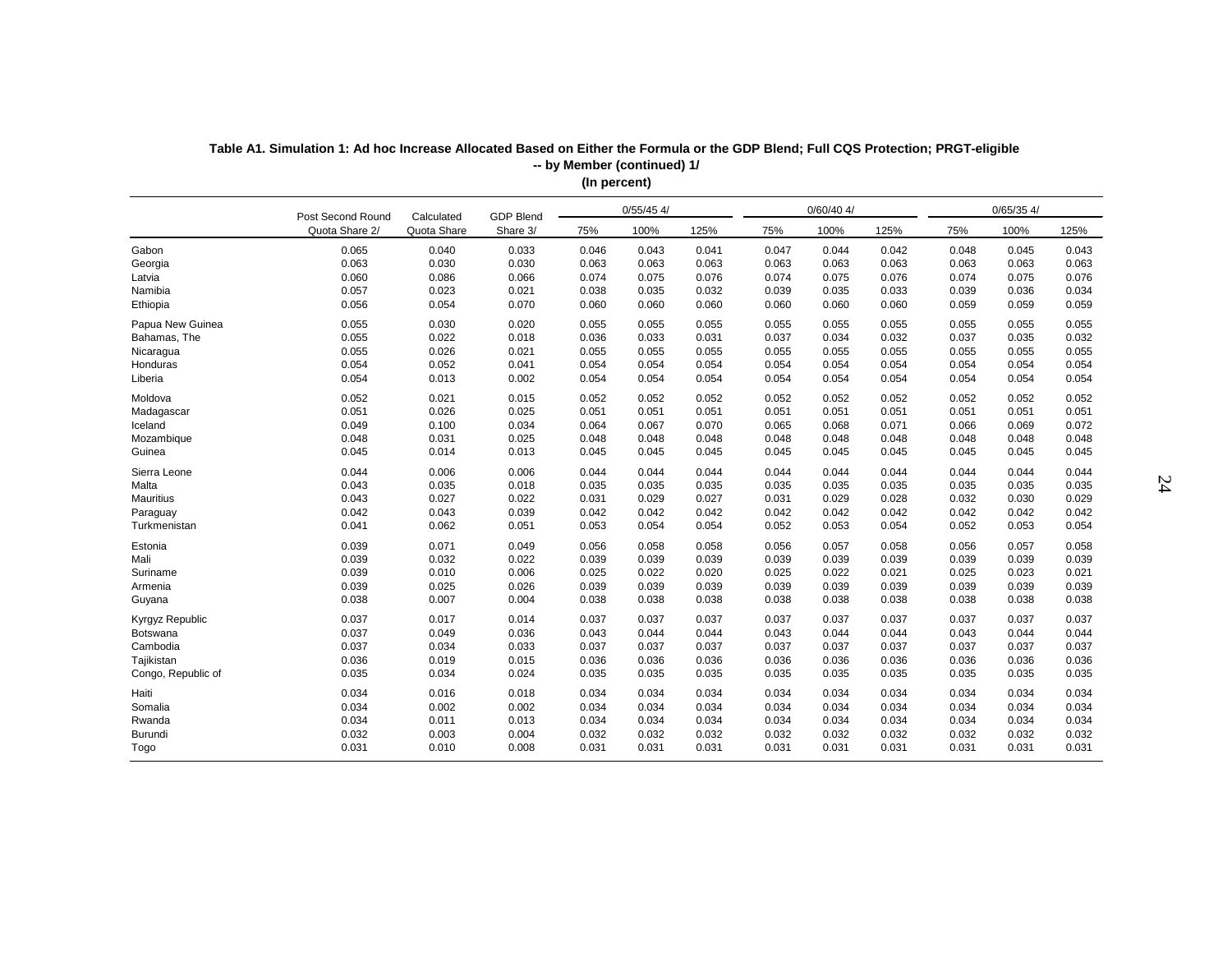| $0/60/40$ 4/<br>$0/55/45$ 4/<br>$0/65/35$ 4/<br><b>GDP Blend</b><br>Post Second Round<br>Calculated<br>Quota Share<br>100%<br>Quota Share 2/<br>Share 3/<br>75%<br>125%<br>75%<br>100%<br>125%<br>75%<br>100%<br>125%<br>0.030<br>0.032<br>0.035<br>0.032<br>0.032<br>0.032<br>0.032<br>0.032<br>0.032<br>0.032<br>0.032<br>0.032<br>Nepal<br>0.029<br>0.012<br>0.008<br>0.018<br>0.017<br>0.018<br>0.017<br>0.019<br>0.017<br>Fiji<br>0.020<br>0.020<br>0.020<br>0.029<br>0.029<br>0.013<br>0.029<br>Malawi<br>0.029<br>0.029<br>0.029<br>0.029<br>0.029<br>0.029<br>0.029<br>0.029<br>0.029<br>0.030<br>0.025<br>0.030<br>0.030<br>Macedonia, FYR<br>0.030<br>0.030<br>0.030<br>0.030<br>0.030<br>0.030<br>0.030<br>0.028<br>0.013<br>0.009<br>0.019<br>0.018<br>0.017<br>0.020<br>0.018<br>0.017<br>0.019<br>0.017<br><b>Barbados</b><br>0.020<br>0.028<br>0.032<br>0.024<br>0.030<br>0.030<br>0.030<br>Chad<br>0.030<br>0.030<br>0.030<br>0.030<br>0.030<br>0.030<br>0.028<br>0.013<br>0.014<br>0.028<br>0.028<br>0.028<br>0.028<br>0.028<br>0.028<br>0.028<br>0.028<br>0.028<br>Niger<br>Mauritania<br>0.027<br>0.011<br>0.009<br>0.027<br>0.027<br>0.027<br>0.027<br>0.027<br>0.027<br>0.027<br>0.027<br>0.027<br>0.026<br>0.023<br>0.018<br>0.026<br>0.026<br>0.026<br>0.026<br>Benin<br>0.026<br>0.026<br>0.026<br>0.026<br>0.026<br>0.025<br>0.019<br>0.024<br>0.025<br><b>Burkina Faso</b><br>0.025<br>0.025<br>0.025<br>0.025<br>0.025<br>0.025<br>0.025<br>0.025<br>0.025<br>0.031<br>0.031<br>0.028<br>0.028<br>0.029<br>0.028<br>0.028<br>0.029<br>0.028<br>0.028<br>0.029<br>Albania<br>0.025<br>0.016<br>0.015<br>0.018<br>0.017<br>0.016<br>0.017<br>0.016<br>0.018<br>0.017<br>Kosovo<br>0.018<br>0.019<br>0.023<br>0.006<br>0.005<br>0.023<br>0.023<br>0.023<br>0.023<br>0.023<br>0.023<br>0.023<br>Central African Republic<br>0.023<br>0.023<br>0.022<br>0.014<br>0.016<br>0.022<br>0.022<br>0.022<br>0.022<br>Lao, People's Dem. Republic<br>0.022<br>0.022<br>0.022<br>0.022<br>0.022<br>0.022<br><b>Equatorial Guinea</b><br>0.052<br>0.030<br>0.038<br>0.039<br>0.040<br>0.038<br>0.039<br>0.040<br>0.037<br>0.039<br>0.040<br>0.015<br>0.021<br>0.013<br>0.021<br>0.021<br>0.021<br>0.021<br>0.021<br>0.021<br>0.021<br>0.021<br>0.021<br>Mongolia<br>Swaziland<br>0.021<br>0.016<br>0.009<br>0.016<br>0.016<br>0.016<br>0.016<br>0.016<br>0.016<br>0.017<br>0.016<br>0.016<br>Lesotho<br>0.015<br>0.010<br>0.005<br>0.015<br>0.015<br>0.015<br>0.015<br>0.015<br>0.015<br>0.015<br>0.015<br>0.015<br>Gambia, The<br>0.013<br>0.003<br>0.003<br>0.013<br>0.013<br>0.013<br>0.013<br>0.013<br>0.013<br>0.013<br>0.013<br>0.013<br>0.012<br>0.015<br>0.011<br>0.013<br>0.013<br>0.013<br>0.013<br>0.013<br>0.013<br>0.013<br>0.013<br>Montenegro<br>0.013<br>0.012<br>San Marino<br>0.009<br>0.005<br>0.010<br>0.010<br>0.011<br>0.010<br>0.010<br>0.011<br>0.010<br>0.011<br>0.011<br>0.008<br><b>Belize</b><br>0.006<br>0.004<br>0.006<br>0.006<br>0.006<br>0.006<br>0.006<br>0.006<br>0.006<br>0.006<br>0.006<br>0.008<br>0.006<br>0.005<br>0.008<br>0.008<br>0.008<br>0.008<br>0.008<br>0.008<br>0.008<br>0.008<br>0.008<br>Eritrea<br>0.007<br>0.002<br>0.002<br>0.007<br>0.007<br>0.007<br>0.007<br>Vanuatu<br>0.007<br>0.007<br>0.007<br>0.007<br>0.007<br>0.007<br>0.004<br>0.003<br>0.007<br>0.007<br>0.007<br>0.007<br>0.007<br>0.007<br>0.007<br>0.007<br>0.007<br>Djibouti<br>St. Lucia<br>0.006<br>0.004<br>0.003<br>0.006<br>0.006<br>0.006<br>0.006<br>0.006<br>0.006<br>0.006<br>0.006<br>0.006<br>Guinea-Bissau<br>0.006<br>0.002<br>0.001<br>0.006<br>0.006<br>0.006<br>0.006<br>0.006<br>0.006<br>0.006<br>0.006<br>0.006<br>0.006<br>0.004<br>0.003<br>0.004<br>0.004<br>0.004<br>0.004<br>Antigua and Barbuda<br>0.004<br>0.004<br>0.004<br>0.004<br>0.004<br>0.005<br>0.003<br>0.002<br>0.005<br>0.005<br>0.005<br>Grenada<br>0.005<br>0.005<br>0.005<br>0.005<br>0.005<br>0.005<br>0.005<br>0.003<br>Samoa<br>0.002<br>0.005<br>0.005<br>0.005<br>0.005<br>0.005<br>0.005<br>0.005<br>0.005<br>0.005<br>Cape Verde<br>0.005<br>0.005<br>0.004<br>0.005<br>0.005<br>0.005<br>0.005<br>0.005<br>0.005<br>0.005<br>0.005<br>0.005<br>0.005<br>0.005<br>0.005<br>Seychelles<br>0.003<br>0.005<br>0.005<br>0.005<br>0.005<br>0.005<br>0.005<br>0.005<br>0.005<br><b>Timor Leste</b><br>0.005<br>0.007<br>0.003<br>0.006<br>0.006<br>0.006<br>0.006<br>0.006<br>0.006<br>0.006<br>0.006<br>0.006<br>0.004<br>0.003<br>0.002<br>0.004<br>0.004<br>0.004<br>Solomon Islands<br>0.004<br>0.004<br>0.004<br>0.004<br>0.004<br>0.004<br>Maldives<br>0.004<br>0.005<br>0.003<br>0.005<br>0.005<br>0.005<br>0.005<br>0.005<br>0.005<br>0.005<br>0.005<br>0.005 |  |  |  |  |  |  |  |
|--------------------------------------------------------------------------------------------------------------------------------------------------------------------------------------------------------------------------------------------------------------------------------------------------------------------------------------------------------------------------------------------------------------------------------------------------------------------------------------------------------------------------------------------------------------------------------------------------------------------------------------------------------------------------------------------------------------------------------------------------------------------------------------------------------------------------------------------------------------------------------------------------------------------------------------------------------------------------------------------------------------------------------------------------------------------------------------------------------------------------------------------------------------------------------------------------------------------------------------------------------------------------------------------------------------------------------------------------------------------------------------------------------------------------------------------------------------------------------------------------------------------------------------------------------------------------------------------------------------------------------------------------------------------------------------------------------------------------------------------------------------------------------------------------------------------------------------------------------------------------------------------------------------------------------------------------------------------------------------------------------------------------------------------------------------------------------------------------------------------------------------------------------------------------------------------------------------------------------------------------------------------------------------------------------------------------------------------------------------------------------------------------------------------------------------------------------------------------------------------------------------------------------------------------------------------------------------------------------------------------------------------------------------------------------------------------------------------------------------------------------------------------------------------------------------------------------------------------------------------------------------------------------------------------------------------------------------------------------------------------------------------------------------------------------------------------------------------------------------------------------------------------------------------------------------------------------------------------------------------------------------------------------------------------------------------------------------------------------------------------------------------------------------------------------------------------------------------------------------------------------------------------------------------------------------------------------------------------------------------------------------------------------------------------------------------------------------------------------------------------------------------------------------------------------------------------------------------------------------------------------------------------------------------------------------------------------------------------------------------------------------------------------------------------------------------------------------------------------------------------------------------------------------------------------------------------------------------------------------------------------------------------------------------------------------------------------------------------------------------------------------------------------------------------------------------------------------------------------------------------------------------------------------------------------------------------------------------------------------------------------------------------------------------------------------------------|--|--|--|--|--|--|--|
|                                                                                                                                                                                                                                                                                                                                                                                                                                                                                                                                                                                                                                                                                                                                                                                                                                                                                                                                                                                                                                                                                                                                                                                                                                                                                                                                                                                                                                                                                                                                                                                                                                                                                                                                                                                                                                                                                                                                                                                                                                                                                                                                                                                                                                                                                                                                                                                                                                                                                                                                                                                                                                                                                                                                                                                                                                                                                                                                                                                                                                                                                                                                                                                                                                                                                                                                                                                                                                                                                                                                                                                                                                                                                                                                                                                                                                                                                                                                                                                                                                                                                                                                                                                                                                                                                                                                                                                                                                                                                                                                                                                                                                                                                                  |  |  |  |  |  |  |  |
|                                                                                                                                                                                                                                                                                                                                                                                                                                                                                                                                                                                                                                                                                                                                                                                                                                                                                                                                                                                                                                                                                                                                                                                                                                                                                                                                                                                                                                                                                                                                                                                                                                                                                                                                                                                                                                                                                                                                                                                                                                                                                                                                                                                                                                                                                                                                                                                                                                                                                                                                                                                                                                                                                                                                                                                                                                                                                                                                                                                                                                                                                                                                                                                                                                                                                                                                                                                                                                                                                                                                                                                                                                                                                                                                                                                                                                                                                                                                                                                                                                                                                                                                                                                                                                                                                                                                                                                                                                                                                                                                                                                                                                                                                                  |  |  |  |  |  |  |  |
|                                                                                                                                                                                                                                                                                                                                                                                                                                                                                                                                                                                                                                                                                                                                                                                                                                                                                                                                                                                                                                                                                                                                                                                                                                                                                                                                                                                                                                                                                                                                                                                                                                                                                                                                                                                                                                                                                                                                                                                                                                                                                                                                                                                                                                                                                                                                                                                                                                                                                                                                                                                                                                                                                                                                                                                                                                                                                                                                                                                                                                                                                                                                                                                                                                                                                                                                                                                                                                                                                                                                                                                                                                                                                                                                                                                                                                                                                                                                                                                                                                                                                                                                                                                                                                                                                                                                                                                                                                                                                                                                                                                                                                                                                                  |  |  |  |  |  |  |  |
|                                                                                                                                                                                                                                                                                                                                                                                                                                                                                                                                                                                                                                                                                                                                                                                                                                                                                                                                                                                                                                                                                                                                                                                                                                                                                                                                                                                                                                                                                                                                                                                                                                                                                                                                                                                                                                                                                                                                                                                                                                                                                                                                                                                                                                                                                                                                                                                                                                                                                                                                                                                                                                                                                                                                                                                                                                                                                                                                                                                                                                                                                                                                                                                                                                                                                                                                                                                                                                                                                                                                                                                                                                                                                                                                                                                                                                                                                                                                                                                                                                                                                                                                                                                                                                                                                                                                                                                                                                                                                                                                                                                                                                                                                                  |  |  |  |  |  |  |  |
|                                                                                                                                                                                                                                                                                                                                                                                                                                                                                                                                                                                                                                                                                                                                                                                                                                                                                                                                                                                                                                                                                                                                                                                                                                                                                                                                                                                                                                                                                                                                                                                                                                                                                                                                                                                                                                                                                                                                                                                                                                                                                                                                                                                                                                                                                                                                                                                                                                                                                                                                                                                                                                                                                                                                                                                                                                                                                                                                                                                                                                                                                                                                                                                                                                                                                                                                                                                                                                                                                                                                                                                                                                                                                                                                                                                                                                                                                                                                                                                                                                                                                                                                                                                                                                                                                                                                                                                                                                                                                                                                                                                                                                                                                                  |  |  |  |  |  |  |  |
|                                                                                                                                                                                                                                                                                                                                                                                                                                                                                                                                                                                                                                                                                                                                                                                                                                                                                                                                                                                                                                                                                                                                                                                                                                                                                                                                                                                                                                                                                                                                                                                                                                                                                                                                                                                                                                                                                                                                                                                                                                                                                                                                                                                                                                                                                                                                                                                                                                                                                                                                                                                                                                                                                                                                                                                                                                                                                                                                                                                                                                                                                                                                                                                                                                                                                                                                                                                                                                                                                                                                                                                                                                                                                                                                                                                                                                                                                                                                                                                                                                                                                                                                                                                                                                                                                                                                                                                                                                                                                                                                                                                                                                                                                                  |  |  |  |  |  |  |  |
|                                                                                                                                                                                                                                                                                                                                                                                                                                                                                                                                                                                                                                                                                                                                                                                                                                                                                                                                                                                                                                                                                                                                                                                                                                                                                                                                                                                                                                                                                                                                                                                                                                                                                                                                                                                                                                                                                                                                                                                                                                                                                                                                                                                                                                                                                                                                                                                                                                                                                                                                                                                                                                                                                                                                                                                                                                                                                                                                                                                                                                                                                                                                                                                                                                                                                                                                                                                                                                                                                                                                                                                                                                                                                                                                                                                                                                                                                                                                                                                                                                                                                                                                                                                                                                                                                                                                                                                                                                                                                                                                                                                                                                                                                                  |  |  |  |  |  |  |  |
|                                                                                                                                                                                                                                                                                                                                                                                                                                                                                                                                                                                                                                                                                                                                                                                                                                                                                                                                                                                                                                                                                                                                                                                                                                                                                                                                                                                                                                                                                                                                                                                                                                                                                                                                                                                                                                                                                                                                                                                                                                                                                                                                                                                                                                                                                                                                                                                                                                                                                                                                                                                                                                                                                                                                                                                                                                                                                                                                                                                                                                                                                                                                                                                                                                                                                                                                                                                                                                                                                                                                                                                                                                                                                                                                                                                                                                                                                                                                                                                                                                                                                                                                                                                                                                                                                                                                                                                                                                                                                                                                                                                                                                                                                                  |  |  |  |  |  |  |  |
|                                                                                                                                                                                                                                                                                                                                                                                                                                                                                                                                                                                                                                                                                                                                                                                                                                                                                                                                                                                                                                                                                                                                                                                                                                                                                                                                                                                                                                                                                                                                                                                                                                                                                                                                                                                                                                                                                                                                                                                                                                                                                                                                                                                                                                                                                                                                                                                                                                                                                                                                                                                                                                                                                                                                                                                                                                                                                                                                                                                                                                                                                                                                                                                                                                                                                                                                                                                                                                                                                                                                                                                                                                                                                                                                                                                                                                                                                                                                                                                                                                                                                                                                                                                                                                                                                                                                                                                                                                                                                                                                                                                                                                                                                                  |  |  |  |  |  |  |  |
|                                                                                                                                                                                                                                                                                                                                                                                                                                                                                                                                                                                                                                                                                                                                                                                                                                                                                                                                                                                                                                                                                                                                                                                                                                                                                                                                                                                                                                                                                                                                                                                                                                                                                                                                                                                                                                                                                                                                                                                                                                                                                                                                                                                                                                                                                                                                                                                                                                                                                                                                                                                                                                                                                                                                                                                                                                                                                                                                                                                                                                                                                                                                                                                                                                                                                                                                                                                                                                                                                                                                                                                                                                                                                                                                                                                                                                                                                                                                                                                                                                                                                                                                                                                                                                                                                                                                                                                                                                                                                                                                                                                                                                                                                                  |  |  |  |  |  |  |  |
|                                                                                                                                                                                                                                                                                                                                                                                                                                                                                                                                                                                                                                                                                                                                                                                                                                                                                                                                                                                                                                                                                                                                                                                                                                                                                                                                                                                                                                                                                                                                                                                                                                                                                                                                                                                                                                                                                                                                                                                                                                                                                                                                                                                                                                                                                                                                                                                                                                                                                                                                                                                                                                                                                                                                                                                                                                                                                                                                                                                                                                                                                                                                                                                                                                                                                                                                                                                                                                                                                                                                                                                                                                                                                                                                                                                                                                                                                                                                                                                                                                                                                                                                                                                                                                                                                                                                                                                                                                                                                                                                                                                                                                                                                                  |  |  |  |  |  |  |  |
|                                                                                                                                                                                                                                                                                                                                                                                                                                                                                                                                                                                                                                                                                                                                                                                                                                                                                                                                                                                                                                                                                                                                                                                                                                                                                                                                                                                                                                                                                                                                                                                                                                                                                                                                                                                                                                                                                                                                                                                                                                                                                                                                                                                                                                                                                                                                                                                                                                                                                                                                                                                                                                                                                                                                                                                                                                                                                                                                                                                                                                                                                                                                                                                                                                                                                                                                                                                                                                                                                                                                                                                                                                                                                                                                                                                                                                                                                                                                                                                                                                                                                                                                                                                                                                                                                                                                                                                                                                                                                                                                                                                                                                                                                                  |  |  |  |  |  |  |  |
|                                                                                                                                                                                                                                                                                                                                                                                                                                                                                                                                                                                                                                                                                                                                                                                                                                                                                                                                                                                                                                                                                                                                                                                                                                                                                                                                                                                                                                                                                                                                                                                                                                                                                                                                                                                                                                                                                                                                                                                                                                                                                                                                                                                                                                                                                                                                                                                                                                                                                                                                                                                                                                                                                                                                                                                                                                                                                                                                                                                                                                                                                                                                                                                                                                                                                                                                                                                                                                                                                                                                                                                                                                                                                                                                                                                                                                                                                                                                                                                                                                                                                                                                                                                                                                                                                                                                                                                                                                                                                                                                                                                                                                                                                                  |  |  |  |  |  |  |  |
|                                                                                                                                                                                                                                                                                                                                                                                                                                                                                                                                                                                                                                                                                                                                                                                                                                                                                                                                                                                                                                                                                                                                                                                                                                                                                                                                                                                                                                                                                                                                                                                                                                                                                                                                                                                                                                                                                                                                                                                                                                                                                                                                                                                                                                                                                                                                                                                                                                                                                                                                                                                                                                                                                                                                                                                                                                                                                                                                                                                                                                                                                                                                                                                                                                                                                                                                                                                                                                                                                                                                                                                                                                                                                                                                                                                                                                                                                                                                                                                                                                                                                                                                                                                                                                                                                                                                                                                                                                                                                                                                                                                                                                                                                                  |  |  |  |  |  |  |  |
|                                                                                                                                                                                                                                                                                                                                                                                                                                                                                                                                                                                                                                                                                                                                                                                                                                                                                                                                                                                                                                                                                                                                                                                                                                                                                                                                                                                                                                                                                                                                                                                                                                                                                                                                                                                                                                                                                                                                                                                                                                                                                                                                                                                                                                                                                                                                                                                                                                                                                                                                                                                                                                                                                                                                                                                                                                                                                                                                                                                                                                                                                                                                                                                                                                                                                                                                                                                                                                                                                                                                                                                                                                                                                                                                                                                                                                                                                                                                                                                                                                                                                                                                                                                                                                                                                                                                                                                                                                                                                                                                                                                                                                                                                                  |  |  |  |  |  |  |  |
|                                                                                                                                                                                                                                                                                                                                                                                                                                                                                                                                                                                                                                                                                                                                                                                                                                                                                                                                                                                                                                                                                                                                                                                                                                                                                                                                                                                                                                                                                                                                                                                                                                                                                                                                                                                                                                                                                                                                                                                                                                                                                                                                                                                                                                                                                                                                                                                                                                                                                                                                                                                                                                                                                                                                                                                                                                                                                                                                                                                                                                                                                                                                                                                                                                                                                                                                                                                                                                                                                                                                                                                                                                                                                                                                                                                                                                                                                                                                                                                                                                                                                                                                                                                                                                                                                                                                                                                                                                                                                                                                                                                                                                                                                                  |  |  |  |  |  |  |  |
|                                                                                                                                                                                                                                                                                                                                                                                                                                                                                                                                                                                                                                                                                                                                                                                                                                                                                                                                                                                                                                                                                                                                                                                                                                                                                                                                                                                                                                                                                                                                                                                                                                                                                                                                                                                                                                                                                                                                                                                                                                                                                                                                                                                                                                                                                                                                                                                                                                                                                                                                                                                                                                                                                                                                                                                                                                                                                                                                                                                                                                                                                                                                                                                                                                                                                                                                                                                                                                                                                                                                                                                                                                                                                                                                                                                                                                                                                                                                                                                                                                                                                                                                                                                                                                                                                                                                                                                                                                                                                                                                                                                                                                                                                                  |  |  |  |  |  |  |  |
|                                                                                                                                                                                                                                                                                                                                                                                                                                                                                                                                                                                                                                                                                                                                                                                                                                                                                                                                                                                                                                                                                                                                                                                                                                                                                                                                                                                                                                                                                                                                                                                                                                                                                                                                                                                                                                                                                                                                                                                                                                                                                                                                                                                                                                                                                                                                                                                                                                                                                                                                                                                                                                                                                                                                                                                                                                                                                                                                                                                                                                                                                                                                                                                                                                                                                                                                                                                                                                                                                                                                                                                                                                                                                                                                                                                                                                                                                                                                                                                                                                                                                                                                                                                                                                                                                                                                                                                                                                                                                                                                                                                                                                                                                                  |  |  |  |  |  |  |  |
|                                                                                                                                                                                                                                                                                                                                                                                                                                                                                                                                                                                                                                                                                                                                                                                                                                                                                                                                                                                                                                                                                                                                                                                                                                                                                                                                                                                                                                                                                                                                                                                                                                                                                                                                                                                                                                                                                                                                                                                                                                                                                                                                                                                                                                                                                                                                                                                                                                                                                                                                                                                                                                                                                                                                                                                                                                                                                                                                                                                                                                                                                                                                                                                                                                                                                                                                                                                                                                                                                                                                                                                                                                                                                                                                                                                                                                                                                                                                                                                                                                                                                                                                                                                                                                                                                                                                                                                                                                                                                                                                                                                                                                                                                                  |  |  |  |  |  |  |  |
|                                                                                                                                                                                                                                                                                                                                                                                                                                                                                                                                                                                                                                                                                                                                                                                                                                                                                                                                                                                                                                                                                                                                                                                                                                                                                                                                                                                                                                                                                                                                                                                                                                                                                                                                                                                                                                                                                                                                                                                                                                                                                                                                                                                                                                                                                                                                                                                                                                                                                                                                                                                                                                                                                                                                                                                                                                                                                                                                                                                                                                                                                                                                                                                                                                                                                                                                                                                                                                                                                                                                                                                                                                                                                                                                                                                                                                                                                                                                                                                                                                                                                                                                                                                                                                                                                                                                                                                                                                                                                                                                                                                                                                                                                                  |  |  |  |  |  |  |  |
|                                                                                                                                                                                                                                                                                                                                                                                                                                                                                                                                                                                                                                                                                                                                                                                                                                                                                                                                                                                                                                                                                                                                                                                                                                                                                                                                                                                                                                                                                                                                                                                                                                                                                                                                                                                                                                                                                                                                                                                                                                                                                                                                                                                                                                                                                                                                                                                                                                                                                                                                                                                                                                                                                                                                                                                                                                                                                                                                                                                                                                                                                                                                                                                                                                                                                                                                                                                                                                                                                                                                                                                                                                                                                                                                                                                                                                                                                                                                                                                                                                                                                                                                                                                                                                                                                                                                                                                                                                                                                                                                                                                                                                                                                                  |  |  |  |  |  |  |  |
|                                                                                                                                                                                                                                                                                                                                                                                                                                                                                                                                                                                                                                                                                                                                                                                                                                                                                                                                                                                                                                                                                                                                                                                                                                                                                                                                                                                                                                                                                                                                                                                                                                                                                                                                                                                                                                                                                                                                                                                                                                                                                                                                                                                                                                                                                                                                                                                                                                                                                                                                                                                                                                                                                                                                                                                                                                                                                                                                                                                                                                                                                                                                                                                                                                                                                                                                                                                                                                                                                                                                                                                                                                                                                                                                                                                                                                                                                                                                                                                                                                                                                                                                                                                                                                                                                                                                                                                                                                                                                                                                                                                                                                                                                                  |  |  |  |  |  |  |  |
|                                                                                                                                                                                                                                                                                                                                                                                                                                                                                                                                                                                                                                                                                                                                                                                                                                                                                                                                                                                                                                                                                                                                                                                                                                                                                                                                                                                                                                                                                                                                                                                                                                                                                                                                                                                                                                                                                                                                                                                                                                                                                                                                                                                                                                                                                                                                                                                                                                                                                                                                                                                                                                                                                                                                                                                                                                                                                                                                                                                                                                                                                                                                                                                                                                                                                                                                                                                                                                                                                                                                                                                                                                                                                                                                                                                                                                                                                                                                                                                                                                                                                                                                                                                                                                                                                                                                                                                                                                                                                                                                                                                                                                                                                                  |  |  |  |  |  |  |  |
|                                                                                                                                                                                                                                                                                                                                                                                                                                                                                                                                                                                                                                                                                                                                                                                                                                                                                                                                                                                                                                                                                                                                                                                                                                                                                                                                                                                                                                                                                                                                                                                                                                                                                                                                                                                                                                                                                                                                                                                                                                                                                                                                                                                                                                                                                                                                                                                                                                                                                                                                                                                                                                                                                                                                                                                                                                                                                                                                                                                                                                                                                                                                                                                                                                                                                                                                                                                                                                                                                                                                                                                                                                                                                                                                                                                                                                                                                                                                                                                                                                                                                                                                                                                                                                                                                                                                                                                                                                                                                                                                                                                                                                                                                                  |  |  |  |  |  |  |  |
|                                                                                                                                                                                                                                                                                                                                                                                                                                                                                                                                                                                                                                                                                                                                                                                                                                                                                                                                                                                                                                                                                                                                                                                                                                                                                                                                                                                                                                                                                                                                                                                                                                                                                                                                                                                                                                                                                                                                                                                                                                                                                                                                                                                                                                                                                                                                                                                                                                                                                                                                                                                                                                                                                                                                                                                                                                                                                                                                                                                                                                                                                                                                                                                                                                                                                                                                                                                                                                                                                                                                                                                                                                                                                                                                                                                                                                                                                                                                                                                                                                                                                                                                                                                                                                                                                                                                                                                                                                                                                                                                                                                                                                                                                                  |  |  |  |  |  |  |  |
|                                                                                                                                                                                                                                                                                                                                                                                                                                                                                                                                                                                                                                                                                                                                                                                                                                                                                                                                                                                                                                                                                                                                                                                                                                                                                                                                                                                                                                                                                                                                                                                                                                                                                                                                                                                                                                                                                                                                                                                                                                                                                                                                                                                                                                                                                                                                                                                                                                                                                                                                                                                                                                                                                                                                                                                                                                                                                                                                                                                                                                                                                                                                                                                                                                                                                                                                                                                                                                                                                                                                                                                                                                                                                                                                                                                                                                                                                                                                                                                                                                                                                                                                                                                                                                                                                                                                                                                                                                                                                                                                                                                                                                                                                                  |  |  |  |  |  |  |  |
|                                                                                                                                                                                                                                                                                                                                                                                                                                                                                                                                                                                                                                                                                                                                                                                                                                                                                                                                                                                                                                                                                                                                                                                                                                                                                                                                                                                                                                                                                                                                                                                                                                                                                                                                                                                                                                                                                                                                                                                                                                                                                                                                                                                                                                                                                                                                                                                                                                                                                                                                                                                                                                                                                                                                                                                                                                                                                                                                                                                                                                                                                                                                                                                                                                                                                                                                                                                                                                                                                                                                                                                                                                                                                                                                                                                                                                                                                                                                                                                                                                                                                                                                                                                                                                                                                                                                                                                                                                                                                                                                                                                                                                                                                                  |  |  |  |  |  |  |  |
|                                                                                                                                                                                                                                                                                                                                                                                                                                                                                                                                                                                                                                                                                                                                                                                                                                                                                                                                                                                                                                                                                                                                                                                                                                                                                                                                                                                                                                                                                                                                                                                                                                                                                                                                                                                                                                                                                                                                                                                                                                                                                                                                                                                                                                                                                                                                                                                                                                                                                                                                                                                                                                                                                                                                                                                                                                                                                                                                                                                                                                                                                                                                                                                                                                                                                                                                                                                                                                                                                                                                                                                                                                                                                                                                                                                                                                                                                                                                                                                                                                                                                                                                                                                                                                                                                                                                                                                                                                                                                                                                                                                                                                                                                                  |  |  |  |  |  |  |  |
|                                                                                                                                                                                                                                                                                                                                                                                                                                                                                                                                                                                                                                                                                                                                                                                                                                                                                                                                                                                                                                                                                                                                                                                                                                                                                                                                                                                                                                                                                                                                                                                                                                                                                                                                                                                                                                                                                                                                                                                                                                                                                                                                                                                                                                                                                                                                                                                                                                                                                                                                                                                                                                                                                                                                                                                                                                                                                                                                                                                                                                                                                                                                                                                                                                                                                                                                                                                                                                                                                                                                                                                                                                                                                                                                                                                                                                                                                                                                                                                                                                                                                                                                                                                                                                                                                                                                                                                                                                                                                                                                                                                                                                                                                                  |  |  |  |  |  |  |  |
|                                                                                                                                                                                                                                                                                                                                                                                                                                                                                                                                                                                                                                                                                                                                                                                                                                                                                                                                                                                                                                                                                                                                                                                                                                                                                                                                                                                                                                                                                                                                                                                                                                                                                                                                                                                                                                                                                                                                                                                                                                                                                                                                                                                                                                                                                                                                                                                                                                                                                                                                                                                                                                                                                                                                                                                                                                                                                                                                                                                                                                                                                                                                                                                                                                                                                                                                                                                                                                                                                                                                                                                                                                                                                                                                                                                                                                                                                                                                                                                                                                                                                                                                                                                                                                                                                                                                                                                                                                                                                                                                                                                                                                                                                                  |  |  |  |  |  |  |  |
|                                                                                                                                                                                                                                                                                                                                                                                                                                                                                                                                                                                                                                                                                                                                                                                                                                                                                                                                                                                                                                                                                                                                                                                                                                                                                                                                                                                                                                                                                                                                                                                                                                                                                                                                                                                                                                                                                                                                                                                                                                                                                                                                                                                                                                                                                                                                                                                                                                                                                                                                                                                                                                                                                                                                                                                                                                                                                                                                                                                                                                                                                                                                                                                                                                                                                                                                                                                                                                                                                                                                                                                                                                                                                                                                                                                                                                                                                                                                                                                                                                                                                                                                                                                                                                                                                                                                                                                                                                                                                                                                                                                                                                                                                                  |  |  |  |  |  |  |  |
|                                                                                                                                                                                                                                                                                                                                                                                                                                                                                                                                                                                                                                                                                                                                                                                                                                                                                                                                                                                                                                                                                                                                                                                                                                                                                                                                                                                                                                                                                                                                                                                                                                                                                                                                                                                                                                                                                                                                                                                                                                                                                                                                                                                                                                                                                                                                                                                                                                                                                                                                                                                                                                                                                                                                                                                                                                                                                                                                                                                                                                                                                                                                                                                                                                                                                                                                                                                                                                                                                                                                                                                                                                                                                                                                                                                                                                                                                                                                                                                                                                                                                                                                                                                                                                                                                                                                                                                                                                                                                                                                                                                                                                                                                                  |  |  |  |  |  |  |  |
|                                                                                                                                                                                                                                                                                                                                                                                                                                                                                                                                                                                                                                                                                                                                                                                                                                                                                                                                                                                                                                                                                                                                                                                                                                                                                                                                                                                                                                                                                                                                                                                                                                                                                                                                                                                                                                                                                                                                                                                                                                                                                                                                                                                                                                                                                                                                                                                                                                                                                                                                                                                                                                                                                                                                                                                                                                                                                                                                                                                                                                                                                                                                                                                                                                                                                                                                                                                                                                                                                                                                                                                                                                                                                                                                                                                                                                                                                                                                                                                                                                                                                                                                                                                                                                                                                                                                                                                                                                                                                                                                                                                                                                                                                                  |  |  |  |  |  |  |  |
|                                                                                                                                                                                                                                                                                                                                                                                                                                                                                                                                                                                                                                                                                                                                                                                                                                                                                                                                                                                                                                                                                                                                                                                                                                                                                                                                                                                                                                                                                                                                                                                                                                                                                                                                                                                                                                                                                                                                                                                                                                                                                                                                                                                                                                                                                                                                                                                                                                                                                                                                                                                                                                                                                                                                                                                                                                                                                                                                                                                                                                                                                                                                                                                                                                                                                                                                                                                                                                                                                                                                                                                                                                                                                                                                                                                                                                                                                                                                                                                                                                                                                                                                                                                                                                                                                                                                                                                                                                                                                                                                                                                                                                                                                                  |  |  |  |  |  |  |  |
|                                                                                                                                                                                                                                                                                                                                                                                                                                                                                                                                                                                                                                                                                                                                                                                                                                                                                                                                                                                                                                                                                                                                                                                                                                                                                                                                                                                                                                                                                                                                                                                                                                                                                                                                                                                                                                                                                                                                                                                                                                                                                                                                                                                                                                                                                                                                                                                                                                                                                                                                                                                                                                                                                                                                                                                                                                                                                                                                                                                                                                                                                                                                                                                                                                                                                                                                                                                                                                                                                                                                                                                                                                                                                                                                                                                                                                                                                                                                                                                                                                                                                                                                                                                                                                                                                                                                                                                                                                                                                                                                                                                                                                                                                                  |  |  |  |  |  |  |  |
|                                                                                                                                                                                                                                                                                                                                                                                                                                                                                                                                                                                                                                                                                                                                                                                                                                                                                                                                                                                                                                                                                                                                                                                                                                                                                                                                                                                                                                                                                                                                                                                                                                                                                                                                                                                                                                                                                                                                                                                                                                                                                                                                                                                                                                                                                                                                                                                                                                                                                                                                                                                                                                                                                                                                                                                                                                                                                                                                                                                                                                                                                                                                                                                                                                                                                                                                                                                                                                                                                                                                                                                                                                                                                                                                                                                                                                                                                                                                                                                                                                                                                                                                                                                                                                                                                                                                                                                                                                                                                                                                                                                                                                                                                                  |  |  |  |  |  |  |  |
|                                                                                                                                                                                                                                                                                                                                                                                                                                                                                                                                                                                                                                                                                                                                                                                                                                                                                                                                                                                                                                                                                                                                                                                                                                                                                                                                                                                                                                                                                                                                                                                                                                                                                                                                                                                                                                                                                                                                                                                                                                                                                                                                                                                                                                                                                                                                                                                                                                                                                                                                                                                                                                                                                                                                                                                                                                                                                                                                                                                                                                                                                                                                                                                                                                                                                                                                                                                                                                                                                                                                                                                                                                                                                                                                                                                                                                                                                                                                                                                                                                                                                                                                                                                                                                                                                                                                                                                                                                                                                                                                                                                                                                                                                                  |  |  |  |  |  |  |  |
|                                                                                                                                                                                                                                                                                                                                                                                                                                                                                                                                                                                                                                                                                                                                                                                                                                                                                                                                                                                                                                                                                                                                                                                                                                                                                                                                                                                                                                                                                                                                                                                                                                                                                                                                                                                                                                                                                                                                                                                                                                                                                                                                                                                                                                                                                                                                                                                                                                                                                                                                                                                                                                                                                                                                                                                                                                                                                                                                                                                                                                                                                                                                                                                                                                                                                                                                                                                                                                                                                                                                                                                                                                                                                                                                                                                                                                                                                                                                                                                                                                                                                                                                                                                                                                                                                                                                                                                                                                                                                                                                                                                                                                                                                                  |  |  |  |  |  |  |  |

**Table A1. Simulation 1: Ad hoc Increase Allocated Based on Either the Formula or the GDP Blend; Full CQS Protection; PRGT-eligible (In percent) -- by Member (continued) 1/**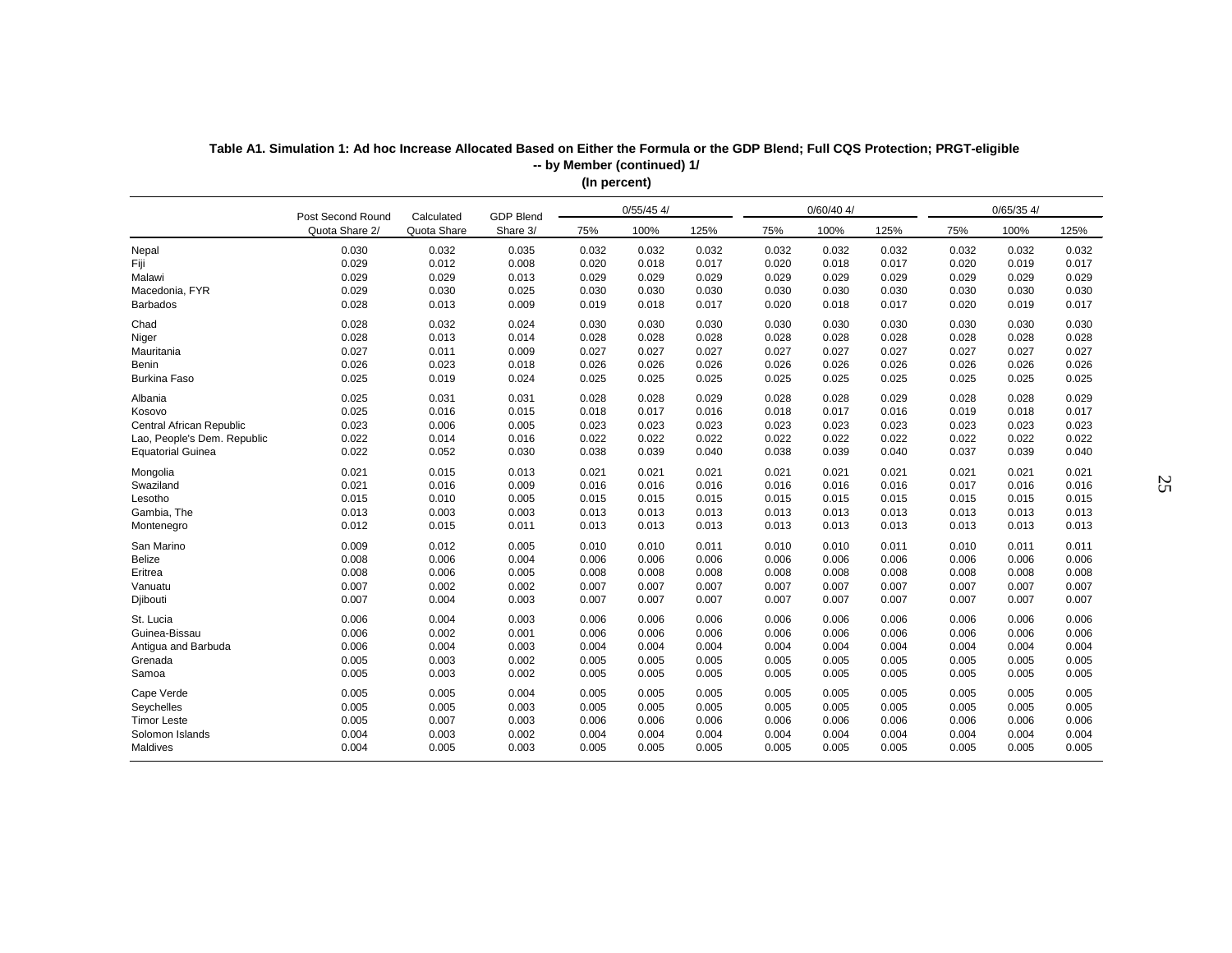|                                          |                   |            |           |        |              |        |        |              |        | $0/65/35$ 4/ |        |
|------------------------------------------|-------------------|------------|-----------|--------|--------------|--------|--------|--------------|--------|--------------|--------|
| Quota Share 2/                           | Quota Share       | Share 3/   | 75%       | 100%   | 125%         | 75%    | 100%   | 125%         | 75%    | 100%         | 125%   |
| 0.0037                                   | 0.0019            | 0.0014     | 0.0037    | 0.0037 | 0.0037       | 0.0037 | 0.0037 | 0.0037       | 0.0037 | 0.0037       | 0.0037 |
| 0.0037                                   | 0.0022            | 0.0015     | 0.0026    | 0.0025 | 0.0023       | 0.0027 | 0.0025 | 0.0024       | 0.0027 | 0.0026       | 0.0024 |
| 0.0036                                   | 0.0050            | 0.0044     | 0.0043    | 0.0044 | 0.0044       | 0.0043 | 0.0044 | 0.0044       | 0.0043 | 0.0044       | 0.0044 |
| 0.0035<br>St. Vincent and the Grenadines | 0.0024            | 0.0018     | 0.0035    | 0.0035 | 0.0035       | 0.0035 | 0.0035 | 0.0035       | 0.0035 | 0.0035       | 0.0035 |
| 0.0034                                   | 0.0017            | 0.0012     | 0.0034    | 0.0034 | 0.0034       | 0.0034 | 0.0034 | 0.0034       | 0.0034 | 0.0034       | 0.0034 |
| 0.0031                                   | 0.0016            | 0.0005     | 0.0031    | 0.0031 | 0.0031       | 0.0031 | 0.0031 | 0.0031       | 0.0031 | 0.0031       | 0.0031 |
| 0.0029                                   | 0.0013            | 0.0009     | 0.0029    | 0.0029 | 0.0029       | 0.0029 | 0.0029 | 0.0029       | 0.0029 | 0.0029       | 0.0029 |
| 0.0023                                   | 0.0018            | 0.0008     | 0.0023    | 0.0023 | 0.0023       | 0.0023 | 0.0023 | 0.0023       | 0.0023 | 0.0023       | 0.0023 |
| 0.0021                                   | 0.0014            | 0.0011     | 0.0016    | 0.0015 | 0.0014       | 0.0016 | 0.0015 | 0.0014       | 0.0016 | 0.0015       | 0.0015 |
| 0.0015                                   | 0.0010            | 0.0007     | 0.0011    | 0.0010 | 0.0010       | 0.0011 | 0.0010 | 0.0010       | 0.0011 | 0.0011       | 0.0010 |
| 0.0015                                   | 0.0010            | 0.0007     | 0.0011    | 0.0010 | 0.0010       | 0.0011 | 0.0010 | 0.0010       | 0.0011 | 0.0011       | 0.0010 |
| 0.0008                                   | 0.0004            | 0.0001     | 0.0005    | 0.0005 | 0.0005       | 0.0005 | 0.0005 | 0.0005       | 0.0006 | 0.0005       | 0.0005 |
|                                          | Post Second Round | Calculated | GDP Blend |        | $0/55/45$ 4/ |        |        | $0/60/40$ 4/ |        |              |        |

### **Table A1. Simulation 1: Ad hoc Increase Allocated Based on Either the Formula or the GDP Blend; Full CQS Protection; PRGT-eligible (In percent) -- by Member (concluded) 1/**

Source: Finance Department.

1/ The simulations assume a 75, 100, and 125 percent increase of post second round quotas. The ad hoc increase is distributed to all countries that are under-represented with respect to the formula or with respect to the GDP blend (see footnote 3). Eligible EMDCs receive a uniform reduction in out-of-lineness based on the formula (for those EMDCs under-represented under the formula only), or the GDP-blend (for those EMDCs under-represented under the GDP blend only), or the greater of the two (for those EMDCs that qualify under both criteria). Eligible advanced countries are capped at their post second round or post-selective quota share, whichever is greater. Over-represented countries which would become under-represented as a result of the overall quota increase are protected at their calculated quota share. PRGT-eligible countries receive at least their post second round quota share.

2/ Includes ad hoc increases for 54 eligible members that are not yet effective; also includes Kosovo and Tuvalu which became members on June 29, 2009 and June 24, 2010, respectively. For the two countries that have not yet consented to, and paid for, their quota increases, 11th Review proposed quotas are used.

3/ GDP blended using 60 percent market and 40 percent PPP exchange rates, compressed using a factor of 0.95.

4/ The overall increase is distributed to members on an equiproportional, selective and ad hoc basis in the proportion of x/y/z, respectively.

5/ Includes China, P.R., Hong Kong SAR, and Macao SAR.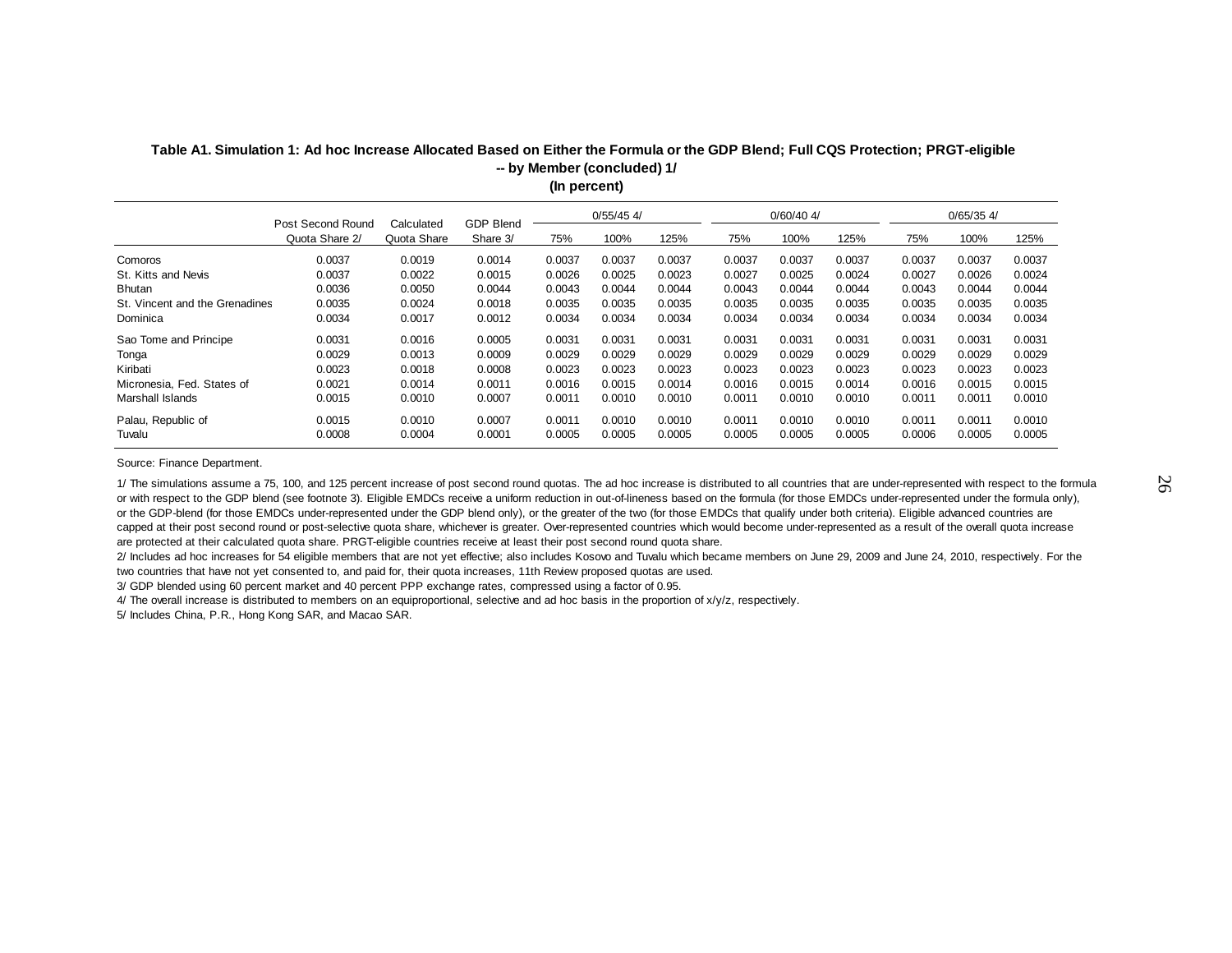| $0/55/45$ 4/<br>$0/60/40$ 4/<br>Post Second Round<br>Calculated<br><b>GDP Blend</b>                                      | $0/65/35$ 4/ |        |
|--------------------------------------------------------------------------------------------------------------------------|--------------|--------|
| Quota Share 2/<br>Quota Share<br>Share 3/<br>100%<br>125%<br>75%<br>100%<br>125%<br>75%<br>75%                           | 100%         | 125%   |
| <b>United States</b><br>17.670<br>16.987<br>21.645<br>17.670<br>17.670<br>17.670<br>17.670<br>17.670<br>17.670<br>17.670 | 17.670       | 17.670 |
| 6.556<br>6.493<br>7.282<br>6.556<br>6.556<br>6.556<br>6.556<br>6.556<br>6.556<br>6.556<br>Japan                          | 6.556        | 6.556  |
| 6.110<br>5.678<br>5.201<br>5.678<br>5.678<br>5.678<br>5.678<br>5.678<br>5.678<br>Germany<br>5.678                        | 5.678        | 5.678  |
| 4.505<br>3.789<br>4.036<br>3.789<br>3.789<br>3.789<br>3.789<br>3.789<br>3.789<br>3.789<br>France                         | 3.789        | 3.789  |
| 4.505<br>4.663<br><b>United Kingdom</b><br>4.151<br>4.551<br>4.561<br>4.569<br>4.554<br>4.564<br>4.572<br>4.556          | 4.567        | 4.575  |
| 3.996<br>7.917<br>6.630<br>6.712<br>6.555<br>6.658<br>China 5/<br>8.128<br>6.463<br>6.384<br>6.305                       | 6.480        | 6.595  |
| 3.306<br>2.992<br>3.379<br>3.287<br>3.278<br>3.267<br>3.277<br>3.266<br>3.255<br>3.266<br>Italy                          | 3.254        | 3.241  |
| Saudi Arabia<br>2.930<br>1.337<br>0.842<br>1.990<br>1.833<br>1.711<br>2.018<br>1.866<br>1.748<br>2.047                   | 1.900        | 1.785  |
| 2.672<br>2.303<br>2.345<br>2.303<br>2.303<br>2.303<br>Canada<br>2.303<br>2.303<br>2.303<br>2.303                         | 2.303        | 2.303  |
| 2.494<br>Russia<br>2.938<br>2.746<br>2.678<br>2.694<br>2.706<br>2.678<br>2.695<br>2.709<br>2.678                         | 2.697        | 2.712  |
| 2.673<br>India<br>2.442<br>2.403<br>3.027<br>2.695<br>2.700<br>2.692<br>2.670<br>2.666<br>2.644                          | 2.645        | 2.638  |
| 2.166<br>1.857<br>1.308<br>1.857<br>1.857<br>1.857<br>1.857<br>1.857<br>1.857<br>Netherlands<br>1.857                    | 1.857        | 1.857  |
| 1.932<br>1.324<br>0.784<br>1.330<br>1.324<br>1.363<br>1.324<br>Belgium<br>1.416<br>1.444<br>1.473                        | 1.396        | 1.337  |
| 1.783<br>2.153<br>2.654<br>2.228<br>2.249<br>2.201<br>2.221<br>2.227<br>2.174<br><b>Brazil</b><br>2.251                  | 2.192        | 2.199  |
| Spain<br>1.688<br>2.236<br>2.422<br>1.848<br>1.882<br>1.911<br>1.858<br>1.894<br>1.923<br>1.868                          | 1.904        | 1.934  |
| Mexico<br>1.521<br>1.793<br>2.080<br>1.827<br>1.813<br>1.830<br>1.796<br>1.810<br>1.815<br>1.779                         | 1.792        | 1.798  |
| 1.451<br>1.227<br>0.724<br>1.227<br>1.227<br>1.227<br>Switzerland<br>1.227<br>1.227<br>1.227<br>1.227                    | 1.227        | 1.227  |
| 1.412<br>2.108<br>1.772<br>1.770<br>Korea<br>1.909<br>1.745<br>1.790<br>1.741<br>1.790<br>1.737                          | 1.767        | 1.790  |
| Australia<br>1.358<br>1.396<br>1.537<br>1.369<br>1.371<br>1.373<br>1.370<br>1.372<br>1.374<br>1.370                      | 1.373        | 1.375  |
| 1.115<br>Venezuela<br>0.484<br>0.518<br>0.752<br>0.691<br>0.762<br>0.703<br>0.657<br>0.772<br>0.644                      | 0.715        | 0.671  |
| 1.005<br>0.942<br>0.942<br>0.942<br>Sweden<br>0.743<br>0.942<br>0.942<br>0.942<br>0.942<br>0.942                         | 0.942        | 0.942  |
| 0.888<br>0.597<br>0.669<br>0.648<br>0.674<br>0.608<br>0.597<br>0.661<br>0.623<br>0.597<br>Argentina                      | 0.638        | 0.610  |
| Austria<br>0.887<br>0.836<br>0.650<br>0.836<br>0.836<br>0.836<br>0.836<br>0.836<br>0.836<br>0.836                        | 0.836        | 0.836  |
| 0.872<br>0.902<br>1.053<br>0.957<br>0.960<br>0.959<br>0.951<br>0.953<br>0.952<br>0.944<br>Indonesia                      | 0.945        | 0.945  |
| 0.793<br>0.731<br>0.508<br>0.731<br>0.731<br>0.731<br>0.731<br>0.731<br>0.731<br>0.731<br>Denmark                        | 0.731        | 0.731  |
| 0.790<br>0.812<br>0.631<br>0.799<br>0.799<br>0.797<br>0.798<br>0.797<br>0.798<br>0.797<br>Norway                         | 0.799        | 0.800  |
| South Africa<br>0.784<br>0.578<br>0.640<br>0.584<br>0.578<br>0.578<br>0.596<br>0.578<br>0.578<br>0.609                   | 0.580        | 0.578  |
| 0.744<br>0.792<br>0.471<br>0.761<br>0.764<br>0.762<br>0.765<br>Malaysia<br>0.758<br>0.759<br>0.760                       | 0.763        | 0.766  |
| 0.735<br>0.477<br>0.735<br>Nigeria<br>0.410<br>0.735<br>0.735<br>0.735<br>0.735<br>0.735<br>0.735                        | 0.735        | 0.735  |
| 0.708<br>0.949<br>Poland<br>0.911<br>0.837<br>0.847<br>0.852<br>0.834<br>0.844<br>0.851<br>0.832                         | 0.842        | 0.850  |
| 0.628<br>0.658<br>0.842<br>0.727<br>0.731<br>0.729<br>0.719<br>0.722<br>0.721<br>0.711<br>Iran                           | 0.713        | 0.712  |
| 0.611<br>1.148<br>1.296<br>1.001<br>1.025<br>1.035<br>1.010<br>1.023<br>0.970<br>Turkey<br>0.986                         | 0.994        | 1.009  |
| Thailand<br>0.604<br>0.789<br>0.636<br>0.670<br>0.674<br>0.658<br>0.680<br>0.662<br>0.684<br>0.665                       | 0.677        | 0.687  |
| 0.591<br>Singapore<br>1.195<br>0.356<br>0.767<br>0.805<br>0.837<br>0.778<br>0.817<br>0.850<br>0.789                      | 0.829        | 0.861  |
| Kuwait<br>0.579<br>0.315<br>0.242<br>0.405<br>0.376<br>0.354<br>0.412<br>0.384<br>0.362<br>0.419                         | 0.392        | 0.371  |

**Table A2. Simulation 2: Ad hoc Increase Allocated Based on the GDP Blend; Full CQS Protection; PRGT-eligible -- by Member 1/ (In percent)**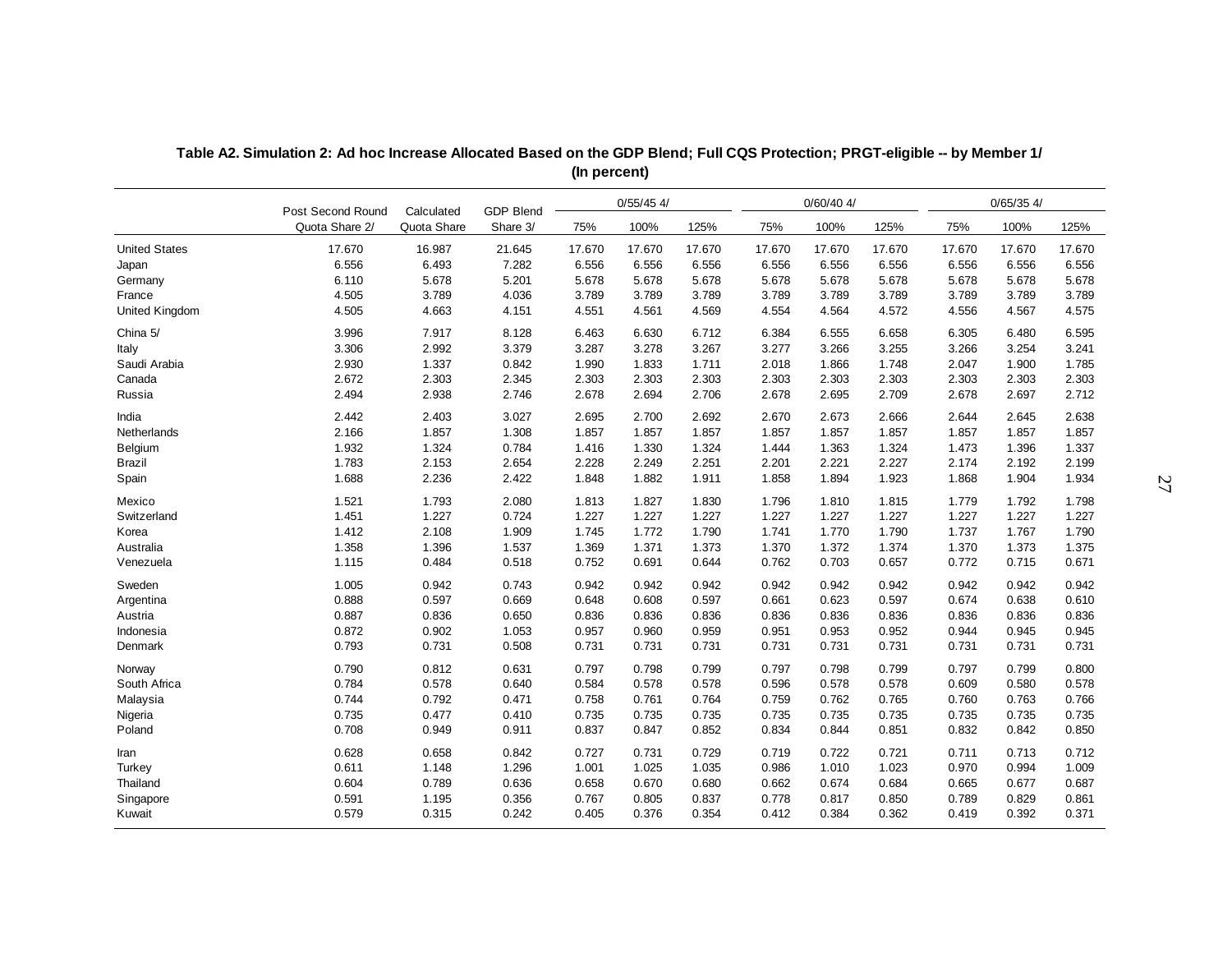|                             | Post Second Round | Calculated  | <b>GDP Blend</b> |       | $0/55/45$ 4/ |       |       | $0/60/40$ 4/ |       |       | $0/65/35$ 4/ |       |
|-----------------------------|-------------------|-------------|------------------|-------|--------------|-------|-------|--------------|-------|-------|--------------|-------|
|                             | Quota Share 2/    | Quota Share | Share 3/         | 75%   | 100%         | 125%  | 75%   | 100%         | 125%  | 75%   | 100%         | 125%  |
| Ukraine                     | 0.576             | 0.422       | 0.393            | 0.428 | 0.422        | 0.422 | 0.437 | 0.422        | 0.422 | 0.446 | 0.425        | 0.422 |
| Finland                     | 0.530             | 0.513       | 0.421            | 0.513 | 0.513        | 0.513 | 0.513 | 0.513        | 0.513 | 0.513 | 0.513        | 0.513 |
| Ireland                     | 0.528             | 1.077       | 0.428            | 0.688 | 0.722        | 0.751 | 0.698 | 0.733        | 0.763 | 0.708 | 0.744        | 0.774 |
| Algeria                     | 0.526             | 0.411       | 0.323            | 0.411 | 0.411        | 0.411 | 0.411 | 0.411        | 0.411 | 0.415 | 0.411        | 0.411 |
| Iraq                        | 0.499             | 0.267       | 0.162            | 0.348 | 0.323        | 0.303 | 0.353 | 0.329        | 0.311 | 0.359 | 0.336        | 0.318 |
| Libya                       | 0.471             | 0.252       | 0.150            | 0.329 | 0.305        | 0.287 | 0.334 | 0.311        | 0.294 | 0.340 | 0.318        | 0.301 |
| Greece                      | 0.462             | 0.572       | 0.586            | 0.494 | 0.501        | 0.507 | 0.496 | 0.503        | 0.509 | 0.498 | 0.505        | 0.511 |
| Israel                      | 0.445             | 0.408       | 0.343            | 0.408 | 0.408        | 0.408 | 0.408 | 0.408        | 0.408 | 0.408 | 0.408        | 0.408 |
| Hungary                     | 0.436             | 0.407       | 0.300            | 0.407 | 0.407        | 0.407 | 0.407 | 0.407        | 0.407 | 0.407 | 0.407        | 0.407 |
| Pakistan                    | 0.434             | 0.342       | 0.449            | 0.425 | 0.423        | 0.419 | 0.423 | 0.420        | 0.416 | 0.420 | 0.416        | 0.412 |
| Romania                     | 0.432             | 0.380       | 0.369            | 0.380 | 0.380        | 0.380 | 0.380 | 0.380        | 0.380 | 0.380 | 0.380        | 0.380 |
| Portugal                    | 0.432             | 0.448       | 0.426            | 0.437 | 0.438        | 0.439 | 0.437 | 0.438        | 0.439 | 0.437 | 0.438        | 0.439 |
| Philippines                 | 0.428             | 0.430       | 0.379            | 0.428 | 0.428        | 0.429 | 0.428 | 0.428        | 0.429 | 0.428 | 0.429        | 0.429 |
| <b>Czech Republic</b>       | 0.420             | 0.519       | 0.387            | 0.449 | 0.455        | 0.460 | 0.451 | 0.457        | 0.463 | 0.453 | 0.459        | 0.464 |
| Egypt                       | 0.396             | 0.404       | 0.452            | 0.422 | 0.423        | 0.422 | 0.420 | 0.420        | 0.420 | 0.418 | 0.418        | 0.418 |
| New Zealand                 | 0.375             | 0.262       | 0.232            | 0.276 | 0.262        | 0.262 | 0.282 | 0.266        | 0.262 | 0.287 | 0.273        | 0.262 |
| Chile                       | 0.359             | 0.377       | 0.356            | 0.364 | 0.365        | 0.366 | 0.365 | 0.366        | 0.367 | 0.365 | 0.366        | 0.367 |
| Colombia                    | 0.325             | 0.381       | 0.500            | 0.411 | 0.415        | 0.415 | 0.405 | 0.409        | 0.409 | 0.399 | 0.402        | 0.403 |
| <b>United Arab Emirates</b> | 0.316             | 0.767       | 0.381            | 0.447 | 0.476        | 0.499 | 0.456 | 0.485        | 0.509 | 0.463 | 0.493        | 0.518 |
| Bulgaria                    | 0.269             | 0.164       | 0.116            | 0.192 | 0.179        | 0.170 | 0.196 | 0.184        | 0.174 | 0.199 | 0.188        | 0.179 |
| Peru                        | 0.268             | 0.270       | 0.290            | 0.278 | 0.278        | 0.278 | 0.277 | 0.277        | 0.277 | 0.276 | 0.276        | 0.276 |
| Morocco                     | 0.247             | 0.185       | 0.188            | 0.185 | 0.185        | 0.185 | 0.189 | 0.185        | 0.185 | 0.193 | 0.185        | 0.185 |
| Bangladesh                  | 0.224             | 0.169       | 0.238            | 0.224 | 0.224        | 0.224 | 0.224 | 0.224        | 0.224 | 0.224 | 0.224        | 0.224 |
| Congo, Dem. Republic of     | 0.224             | 0.035       | 0.029            | 0.224 | 0.224        | 0.224 | 0.224 | 0.224        | 0.224 | 0.224 | 0.224        | 0.224 |
| Zambia                      | 0.205             | 0.039       | 0.030            | 0.205 | 0.205        | 0.205 | 0.205 | 0.205        | 0.205 | 0.205 | 0.205        | 0.205 |
| Serbia                      | 0.196             | 0.129       | 0.107            | 0.143 | 0.134        | 0.129 | 0.145 | 0.137        | 0.130 | 0.148 | 0.140        | 0.134 |
| Vietnam                     | 0.193             | 0.303       | 0.248            | 0.235 | 0.239        | 0.242 | 0.236 | 0.240        | 0.243 | 0.236 | 0.241        | 0.244 |
| Kazakhstan                  | 0.179             | 0.328       | 0.250            | 0.235 | 0.240        | 0.244 | 0.235 | 0.241        | 0.246 | 0.236 | 0.242        | 0.247 |
| Slovak Republic             | 0.179             | 0.261       | 0.174            | 0.203 | 0.208        | 0.213 | 0.205 | 0.210        | 0.214 | 0.206 | 0.212        | 0.216 |
| Luxembourg                  | 0.176             | 0.503       | 0.093            | 0.271 | 0.292        | 0.309 | 0.277 | 0.298        | 0.316 | 0.283 | 0.304        | 0.322 |
| Sri Lanka                   | 0.173             | 0.089       | 0.107            | 0.120 | 0.111        | 0.104 | 0.122 | 0.114        | 0.107 | 0.124 | 0.116        | 0.109 |
| <b>Belarus</b>              | 0.162             | 0.143       | 0.139            | 0.143 | 0.143        | 0.143 | 0.143 | 0.143        | 0.143 | 0.143 | 0.143        | 0.143 |
| Ghana                       | 0.155             | 0.050       | 0.045            | 0.155 | 0.155        | 0.155 | 0.155 | 0.155        | 0.155 | 0.155 | 0.155        | 0.155 |
| Croatia                     | 0.153             | 0.150       | 0.133            | 0.150 | 0.150        | 0.150 | 0.150 | 0.150        | 0.150 | 0.150 | 0.150        | 0.150 |
| Zimbabwe                    | 0.148             | 0.016       | 0.011            | 0.088 | 0.078        | 0.071 | 0.089 | 0.079        | 0.071 | 0.089 | 0.079        | 0.072 |

**Table A2. Simulation 2: Ad hoc Increase Allocated Based on the GDP Blend; Full CQS Protection; PRGT-eligible -- by Member (continued) 1/ (In percent)**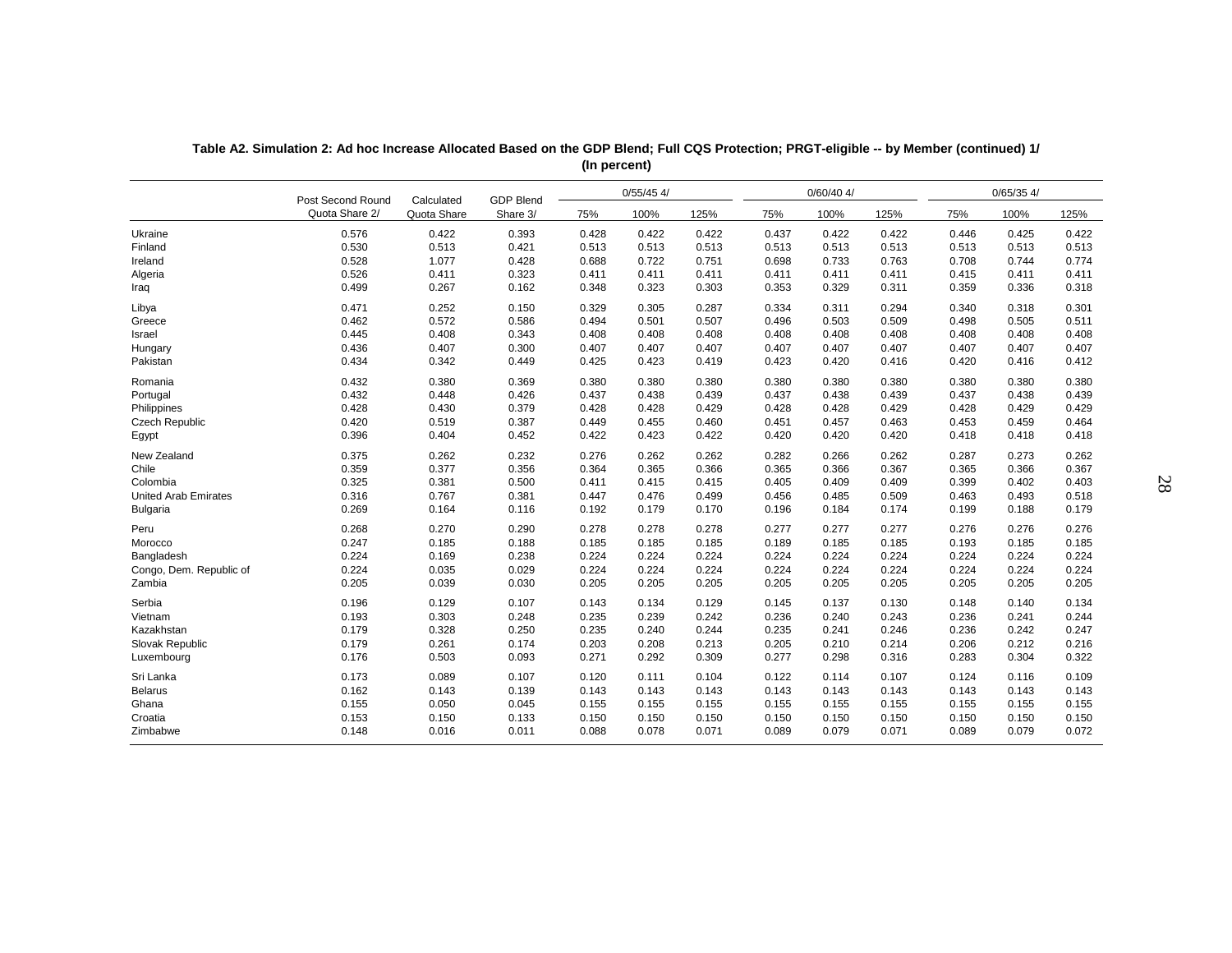|                                 | Post Second Round | Calculated  | <b>GDP Blend</b> |       | $0/55/45$ 4/ |       |       | $0/60/40$ 4/ |       |       | $0/65/35$ 4/ |       |
|---------------------------------|-------------------|-------------|------------------|-------|--------------|-------|-------|--------------|-------|-------|--------------|-------|
|                                 | Quota Share 2/    | Quota Share | Share 3/         | 75%   | 100%         | 125%  | 75%   | 100%         | 125%  | 75%   | 100%         | 125%  |
| Ecuador                         | 0.146             | 0.147       | 0.135            | 0.146 | 0.146        | 0.146 | 0.146 | 0.146        | 0.146 | 0.146 | 0.146        | 0.146 |
| Syrian Arab Republic            | 0.145             | 0.208       | 0.293            | 0.221 | 0.225        | 0.225 | 0.216 | 0.220        | 0.221 | 0.212 | 0.215        | 0.216 |
| <b>Trinidad and Tobago</b>      | 0.141             | 0.064       | 0.049            | 0.095 | 0.088        | 0.082 | 0.097 | 0.090        | 0.084 | 0.098 | 0.091        | 0.086 |
| Cote d'Ivoire                   | 0.136             | 0.056       | 0.054            | 0.136 | 0.136        | 0.136 | 0.136 | 0.136        | 0.136 | 0.136 | 0.136        | 0.136 |
| Sudan                           | 0.132             | 0.089       | 0.117            | 0.132 | 0.132        | 0.132 | 0.132 | 0.132        | 0.132 | 0.132 | 0.132        | 0.132 |
| Uruguay                         | 0.129             | 0.077       | 0.062            | 0.092 | 0.085        | 0.081 | 0.093 | 0.087        | 0.083 | 0.095 | 0.089        | 0.085 |
| Qatar                           | 0.127             | 0.194       | 0.156            | 0.151 | 0.153        | 0.155 | 0.151 | 0.154        | 0.156 | 0.152 | 0.154        | 0.157 |
| Tunisia                         | 0.120             | 0.114       | 0.103            | 0.114 | 0.114        | 0.114 | 0.114 | 0.114        | 0.114 | 0.114 | 0.114        | 0.114 |
| Angola                          | 0.120             | 0.214       | 0.142            | 0.147 | 0.153        | 0.158 | 0.149 | 0.155        | 0.160 | 0.151 | 0.157        | 0.162 |
| Uzbekistan                      | 0.116             | 0.071       | 0.078            | 0.116 | 0.116        | 0.116 | 0.116 | 0.116        | 0.116 | 0.116 | 0.116        | 0.116 |
| Slovenia                        | 0.115             | 0.136       | 0.102            | 0.121 | 0.123        | 0.124 | 0.122 | 0.123        | 0.124 | 0.122 | 0.123        | 0.124 |
| Jamaica                         | 0.115             | 0.047       | 0.036            | 0.077 | 0.070        | 0.065 | 0.078 | 0.072        | 0.067 | 0.079 | 0.073        | 0.068 |
| Kenya                           | 0.114             | 0.076       | 0.078            | 0.114 | 0.114        | 0.114 | 0.114 | 0.114        | 0.114 | 0.114 | 0.114        | 0.114 |
| Lebanon                         | 0.112             | 0.168       | 0.068            | 0.128 | 0.132        | 0.135 | 0.129 | 0.133        | 0.136 | 0.130 | 0.134        | 0.137 |
| Myanmar                         | 0.108             | 0.057       | 0.072            | 0.108 | 0.108        | 0.108 | 0.108 | 0.108        | 0.108 | 0.108 | 0.108        | 0.108 |
| Yemen, Republic of              | 0.102             | 0.100       | 0.072            | 0.102 | 0.102        | 0.102 | 0.102 | 0.102        | 0.102 | 0.102 | 0.102        | 0.102 |
| Oman                            | 0.099             | 0.139       | 0.106            | 0.111 | 0.113        | 0.115 | 0.112 | 0.114        | 0.116 | 0.112 | 0.115        | 0.117 |
| Dominican Republic              | 0.092             | 0.097       | 0.105            | 0.099 | 0.099        | 0.099 | 0.098 | 0.099        | 0.099 | 0.098 | 0.098        | 0.098 |
| Brunei Darussalam               | 0.090             | 0.042       | 0.027            | 0.062 | 0.057        | 0.053 | 0.062 | 0.058        | 0.054 | 0.063 | 0.059        | 0.055 |
| Guatemala                       | 0.088             | 0.086       | 0.092            | 0.090 | 0.090        | 0.089 | 0.089 | 0.089        | 0.089 | 0.089 | 0.089        | 0.089 |
| Panama                          | 0.087             | 0.079       | 0.053            | 0.079 | 0.079        | 0.079 | 0.079 | 0.079        | 0.079 | 0.079 | 0.079        | 0.079 |
| Tanzania                        | 0.083             | 0.046       | 0.058            | 0.083 | 0.083        | 0.083 | 0.083 | 0.083        | 0.083 | 0.083 | 0.083        | 0.083 |
| Costa Rica                      | 0.078             | 0.077       | 0.069            | 0.077 | 0.077        | 0.077 | 0.077 | 0.077        | 0.077 | 0.077 | 0.077        | 0.077 |
| Cameroon                        | 0.078             | 0.058       | 0.058            | 0.078 | 0.078        | 0.078 | 0.078 | 0.078        | 0.078 | 0.078 | 0.078        | 0.078 |
| Lithuania                       | 0.077             | 0.111       | 0.095            | 0.091 | 0.092        | 0.093 | 0.091 | 0.092        | 0.093 | 0.091 | 0.092        | 0.093 |
| Uganda                          | 0.076             | 0.055       | 0.044            | 0.076 | 0.076        | 0.076 | 0.076 | 0.076        | 0.076 | 0.076 | 0.076        | 0.076 |
| Bahrain                         | 0.074             | 0.098       | 0.045            | 0.081 | 0.082        | 0.084 | 0.081 | 0.083        | 0.084 | 0.082 | 0.083        | 0.085 |
| Bolivia                         | 0.072             | 0.047       | 0.050            | 0.072 | 0.072        | 0.072 | 0.072 | 0.072        | 0.072 | 0.072 | 0.072        | 0.072 |
| El Salvador                     | 0.072             | 0.060       | 0.059            | 0.060 | 0.060        | 0.060 | 0.060 | 0.060        | 0.060 | 0.060 | 0.060        | 0.060 |
| Jordan                          | 0.072             | 0.073       | 0.047            | 0.072 | 0.072        | 0.072 | 0.072 | 0.072        | 0.072 | 0.072 | 0.072        | 0.072 |
| Bosnia-Herzegovina              | 0.071             | 0.056       | 0.042            | 0.056 | 0.056        | 0.056 | 0.056 | 0.056        | 0.056 | 0.056 | 0.056        | 0.056 |
| Islamic Republic of Afghanistan | 0.068             | 0.041       | 0.029            | 0.068 | 0.068        | 0.068 | 0.068 | 0.068        | 0.068 | 0.068 | 0.068        | 0.068 |
| Senegal                         | 0.068             | 0.032       | 0.033            | 0.068 | 0.068        | 0.068 | 0.068 | 0.068        | 0.068 | 0.068 | 0.068        | 0.068 |
| Azerbaijan                      | 0.067             | 0.086       | 0.089            | 0.080 | 0.081        | 0.081 | 0.079 | 0.080        | 0.081 | 0.079 | 0.080        | 0.080 |
| Cyprus                          | 0.066             | 0.065       | 0.046            | 0.065 | 0.065        | 0.065 | 0.065 | 0.065        | 0.065 | 0.065 | 0.065        | 0.065 |

**Table A2. Simulation 2: Ad hoc Increase Allocated Based on the GDP Blend; Full CQS Protection; PRGT-eligible -- by Member (continued) 1/ (In percent)**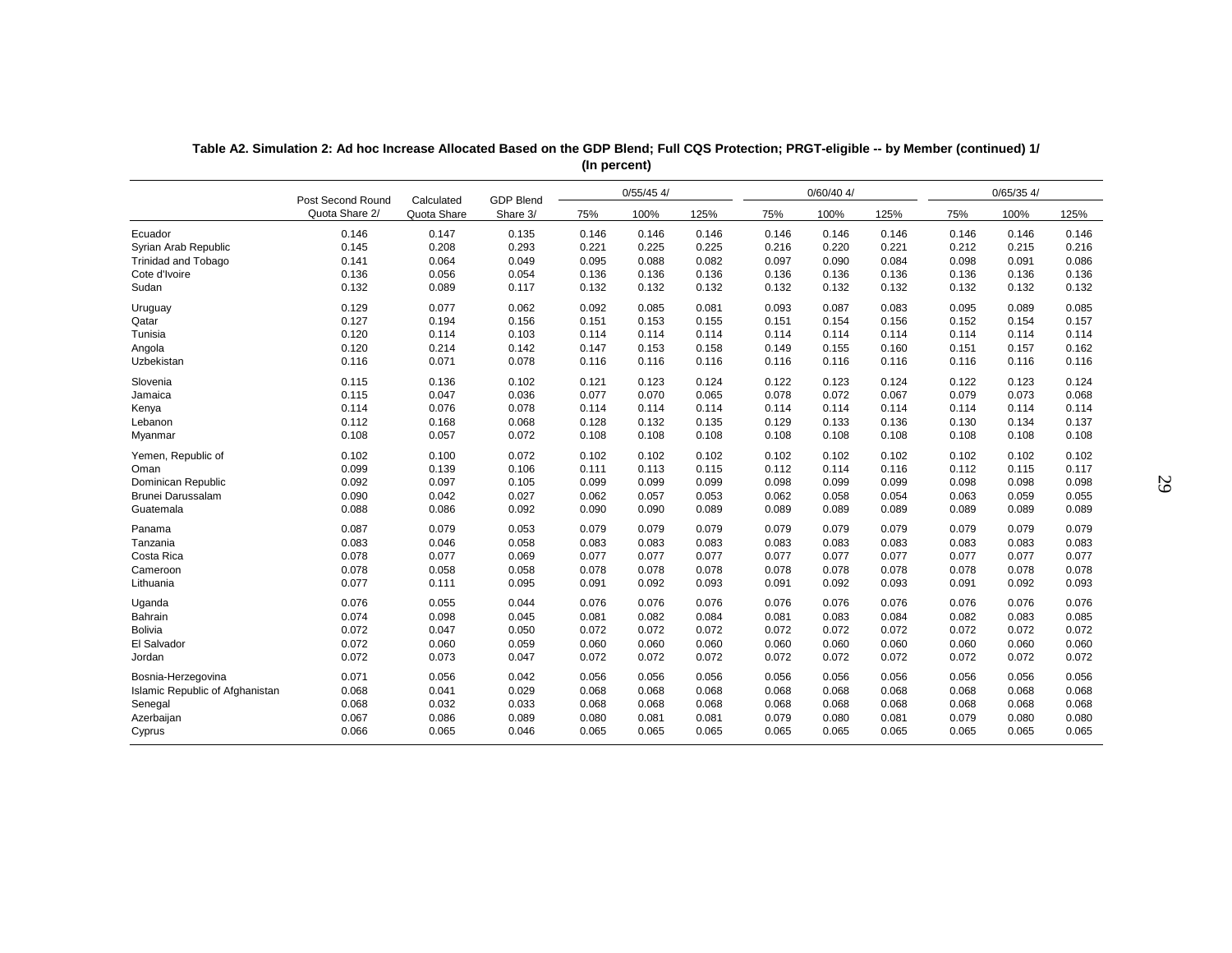|                    | Post Second Round | Calculated  | <b>GDP Blend</b> |       | $0/55/45$ 4/ |       |       | $0/60/40$ 4/ |       |       | $0/65/35$ 4/ |       |
|--------------------|-------------------|-------------|------------------|-------|--------------|-------|-------|--------------|-------|-------|--------------|-------|
|                    | Quota Share 2/    | Quota Share | Share 3/         | 75%   | 100%         | 125%  | 75%   | 100%         | 125%  | 75%   | 100%         | 125%  |
| Gabon              | 0.065             | 0.040       | 0.033            | 0.046 | 0.043        | 0.041 | 0.047 | 0.044        | 0.042 | 0.048 | 0.045        | 0.043 |
| Georgia            | 0.063             | 0.030       | 0.030            | 0.063 | 0.063        | 0.063 | 0.063 | 0.063        | 0.063 | 0.063 | 0.063        | 0.063 |
| Latvia             | 0.060             | 0.086       | 0.066            | 0.067 | 0.069        | 0.071 | 0.068 | 0.070        | 0.071 | 0.068 | 0.070        | 0.072 |
| Namibia            | 0.057             | 0.023       | 0.021            | 0.038 | 0.035        | 0.032 | 0.039 | 0.035        | 0.033 | 0.039 | 0.036        | 0.034 |
| Ethiopia           | 0.056             | 0.054       | 0.070            | 0.062 | 0.062        | 0.062 | 0.061 | 0.061        | 0.061 | 0.061 | 0.060        | 0.060 |
| Papua New Guinea   | 0.055             | 0.030       | 0.020            | 0.055 | 0.055        | 0.055 | 0.055 | 0.055        | 0.055 | 0.055 | 0.055        | 0.055 |
| Bahamas, The       | 0.055             | 0.022       | 0.018            | 0.036 | 0.033        | 0.031 | 0.037 | 0.034        | 0.032 | 0.037 | 0.035        | 0.032 |
| Nicaragua          | 0.055             | 0.026       | 0.021            | 0.055 | 0.055        | 0.055 | 0.055 | 0.055        | 0.055 | 0.055 | 0.055        | 0.055 |
| Honduras           | 0.054             | 0.052       | 0.041            | 0.054 | 0.054        | 0.054 | 0.054 | 0.054        | 0.054 | 0.054 | 0.054        | 0.054 |
| Liberia            | 0.054             | 0.013       | 0.002            | 0.054 | 0.054        | 0.054 | 0.054 | 0.054        | 0.054 | 0.054 | 0.054        | 0.054 |
| Moldova            | 0.052             | 0.021       | 0.015            | 0.052 | 0.052        | 0.052 | 0.052 | 0.052        | 0.052 | 0.052 | 0.052        | 0.052 |
| Madagascar         | 0.051             | 0.026       | 0.025            | 0.051 | 0.051        | 0.051 | 0.051 | 0.051        | 0.051 | 0.051 | 0.051        | 0.051 |
| Iceland            | 0.049             | 0.100       | 0.034            | 0.064 | 0.067        | 0.070 | 0.065 | 0.068        | 0.071 | 0.066 | 0.069        | 0.072 |
| Mozambique         | 0.048             | 0.031       | 0.025            | 0.048 | 0.048        | 0.048 | 0.048 | 0.048        | 0.048 | 0.048 | 0.048        | 0.048 |
| Guinea             | 0.045             | 0.014       | 0.013            | 0.045 | 0.045        | 0.045 | 0.045 | 0.045        | 0.045 | 0.045 | 0.045        | 0.045 |
| Sierra Leone       | 0.044             | 0.006       | 0.006            | 0.044 | 0.044        | 0.044 | 0.044 | 0.044        | 0.044 | 0.044 | 0.044        | 0.044 |
| Malta              | 0.043             | 0.035       | 0.018            | 0.035 | 0.035        | 0.035 | 0.035 | 0.035        | 0.035 | 0.035 | 0.035        | 0.035 |
| <b>Mauritius</b>   | 0.043             | 0.027       | 0.022            | 0.031 | 0.029        | 0.027 | 0.031 | 0.029        | 0.028 | 0.032 | 0.030        | 0.029 |
| Paraguay           | 0.042             | 0.043       | 0.039            | 0.042 | 0.042        | 0.042 | 0.042 | 0.042        | 0.042 | 0.042 | 0.042        | 0.042 |
| Turkmenistan       | 0.041             | 0.062       | 0.051            | 0.049 | 0.050        | 0.050 | 0.049 | 0.050        | 0.050 | 0.049 | 0.050        | 0.051 |
| Estonia            | 0.039             | 0.071       | 0.049            | 0.049 | 0.050        | 0.052 | 0.049 | 0.051        | 0.053 | 0.050 | 0.052        | 0.053 |
| Mali               | 0.039             | 0.032       | 0.022            | 0.039 | 0.039        | 0.039 | 0.039 | 0.039        | 0.039 | 0.039 | 0.039        | 0.039 |
| Suriname           | 0.039             | 0.010       | 0.006            | 0.025 | 0.022        | 0.020 | 0.025 | 0.022        | 0.021 | 0.025 | 0.023        | 0.021 |
| Armenia            | 0.039             | 0.025       | 0.026            | 0.039 | 0.039        | 0.039 | 0.039 | 0.039        | 0.039 | 0.039 | 0.039        | 0.039 |
| Guyana             | 0.038             | 0.007       | 0.004            | 0.038 | 0.038        | 0.038 | 0.038 | 0.038        | 0.038 | 0.038 | 0.038        | 0.038 |
| Kyrgyz Republic    | 0.037             | 0.017       | 0.014            | 0.037 | 0.037        | 0.037 | 0.037 | 0.037        | 0.037 | 0.037 | 0.037        | 0.037 |
| Botswana           | 0.037             | 0.049       | 0.036            | 0.040 | 0.041        | 0.042 | 0.041 | 0.041        | 0.042 | 0.041 | 0.042        | 0.042 |
| Cambodia           | 0.037             | 0.034       | 0.033            | 0.037 | 0.037        | 0.037 | 0.037 | 0.037        | 0.037 | 0.037 | 0.037        | 0.037 |
| Tajikistan         | 0.036             | 0.019       | 0.015            | 0.036 | 0.036        | 0.036 | 0.036 | 0.036        | 0.036 | 0.036 | 0.036        | 0.036 |
| Congo, Republic of | 0.035             | 0.034       | 0.024            | 0.035 | 0.035        | 0.035 | 0.035 | 0.035        | 0.035 | 0.035 | 0.035        | 0.035 |
| Haiti              | 0.034             | 0.016       | 0.018            | 0.034 | 0.034        | 0.034 | 0.034 | 0.034        | 0.034 | 0.034 | 0.034        | 0.034 |
| Somalia            | 0.034             | 0.002       | 0.002            | 0.034 | 0.034        | 0.034 | 0.034 | 0.034        | 0.034 | 0.034 | 0.034        | 0.034 |
| Rwanda             | 0.034             | 0.011       | 0.013            | 0.034 | 0.034        | 0.034 | 0.034 | 0.034        | 0.034 | 0.034 | 0.034        | 0.034 |
| <b>Burundi</b>     | 0.032             | 0.003       | 0.004            | 0.032 | 0.032        | 0.032 | 0.032 | 0.032        | 0.032 | 0.032 | 0.032        | 0.032 |
| Togo               | 0.031             | 0.010       | 0.008            | 0.031 | 0.031        | 0.031 | 0.031 | 0.031        | 0.031 | 0.031 | 0.031        | 0.031 |

| Table A2. Simulation 2: Ad hoc Increase Allocated Based on the GDP Blend; Full CQS Protection; PRGT-eligible -- by Member (continued) 1/ |  |
|------------------------------------------------------------------------------------------------------------------------------------------|--|
| (In percent)                                                                                                                             |  |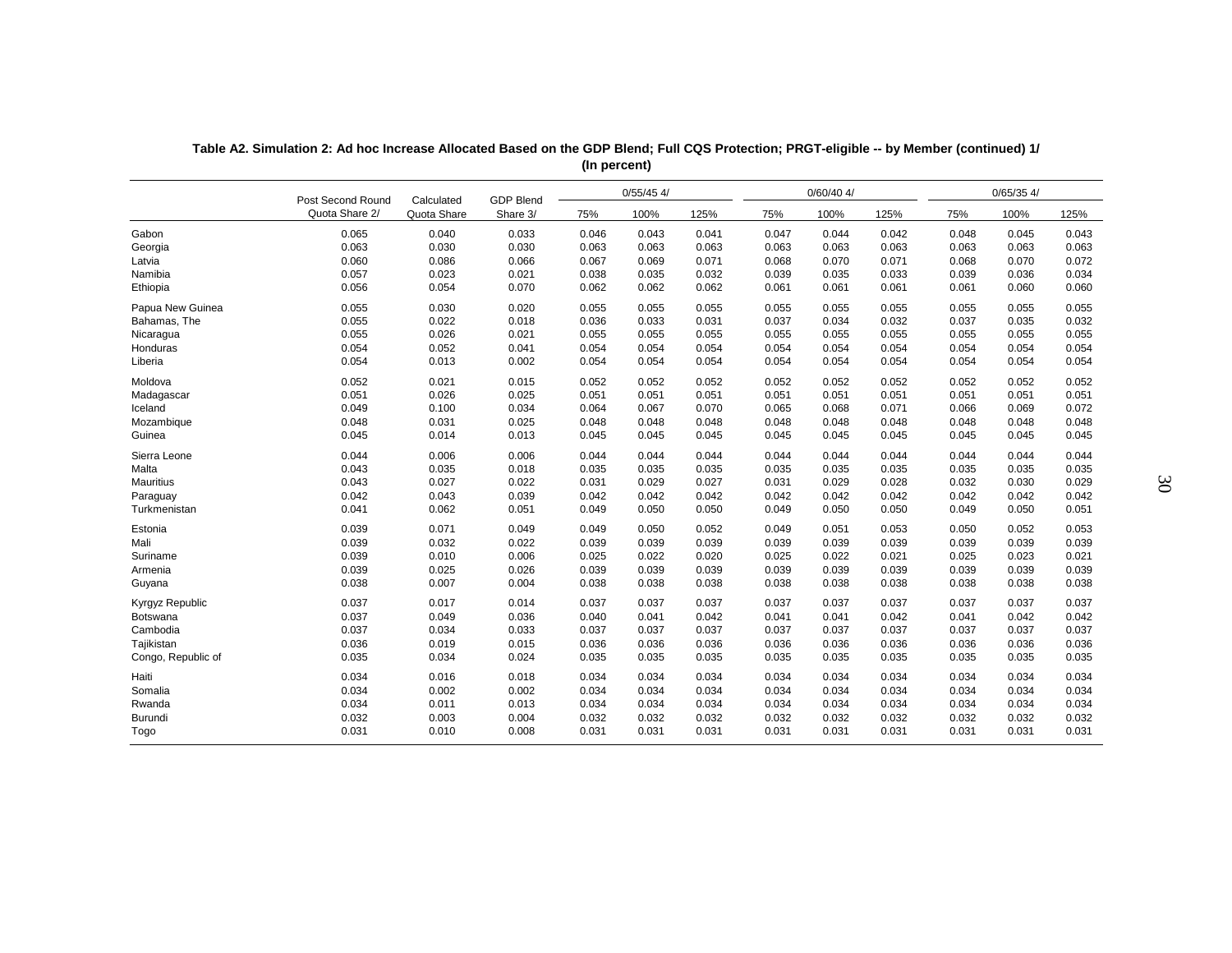|                                 | Post Second Round | Calculated  | <b>GDP Blend</b> |       | $0/55/45$ 4/ |       |       | $0/60/40$ 4/ |       |       | $0/65/35$ 4/ |       |
|---------------------------------|-------------------|-------------|------------------|-------|--------------|-------|-------|--------------|-------|-------|--------------|-------|
|                                 | Quota Share 2/    | Quota Share | Share 3/         | 75%   | 100%         | 125%  | 75%   | 100%         | 125%  | 75%   | 100%         | 125%  |
| Nepal                           | 0.030             | 0.032       | 0.035            | 0.032 | 0.033        | 0.033 | 0.032 | 0.032        | 0.032 | 0.032 | 0.032        | 0.032 |
| Fiji                            | 0.029             | 0.012       | 0.008            | 0.020 | 0.018        | 0.017 | 0.020 | 0.018        | 0.017 | 0.020 | 0.019        | 0.017 |
| Malawi                          | 0.029             | 0.029       | 0.013            | 0.029 | 0.029        | 0.029 | 0.029 | 0.029        | 0.029 | 0.029 | 0.029        | 0.029 |
| Macedonia, FYR                  | 0.029             | 0.030       | 0.025            | 0.029 | 0.029        | 0.029 | 0.029 | 0.029        | 0.030 | 0.029 | 0.029        | 0.030 |
| <b>Barbados</b>                 | 0.028             | 0.013       | 0.009            | 0.019 | 0.018        | 0.017 | 0.020 | 0.018        | 0.017 | 0.020 | 0.019        | 0.017 |
| Chad                            | 0.028             | 0.032       | 0.024            | 0.029 | 0.029        | 0.030 | 0.029 | 0.029        | 0.030 | 0.029 | 0.029        | 0.030 |
| Niger                           | 0.028             | 0.013       | 0.014            | 0.028 | 0.028        | 0.028 | 0.028 | 0.028        | 0.028 | 0.028 | 0.028        | 0.028 |
| Mauritania                      | 0.027             | 0.011       | 0.009            | 0.027 | 0.027        | 0.027 | 0.027 | 0.027        | 0.027 | 0.027 | 0.027        | 0.027 |
| <b>Benin</b>                    | 0.026             | 0.023       | 0.018            | 0.026 | 0.026        | 0.026 | 0.026 | 0.026        | 0.026 | 0.026 | 0.026        | 0.026 |
| <b>Burkina Faso</b>             | 0.025             | 0.019       | 0.024            | 0.025 | 0.025        | 0.025 | 0.025 | 0.025        | 0.025 | 0.025 | 0.025        | 0.025 |
| Albania                         | 0.025             | 0.031       | 0.031            | 0.029 | 0.029        | 0.029 | 0.028 | 0.029        | 0.029 | 0.028 | 0.029        | 0.029 |
| Kosovo                          | 0.025             | 0.016       | 0.015            | 0.018 | 0.017        | 0.016 | 0.018 | 0.017        | 0.016 | 0.019 | 0.018        | 0.017 |
| <b>Central African Republic</b> | 0.023             | 0.006       | 0.005            | 0.023 | 0.023        | 0.023 | 0.023 | 0.023        | 0.023 | 0.023 | 0.023        | 0.023 |
| Lao, People's Dem. Republic     | 0.022             | 0.014       | 0.016            | 0.022 | 0.022        | 0.022 | 0.022 | 0.022        | 0.022 | 0.022 | 0.022        | 0.022 |
| <b>Equatorial Guinea</b>        | 0.022             | 0.052       | 0.030            | 0.031 | 0.032        | 0.034 | 0.031 | 0.033        | 0.035 | 0.032 | 0.034        | 0.035 |
| Mongolia                        | 0.021             | 0.015       | 0.013            | 0.021 | 0.021        | 0.021 | 0.021 | 0.021        | 0.021 | 0.021 | 0.021        | 0.021 |
| Swaziland                       | 0.021             | 0.016       | 0.009            | 0.016 | 0.016        | 0.016 | 0.016 | 0.016        | 0.016 | 0.017 | 0.016        | 0.016 |
| Lesotho                         | 0.015             | 0.010       | 0.005            | 0.015 | 0.015        | 0.015 | 0.015 | 0.015        | 0.015 | 0.015 | 0.015        | 0.015 |
| Gambia, The                     | 0.013             | 0.003       | 0.003            | 0.013 | 0.013        | 0.013 | 0.013 | 0.013        | 0.013 | 0.013 | 0.013        | 0.013 |
| Montenegro                      | 0.012             | 0.015       | 0.011            | 0.012 | 0.013        | 0.013 | 0.012 | 0.013        | 0.013 | 0.013 | 0.013        | 0.013 |
| San Marino                      | 0.009             | 0.012       | 0.005            | 0.010 | 0.010        | 0.011 | 0.010 | 0.010        | 0.011 | 0.010 | 0.011        | 0.011 |
| <b>Belize</b>                   | 0.008             | 0.006       | 0.004            | 0.006 | 0.006        | 0.006 | 0.006 | 0.006        | 0.006 | 0.006 | 0.006        | 0.006 |
| Eritrea                         | 0.008             | 0.006       | 0.005            | 0.008 | 0.008        | 0.008 | 0.008 | 0.008        | 0.008 | 0.008 | 0.008        | 0.008 |
| Vanuatu                         | 0.007             | 0.002       | 0.002            | 0.007 | 0.007        | 0.007 | 0.007 | 0.007        | 0.007 | 0.007 | 0.007        | 0.007 |
| Djibouti                        | 0.007             | 0.004       | 0.003            | 0.007 | 0.007        | 0.007 | 0.007 | 0.007        | 0.007 | 0.007 | 0.007        | 0.007 |
| St. Lucia                       | 0.006             | 0.004       | 0.003            | 0.006 | 0.006        | 0.006 | 0.006 | 0.006        | 0.006 | 0.006 | 0.006        | 0.006 |
| Guinea-Bissau                   | 0.006             | 0.002       | 0.001            | 0.006 | 0.006        | 0.006 | 0.006 | 0.006        | 0.006 | 0.006 | 0.006        | 0.006 |
| Antigua and Barbuda             | 0.006             | 0.004       | 0.003            | 0.004 | 0.004        | 0.004 | 0.004 | 0.004        | 0.004 | 0.004 | 0.004        | 0.004 |
| Grenada                         | 0.005             | 0.003       | 0.002            | 0.005 | 0.005        | 0.005 | 0.005 | 0.005        | 0.005 | 0.005 | 0.005        | 0.005 |
| Samoa                           | 0.005             | 0.003       | 0.002            | 0.005 | 0.005        | 0.005 | 0.005 | 0.005        | 0.005 | 0.005 | 0.005        | 0.005 |
| Cape Verde                      | 0.005             | 0.005       | 0.004            | 0.005 | 0.005        | 0.005 | 0.005 | 0.005        | 0.005 | 0.005 | 0.005        | 0.005 |
| Seychelles                      | 0.005             | 0.005       | 0.003            | 0.005 | 0.005        | 0.005 | 0.005 | 0.005        | 0.005 | 0.005 | 0.005        | 0.005 |
| <b>Timor Leste</b>              | 0.005             | 0.007       | 0.003            | 0.005 | 0.005        | 0.005 | 0.005 | 0.005        | 0.005 | 0.005 | 0.005        | 0.006 |
| Solomon Islands                 | 0.004             | 0.003       | 0.002            | 0.004 | 0.004        | 0.004 | 0.004 | 0.004        | 0.004 | 0.004 | 0.004        | 0.004 |
| Maldives                        | 0.004             | 0.005       | 0.003            | 0.004 | 0.004        | 0.004 | 0.004 | 0.004        | 0.004 | 0.004 | 0.004        | 0.005 |

**Table A2. Simulation 2: Ad hoc Increase Allocated Based on the GDP Blend; Full CQS Protection; PRGT-eligible -- by Member (continued) 1/ (In percent)**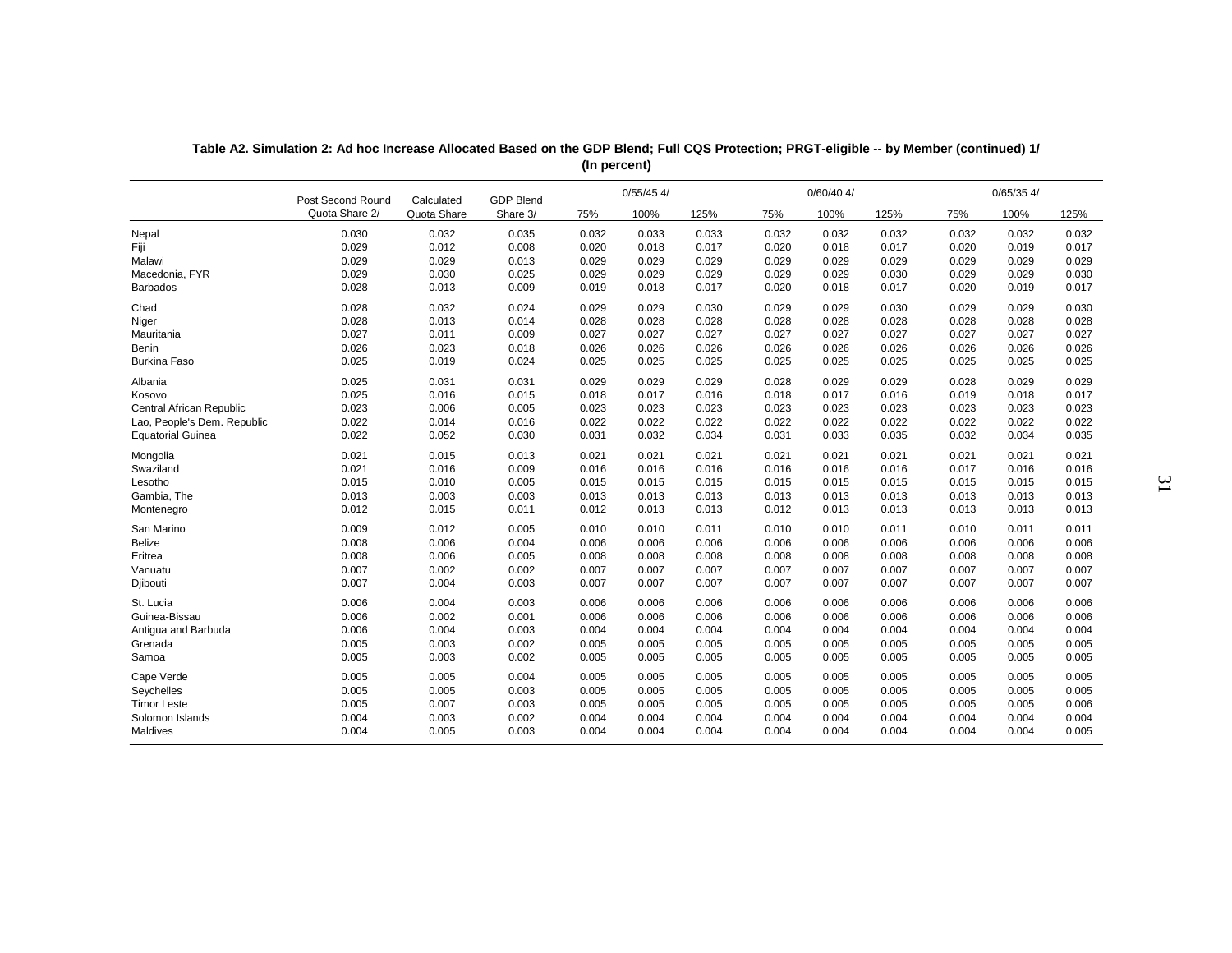**Table A2. Simulation 2: Ad hoc Increase Allocated Based on the GDP Blend; Full CQS Protection; PRGT-eligible -- by Member (concluded) 1/ (In percent)**

|                                | Post Second Round<br>Quota Share 2/ | Calculated  | <b>GDP Blend</b> |        | $0/55/45$ 4/ |        |        | $0/60/40$ 4/ |        |        | $0/65/35$ 4/ |        |
|--------------------------------|-------------------------------------|-------------|------------------|--------|--------------|--------|--------|--------------|--------|--------|--------------|--------|
|                                |                                     | Quota Share | Share 3/         | 75%    | 100%         | 125%   | 75%    | 100%         | 125%   | 75%    | 100%         | 125%   |
| Comoros                        | 0.0037                              | 0.0019      | 0.0014           | 0.0037 | 0.0037       | 0.0037 | 0.0037 | 0.0037       | 0.0037 | 0.0037 | 0.0037       | 0.0037 |
| St. Kitts and Nevis            | 0.0037                              | 0.0022      | 0.0015           | 0.0026 | 0.0025       | 0.0023 | 0.0027 | 0.0025       | 0.0024 | 0.0027 | 0.0026       | 0.0024 |
| Bhutan                         | 0.0036                              | 0.0050      | 0.0044           | 0.0042 | 0.0042       | 0.0043 | 0.0042 | 0.0042       | 0.0043 | 0.0042 | 0.0042       | 0.0043 |
| St. Vincent and the Grenadines | 0.0035                              | 0.0024      | 0.0018           | 0.0035 | 0.0035       | 0.0035 | 0.0035 | 0.0035       | 0.0035 | 0.0035 | 0.0035       | 0.0035 |
| Dominica                       | 0.0034                              | 0.0017      | 0.0012           | 0.0034 | 0.0034       | 0.0034 | 0.0034 | 0.0034       | 0.0034 | 0.0034 | 0.0034       | 0.0034 |
| Sao Tome and Principe          | 0.0031                              | 0.0016      | 0.0005           | 0.0031 | 0.0031       | 0.0031 | 0.0031 | 0.0031       | 0.0031 | 0.0031 | 0.0031       | 0.0031 |
| Tonga                          | 0.0029                              | 0.0013      | 0.0009           | 0.0029 | 0.0029       | 0.0029 | 0.0029 | 0.0029       | 0.0029 | 0.0029 | 0.0029       | 0.0029 |
| Kiribati                       | 0.0023                              | 0.0018      | 0.0008           | 0.0023 | 0.0023       | 0.0023 | 0.0023 | 0.0023       | 0.0023 | 0.0023 | 0.0023       | 0.0023 |
| Micronesia, Fed. States of     | 0.0021                              | 0.0014      | 0.0011           | 0.0016 | 0.0015       | 0.0014 | 0.0016 | 0.0015       | 0.0014 | 0.0016 | 0.0015       | 0.0015 |
| Marshall Islands               | 0.0015                              | 0.0010      | 0.0007           | 0.0011 | 0.0010       | 0.0010 | 0.0011 | 0.0010       | 0.0010 | 0.0011 | 0.0011       | 0.0010 |
| Palau, Republic of             | 0.0015                              | 0.0010      | 0.0007           | 0.0011 | 0.0010       | 0.0010 | 0.0011 | 0.0010       | 0.0010 | 0.0011 | 0.0011       | 0.0010 |
| Tuvalu                         | 0.0008                              | 0.0004      | 0.0001           | 0.0005 | 0.0005       | 0.0005 | 0.0005 | 0.0005       | 0.0005 | 0.0006 | 0.0005       | 0.0005 |

Source: Finance Department.

1/ The simulations assume a 75, 100, and 125 percent increase of post second round quotas. The ad hoc increase is distributed to all countries that are under-represented with respect to the GDP blend (see footnote 3). Eligible EMDCs receive a uniform reduction in out-of-lineness based on the GDP-blend. Eligible advanced countries are capped at their post second round or post-selective quota share, whichever is greater. Over-represented countries which would become under-represented as a result of the overall quota increase are protected at their calculated quota share. PRGT-eligible countries receive at least their post second round quota share. The quota shares of EMDCs and advanced economies that are under-represented under the formula but not eligible for the ad hoc are protected at their post-selective quota share.

2/ Includes ad hoc increases for 54 eligible members that are not yet effective; also includes Kosovo and Tuvalu which became members on June 29, 2009 and June 24, 2010, respectively. For the two countries that have not yet consented to, and paid for, their quota increases, 11th Review proposed quotas are used.

3/ GDP blended using 60 percent market and 40 percent PPP exchange rates, compressed using a factor of 0.95.

4/ The overall increase is distributed to members on an equiproportional, selective and ad hoc basis in the proportion of x/y/z, respectively.

5/ Includes China, P.R., Hong Kong SAR, and Macao SAR.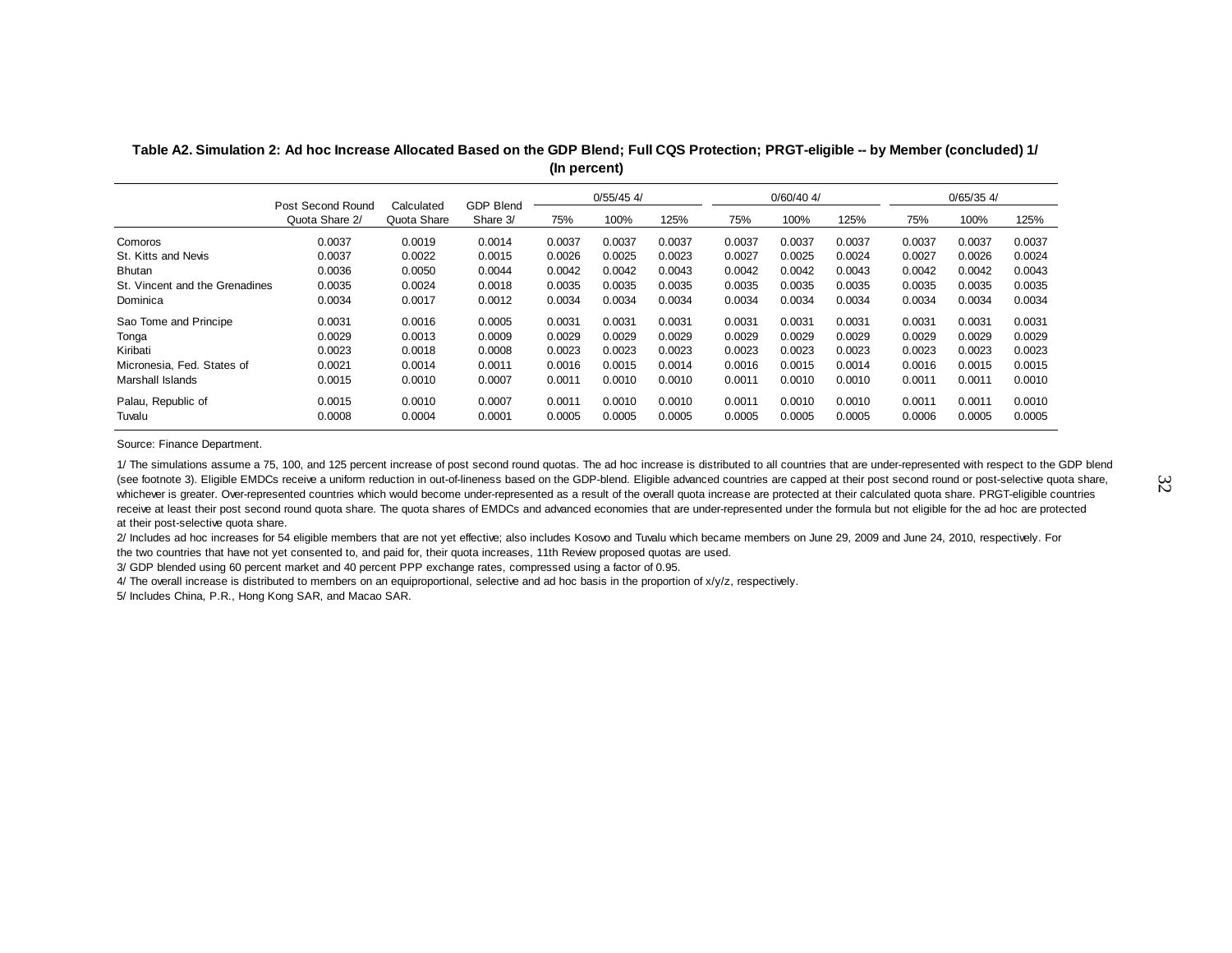|                      | Post Second Round | Calculated  | <b>GDP Blend</b> |        | $0/55/45$ 4/ |        |        | $0/60/40$ 4/ |        |        | $0/65/35$ 4/ |        |
|----------------------|-------------------|-------------|------------------|--------|--------------|--------|--------|--------------|--------|--------|--------------|--------|
|                      | Quota Share 2/    | Quota Share | Share 3/         | 75%    | 100%         | 125%   | 75%    | 100%         | 125%   | 75%    | 100%         | 125%   |
| <b>United States</b> | 17.670            | 16.987      | 21.645           | 17.670 | 17.670       | 17.670 | 17.670 | 17.670       | 17.670 | 17.670 | 17.670       | 17.670 |
| Japan                | 6.556             | 6.493       | 7.282            | 6.556  | 6.556        | 6.556  | 6.556  | 6.556        | 6.556  | 6.556  | 6.556        | 6.556  |
| Germany              | 6.110             | 5.678       | 5.201            | 5.408  | 5.408        | 5.408  | 5.408  | 5.408        | 5.408  | 5.408  | 5.408        | 5.408  |
| France               | 4.505             | 3.789       | 4.036            | 3.608  | 3.608        | 3.608  | 3.608  | 3.608        | 3.608  | 3.630  | 3.608        | 3.608  |
| United Kingdom       | 4.505             | 4.663       | 4.151            | 4.551  | 4.561        | 4.569  | 4.554  | 4.564        | 4.572  | 4.556  | 4.567        | 4.575  |
| China 5/             | 3.996             | 7.917       | 8.128            | 6.498  | 6.695        | 6.828  | 6.446  | 6.641        | 6.780  | 6.387  | 6.586        | 6.730  |
| Italy                | 3.306             | 2.992       | 3.379            | 3.289  | 3.283        | 3.276  | 3.281  | 3.273        | 3.265  | 3.272  | 3.262        | 3.253  |
| Saudi Arabia         | 2.930             | 1.337       | 0.842            | 1.990  | 1.833        | 1.711  | 2.018  | 1.866        | 1.748  | 2.047  | 1.900        | 1.785  |
| Canada               | 2.672             | 2.303       | 2.345            | 2.194  | 2.194        | 2.194  | 2.194  | 2.194        | 2.194  | 2.194  | 2.194        | 2.194  |
| Russia               | 2.494             | 2.938       | 2.746            | 2.766  | 2.788        | 2.803  | 2.761  | 2.783        | 2.798  | 2.755  | 2.777        | 2.793  |
| India                | 2.442             | 2.403       | 3.027            | 2.702  | 2.714        | 2.719  | 2.683  | 2.692        | 2.696  | 2.662  | 2.669        | 2.672  |
| Netherlands          | 2.166             | 1.857       | 1.308            | 1.769  | 1.769        | 1.769  | 1.769  | 1.769        | 1.769  | 1.769  | 1.769        | 1.769  |
| Belgium              | 1.932             | 1.324       | 0.784            | 1.416  | 1.330        | 1.263  | 1.444  | 1.363        | 1.300  | 1.473  | 1.396        | 1.337  |
| <b>Brazil</b>        | 1.783             | 2.153       | 2.654            | 2.237  | 2.267        | 2.284  | 2.217  | 2.245        | 2.262  | 2.195  | 2.221        | 2.238  |
| Spain                | 1.688             | 2.236       | 2.422            | 1.848  | 1.882        | 1.911  | 1.858  | 1.894        | 1.923  | 1.868  | 1.904        | 1.934  |
| Mexico               | 1.521             | 1.793       | 2.080            | 1.818  | 1.838        | 1.850  | 1.806  | 1.825        | 1.837  | 1.793  | 1.811        | 1.823  |
| Switzerland          | 1.451             | 1.227       | 0.724            | 1.169  | 1.169        | 1.169  | 1.169  | 1.169        | 1.169  | 1.171  | 1.169        | 1.169  |
| Korea                | 1.412             | 2.108       | 1.909            | 1.839  | 1.873        | 1.897  | 1.831  | 1.865        | 1.889  | 1.822  | 1.857        | 1.882  |
| Australia            | 1.358             | 1.396       | 1.537            | 1.369  | 1.371        | 1.373  | 1.370  | 1.372        | 1.374  | 1.370  | 1.373        | 1.375  |
| Venezuela            | 1.115             | 0.484       | 0.518            | 0.752  | 0.691        | 0.644  | 0.762  | 0.703        | 0.657  | 0.772  | 0.715        | 0.671  |
| Sweden               | 1.005             | 0.942       | 0.743            | 0.897  | 0.897        | 0.897  | 0.897  | 0.897        | 0.897  | 0.897  | 0.897        | 0.897  |
| Argentina            | 0.888             | 0.597       | 0.669            | 0.648  | 0.608        | 0.577  | 0.661  | 0.623        | 0.594  | 0.674  | 0.638        | 0.610  |
| Austria              | 0.887             | 0.836       | 0.650            | 0.796  | 0.796        | 0.796  | 0.796  | 0.796        | 0.796  | 0.796  | 0.796        | 0.796  |
| Indonesia            | 0.872             | 0.902       | 1.053            | 0.959  | 0.964        | 0.967  | 0.954  | 0.958        | 0.961  | 0.949  | 0.952        | 0.955  |
| Denmark              | 0.793             | 0.731       | 0.508            | 0.696  | 0.696        | 0.696  | 0.696  | 0.696        | 0.696  | 0.696  | 0.696        | 0.696  |
| Norway               | 0.790             | 0.812       | 0.631            | 0.797  | 0.798        | 0.799  | 0.797  | 0.798        | 0.799  | 0.797  | 0.799        | 0.800  |
| South Africa         | 0.784             | 0.578       | 0.640            | 0.584  | 0.551        | 0.550  | 0.596  | 0.565        | 0.550  | 0.609  | 0.580        | 0.557  |
| Malaysia             | 0.744             | 0.792       | 0.471            | 0.774  | 0.776        | 0.778  | 0.773  | 0.775        | 0.777  | 0.772  | 0.775        | 0.777  |
| Nigeria              | 0.735             | 0.477       | 0.410            | 0.735  | 0.735        | 0.735  | 0.735  | 0.735        | 0.735  | 0.735  | 0.735        | 0.735  |
| Poland               | 0.708             | 0.949       | 0.911            | 0.856  | 0.868        | 0.876  | 0.853  | 0.865        | 0.873  | 0.850  | 0.862        | 0.871  |
| Iran                 | 0.628             | 0.658       | 0.842            | 0.730  | 0.735        | 0.738  | 0.724  | 0.728        | 0.731  | 0.717  | 0.721        | 0.724  |
| Turkey               | 0.611             | 1.148       | 1.296            | 1.008  | 1.037        | 1.057  | 0.997  | 1.026        | 1.046  | 0.984  | 1.014        | 1.034  |
| Thailand             | 0.604             | 0.789       | 0.636            | 0.718  | 0.727        | 0.733  | 0.716  | 0.725        | 0.731  | 0.713  | 0.722        | 0.729  |
| Singapore            | 0.591             | 1.195       | 0.356            | 0.961  | 0.991        | 1.011  | 0.954  | 0.984        | 1.005  | 0.946  | 0.976        | 0.998  |
| Kuwait               | 0.579             | 0.315       | 0.242            | 0.405  | 0.376        | 0.354  | 0.412  | 0.384        | 0.362  | 0.419  | 0.392        | 0.371  |

### **Table A3. Simulation 3: Ad hoc Increase Allocated Based on Either the Formula or the GDP Blend; 95 Percent CQS Protection; PRGT-eligible -- by Member 1/ (In percent)**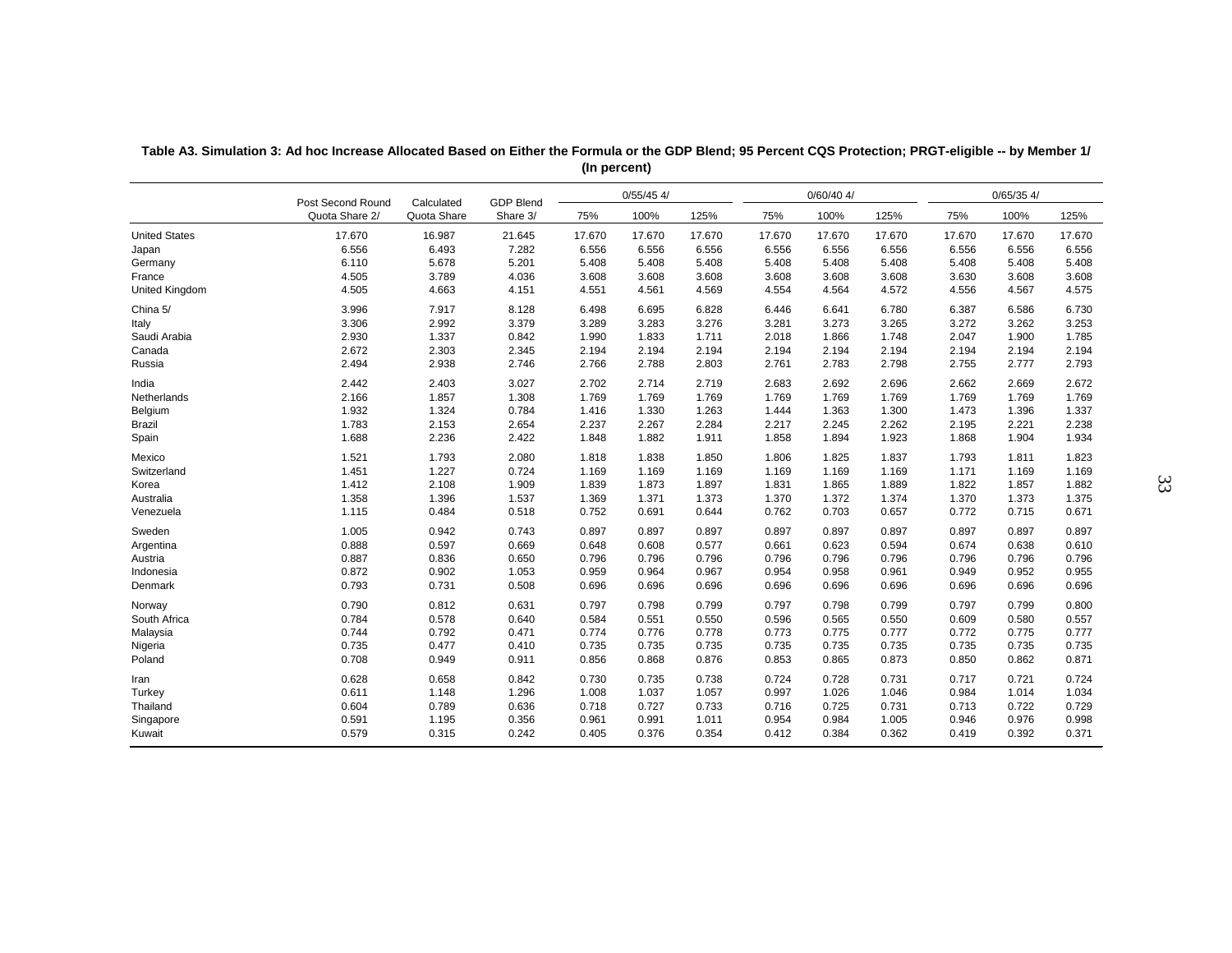| $0/60/40$ 4/<br>$0/65/35$ 4/<br>$0/55/45$ 4/<br>Post Second Round<br><b>GDP Blend</b><br>Calculated<br>Quota Share<br>100%<br>Quota Share 2/<br>Share 3/<br>100%<br>125%<br>75%<br>125%<br>75%<br>100%<br>125%<br>75%<br>0.576<br>0.422<br>0.393<br>0.428<br>0.402<br>0.402<br>Ukraine<br>0.404<br>0.437<br>0.414<br>0.446<br>0.425<br>0.408<br>0.513<br>0.530<br>0.421<br>0.488<br>0.488<br>0.488<br>0.488<br>0.488<br>0.488<br>0.488<br>0.488<br>0.488<br>Finland<br>0.528<br>1.077<br>0.428<br>0.688<br>0.722<br>0.751<br>0.733<br>0.744<br>0.774<br>Ireland<br>0.698<br>0.763<br>0.708<br>0.526<br>0.411<br>0.323<br>0.398<br>0.392<br>0.392<br>0.392<br>0.392<br>0.415<br>0.397<br>0.392<br>Algeria<br>0.406<br>0.499<br>0.267<br>0.323<br>0.329<br>0.162<br>0.348<br>0.303<br>0.353<br>0.311<br>0.359<br>0.336<br>0.318<br>Iraq<br>0.471<br>0.252<br>0.150<br>0.329<br>0.305<br>0.287<br>0.311<br>0.294<br>0.340<br>0.318<br>0.301<br>Libya<br>0.334<br>0.462<br>0.572<br>0.586<br>0.507<br>Greece<br>0.494<br>0.501<br>0.496<br>0.503<br>0.509<br>0.498<br>0.505<br>0.511<br>0.445<br>0.408<br>0.343<br>0.389<br>0.389<br>0.389<br>0.389<br>0.389<br>0.389<br>0.389<br>0.389<br>0.389<br>Israel<br>0.436<br>0.407<br>0.300<br>0.388<br>0.388<br>0.388<br>0.388<br>0.388<br>0.388<br>0.388<br>0.388<br>0.388<br>Hungary<br>0.434<br>0.342<br>0.449<br>0.426<br>0.424<br>0.422<br>0.421<br>0.421<br>0.416<br>Pakistan<br>0.424<br>0.419<br>0.418<br>0.432<br>0.380<br>0.369<br>0.362<br>0.362<br>0.362<br>0.362<br>0.362<br>0.362<br>0.362<br>Romania<br>0.362<br>0.362<br>0.432<br>0.448<br>0.426<br>0.437<br>0.438<br>0.439<br>0.437<br>0.438<br>0.439<br>0.437<br>0.438<br>0.439<br>Portugal<br>0.428<br>0.430<br>0.379<br>0.429<br>0.429<br>0.429<br>0.429<br>0.429<br>0.429<br>0.429<br>Philippines<br>0.429<br>0.429<br>0.420<br>0.519<br>0.387<br>0.481<br>0.486<br>0.489<br>0.484<br>0.478<br>0.483<br>Czech Republic<br>0.480<br>0.488<br>0.487<br>0.396<br>0.404<br>Egypt<br>0.452<br>0.422<br>0.424<br>0.425<br>0.421<br>0.422<br>0.423<br>0.419<br>0.420<br>0.421<br>New Zealand<br>0.375<br>0.262<br>0.232<br>0.276<br>0.249<br>0.266<br>0.254<br>0.273<br>0.261<br>0.260<br>0.282<br>0.287<br>0.359<br>0.377<br>0.371<br>Chile<br>0.356<br>0.370<br>0.371<br>0.372<br>0.370<br>0.371<br>0.370<br>0.371<br>0.371<br>0.325<br>0.381<br>0.500<br>0.414<br>Colombia<br>0.413<br>0.419<br>0.422<br>0.409<br>0.417<br>0.404<br>0.409<br>0.411<br>0.316<br>0.767<br>0.629<br><b>United Arab Emirates</b><br>0.381<br>0.592<br>0.614<br>0.587<br>0.609<br>0.625<br>0.581<br>0.604<br>0.620<br>0.269<br>0.164<br>0.192<br>0.170<br>0.184<br>Bulgaria<br>0.116<br>0.179<br>0.196<br>0.174<br>0.199<br>0.188<br>0.179<br>0.268<br>0.270<br>0.290<br>0.278<br>0.279<br>0.279<br>0.277<br>0.278<br>0.278<br>0.277<br>0.277<br>0.277<br>Peru<br>0.247<br>0.185<br>0.188<br>0.185<br>0.176<br>0.176<br>0.189<br>0.179<br>0.176<br>0.193<br>0.184<br>0.177<br>Morocco<br>Bangladesh<br>0.224<br>0.169<br>0.238<br>0.224<br>0.224<br>0.224<br>0.224<br>0.224<br>0.224<br>0.224<br>0.224<br>0.224<br>0.224<br>0.035<br>0.029<br>0.224<br>0.224<br>0.224<br>0.224<br>0.224<br>0.224<br>0.224<br>0.224<br>0.224<br>Congo, Dem. Republic of<br>0.205<br>0.039<br>0.030<br>0.205<br>0.205<br>0.205<br>0.205<br>0.205<br>0.205<br>0.205<br>Zambia<br>0.205<br>0.205<br>Serbia<br>0.196<br>0.129<br>0.107<br>0.143<br>0.134<br>0.127<br>0.145<br>0.137<br>0.130<br>0.148<br>0.140<br>0.134<br>0.193<br>0.303<br>0.248<br>0.270<br>0.265<br>0.261<br>0.266<br>0.259<br>0.269<br>0.258<br>0.263<br>0.267<br>Vietnam<br>0.179<br>0.328<br>0.276<br>Kazakhstan<br>0.250<br>0.270<br>0.278<br>0.283<br>0.269<br>0.281<br>0.267<br>0.274<br>0.279<br>0.179<br>0.261<br>0.174<br>0.232<br>Slovak Republic<br>0.229<br>0.233<br>0.236<br>0.229<br>0.235<br>0.227<br>0.231<br>0.234<br>Luxembourg<br>0.176<br>0.503<br>0.093<br>0.271<br>0.292<br>0.309<br>0.277<br>0.298<br>0.316<br>0.283<br>0.304<br>0.322<br>0.173<br>0.089<br>0.120<br>0.111<br>0.104<br>0.114<br>0.116<br>0.109<br>Sri Lanka<br>0.107<br>0.122<br>0.107<br>0.124<br><b>Belarus</b><br>0.162<br>0.143<br>0.139<br>0.136<br>0.136<br>0.136<br>0.136<br>0.136<br>0.136<br>0.136<br>0.136<br>0.136<br>Ghana<br>0.155<br>0.050<br>0.045<br>0.155<br>0.155<br>0.155<br>0.155<br>0.155<br>0.155<br>0.155<br>0.155<br>0.155<br>0.153<br>0.150<br>0.133<br>0.143<br>Croatia<br>0.143<br>0.143<br>0.143<br>0.143<br>0.143<br>0.143<br>0.143<br>0.143<br>0.148<br>0.016<br>0.088<br>0.078<br>0.071<br>0.089<br>0.079<br>0.089<br>0.079<br>0.072<br>Zimbabwe<br>0.011<br>0.071 |  |  | $\cdots$ respectively. |  |  |  |  |
|----------------------------------------------------------------------------------------------------------------------------------------------------------------------------------------------------------------------------------------------------------------------------------------------------------------------------------------------------------------------------------------------------------------------------------------------------------------------------------------------------------------------------------------------------------------------------------------------------------------------------------------------------------------------------------------------------------------------------------------------------------------------------------------------------------------------------------------------------------------------------------------------------------------------------------------------------------------------------------------------------------------------------------------------------------------------------------------------------------------------------------------------------------------------------------------------------------------------------------------------------------------------------------------------------------------------------------------------------------------------------------------------------------------------------------------------------------------------------------------------------------------------------------------------------------------------------------------------------------------------------------------------------------------------------------------------------------------------------------------------------------------------------------------------------------------------------------------------------------------------------------------------------------------------------------------------------------------------------------------------------------------------------------------------------------------------------------------------------------------------------------------------------------------------------------------------------------------------------------------------------------------------------------------------------------------------------------------------------------------------------------------------------------------------------------------------------------------------------------------------------------------------------------------------------------------------------------------------------------------------------------------------------------------------------------------------------------------------------------------------------------------------------------------------------------------------------------------------------------------------------------------------------------------------------------------------------------------------------------------------------------------------------------------------------------------------------------------------------------------------------------------------------------------------------------------------------------------------------------------------------------------------------------------------------------------------------------------------------------------------------------------------------------------------------------------------------------------------------------------------------------------------------------------------------------------------------------------------------------------------------------------------------------------------------------------------------------------------------------------------------------------------------------------------------------------------------------------------------------------------------------------------------------------------------------------------------------------------------------------------------------------------------------------------------------------------------------------------------------------------------------------------------------------------------------------------------------------------------------------------------------------------------------------------------------------------------------------------------------------------------------------------------------------------------------------------------------------------------------------------------------------------------------------------------------------------------------------------------------------------------|--|--|------------------------|--|--|--|--|
|                                                                                                                                                                                                                                                                                                                                                                                                                                                                                                                                                                                                                                                                                                                                                                                                                                                                                                                                                                                                                                                                                                                                                                                                                                                                                                                                                                                                                                                                                                                                                                                                                                                                                                                                                                                                                                                                                                                                                                                                                                                                                                                                                                                                                                                                                                                                                                                                                                                                                                                                                                                                                                                                                                                                                                                                                                                                                                                                                                                                                                                                                                                                                                                                                                                                                                                                                                                                                                                                                                                                                                                                                                                                                                                                                                                                                                                                                                                                                                                                                                                                                                                                                                                                                                                                                                                                                                                                                                                                                                                                                                                                                            |  |  |                        |  |  |  |  |
|                                                                                                                                                                                                                                                                                                                                                                                                                                                                                                                                                                                                                                                                                                                                                                                                                                                                                                                                                                                                                                                                                                                                                                                                                                                                                                                                                                                                                                                                                                                                                                                                                                                                                                                                                                                                                                                                                                                                                                                                                                                                                                                                                                                                                                                                                                                                                                                                                                                                                                                                                                                                                                                                                                                                                                                                                                                                                                                                                                                                                                                                                                                                                                                                                                                                                                                                                                                                                                                                                                                                                                                                                                                                                                                                                                                                                                                                                                                                                                                                                                                                                                                                                                                                                                                                                                                                                                                                                                                                                                                                                                                                                            |  |  |                        |  |  |  |  |
|                                                                                                                                                                                                                                                                                                                                                                                                                                                                                                                                                                                                                                                                                                                                                                                                                                                                                                                                                                                                                                                                                                                                                                                                                                                                                                                                                                                                                                                                                                                                                                                                                                                                                                                                                                                                                                                                                                                                                                                                                                                                                                                                                                                                                                                                                                                                                                                                                                                                                                                                                                                                                                                                                                                                                                                                                                                                                                                                                                                                                                                                                                                                                                                                                                                                                                                                                                                                                                                                                                                                                                                                                                                                                                                                                                                                                                                                                                                                                                                                                                                                                                                                                                                                                                                                                                                                                                                                                                                                                                                                                                                                                            |  |  |                        |  |  |  |  |
|                                                                                                                                                                                                                                                                                                                                                                                                                                                                                                                                                                                                                                                                                                                                                                                                                                                                                                                                                                                                                                                                                                                                                                                                                                                                                                                                                                                                                                                                                                                                                                                                                                                                                                                                                                                                                                                                                                                                                                                                                                                                                                                                                                                                                                                                                                                                                                                                                                                                                                                                                                                                                                                                                                                                                                                                                                                                                                                                                                                                                                                                                                                                                                                                                                                                                                                                                                                                                                                                                                                                                                                                                                                                                                                                                                                                                                                                                                                                                                                                                                                                                                                                                                                                                                                                                                                                                                                                                                                                                                                                                                                                                            |  |  |                        |  |  |  |  |
|                                                                                                                                                                                                                                                                                                                                                                                                                                                                                                                                                                                                                                                                                                                                                                                                                                                                                                                                                                                                                                                                                                                                                                                                                                                                                                                                                                                                                                                                                                                                                                                                                                                                                                                                                                                                                                                                                                                                                                                                                                                                                                                                                                                                                                                                                                                                                                                                                                                                                                                                                                                                                                                                                                                                                                                                                                                                                                                                                                                                                                                                                                                                                                                                                                                                                                                                                                                                                                                                                                                                                                                                                                                                                                                                                                                                                                                                                                                                                                                                                                                                                                                                                                                                                                                                                                                                                                                                                                                                                                                                                                                                                            |  |  |                        |  |  |  |  |
|                                                                                                                                                                                                                                                                                                                                                                                                                                                                                                                                                                                                                                                                                                                                                                                                                                                                                                                                                                                                                                                                                                                                                                                                                                                                                                                                                                                                                                                                                                                                                                                                                                                                                                                                                                                                                                                                                                                                                                                                                                                                                                                                                                                                                                                                                                                                                                                                                                                                                                                                                                                                                                                                                                                                                                                                                                                                                                                                                                                                                                                                                                                                                                                                                                                                                                                                                                                                                                                                                                                                                                                                                                                                                                                                                                                                                                                                                                                                                                                                                                                                                                                                                                                                                                                                                                                                                                                                                                                                                                                                                                                                                            |  |  |                        |  |  |  |  |
|                                                                                                                                                                                                                                                                                                                                                                                                                                                                                                                                                                                                                                                                                                                                                                                                                                                                                                                                                                                                                                                                                                                                                                                                                                                                                                                                                                                                                                                                                                                                                                                                                                                                                                                                                                                                                                                                                                                                                                                                                                                                                                                                                                                                                                                                                                                                                                                                                                                                                                                                                                                                                                                                                                                                                                                                                                                                                                                                                                                                                                                                                                                                                                                                                                                                                                                                                                                                                                                                                                                                                                                                                                                                                                                                                                                                                                                                                                                                                                                                                                                                                                                                                                                                                                                                                                                                                                                                                                                                                                                                                                                                                            |  |  |                        |  |  |  |  |
|                                                                                                                                                                                                                                                                                                                                                                                                                                                                                                                                                                                                                                                                                                                                                                                                                                                                                                                                                                                                                                                                                                                                                                                                                                                                                                                                                                                                                                                                                                                                                                                                                                                                                                                                                                                                                                                                                                                                                                                                                                                                                                                                                                                                                                                                                                                                                                                                                                                                                                                                                                                                                                                                                                                                                                                                                                                                                                                                                                                                                                                                                                                                                                                                                                                                                                                                                                                                                                                                                                                                                                                                                                                                                                                                                                                                                                                                                                                                                                                                                                                                                                                                                                                                                                                                                                                                                                                                                                                                                                                                                                                                                            |  |  |                        |  |  |  |  |
|                                                                                                                                                                                                                                                                                                                                                                                                                                                                                                                                                                                                                                                                                                                                                                                                                                                                                                                                                                                                                                                                                                                                                                                                                                                                                                                                                                                                                                                                                                                                                                                                                                                                                                                                                                                                                                                                                                                                                                                                                                                                                                                                                                                                                                                                                                                                                                                                                                                                                                                                                                                                                                                                                                                                                                                                                                                                                                                                                                                                                                                                                                                                                                                                                                                                                                                                                                                                                                                                                                                                                                                                                                                                                                                                                                                                                                                                                                                                                                                                                                                                                                                                                                                                                                                                                                                                                                                                                                                                                                                                                                                                                            |  |  |                        |  |  |  |  |
|                                                                                                                                                                                                                                                                                                                                                                                                                                                                                                                                                                                                                                                                                                                                                                                                                                                                                                                                                                                                                                                                                                                                                                                                                                                                                                                                                                                                                                                                                                                                                                                                                                                                                                                                                                                                                                                                                                                                                                                                                                                                                                                                                                                                                                                                                                                                                                                                                                                                                                                                                                                                                                                                                                                                                                                                                                                                                                                                                                                                                                                                                                                                                                                                                                                                                                                                                                                                                                                                                                                                                                                                                                                                                                                                                                                                                                                                                                                                                                                                                                                                                                                                                                                                                                                                                                                                                                                                                                                                                                                                                                                                                            |  |  |                        |  |  |  |  |
|                                                                                                                                                                                                                                                                                                                                                                                                                                                                                                                                                                                                                                                                                                                                                                                                                                                                                                                                                                                                                                                                                                                                                                                                                                                                                                                                                                                                                                                                                                                                                                                                                                                                                                                                                                                                                                                                                                                                                                                                                                                                                                                                                                                                                                                                                                                                                                                                                                                                                                                                                                                                                                                                                                                                                                                                                                                                                                                                                                                                                                                                                                                                                                                                                                                                                                                                                                                                                                                                                                                                                                                                                                                                                                                                                                                                                                                                                                                                                                                                                                                                                                                                                                                                                                                                                                                                                                                                                                                                                                                                                                                                                            |  |  |                        |  |  |  |  |
|                                                                                                                                                                                                                                                                                                                                                                                                                                                                                                                                                                                                                                                                                                                                                                                                                                                                                                                                                                                                                                                                                                                                                                                                                                                                                                                                                                                                                                                                                                                                                                                                                                                                                                                                                                                                                                                                                                                                                                                                                                                                                                                                                                                                                                                                                                                                                                                                                                                                                                                                                                                                                                                                                                                                                                                                                                                                                                                                                                                                                                                                                                                                                                                                                                                                                                                                                                                                                                                                                                                                                                                                                                                                                                                                                                                                                                                                                                                                                                                                                                                                                                                                                                                                                                                                                                                                                                                                                                                                                                                                                                                                                            |  |  |                        |  |  |  |  |
|                                                                                                                                                                                                                                                                                                                                                                                                                                                                                                                                                                                                                                                                                                                                                                                                                                                                                                                                                                                                                                                                                                                                                                                                                                                                                                                                                                                                                                                                                                                                                                                                                                                                                                                                                                                                                                                                                                                                                                                                                                                                                                                                                                                                                                                                                                                                                                                                                                                                                                                                                                                                                                                                                                                                                                                                                                                                                                                                                                                                                                                                                                                                                                                                                                                                                                                                                                                                                                                                                                                                                                                                                                                                                                                                                                                                                                                                                                                                                                                                                                                                                                                                                                                                                                                                                                                                                                                                                                                                                                                                                                                                                            |  |  |                        |  |  |  |  |
|                                                                                                                                                                                                                                                                                                                                                                                                                                                                                                                                                                                                                                                                                                                                                                                                                                                                                                                                                                                                                                                                                                                                                                                                                                                                                                                                                                                                                                                                                                                                                                                                                                                                                                                                                                                                                                                                                                                                                                                                                                                                                                                                                                                                                                                                                                                                                                                                                                                                                                                                                                                                                                                                                                                                                                                                                                                                                                                                                                                                                                                                                                                                                                                                                                                                                                                                                                                                                                                                                                                                                                                                                                                                                                                                                                                                                                                                                                                                                                                                                                                                                                                                                                                                                                                                                                                                                                                                                                                                                                                                                                                                                            |  |  |                        |  |  |  |  |
|                                                                                                                                                                                                                                                                                                                                                                                                                                                                                                                                                                                                                                                                                                                                                                                                                                                                                                                                                                                                                                                                                                                                                                                                                                                                                                                                                                                                                                                                                                                                                                                                                                                                                                                                                                                                                                                                                                                                                                                                                                                                                                                                                                                                                                                                                                                                                                                                                                                                                                                                                                                                                                                                                                                                                                                                                                                                                                                                                                                                                                                                                                                                                                                                                                                                                                                                                                                                                                                                                                                                                                                                                                                                                                                                                                                                                                                                                                                                                                                                                                                                                                                                                                                                                                                                                                                                                                                                                                                                                                                                                                                                                            |  |  |                        |  |  |  |  |
|                                                                                                                                                                                                                                                                                                                                                                                                                                                                                                                                                                                                                                                                                                                                                                                                                                                                                                                                                                                                                                                                                                                                                                                                                                                                                                                                                                                                                                                                                                                                                                                                                                                                                                                                                                                                                                                                                                                                                                                                                                                                                                                                                                                                                                                                                                                                                                                                                                                                                                                                                                                                                                                                                                                                                                                                                                                                                                                                                                                                                                                                                                                                                                                                                                                                                                                                                                                                                                                                                                                                                                                                                                                                                                                                                                                                                                                                                                                                                                                                                                                                                                                                                                                                                                                                                                                                                                                                                                                                                                                                                                                                                            |  |  |                        |  |  |  |  |
|                                                                                                                                                                                                                                                                                                                                                                                                                                                                                                                                                                                                                                                                                                                                                                                                                                                                                                                                                                                                                                                                                                                                                                                                                                                                                                                                                                                                                                                                                                                                                                                                                                                                                                                                                                                                                                                                                                                                                                                                                                                                                                                                                                                                                                                                                                                                                                                                                                                                                                                                                                                                                                                                                                                                                                                                                                                                                                                                                                                                                                                                                                                                                                                                                                                                                                                                                                                                                                                                                                                                                                                                                                                                                                                                                                                                                                                                                                                                                                                                                                                                                                                                                                                                                                                                                                                                                                                                                                                                                                                                                                                                                            |  |  |                        |  |  |  |  |
|                                                                                                                                                                                                                                                                                                                                                                                                                                                                                                                                                                                                                                                                                                                                                                                                                                                                                                                                                                                                                                                                                                                                                                                                                                                                                                                                                                                                                                                                                                                                                                                                                                                                                                                                                                                                                                                                                                                                                                                                                                                                                                                                                                                                                                                                                                                                                                                                                                                                                                                                                                                                                                                                                                                                                                                                                                                                                                                                                                                                                                                                                                                                                                                                                                                                                                                                                                                                                                                                                                                                                                                                                                                                                                                                                                                                                                                                                                                                                                                                                                                                                                                                                                                                                                                                                                                                                                                                                                                                                                                                                                                                                            |  |  |                        |  |  |  |  |
|                                                                                                                                                                                                                                                                                                                                                                                                                                                                                                                                                                                                                                                                                                                                                                                                                                                                                                                                                                                                                                                                                                                                                                                                                                                                                                                                                                                                                                                                                                                                                                                                                                                                                                                                                                                                                                                                                                                                                                                                                                                                                                                                                                                                                                                                                                                                                                                                                                                                                                                                                                                                                                                                                                                                                                                                                                                                                                                                                                                                                                                                                                                                                                                                                                                                                                                                                                                                                                                                                                                                                                                                                                                                                                                                                                                                                                                                                                                                                                                                                                                                                                                                                                                                                                                                                                                                                                                                                                                                                                                                                                                                                            |  |  |                        |  |  |  |  |
|                                                                                                                                                                                                                                                                                                                                                                                                                                                                                                                                                                                                                                                                                                                                                                                                                                                                                                                                                                                                                                                                                                                                                                                                                                                                                                                                                                                                                                                                                                                                                                                                                                                                                                                                                                                                                                                                                                                                                                                                                                                                                                                                                                                                                                                                                                                                                                                                                                                                                                                                                                                                                                                                                                                                                                                                                                                                                                                                                                                                                                                                                                                                                                                                                                                                                                                                                                                                                                                                                                                                                                                                                                                                                                                                                                                                                                                                                                                                                                                                                                                                                                                                                                                                                                                                                                                                                                                                                                                                                                                                                                                                                            |  |  |                        |  |  |  |  |
|                                                                                                                                                                                                                                                                                                                                                                                                                                                                                                                                                                                                                                                                                                                                                                                                                                                                                                                                                                                                                                                                                                                                                                                                                                                                                                                                                                                                                                                                                                                                                                                                                                                                                                                                                                                                                                                                                                                                                                                                                                                                                                                                                                                                                                                                                                                                                                                                                                                                                                                                                                                                                                                                                                                                                                                                                                                                                                                                                                                                                                                                                                                                                                                                                                                                                                                                                                                                                                                                                                                                                                                                                                                                                                                                                                                                                                                                                                                                                                                                                                                                                                                                                                                                                                                                                                                                                                                                                                                                                                                                                                                                                            |  |  |                        |  |  |  |  |
|                                                                                                                                                                                                                                                                                                                                                                                                                                                                                                                                                                                                                                                                                                                                                                                                                                                                                                                                                                                                                                                                                                                                                                                                                                                                                                                                                                                                                                                                                                                                                                                                                                                                                                                                                                                                                                                                                                                                                                                                                                                                                                                                                                                                                                                                                                                                                                                                                                                                                                                                                                                                                                                                                                                                                                                                                                                                                                                                                                                                                                                                                                                                                                                                                                                                                                                                                                                                                                                                                                                                                                                                                                                                                                                                                                                                                                                                                                                                                                                                                                                                                                                                                                                                                                                                                                                                                                                                                                                                                                                                                                                                                            |  |  |                        |  |  |  |  |
|                                                                                                                                                                                                                                                                                                                                                                                                                                                                                                                                                                                                                                                                                                                                                                                                                                                                                                                                                                                                                                                                                                                                                                                                                                                                                                                                                                                                                                                                                                                                                                                                                                                                                                                                                                                                                                                                                                                                                                                                                                                                                                                                                                                                                                                                                                                                                                                                                                                                                                                                                                                                                                                                                                                                                                                                                                                                                                                                                                                                                                                                                                                                                                                                                                                                                                                                                                                                                                                                                                                                                                                                                                                                                                                                                                                                                                                                                                                                                                                                                                                                                                                                                                                                                                                                                                                                                                                                                                                                                                                                                                                                                            |  |  |                        |  |  |  |  |
|                                                                                                                                                                                                                                                                                                                                                                                                                                                                                                                                                                                                                                                                                                                                                                                                                                                                                                                                                                                                                                                                                                                                                                                                                                                                                                                                                                                                                                                                                                                                                                                                                                                                                                                                                                                                                                                                                                                                                                                                                                                                                                                                                                                                                                                                                                                                                                                                                                                                                                                                                                                                                                                                                                                                                                                                                                                                                                                                                                                                                                                                                                                                                                                                                                                                                                                                                                                                                                                                                                                                                                                                                                                                                                                                                                                                                                                                                                                                                                                                                                                                                                                                                                                                                                                                                                                                                                                                                                                                                                                                                                                                                            |  |  |                        |  |  |  |  |
|                                                                                                                                                                                                                                                                                                                                                                                                                                                                                                                                                                                                                                                                                                                                                                                                                                                                                                                                                                                                                                                                                                                                                                                                                                                                                                                                                                                                                                                                                                                                                                                                                                                                                                                                                                                                                                                                                                                                                                                                                                                                                                                                                                                                                                                                                                                                                                                                                                                                                                                                                                                                                                                                                                                                                                                                                                                                                                                                                                                                                                                                                                                                                                                                                                                                                                                                                                                                                                                                                                                                                                                                                                                                                                                                                                                                                                                                                                                                                                                                                                                                                                                                                                                                                                                                                                                                                                                                                                                                                                                                                                                                                            |  |  |                        |  |  |  |  |
|                                                                                                                                                                                                                                                                                                                                                                                                                                                                                                                                                                                                                                                                                                                                                                                                                                                                                                                                                                                                                                                                                                                                                                                                                                                                                                                                                                                                                                                                                                                                                                                                                                                                                                                                                                                                                                                                                                                                                                                                                                                                                                                                                                                                                                                                                                                                                                                                                                                                                                                                                                                                                                                                                                                                                                                                                                                                                                                                                                                                                                                                                                                                                                                                                                                                                                                                                                                                                                                                                                                                                                                                                                                                                                                                                                                                                                                                                                                                                                                                                                                                                                                                                                                                                                                                                                                                                                                                                                                                                                                                                                                                                            |  |  |                        |  |  |  |  |
|                                                                                                                                                                                                                                                                                                                                                                                                                                                                                                                                                                                                                                                                                                                                                                                                                                                                                                                                                                                                                                                                                                                                                                                                                                                                                                                                                                                                                                                                                                                                                                                                                                                                                                                                                                                                                                                                                                                                                                                                                                                                                                                                                                                                                                                                                                                                                                                                                                                                                                                                                                                                                                                                                                                                                                                                                                                                                                                                                                                                                                                                                                                                                                                                                                                                                                                                                                                                                                                                                                                                                                                                                                                                                                                                                                                                                                                                                                                                                                                                                                                                                                                                                                                                                                                                                                                                                                                                                                                                                                                                                                                                                            |  |  |                        |  |  |  |  |
|                                                                                                                                                                                                                                                                                                                                                                                                                                                                                                                                                                                                                                                                                                                                                                                                                                                                                                                                                                                                                                                                                                                                                                                                                                                                                                                                                                                                                                                                                                                                                                                                                                                                                                                                                                                                                                                                                                                                                                                                                                                                                                                                                                                                                                                                                                                                                                                                                                                                                                                                                                                                                                                                                                                                                                                                                                                                                                                                                                                                                                                                                                                                                                                                                                                                                                                                                                                                                                                                                                                                                                                                                                                                                                                                                                                                                                                                                                                                                                                                                                                                                                                                                                                                                                                                                                                                                                                                                                                                                                                                                                                                                            |  |  |                        |  |  |  |  |
|                                                                                                                                                                                                                                                                                                                                                                                                                                                                                                                                                                                                                                                                                                                                                                                                                                                                                                                                                                                                                                                                                                                                                                                                                                                                                                                                                                                                                                                                                                                                                                                                                                                                                                                                                                                                                                                                                                                                                                                                                                                                                                                                                                                                                                                                                                                                                                                                                                                                                                                                                                                                                                                                                                                                                                                                                                                                                                                                                                                                                                                                                                                                                                                                                                                                                                                                                                                                                                                                                                                                                                                                                                                                                                                                                                                                                                                                                                                                                                                                                                                                                                                                                                                                                                                                                                                                                                                                                                                                                                                                                                                                                            |  |  |                        |  |  |  |  |
|                                                                                                                                                                                                                                                                                                                                                                                                                                                                                                                                                                                                                                                                                                                                                                                                                                                                                                                                                                                                                                                                                                                                                                                                                                                                                                                                                                                                                                                                                                                                                                                                                                                                                                                                                                                                                                                                                                                                                                                                                                                                                                                                                                                                                                                                                                                                                                                                                                                                                                                                                                                                                                                                                                                                                                                                                                                                                                                                                                                                                                                                                                                                                                                                                                                                                                                                                                                                                                                                                                                                                                                                                                                                                                                                                                                                                                                                                                                                                                                                                                                                                                                                                                                                                                                                                                                                                                                                                                                                                                                                                                                                                            |  |  |                        |  |  |  |  |
|                                                                                                                                                                                                                                                                                                                                                                                                                                                                                                                                                                                                                                                                                                                                                                                                                                                                                                                                                                                                                                                                                                                                                                                                                                                                                                                                                                                                                                                                                                                                                                                                                                                                                                                                                                                                                                                                                                                                                                                                                                                                                                                                                                                                                                                                                                                                                                                                                                                                                                                                                                                                                                                                                                                                                                                                                                                                                                                                                                                                                                                                                                                                                                                                                                                                                                                                                                                                                                                                                                                                                                                                                                                                                                                                                                                                                                                                                                                                                                                                                                                                                                                                                                                                                                                                                                                                                                                                                                                                                                                                                                                                                            |  |  |                        |  |  |  |  |
|                                                                                                                                                                                                                                                                                                                                                                                                                                                                                                                                                                                                                                                                                                                                                                                                                                                                                                                                                                                                                                                                                                                                                                                                                                                                                                                                                                                                                                                                                                                                                                                                                                                                                                                                                                                                                                                                                                                                                                                                                                                                                                                                                                                                                                                                                                                                                                                                                                                                                                                                                                                                                                                                                                                                                                                                                                                                                                                                                                                                                                                                                                                                                                                                                                                                                                                                                                                                                                                                                                                                                                                                                                                                                                                                                                                                                                                                                                                                                                                                                                                                                                                                                                                                                                                                                                                                                                                                                                                                                                                                                                                                                            |  |  |                        |  |  |  |  |
|                                                                                                                                                                                                                                                                                                                                                                                                                                                                                                                                                                                                                                                                                                                                                                                                                                                                                                                                                                                                                                                                                                                                                                                                                                                                                                                                                                                                                                                                                                                                                                                                                                                                                                                                                                                                                                                                                                                                                                                                                                                                                                                                                                                                                                                                                                                                                                                                                                                                                                                                                                                                                                                                                                                                                                                                                                                                                                                                                                                                                                                                                                                                                                                                                                                                                                                                                                                                                                                                                                                                                                                                                                                                                                                                                                                                                                                                                                                                                                                                                                                                                                                                                                                                                                                                                                                                                                                                                                                                                                                                                                                                                            |  |  |                        |  |  |  |  |
|                                                                                                                                                                                                                                                                                                                                                                                                                                                                                                                                                                                                                                                                                                                                                                                                                                                                                                                                                                                                                                                                                                                                                                                                                                                                                                                                                                                                                                                                                                                                                                                                                                                                                                                                                                                                                                                                                                                                                                                                                                                                                                                                                                                                                                                                                                                                                                                                                                                                                                                                                                                                                                                                                                                                                                                                                                                                                                                                                                                                                                                                                                                                                                                                                                                                                                                                                                                                                                                                                                                                                                                                                                                                                                                                                                                                                                                                                                                                                                                                                                                                                                                                                                                                                                                                                                                                                                                                                                                                                                                                                                                                                            |  |  |                        |  |  |  |  |
|                                                                                                                                                                                                                                                                                                                                                                                                                                                                                                                                                                                                                                                                                                                                                                                                                                                                                                                                                                                                                                                                                                                                                                                                                                                                                                                                                                                                                                                                                                                                                                                                                                                                                                                                                                                                                                                                                                                                                                                                                                                                                                                                                                                                                                                                                                                                                                                                                                                                                                                                                                                                                                                                                                                                                                                                                                                                                                                                                                                                                                                                                                                                                                                                                                                                                                                                                                                                                                                                                                                                                                                                                                                                                                                                                                                                                                                                                                                                                                                                                                                                                                                                                                                                                                                                                                                                                                                                                                                                                                                                                                                                                            |  |  |                        |  |  |  |  |
|                                                                                                                                                                                                                                                                                                                                                                                                                                                                                                                                                                                                                                                                                                                                                                                                                                                                                                                                                                                                                                                                                                                                                                                                                                                                                                                                                                                                                                                                                                                                                                                                                                                                                                                                                                                                                                                                                                                                                                                                                                                                                                                                                                                                                                                                                                                                                                                                                                                                                                                                                                                                                                                                                                                                                                                                                                                                                                                                                                                                                                                                                                                                                                                                                                                                                                                                                                                                                                                                                                                                                                                                                                                                                                                                                                                                                                                                                                                                                                                                                                                                                                                                                                                                                                                                                                                                                                                                                                                                                                                                                                                                                            |  |  |                        |  |  |  |  |
|                                                                                                                                                                                                                                                                                                                                                                                                                                                                                                                                                                                                                                                                                                                                                                                                                                                                                                                                                                                                                                                                                                                                                                                                                                                                                                                                                                                                                                                                                                                                                                                                                                                                                                                                                                                                                                                                                                                                                                                                                                                                                                                                                                                                                                                                                                                                                                                                                                                                                                                                                                                                                                                                                                                                                                                                                                                                                                                                                                                                                                                                                                                                                                                                                                                                                                                                                                                                                                                                                                                                                                                                                                                                                                                                                                                                                                                                                                                                                                                                                                                                                                                                                                                                                                                                                                                                                                                                                                                                                                                                                                                                                            |  |  |                        |  |  |  |  |

**Table A3. Simulation 3: Ad hoc Increase Allocated Based on Either the Formula or the GDP Blend; 95 Percent CQS Protection; PRGT-eligible (In percent) -- by Member (continued) 1/**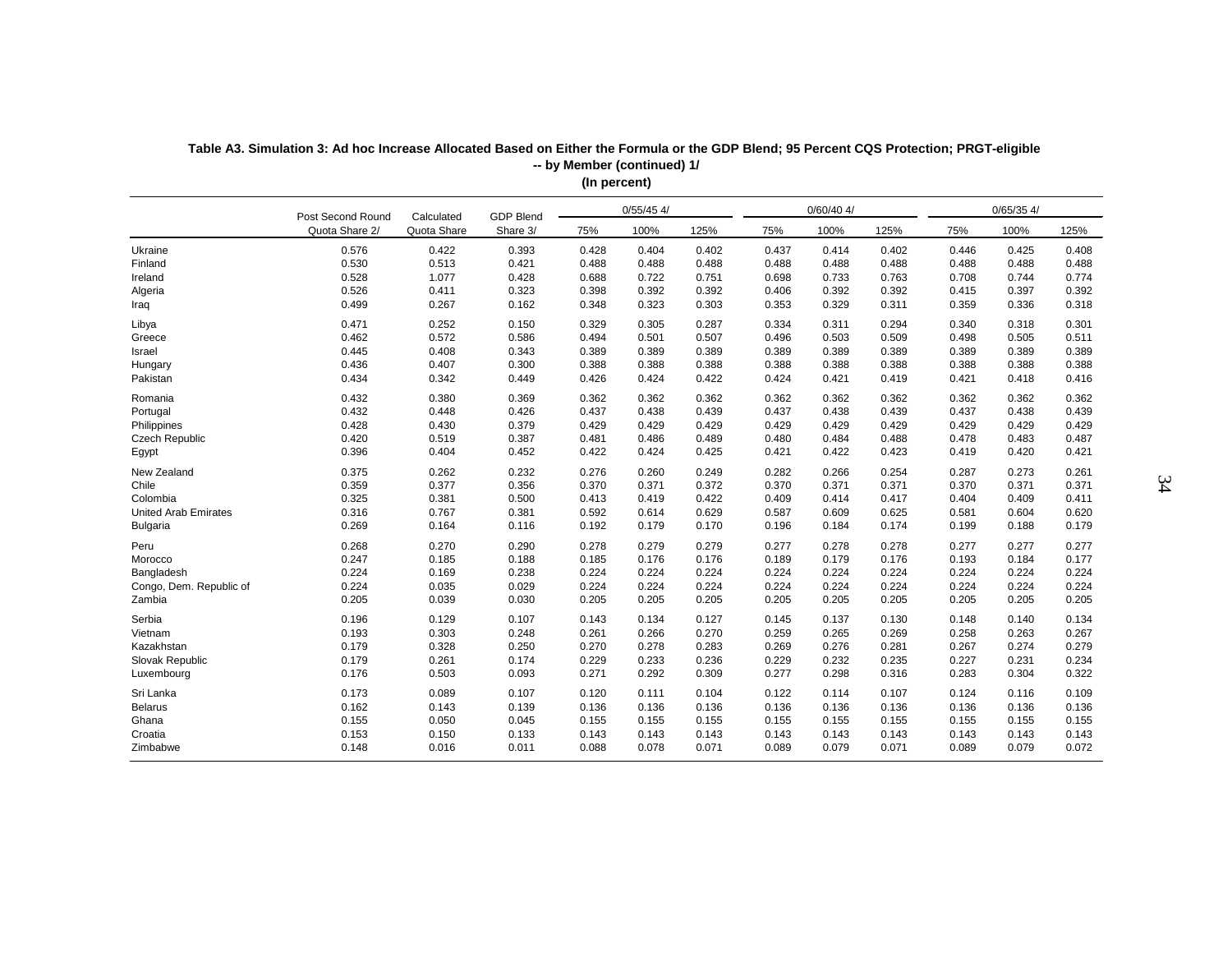|                                 | Post Second Round | Calculated  | <b>GDP Blend</b> |       | $0/55/45$ 4/ |       |       | $0/60/40$ 4/ |       |       | $0/65/35$ 4/ |       |
|---------------------------------|-------------------|-------------|------------------|-------|--------------|-------|-------|--------------|-------|-------|--------------|-------|
|                                 | Quota Share 2/    | Quota Share | Share 3/         | 75%   | 100%         | 125%  | 75%   | 100%         | 125%  | 75%   | 100%         | 125%  |
| Ecuador                         | 0.146             | 0.147       | 0.135            | 0.147 | 0.147        | 0.147 | 0.147 | 0.147        | 0.147 | 0.147 | 0.147        | 0.147 |
| Syrian Arab Republic            | 0.145             | 0.208       | 0.293            | 0.223 | 0.228        | 0.231 | 0.219 | 0.224        | 0.227 | 0.215 | 0.220        | 0.223 |
| <b>Trinidad and Tobago</b>      | 0.141             | 0.064       | 0.049            | 0.095 | 0.088        | 0.082 | 0.097 | 0.090        | 0.084 | 0.098 | 0.091        | 0.086 |
| Cote d'Ivoire                   | 0.136             | 0.056       | 0.054            | 0.136 | 0.136        | 0.136 | 0.136 | 0.136        | 0.136 | 0.136 | 0.136        | 0.136 |
| Sudan                           | 0.132             | 0.089       | 0.117            | 0.132 | 0.132        | 0.132 | 0.132 | 0.132        | 0.132 | 0.132 | 0.132        | 0.132 |
| Uruguay                         | 0.129             | 0.077       | 0.062            | 0.092 | 0.085        | 0.081 | 0.093 | 0.087        | 0.083 | 0.095 | 0.089        | 0.085 |
| Qatar                           | 0.127             | 0.194       | 0.156            | 0.168 | 0.172        | 0.174 | 0.168 | 0.171        | 0.173 | 0.167 | 0.170        | 0.173 |
| Tunisia                         | 0.120             | 0.114       | 0.103            | 0.109 | 0.109        | 0.109 | 0.109 | 0.109        | 0.109 | 0.109 | 0.109        | 0.109 |
| Angola                          | 0.120             | 0.214       | 0.142            | 0.178 | 0.182        | 0.185 | 0.177 | 0.181        | 0.184 | 0.175 | 0.180        | 0.183 |
| Uzbekistan                      | 0.116             | 0.071       | 0.078            | 0.116 | 0.116        | 0.116 | 0.116 | 0.116        | 0.116 | 0.116 | 0.116        | 0.116 |
| Slovenia                        | 0.115             | 0.136       | 0.102            | 0.128 | 0.129        | 0.130 | 0.128 | 0.129        | 0.129 | 0.127 | 0.128        | 0.129 |
| Jamaica                         | 0.115             | 0.047       | 0.036            | 0.077 | 0.070        | 0.065 | 0.078 | 0.072        | 0.067 | 0.079 | 0.073        | 0.068 |
| Kenya                           | 0.114             | 0.076       | 0.078            | 0.114 | 0.114        | 0.114 | 0.114 | 0.114        | 0.114 | 0.114 | 0.114        | 0.114 |
| Lebanon                         | 0.112             | 0.168       | 0.068            | 0.146 | 0.149        | 0.151 | 0.146 | 0.148        | 0.150 | 0.145 | 0.148        | 0.150 |
| Myanmar                         | 0.108             | 0.057       | 0.072            | 0.108 | 0.108        | 0.108 | 0.108 | 0.108        | 0.108 | 0.108 | 0.108        | 0.108 |
| Yemen, Republic of              | 0.102             | 0.100       | 0.072            | 0.102 | 0.102        | 0.102 | 0.102 | 0.102        | 0.102 | 0.102 | 0.102        | 0.102 |
| Oman                            | 0.099             | 0.139       | 0.106            | 0.124 | 0.126        | 0.127 | 0.123 | 0.125        | 0.126 | 0.123 | 0.125        | 0.126 |
| Dominican Republic              | 0.092             | 0.097       | 0.105            | 0.099 | 0.099        | 0.100 | 0.099 | 0.099        | 0.099 | 0.098 | 0.099        | 0.099 |
| Brunei Darussalam               | 0.090             | 0.042       | 0.027            | 0.062 | 0.057        | 0.053 | 0.062 | 0.058        | 0.054 | 0.063 | 0.059        | 0.055 |
| Guatemala                       | 0.088             | 0.086       | 0.092            | 0.090 | 0.090        | 0.090 | 0.089 | 0.089        | 0.089 | 0.089 | 0.089        | 0.089 |
| Panama                          | 0.087             | 0.079       | 0.053            | 0.075 | 0.075        | 0.075 | 0.075 | 0.075        | 0.075 | 0.075 | 0.075        | 0.075 |
| Tanzania                        | 0.083             | 0.046       | 0.058            | 0.083 | 0.083        | 0.083 | 0.083 | 0.083        | 0.083 | 0.083 | 0.083        | 0.083 |
| Costa Rica                      | 0.078             | 0.077       | 0.069            | 0.074 | 0.074        | 0.074 | 0.074 | 0.074        | 0.074 | 0.074 | 0.074        | 0.074 |
| Cameroon                        | 0.078             | 0.058       | 0.058            | 0.078 | 0.078        | 0.078 | 0.078 | 0.078        | 0.078 | 0.078 | 0.078        | 0.078 |
| Lithuania                       | 0.077             | 0.111       | 0.095            | 0.098 | 0.100        | 0.101 | 0.097 | 0.099        | 0.100 | 0.097 | 0.099        | 0.100 |
| Uganda                          | 0.076             | 0.055       | 0.044            | 0.076 | 0.076        | 0.076 | 0.076 | 0.076        | 0.076 | 0.076 | 0.076        | 0.076 |
| Bahrain                         | 0.074             | 0.098       | 0.045            | 0.088 | 0.090        | 0.090 | 0.088 | 0.089        | 0.090 | 0.088 | 0.089        | 0.090 |
| <b>Bolivia</b>                  | 0.072             | 0.047       | 0.050            | 0.072 | 0.072        | 0.072 | 0.072 | 0.072        | 0.072 | 0.072 | 0.072        | 0.072 |
| El Salvador                     | 0.072             | 0.060       | 0.059            | 0.057 | 0.057        | 0.057 | 0.057 | 0.057        | 0.057 | 0.058 | 0.057        | 0.057 |
| Jordan                          | 0.072             | 0.073       | 0.047            | 0.072 | 0.072        | 0.072 | 0.072 | 0.072        | 0.072 | 0.072 | 0.072        | 0.072 |
| Bosnia-Herzegovina              | 0.071             | 0.056       | 0.042            | 0.054 | 0.053        | 0.053 | 0.055 | 0.053        | 0.053 | 0.056 | 0.054        | 0.053 |
| Islamic Republic of Afghanistan | 0.068             | 0.041       | 0.029            | 0.068 | 0.068        | 0.068 | 0.068 | 0.068        | 0.068 | 0.068 | 0.068        | 0.068 |
| Senegal                         | 0.068             | 0.032       | 0.033            | 0.068 | 0.068        | 0.068 | 0.068 | 0.068        | 0.068 | 0.068 | 0.068        | 0.068 |
| Azerbaijan                      | 0.067             | 0.086       | 0.089            | 0.080 | 0.081        | 0.082 | 0.080 | 0.081        | 0.081 | 0.079 | 0.080        | 0.081 |
| Cyprus                          | 0.066             | 0.065       | 0.046            | 0.062 | 0.062        | 0.062 | 0.062 | 0.062        | 0.062 | 0.062 | 0.062        | 0.062 |

**Table A3. Simulation 3: Ad hoc Increase Allocated Based on Either the Formula or the GDP Blend; 95 Percent CQS Protection; PRGT-eligible (In percent) -- by Member (continued) 1/**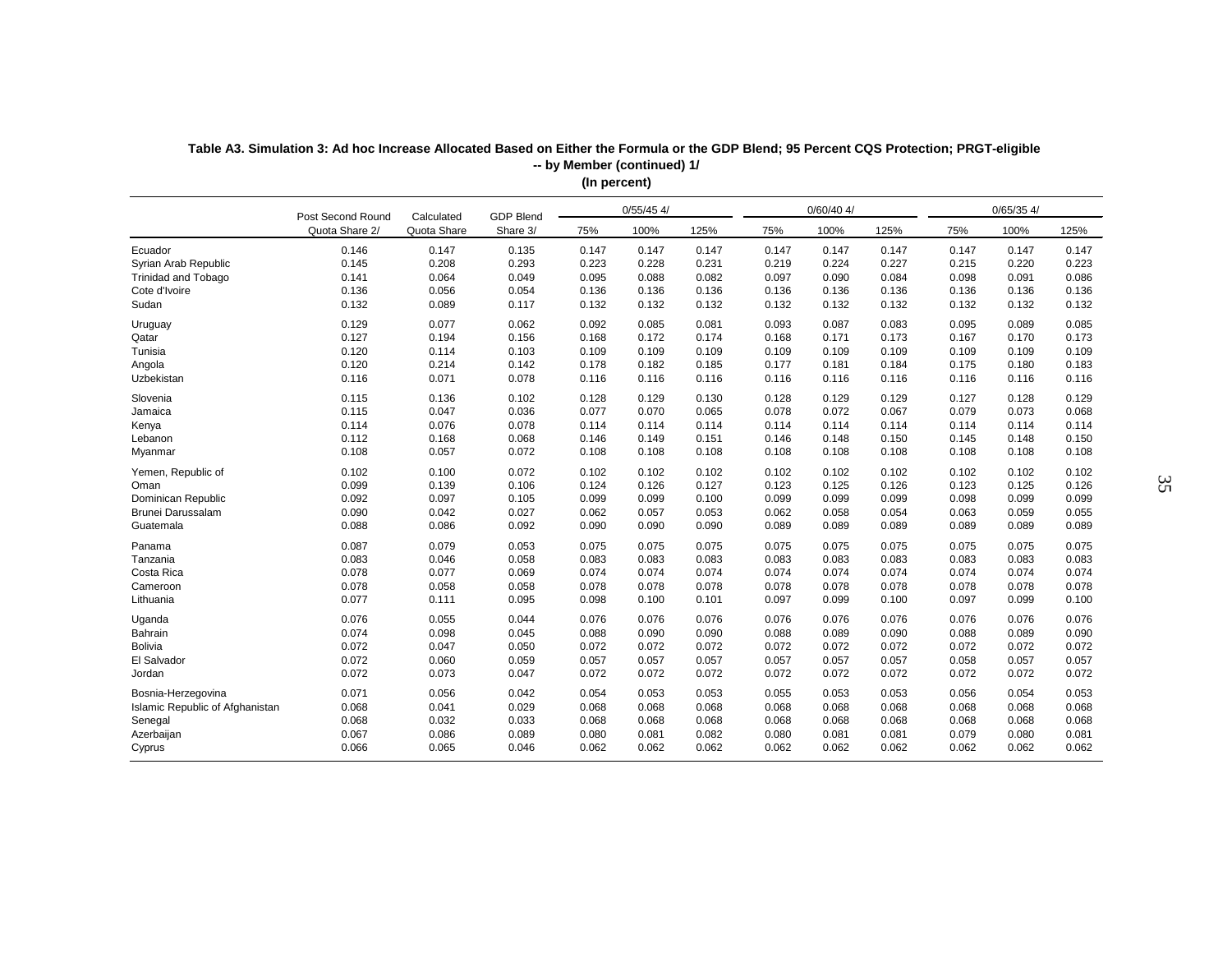|                    |                |                                                              |          | $($ po. oo, |       |       |       |              |       |       |              |       |
|--------------------|----------------|--------------------------------------------------------------|----------|-------------|-------|-------|-------|--------------|-------|-------|--------------|-------|
|                    |                | $0/55/45$ 4/<br>GDP Blend<br>Post Second Round<br>Calculated |          |             |       |       |       | $0/60/40$ 4/ |       |       | $0/65/35$ 4/ |       |
|                    | Quota Share 2/ | Quota Share                                                  | Share 3/ | 75%         | 100%  | 125%  | 75%   | 100%         | 125%  | 75%   | 100%         | 125%  |
| Gabon              | 0.065          | 0.040                                                        | 0.033    | 0.046       | 0.043 | 0.041 | 0.047 | 0.044        | 0.042 | 0.048 | 0.045        | 0.043 |
| Georgia            | 0.063          | 0.030                                                        | 0.030    | 0.063       | 0.063 | 0.063 | 0.063 | 0.063        | 0.063 | 0.063 | 0.063        | 0.063 |
| Latvia             | 0.060          | 0.086                                                        | 0.066    | 0.076       | 0.077 | 0.078 | 0.076 | 0.077        | 0.078 | 0.075 | 0.077        | 0.078 |
| Namibia            | 0.057          | 0.023                                                        | 0.021    | 0.038       | 0.035 | 0.032 | 0.039 | 0.035        | 0.033 | 0.039 | 0.036        | 0.034 |
| Ethiopia           | 0.056          | 0.054                                                        | 0.070    | 0.062       | 0.062 | 0.062 | 0.061 | 0.062        | 0.062 | 0.061 | 0.061        | 0.061 |
| Papua New Guinea   | 0.055          | 0.030                                                        | 0.020    | 0.055       | 0.055 | 0.055 | 0.055 | 0.055        | 0.055 | 0.055 | 0.055        | 0.055 |
| Bahamas, The       | 0.055          | 0.022                                                        | 0.018    | 0.036       | 0.033 | 0.031 | 0.037 | 0.034        | 0.032 | 0.037 | 0.035        | 0.032 |
| Nicaragua          | 0.055          | 0.026                                                        | 0.021    | 0.055       | 0.055 | 0.055 | 0.055 | 0.055        | 0.055 | 0.055 | 0.055        | 0.055 |
| Honduras           | 0.054          | 0.052                                                        | 0.041    | 0.054       | 0.054 | 0.054 | 0.054 | 0.054        | 0.054 | 0.054 | 0.054        | 0.054 |
| Liberia            | 0.054          | 0.013                                                        | 0.002    | 0.054       | 0.054 | 0.054 | 0.054 | 0.054        | 0.054 | 0.054 | 0.054        | 0.054 |
| Moldova            | 0.052          | 0.021                                                        | 0.015    | 0.052       | 0.052 | 0.052 | 0.052 | 0.052        | 0.052 | 0.052 | 0.052        | 0.052 |
| Madagascar         | 0.051          | 0.026                                                        | 0.025    | 0.051       | 0.051 | 0.051 | 0.051 | 0.051        | 0.051 | 0.051 | 0.051        | 0.051 |
| Iceland            | 0.049          | 0.100                                                        | 0.034    | 0.064       | 0.067 | 0.070 | 0.065 | 0.068        | 0.071 | 0.066 | 0.069        | 0.072 |
| Mozambique         | 0.048          | 0.031                                                        | 0.025    | 0.048       | 0.048 | 0.048 | 0.048 | 0.048        | 0.048 | 0.048 | 0.048        | 0.048 |
| Guinea             | 0.045          | 0.014                                                        | 0.013    | 0.045       | 0.045 | 0.045 | 0.045 | 0.045        | 0.045 | 0.045 | 0.045        | 0.045 |
| Sierra Leone       | 0.044          | 0.006                                                        | 0.006    | 0.044       | 0.044 | 0.044 | 0.044 | 0.044        | 0.044 | 0.044 | 0.044        | 0.044 |
| Malta              | 0.043          | 0.035                                                        | 0.018    | 0.034       | 0.034 | 0.034 | 0.034 | 0.034        | 0.034 | 0.034 | 0.034        | 0.034 |
| <b>Mauritius</b>   | 0.043          | 0.027                                                        | 0.022    | 0.031       | 0.029 | 0.027 | 0.031 | 0.029        | 0.028 | 0.032 | 0.030        | 0.029 |
| Paraguay           | 0.042          | 0.043                                                        | 0.039    | 0.042       | 0.043 | 0.043 | 0.042 | 0.042        | 0.043 | 0.042 | 0.042        | 0.043 |
| Turkmenistan       | 0.041          | 0.062                                                        | 0.051    | 0.054       | 0.055 | 0.056 | 0.054 | 0.055        | 0.056 | 0.054 | 0.055        | 0.055 |
| Estonia            | 0.039          | 0.071                                                        | 0.049    | 0.059       | 0.060 | 0.061 | 0.058 | 0.060        | 0.061 | 0.058 | 0.059        | 0.060 |
| Mali               | 0.039          | 0.032                                                        | 0.022    | 0.039       | 0.039 | 0.039 | 0.039 | 0.039        | 0.039 | 0.039 | 0.039        | 0.039 |
| Suriname           | 0.039          | 0.010                                                        | 0.006    | 0.025       | 0.022 | 0.020 | 0.025 | 0.022        | 0.021 | 0.025 | 0.023        | 0.021 |
| Armenia            | 0.039          | 0.025                                                        | 0.026    | 0.039       | 0.039 | 0.039 | 0.039 | 0.039        | 0.039 | 0.039 | 0.039        | 0.039 |
| Guyana             | 0.038          | 0.007                                                        | 0.004    | 0.038       | 0.038 | 0.038 | 0.038 | 0.038        | 0.038 | 0.038 | 0.038        | 0.038 |
| Kyrgyz Republic    | 0.037          | 0.017                                                        | 0.014    | 0.037       | 0.037 | 0.037 | 0.037 | 0.037        | 0.037 | 0.037 | 0.037        | 0.037 |
| Botswana           | 0.037          | 0.049                                                        | 0.036    | 0.044       | 0.045 | 0.045 | 0.044 | 0.045        | 0.045 | 0.044 | 0.045        | 0.045 |
| Cambodia           | 0.037          | 0.034                                                        | 0.033    | 0.037       | 0.037 | 0.037 | 0.037 | 0.037        | 0.037 | 0.037 | 0.037        | 0.037 |
| Tajikistan         | 0.036          | 0.019                                                        | 0.015    | 0.036       | 0.036 | 0.036 | 0.036 | 0.036        | 0.036 | 0.036 | 0.036        | 0.036 |
| Congo, Republic of | 0.035          | 0.034                                                        | 0.024    | 0.035       | 0.035 | 0.035 | 0.035 | 0.035        | 0.035 | 0.035 | 0.035        | 0.035 |
| Haiti              | 0.034          | 0.016                                                        | 0.018    | 0.034       | 0.034 | 0.034 | 0.034 | 0.034        | 0.034 | 0.034 | 0.034        | 0.034 |
| Somalia            | 0.034          | 0.002                                                        | 0.002    | 0.034       | 0.034 | 0.034 | 0.034 | 0.034        | 0.034 | 0.034 | 0.034        | 0.034 |
| Rwanda             | 0.034          | 0.011                                                        | 0.013    | 0.034       | 0.034 | 0.034 | 0.034 | 0.034        | 0.034 | 0.034 | 0.034        | 0.034 |
| Burundi            | 0.032          | 0.003                                                        | 0.004    | 0.032       | 0.032 | 0.032 | 0.032 | 0.032        | 0.032 | 0.032 | 0.032        | 0.032 |
| Togo               | 0.031          | 0.010                                                        | 0.008    | 0.031       | 0.031 | 0.031 | 0.031 | 0.031        | 0.031 | 0.031 | 0.031        | 0.031 |
|                    |                |                                                              |          |             |       |       |       |              |       |       |              |       |

**Table A3. Simulation 3: Ad hoc Increase Allocated Based on Either the Formula or the GDP Blend; 95 Percent CQS Protection; PRGT-eligible (In percent) -- by Member (continued) 1/**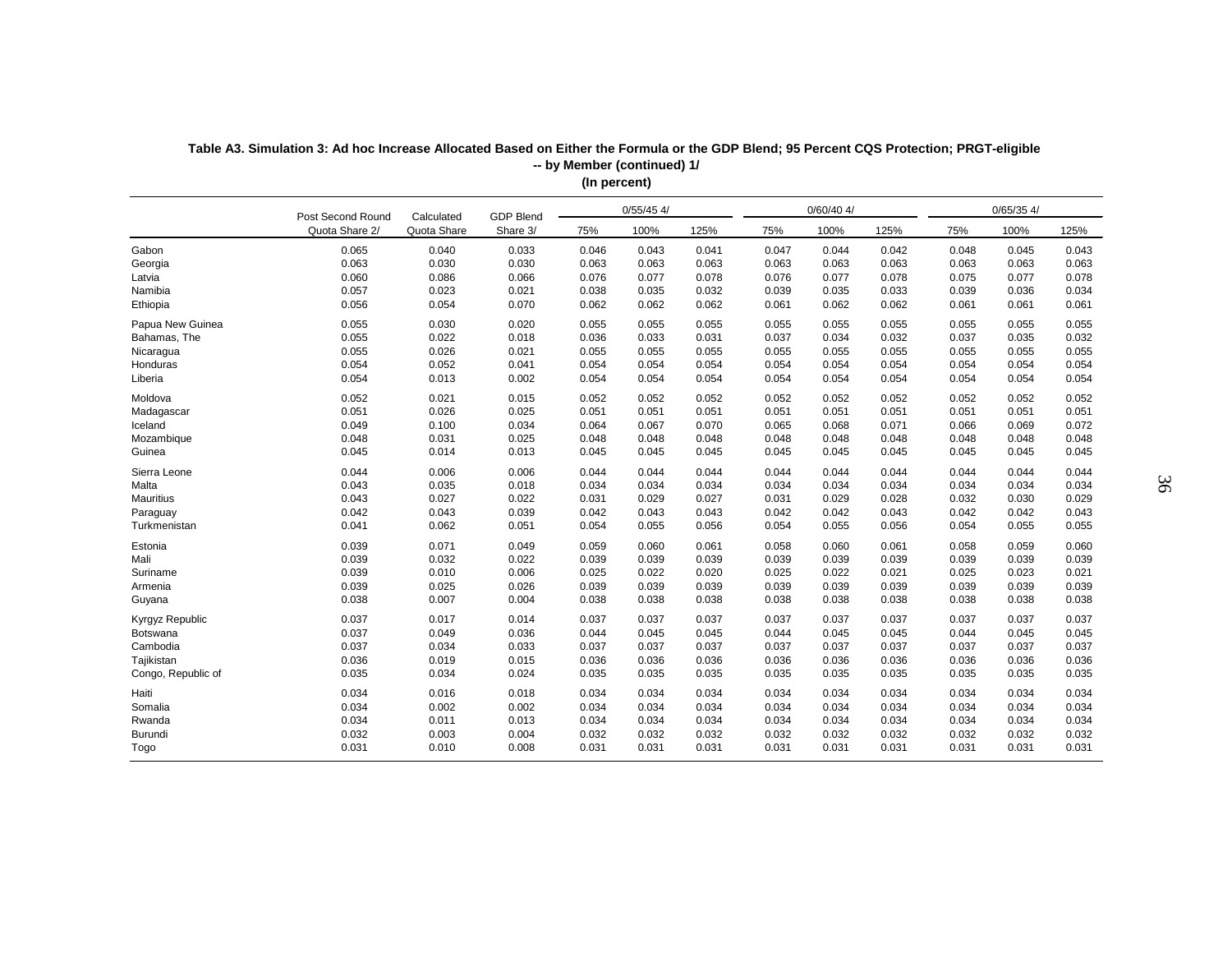|                             |                |                                                              |          | in hercent) |       |       |       |       |       |       |              |       |
|-----------------------------|----------------|--------------------------------------------------------------|----------|-------------|-------|-------|-------|-------|-------|-------|--------------|-------|
|                             |                | $0/55/45$ 4/<br>GDP Blend<br>Post Second Round<br>Calculated |          |             |       |       |       |       |       |       | $0/65/35$ 4/ |       |
|                             | Quota Share 2/ | Quota Share                                                  | Share 3/ | 75%         | 100%  | 125%  | 75%   | 100%  | 125%  | 75%   | 100%         | 125%  |
| Nepal                       | 0.030          | 0.032                                                        | 0.035    | 0.032       | 0.033 | 0.033 | 0.032 | 0.032 | 0.033 | 0.032 | 0.032        | 0.032 |
| Fiji                        | 0.029          | 0.012                                                        | 0.008    | 0.020       | 0.018 | 0.017 | 0.020 | 0.018 | 0.017 | 0.020 | 0.019        | 0.017 |
| Malawi                      | 0.029          | 0.029                                                        | 0.013    | 0.029       | 0.029 | 0.029 | 0.029 | 0.029 | 0.029 | 0.029 | 0.029        | 0.029 |
| Macedonia, FYR              | 0.029          | 0.030                                                        | 0.025    | 0.030       | 0.030 | 0.030 | 0.030 | 0.030 | 0.030 | 0.030 | 0.030        | 0.030 |
| <b>Barbados</b>             | 0.028          | 0.013                                                        | 0.009    | 0.019       | 0.018 | 0.017 | 0.020 | 0.018 | 0.017 | 0.020 | 0.019        | 0.017 |
| Chad                        | 0.028          | 0.032                                                        | 0.024    | 0.030       | 0.031 | 0.031 | 0.030 | 0.030 | 0.031 | 0.030 | 0.030        | 0.031 |
| Niger                       | 0.028          | 0.013                                                        | 0.014    | 0.028       | 0.028 | 0.028 | 0.028 | 0.028 | 0.028 | 0.028 | 0.028        | 0.028 |
| Mauritania                  | 0.027          | 0.011                                                        | 0.009    | 0.027       | 0.027 | 0.027 | 0.027 | 0.027 | 0.027 | 0.027 | 0.027        | 0.027 |
| Benin                       | 0.026          | 0.023                                                        | 0.018    | 0.026       | 0.026 | 0.026 | 0.026 | 0.026 | 0.026 | 0.026 | 0.026        | 0.026 |
| <b>Burkina Faso</b>         | 0.025          | 0.019                                                        | 0.024    | 0.025       | 0.025 | 0.025 | 0.025 | 0.025 | 0.025 | 0.025 | 0.025        | 0.025 |
| Albania                     | 0.025          | 0.031                                                        | 0.031    | 0.029       | 0.029 | 0.029 | 0.029 | 0.029 | 0.029 | 0.028 | 0.029        | 0.029 |
| Kosovo                      | 0.025          | 0.016                                                        | 0.015    | 0.018       | 0.017 | 0.016 | 0.018 | 0.017 | 0.016 | 0.019 | 0.018        | 0.017 |
| Central African Republic    | 0.023          | 0.006                                                        | 0.005    | 0.023       | 0.023 | 0.023 | 0.023 | 0.023 | 0.023 | 0.023 | 0.023        | 0.023 |
| Lao, People's Dem. Republic | 0.022          | 0.014                                                        | 0.016    | 0.022       | 0.022 | 0.022 | 0.022 | 0.022 | 0.022 | 0.022 | 0.022        | 0.022 |
| <b>Equatorial Guinea</b>    | 0.022          | 0.052                                                        | 0.030    | 0.040       | 0.042 | 0.043 | 0.040 | 0.041 | 0.042 | 0.039 | 0.041        | 0.042 |
| Mongolia                    | 0.021          | 0.015                                                        | 0.013    | 0.021       | 0.021 | 0.021 | 0.021 | 0.021 | 0.021 | 0.021 | 0.021        | 0.021 |
| Swaziland                   | 0.021          | 0.016                                                        | 0.009    | 0.016       | 0.016 | 0.016 | 0.016 | 0.016 | 0.016 | 0.017 | 0.016        | 0.016 |
| Lesotho                     | 0.015          | 0.010                                                        | 0.005    | 0.015       | 0.015 | 0.015 | 0.015 | 0.015 | 0.015 | 0.015 | 0.015        | 0.015 |
| Gambia, The                 | 0.013          | 0.003                                                        | 0.003    | 0.013       | 0.013 | 0.013 | 0.013 | 0.013 | 0.013 | 0.013 | 0.013        | 0.013 |
| Montenegro                  | 0.012          | 0.015                                                        | 0.011    | 0.013       | 0.014 | 0.014 | 0.013 | 0.014 | 0.014 | 0.013 | 0.014        | 0.014 |
| San Marino                  | 0.009          | 0.012                                                        | 0.005    | 0.010       | 0.010 | 0.011 | 0.010 | 0.010 | 0.011 | 0.010 | 0.011        | 0.011 |
| Belize                      | 0.008          | 0.006                                                        | 0.004    | 0.006       | 0.005 | 0.005 | 0.006 | 0.006 | 0.005 | 0.006 | 0.006        | 0.006 |
| Eritrea                     | 0.008          | 0.006                                                        | 0.005    | 0.008       | 0.008 | 0.008 | 0.008 | 0.008 | 0.008 | 0.008 | 0.008        | 0.008 |
| Vanuatu                     | 0.007          | 0.002                                                        | 0.002    | 0.007       | 0.007 | 0.007 | 0.007 | 0.007 | 0.007 | 0.007 | 0.007        | 0.007 |
| Djibouti                    | 0.007          | 0.004                                                        | 0.003    | 0.007       | 0.007 | 0.007 | 0.007 | 0.007 | 0.007 | 0.007 | 0.007        | 0.007 |
| St. Lucia                   | 0.006          | 0.004                                                        | 0.003    | 0.006       | 0.006 | 0.006 | 0.006 | 0.006 | 0.006 | 0.006 | 0.006        | 0.006 |
| Guinea-Bissau               | 0.006          | 0.002                                                        | 0.001    | 0.006       | 0.006 | 0.006 | 0.006 | 0.006 | 0.006 | 0.006 | 0.006        | 0.006 |
| Antigua and Barbuda         | 0.006          | 0.004                                                        | 0.003    | 0.004       | 0.004 | 0.004 | 0.004 | 0.004 | 0.004 | 0.004 | 0.004        | 0.004 |
| Grenada                     | 0.005          | 0.003                                                        | 0.002    | 0.005       | 0.005 | 0.005 | 0.005 | 0.005 | 0.005 | 0.005 | 0.005        | 0.005 |
| Samoa                       | 0.005          | 0.003                                                        | 0.002    | 0.005       | 0.005 | 0.005 | 0.005 | 0.005 | 0.005 | 0.005 | 0.005        | 0.005 |
| Cape Verde                  | 0.005          | 0.005                                                        | 0.004    | 0.005       | 0.005 | 0.005 | 0.005 | 0.005 | 0.005 | 0.005 | 0.005        | 0.005 |
| Seychelles                  | 0.005          | 0.005                                                        | 0.003    | 0.005       | 0.005 | 0.005 | 0.005 | 0.005 | 0.005 | 0.005 | 0.005        | 0.005 |
| <b>Timor Leste</b>          | 0.005          | 0.007                                                        | 0.003    | 0.006       | 0.006 | 0.006 | 0.006 | 0.006 | 0.006 | 0.006 | 0.006        | 0.006 |
| Solomon Islands             | 0.004          | 0.003                                                        | 0.002    | 0.004       | 0.004 | 0.004 | 0.004 | 0.004 | 0.004 | 0.004 | 0.004        | 0.004 |
| Maldives                    | 0.004          | 0.005                                                        | 0.003    | 0.005       | 0.005 | 0.005 | 0.005 | 0.005 | 0.005 | 0.005 | 0.005        | 0.005 |

**Table A3. Simulation 3: Ad hoc Increase Allocated Based on Either the Formula or the GDP Blend; 95 Percent CQS Protection; PRGT-eligible (In percent) -- by Member (continued) 1/**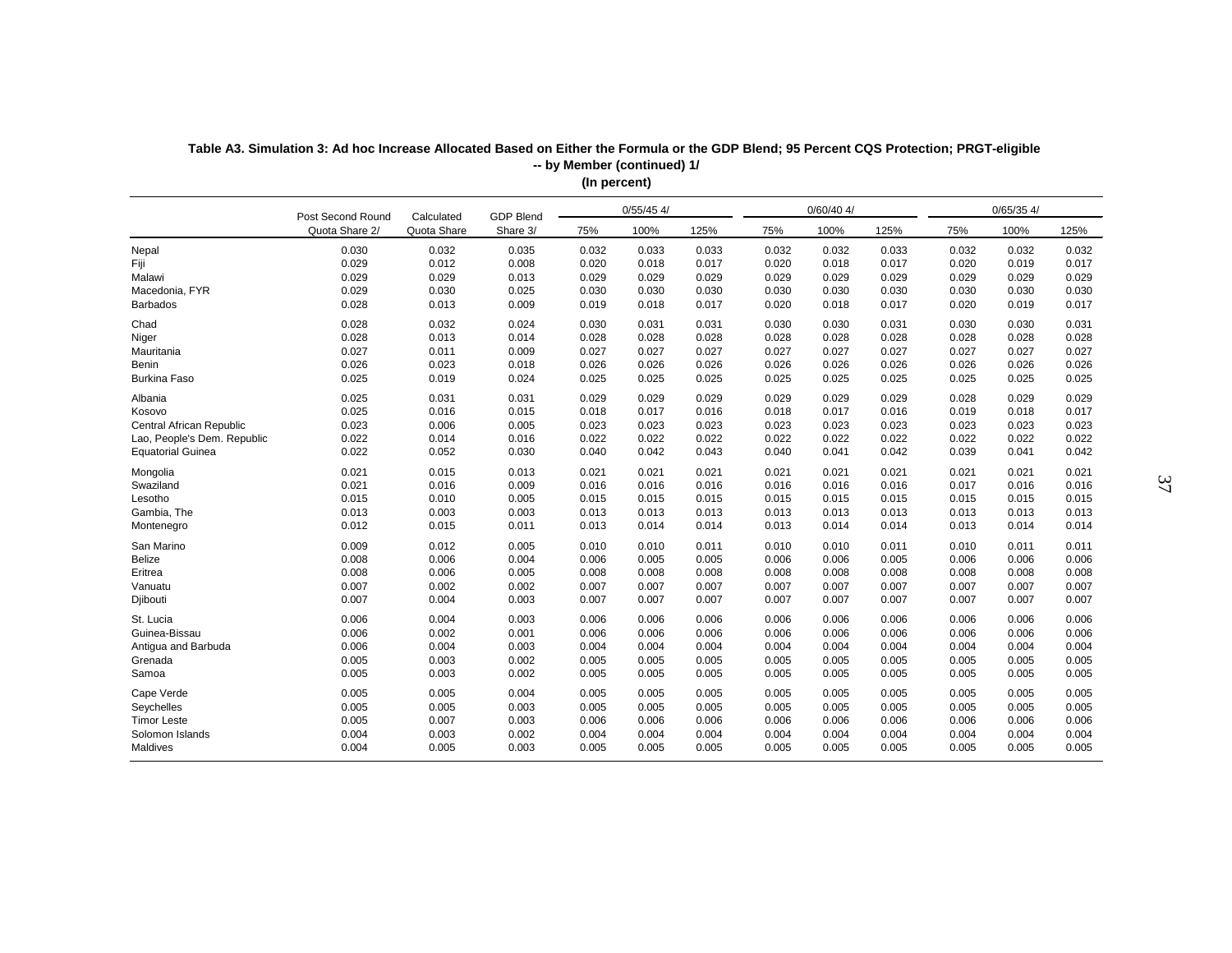|                | $0/55/45$ 4/<br>$0/60/40$ 4/<br>$0/65/35$ 4/        |            |                  |        |             |        |        |        |        |        |        |  |  |  |  |
|----------------|-----------------------------------------------------|------------|------------------|--------|-------------|--------|--------|--------|--------|--------|--------|--|--|--|--|
| Quota Share 2/ | Quota Share                                         | Share 3/   | 75%              | 100%   | 125%        | 75%    | 100%   | 125%   | 75%    | 100%   | 125%   |  |  |  |  |
| 0.0037         | 0.0019                                              | 0.0014     | 0.0037           | 0.0037 | 0.0037      | 0.0037 | 0.0037 | 0.0037 | 0.0037 | 0.0037 | 0.0037 |  |  |  |  |
| 0.0037         | 0.0022                                              | 0.0015     | 0.0026           | 0.0025 | 0.0023      | 0.0027 | 0.0025 | 0.0024 | 0.0027 | 0.0026 | 0.0024 |  |  |  |  |
| 0.0036         | 0.0050                                              | 0.0044     | 0.0044           | 0.0045 | 0.0046      | 0.0044 | 0.0045 | 0.0045 | 0.0044 | 0.0045 | 0.0045 |  |  |  |  |
| 0.0035         | 0.0024                                              | 0.0018     | 0.0035           | 0.0035 | 0.0035      | 0.0035 | 0.0035 | 0.0035 | 0.0035 | 0.0035 | 0.0035 |  |  |  |  |
| 0.0034         | 0.0017                                              | 0.0012     | 0.0034           | 0.0034 | 0.0034      | 0.0034 | 0.0034 | 0.0034 | 0.0034 | 0.0034 | 0.0034 |  |  |  |  |
| 0.0031         | 0.0016                                              | 0.0005     | 0.0031           | 0.0031 | 0.0031      | 0.0031 | 0.0031 | 0.0031 | 0.0031 | 0.0031 | 0.0031 |  |  |  |  |
| 0.0029         | 0.0013                                              | 0.0009     | 0.0029           | 0.0029 | 0.0029      | 0.0029 | 0.0029 | 0.0029 | 0.0029 | 0.0029 | 0.0029 |  |  |  |  |
| 0.0023         | 0.0018                                              | 0.0008     | 0.0023           | 0.0023 | 0.0023      | 0.0023 | 0.0023 | 0.0023 | 0.0023 | 0.0023 | 0.0023 |  |  |  |  |
| 0.0021         | 0.0014                                              | 0.0011     | 0.0016           | 0.0015 | 0.0014      | 0.0016 | 0.0015 | 0.0014 | 0.0016 | 0.0015 | 0.0015 |  |  |  |  |
| 0.0015         | 0.0010                                              | 0.0007     | 0.0011           | 0.0010 | 0.0010      | 0.0011 | 0.0010 | 0.0010 | 0.0011 | 0.0011 | 0.0010 |  |  |  |  |
| 0.0015         | 0.0010                                              | 0.0007     | 0.0011           | 0.0010 | 0.0010      | 0.0011 | 0.0010 | 0.0010 | 0.0011 | 0.0011 | 0.0010 |  |  |  |  |
| 0.0008         | 0.0004                                              | 0.0001     | 0.0005           | 0.0005 | 0.0005      | 0.0005 | 0.0005 | 0.0005 | 0.0006 | 0.0005 | 0.0005 |  |  |  |  |
|                | Post Second Round<br>St. Vincent and the Grenadines | Calculated | <b>GDP Blend</b> |        | in hercenn) |        |        |        |        |        |        |  |  |  |  |

#### **Table A3. Simulation 3: Ad hoc Increase Allocated Based on Either the Formula or the GDP Blend; 95 Percent CQS Protection; PRGT-eligible (In percent) -- by Member (concluded) 1/**

Source: Finance Department.

1/ The simulations assume a 75, 100, and 125 percent increase of post second round quotas. The ad hoc increase is distributed to all countries that are under-represented with respect to the formula or with respect to the GDP blend (see footnote 3). Eligible EMDCs receive a uniform reduction in out-of-lineness based on the formula (for those EMDCs under-represented under the formula only), or the GDP-blend (for those EMDCs under-represented under the GDP blend only), or the greater of the two (for those EMDCs that qualify under both criteria). Eligible advanced countries are capped at their post second round or post-selective quota share, whichever is greater. Over-represented countries which would become under-represented as a result of the overall quota increase are protected at 95 percent of their calculated quota share. PRGT-eligible countries receive at least their post second round quota share.

2/ Includes ad hoc increases for 54 eligible members that are not yet effective; also includes Kosovo and Tuvalu which became members on June 29, 2009 and June 24, 2010, respectively. For the two countries that have not yet consented to, and paid for, their quota increases, 11th Review proposed quotas are used.

3/ GDP blended using 60 percent market and 40 percent PPP exchange rates, compressed using a factor of 0.95.

4/ The overall increase is distributed to members on an equiproportional, selective and ad hoc basis in the proportion of x/y/z, respectively.

5/ Includes China, P.R., Hong Kong SAR, and Macao SAR.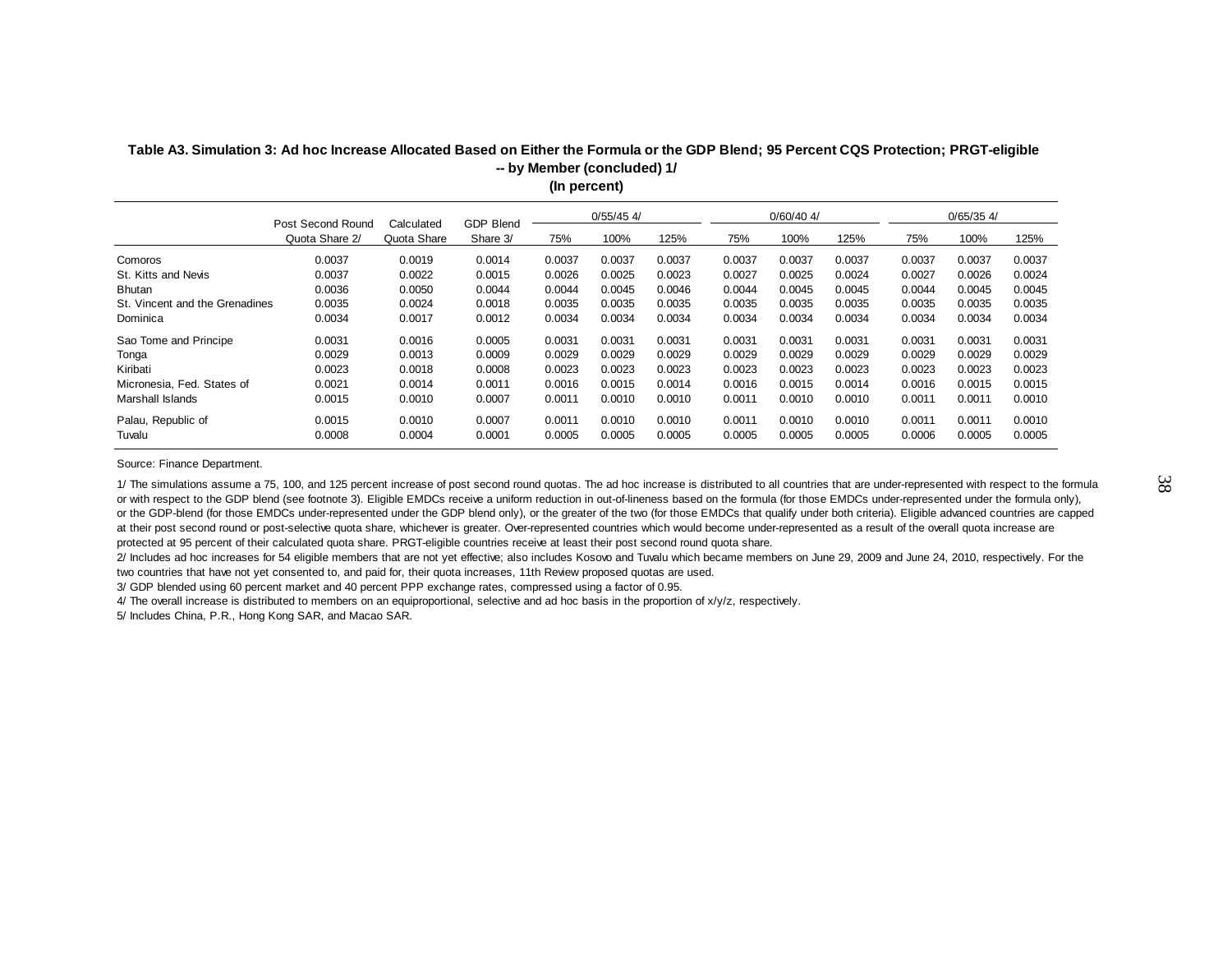|                       | Post Second Round | Calculated  | <b>GDP Blend</b> |        | $0/55/45$ 4/ |        |        | $0/60/40$ 4/ |        |        | $0/65/35$ 4/ |        |
|-----------------------|-------------------|-------------|------------------|--------|--------------|--------|--------|--------------|--------|--------|--------------|--------|
|                       | Quota Share 2/    | Quota Share | Share 3/         | 75%    | 100%         | 125%   | 75%    | 100%         | 125%   | 75%    | 100%         | 125%   |
| <b>United States</b>  | 17.670            | 16.987      | 21.645           | 17.670 | 17.670       | 17.670 | 17.670 | 17.670       | 17.670 | 17.670 | 17.670       | 17.670 |
| Japan                 | 6.556             | 6.493       | 7.282            | 6.556  | 6.556        | 6.556  | 6.556  | 6.556        | 6.556  | 6.556  | 6.556        | 6.556  |
| Germany               | 6.110             | 5.678       | 5.201            | 5.678  | 5.678        | 5.678  | 5.678  | 5.678        | 5.678  | 5.678  | 5.678        | 5.678  |
| France                | 4.505             | 3.789       | 4.036            | 3.789  | 3.789        | 3.789  | 3.789  | 3.789        | 3.789  | 3.789  | 3.789        | 3.789  |
| <b>United Kingdom</b> | 4.505             | 4.663       | 4.151            | 4.551  | 4.561        | 4.569  | 4.554  | 4.564        | 4.572  | 4.556  | 4.567        | 4.575  |
| China 5/              | 3.996             | 7.917       | 8.128            | 6.267  | 6.463        | 6.578  | 6.215  | 6.415        | 6.549  | 6.163  | 6.366        | 6.510  |
| Italy                 | 3.306             | 2.992       | 3.379            | 3.277  | 3.267        | 3.256  | 3.267  | 3.256        | 3.245  | 3.258  | 3.245        | 3.233  |
| Saudi Arabia          | 2.930             | 1.337       | 0.842            | 1.990  | 1.833        | 1.711  | 2.018  | 1.866        | 1.748  | 2.047  | 1.900        | 1.785  |
| Canada                | 2.672             | 2.303       | 2.345            | 2.303  | 2.303        | 2.303  | 2.303  | 2.303        | 2.303  | 2.303  | 2.303        | 2.303  |
| Russia                | 2.494             | 2.938       | 2.746            | 2.742  | 2.764        | 2.777  | 2.737  | 2.759        | 2.774  | 2.732  | 2.755        | 2.771  |
| India                 | 2.442             | 2.403       | 3.027            | 2.656  | 2.663        | 2.660  | 2.635  | 2.641        | 2.640  | 2.614  | 2.618        | 2.617  |
| Netherlands           | 2.166             | 1.857       | 1.308            | 1.857  | 1.857        | 1.857  | 1.857  | 1.857        | 1.857  | 1.857  | 1.857        | 1.857  |
| Belgium               | 1.932             | 1.324       | 0.784            | 1.416  | 1.330        | 1.324  | 1.444  | 1.363        | 1.324  | 1.473  | 1.396        | 1.337  |
| Brazil                | 1.783             | 2.153       | 2.654            | 2.178  | 2.204        | 2.213  | 2.158  | 2.182        | 2.195  | 2.136  | 2.160        | 2.173  |
| Spain                 | 1.688             | 2.236       | 2.422            | 1.848  | 1.882        | 1.911  | 1.858  | 1.894        | 1.923  | 1.868  | 1.904        | 1.934  |
| Mexico                | 1.521             | 1.793       | 2.080            | 1.781  | 1.799        | 1.806  | 1.769  | 1.786        | 1.795  | 1.756  | 1.772        | 1.782  |
| Switzerland           | 1.451             | 1.227       | 0.724            | 1.227  | 1.227        | 1.227  | 1.227  | 1.227        | 1.227  | 1.227  | 1.227        | 1.227  |
| Korea                 | 1.412             | 2.108       | 1.909            | 1.801  | 1.835        | 1.856  | 1.793  | 1.828        | 1.852  | 1.785  | 1.821        | 1.846  |
| Australia             | 1.358             | 1.396       | 1.537            | 1.369  | 1.371        | 1.373  | 1.370  | 1.372        | 1.374  | 1.370  | 1.373        | 1.375  |
| Venezuela             | 1.115             | 0.484       | 0.518            | 0.752  | 0.691        | 0.644  | 0.762  | 0.703        | 0.657  | 0.772  | 0.715        | 0.671  |
| Sweden                | 1.005             | 0.942       | 0.743            | 0.942  | 0.942        | 0.942  | 0.942  | 0.942        | 0.942  | 0.942  | 0.942        | 0.942  |
| Argentina             | 0.888             | 0.597       | 0.669            | 0.648  | 0.608        | 0.597  | 0.661  | 0.623        | 0.597  | 0.674  | 0.638        | 0.610  |
| Austria               | 0.887             | 0.836       | 0.650            | 0.836  | 0.836        | 0.836  | 0.836  | 0.836        | 0.836  | 0.836  | 0.836        | 0.836  |
| Indonesia             | 0.872             | 0.902       | 1.053            | 0.946  | 0.950        | 0.950  | 0.941  | 0.944        | 0.945  | 0.935  | 0.938        | 0.939  |
| Denmark               | 0.793             | 0.731       | 0.508            | 0.731  | 0.731        | 0.731  | 0.731  | 0.731        | 0.731  | 0.731  | 0.731        | 0.731  |
| Norway                | 0.790             | 0.812       | 0.631            | 0.797  | 0.798        | 0.799  | 0.797  | 0.798        | 0.799  | 0.797  | 0.799        | 0.800  |
| South Africa          | 0.784             | 0.578       | 0.640            | 0.584  | 0.578        | 0.578  | 0.596  | 0.578        | 0.578  | 0.609  | 0.580        | 0.578  |
| Malaysia              | 0.744             | 0.792       | 0.471            | 0.771  | 0.773        | 0.775  | 0.770  | 0.773        | 0.775  | 0.770  | 0.772        | 0.774  |
| Nigeria               | 0.735             | 0.477       | 0.410            | 0.533  | 0.499        | 0.477  | 0.543  | 0.511        | 0.486  | 0.553  | 0.523        | 0.499  |
| Poland                | 0.708             | 0.949       | 0.911            | 0.843  | 0.854        | 0.862  | 0.840  | 0.852        | 0.860  | 0.837  | 0.850        | 0.858  |
| Iran                  | 0.628             | 0.658       | 0.842            | 0.714  | 0.718        | 0.718  | 0.707  | 0.711        | 0.712  | 0.701  | 0.704        | 0.705  |
| Turkey                | 0.611             | 1.148       | 1.296            | 0.967  | 0.995        | 1.011  | 0.956  | 0.985        | 1.003  | 0.944  | 0.973        | 0.993  |
| Thailand              | 0.604             | 0.789       | 0.636            | 0.708  | 0.717        | 0.722  | 0.706  | 0.715        | 0.721  | 0.703  | 0.713        | 0.720  |
| Singapore             | 0.591             | 1.195       | 0.356            | 0.928  | 0.958        | 0.976  | 0.921  | 0.952        | 0.972  | 0.914  | 0.945        | 0.968  |
| Kuwait                | 0.579             | 0.315       | 0.242            | 0.405  | 0.376        | 0.354  | 0.412  | 0.384        | 0.362  | 0.419  | 0.392        | 0.371  |

**Table A4. Simulation 4: Ad hoc Increase Allocated Based on Either the Formula or the GDP Blend; Full CQS Protection; PCDR-eligible -- by Member 1/ (In percent)**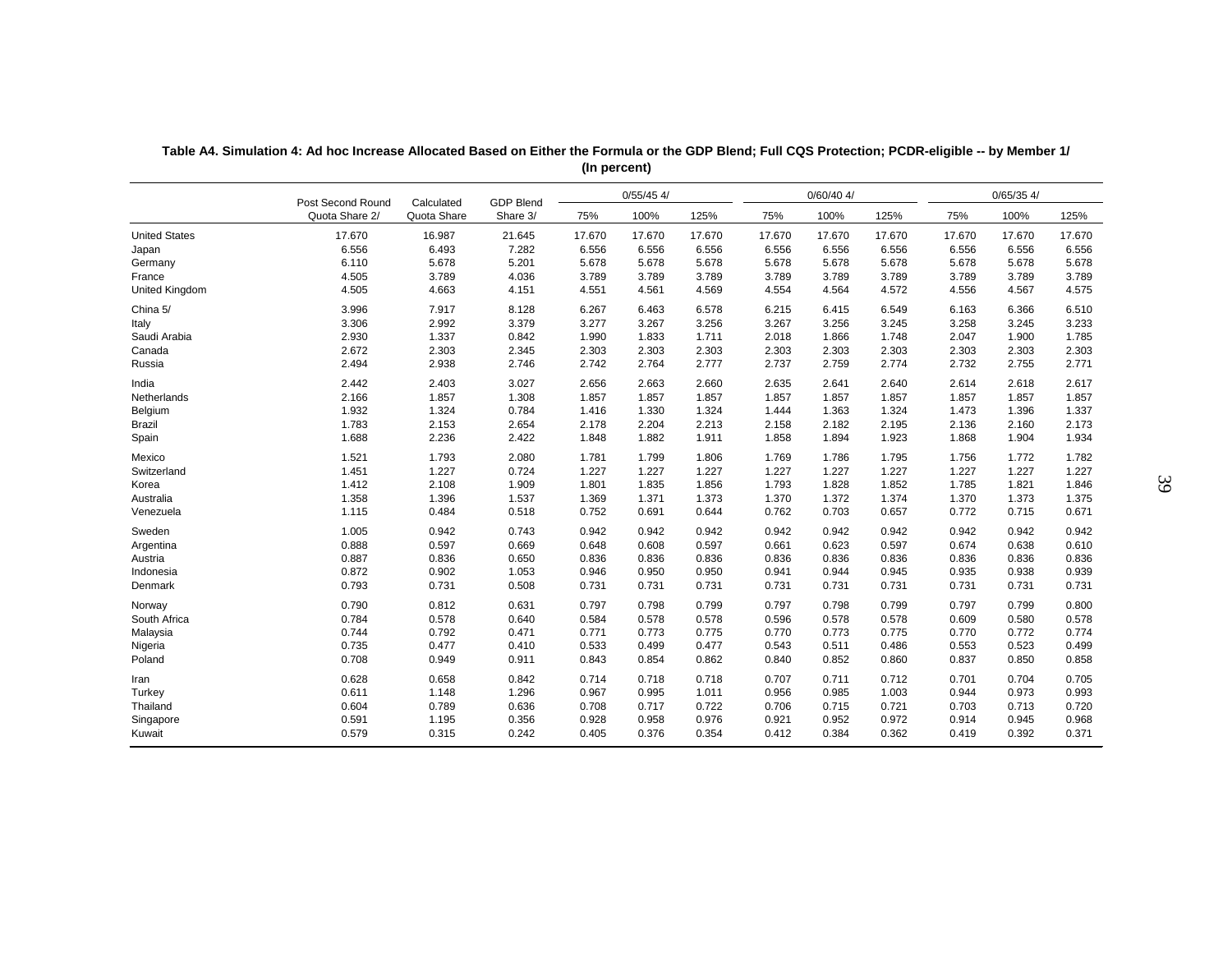|                             | Post Second Round | Calculated  | <b>GDP Blend</b> |       | $0/55/45$ 4/ |       |       | $0/60/40$ 4/ |       |       | $0/65/35$ 4/ |       |
|-----------------------------|-------------------|-------------|------------------|-------|--------------|-------|-------|--------------|-------|-------|--------------|-------|
|                             | Quota Share 2/    | Quota Share | Share 3/         | 75%   | 100%         | 125%  | 75%   | 100%         | 125%  | 75%   | 100%         | 125%  |
| Ukraine                     | 0.576             | 0.422       | 0.393            | 0.428 | 0.422        | 0.422 | 0.437 | 0.422        | 0.422 | 0.446 | 0.425        | 0.422 |
| Finland                     | 0.530             | 0.513       | 0.421            | 0.513 | 0.513        | 0.513 | 0.513 | 0.513        | 0.513 | 0.513 | 0.513        | 0.513 |
| Ireland                     | 0.528             | 1.077       | 0.428            | 0.688 | 0.722        | 0.751 | 0.698 | 0.733        | 0.763 | 0.708 | 0.744        | 0.774 |
| Algeria                     | 0.526             | 0.411       | 0.323            | 0.411 | 0.411        | 0.411 | 0.411 | 0.411        | 0.411 | 0.415 | 0.411        | 0.411 |
| Iraq                        | 0.499             | 0.267       | 0.162            | 0.348 | 0.323        | 0.303 | 0.353 | 0.329        | 0.311 | 0.359 | 0.336        | 0.318 |
| Libya                       | 0.471             | 0.252       | 0.150            | 0.329 | 0.305        | 0.287 | 0.334 | 0.311        | 0.294 | 0.340 | 0.318        | 0.301 |
| Greece                      | 0.462             | 0.572       | 0.586            | 0.494 | 0.501        | 0.507 | 0.496 | 0.503        | 0.509 | 0.498 | 0.505        | 0.511 |
| Israel                      | 0.445             | 0.408       | 0.343            | 0.408 | 0.408        | 0.408 | 0.408 | 0.408        | 0.408 | 0.408 | 0.408        | 0.408 |
| Hungary                     | 0.436             | 0.407       | 0.300            | 0.407 | 0.407        | 0.407 | 0.407 | 0.407        | 0.407 | 0.407 | 0.407        | 0.407 |
| Pakistan                    | 0.434             | 0.342       | 0.449            | 0.423 | 0.420        | 0.417 | 0.420 | 0.417        | 0.414 | 0.418 | 0.414        | 0.410 |
| Romania                     | 0.432             | 0.380       | 0.369            | 0.380 | 0.380        | 0.380 | 0.380 | 0.380        | 0.380 | 0.380 | 0.380        | 0.380 |
| Portugal                    | 0.432             | 0.448       | 0.426            | 0.437 | 0.438        | 0.439 | 0.437 | 0.438        | 0.439 | 0.437 | 0.438        | 0.439 |
| Philippines                 | 0.428             | 0.430       | 0.379            | 0.429 | 0.429        | 0.429 | 0.429 | 0.429        | 0.429 | 0.429 | 0.429        | 0.429 |
| Czech Republic              | 0.420             | 0.519       | 0.387            | 0.475 | 0.480        | 0.483 | 0.474 | 0.479        | 0.483 | 0.473 | 0.478        | 0.482 |
| Egypt                       | 0.396             | 0.404       | 0.452            | 0.418 | 0.419        | 0.419 | 0.417 | 0.418        | 0.418 | 0.415 | 0.416        | 0.416 |
| New Zealand                 | 0.375             | 0.262       | 0.232            | 0.276 | 0.262        | 0.262 | 0.282 | 0.266        | 0.262 | 0.287 | 0.273        | 0.262 |
| Chile                       | 0.359             | 0.377       | 0.356            | 0.369 | 0.370        | 0.371 | 0.369 | 0.370        | 0.370 | 0.369 | 0.370        | 0.370 |
| Colombia                    | 0.325             | 0.381       | 0.500            | 0.401 | 0.406        | 0.407 | 0.396 | 0.401        | 0.402 | 0.392 | 0.396        | 0.398 |
| <b>United Arab Emirates</b> | 0.316             | 0.767       | 0.381            | 0.568 | 0.590        | 0.603 | 0.563 | 0.585        | 0.601 | 0.557 | 0.580        | 0.597 |
| <b>Bulgaria</b>             | 0.269             | 0.164       | 0.116            | 0.192 | 0.179        | 0.170 | 0.196 | 0.184        | 0.174 | 0.199 | 0.188        | 0.179 |
| Peru                        | 0.268             | 0.270       | 0.290            | 0.276 | 0.277        | 0.277 | 0.276 | 0.276        | 0.276 | 0.275 | 0.275        | 0.275 |
| Morocco                     | 0.247             | 0.185       | 0.188            | 0.185 | 0.185        | 0.185 | 0.189 | 0.185        | 0.185 | 0.193 | 0.185        | 0.185 |
| Bangladesh                  | 0.224             | 0.169       | 0.238            | 0.224 | 0.224        | 0.224 | 0.224 | 0.224        | 0.224 | 0.224 | 0.224        | 0.224 |
| Congo, Dem. Republic of     | 0.224             | 0.035       | 0.029            | 0.224 | 0.224        | 0.224 | 0.224 | 0.224        | 0.224 | 0.224 | 0.224        | 0.224 |
| Zambia                      | 0.205             | 0.039       | 0.030            | 0.205 | 0.205        | 0.205 | 0.205 | 0.205        | 0.205 | 0.205 | 0.205        | 0.205 |
| Serbia                      | 0.196             | 0.129       | 0.107            | 0.143 | 0.134        | 0.129 | 0.145 | 0.137        | 0.130 | 0.148 | 0.140        | 0.134 |
| Vietnam                     | 0.193             | 0.303       | 0.248            | 0.255 | 0.260        | 0.263 | 0.253 | 0.259        | 0.263 | 0.252 | 0.258        | 0.262 |
| Kazakhstan                  | 0.179             | 0.328       | 0.250            | 0.262 | 0.270        | 0.274 | 0.261 | 0.268        | 0.273 | 0.259 | 0.266        | 0.272 |
| Slovak Republic             | 0.179             | 0.261       | 0.174            | 0.225 | 0.229        | 0.231 | 0.224 | 0.228        | 0.231 | 0.223 | 0.227        | 0.230 |
| Luxembourg                  | 0.176             | 0.503       | 0.093            | 0.271 | 0.292        | 0.309 | 0.277 | 0.298        | 0.316 | 0.283 | 0.304        | 0.322 |
| Sri Lanka                   | 0.173             | 0.089       | 0.107            | 0.120 | 0.111        | 0.104 | 0.122 | 0.114        | 0.107 | 0.124 | 0.116        | 0.109 |
| <b>Belarus</b>              | 0.162             | 0.143       | 0.139            | 0.143 | 0.143        | 0.143 | 0.143 | 0.143        | 0.143 | 0.143 | 0.143        | 0.143 |
| Ghana                       | 0.155             | 0.050       | 0.045            | 0.155 | 0.155        | 0.155 | 0.155 | 0.155        | 0.155 | 0.155 | 0.155        | 0.155 |
| Croatia                     | 0.153             | 0.150       | 0.133            | 0.150 | 0.150        | 0.150 | 0.150 | 0.150        | 0.150 | 0.150 | 0.150        | 0.150 |
| Zimbabwe                    | 0.148             | 0.016       | 0.011            | 0.148 | 0.148        | 0.148 | 0.148 | 0.148        | 0.148 | 0.148 | 0.148        | 0.148 |
|                             |                   |             |                  |       |              |       |       |              |       |       |              |       |

### **Table A4. Simulation 4: Ad hoc Increase Allocated Based on Either the Formula or the GDP Blend; Full CQS Protection; PCDR-eligible (In percent) -- by Member (continued) 1/**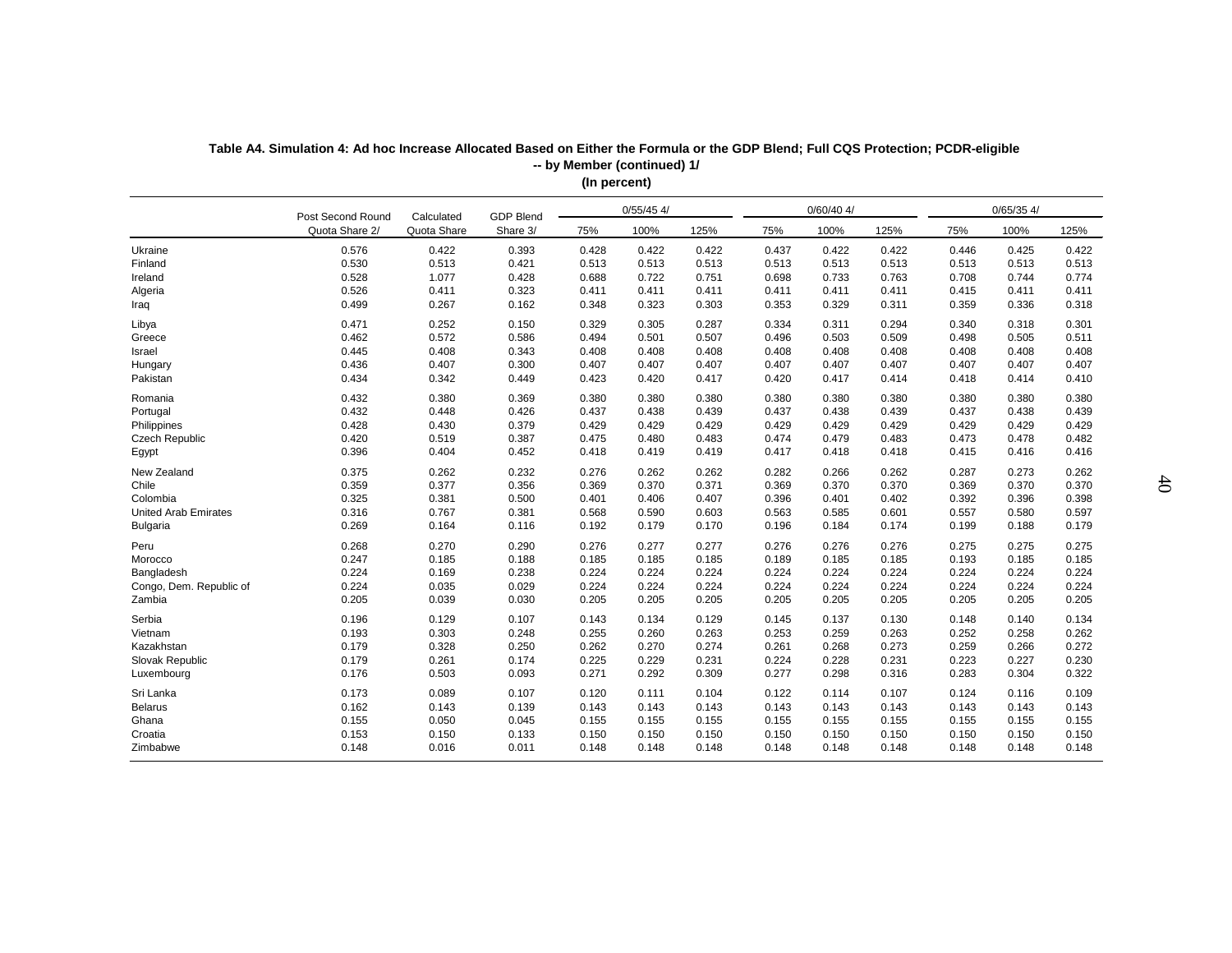| $0/60/40$ 4/<br>$0/65/35$ 4/<br>$0/55/45$ 4/<br><b>GDP Blend</b><br>Post Second Round<br>Calculated<br>Quota Share<br>100%<br>100%<br>Quota Share 2/<br>Share 3/<br>75%<br>125%<br>75%<br>125%<br>75%<br>100%<br>125%<br>0.146<br>0.147<br>0.135<br>0.147<br>0.147<br>0.147<br>0.147<br>Ecuador<br>0.147<br>0.147<br>0.147<br>0.147<br>0.147<br>0.145<br>0.208<br>0.293<br>0.217<br>0.218<br>0.213<br>0.215<br>0.205<br>0.209<br>0.212<br>Syrian Arab Republic<br>0.213<br>0.209<br>0.141<br>0.064<br>0.049<br>0.095<br>0.090<br><b>Trinidad and Tobago</b><br>0.088<br>0.082<br>0.097<br>0.084<br>0.098<br>0.091<br>0.086<br>0.136<br>0.056<br>0.054<br>0.136<br>0.136<br>Cote d'Ivoire<br>0.136<br>0.136<br>0.136<br>0.136<br>0.136<br>0.136<br>0.136<br>Sudan<br>0.132<br>0.089<br>0.117<br>0.132<br>0.132<br>0.132<br>0.132<br>0.132<br>0.132<br>0.132<br>0.132<br>0.132<br>0.129<br>0.077<br>0.062<br>0.092<br>0.085<br>0.081<br>0.093<br>0.087<br>0.083<br>0.095<br>0.089<br>0.085<br>Uruguay<br>0.127<br>0.194<br>0.156<br>0.165<br>0.168<br>0.170<br>0.164<br>0.167<br>0.170<br>0.163<br>0.167<br>0.169<br>Qatar<br>Tunisia<br>0.120<br>0.114<br>0.103<br>0.114<br>0.114<br>0.114<br>0.114<br>0.114<br>0.114<br>0.114<br>0.114<br>0.114<br>0.120<br>0.214<br>0.142<br>0.172<br>0.177<br>0.176<br>0.180<br>0.171<br>0.179<br>0.170<br>0.175<br>0.179<br>Angola<br>0.116<br>0.071<br>0.078<br>Uzbekistan<br>0.116<br>0.116<br>0.116<br>0.116<br>0.116<br>0.116<br>0.116<br>0.116<br>0.116<br>0.115<br>0.136<br>0.102<br>0.128<br>0.128<br>0.128<br>0.128<br>0.127<br>0.128<br>Slovenia<br>0.127<br>0.127<br>0.126<br>0.115<br>0.047<br>0.036<br>0.077<br>0.070<br>0.065<br>0.078<br>0.072<br>0.067<br>0.079<br>0.073<br>0.068<br>Jamaica<br>0.076<br>0.114<br>0.078<br>0.114<br>0.114<br>0.114<br>0.114<br>0.114<br>0.114<br>0.114<br>0.114<br>0.114<br>Kenya<br>0.112<br>0.168<br>0.068<br>0.146<br>0.148<br>0.145<br>0.142<br>0.145<br>Lebanon<br>0.143<br>0.143<br>0.147<br>0.147<br>0.108<br>0.057<br>0.072<br>0.108<br>0.108<br>0.108<br>0.108<br>0.108<br>0.108<br>0.108<br>0.108<br>0.108<br>Myanmar<br>0.100<br>0.102<br>0.102<br>0.072<br>0.102<br>0.102<br>0.102<br>0.102<br>0.102<br>0.102<br>0.102<br>0.102<br>Yemen, Republic of<br>0.139<br>0.099<br>0.106<br>0.121<br>0.123<br>0.125<br>0.121<br>0.123<br>0.124<br>0.121<br>0.123<br>0.124<br>Oman<br>Dominican Republic<br>0.092<br>0.097<br>0.105<br>0.098<br>0.098<br>0.097<br>0.098<br>0.098<br>0.098<br>0.098<br>0.098<br>0.098<br>0.090<br>Brunei Darussalam<br>0.042<br>0.027<br>0.062<br>0.057<br>0.053<br>0.062<br>0.058<br>0.054<br>0.063<br>0.059<br>0.055<br>Guatemala<br>0.088<br>0.086<br>0.092<br>0.089<br>0.089<br>0.089<br>0.089<br>0.089<br>0.089<br>0.089<br>0.089<br>0.089<br>0.087<br>0.079<br>0.053<br>0.079<br>0.079<br>0.079<br>0.079<br>0.079<br>0.079<br>0.079<br>0.079<br>0.079<br>Panama<br>0.083<br>0.046<br>0.058<br>Tanzania<br>0.083<br>0.083<br>0.083<br>0.083<br>0.083<br>0.083<br>0.083<br>0.083<br>0.083<br>Costa Rica<br>0.078<br>0.077<br>0.069<br>0.077<br>0.077<br>0.077<br>0.077<br>0.077<br>0.077<br>0.077<br>0.077<br>0.077<br>0.078<br>0.058<br>0.058<br>0.058<br>0.058<br>0.058<br>0.058<br>0.061<br>0.058<br>Cameroon<br>0.059<br>0.058<br>0.058<br>0.077<br>0.111<br>0.095<br>0.098<br>0.099<br>0.096<br>0.097<br>0.095<br>0.097<br>Lithuania<br>0.096<br>0.099<br>0.098<br>0.076<br>0.076<br>0.055<br>0.044<br>0.076<br>0.076<br>0.076<br>0.076<br>0.076<br>0.076<br>0.076<br>0.076<br>Uganda<br>Bahrain<br>0.074<br>0.098<br>0.045<br>0.087<br>0.088<br>0.089<br>0.088<br>0.089<br>0.087<br>0.088<br>0.089<br>0.087<br><b>Bolivia</b><br>0.047<br>0.072<br>0.050<br>0.052<br>0.049<br>0.047<br>0.050<br>0.047<br>0.054<br>0.051<br>0.049<br>0.053<br>El Salvador<br>0.072<br>0.060<br>0.059<br>0.060<br>0.060<br>0.060<br>0.060<br>0.060<br>0.060<br>0.060<br>0.060<br>0.060<br>0.072<br>0.073<br>0.047<br>0.072<br>0.072<br>0.072<br>Jordan<br>0.072<br>0.072<br>0.072<br>0.072<br>0.072<br>0.072<br>Bosnia-Herzegovina<br>0.071<br>0.056<br>0.042<br>0.056<br>0.056<br>0.056<br>0.056<br>0.056<br>0.056<br>0.056<br>0.056<br>0.056<br>0.068<br>0.041<br>0.029<br>0.068<br>0.068<br>0.068<br>0.068<br>0.068<br>0.068<br>0.068<br>0.068<br>0.068<br>Islamic Republic of Afghanistan<br>0.068<br>0.032<br>0.033<br>0.068<br>0.068<br>Senegal<br>0.068<br>0.068<br>0.068<br>0.068<br>0.068<br>0.068<br>0.068<br>0.067<br>0.086<br>0.089<br>0.079<br>0.078<br>0.079<br>0.080<br>Azerbaijan<br>0.080<br>0.080<br>0.079<br>0.080<br>0.080<br>0.065<br>0.066<br>0.065<br>0.046<br>0.065<br>0.065<br>0.065<br>0.065<br>0.065<br>0.065<br>0.065<br>0.065<br>Cyprus |  |  |  |  |  |  |  |
|----------------------------------------------------------------------------------------------------------------------------------------------------------------------------------------------------------------------------------------------------------------------------------------------------------------------------------------------------------------------------------------------------------------------------------------------------------------------------------------------------------------------------------------------------------------------------------------------------------------------------------------------------------------------------------------------------------------------------------------------------------------------------------------------------------------------------------------------------------------------------------------------------------------------------------------------------------------------------------------------------------------------------------------------------------------------------------------------------------------------------------------------------------------------------------------------------------------------------------------------------------------------------------------------------------------------------------------------------------------------------------------------------------------------------------------------------------------------------------------------------------------------------------------------------------------------------------------------------------------------------------------------------------------------------------------------------------------------------------------------------------------------------------------------------------------------------------------------------------------------------------------------------------------------------------------------------------------------------------------------------------------------------------------------------------------------------------------------------------------------------------------------------------------------------------------------------------------------------------------------------------------------------------------------------------------------------------------------------------------------------------------------------------------------------------------------------------------------------------------------------------------------------------------------------------------------------------------------------------------------------------------------------------------------------------------------------------------------------------------------------------------------------------------------------------------------------------------------------------------------------------------------------------------------------------------------------------------------------------------------------------------------------------------------------------------------------------------------------------------------------------------------------------------------------------------------------------------------------------------------------------------------------------------------------------------------------------------------------------------------------------------------------------------------------------------------------------------------------------------------------------------------------------------------------------------------------------------------------------------------------------------------------------------------------------------------------------------------------------------------------------------------------------------------------------------------------------------------------------------------------------------------------------------------------------------------------------------------------------------------------------------------------------------------------------------------------------------------------------------------------------------------------------------------------------------------------------------------------------------------------------------------------------------------------------------------------------------------------------------------------------------------------------------------------------------------------------------------------------------------------------------------------------------------------------------------------------------------------------------------------------------------------------------------------------|--|--|--|--|--|--|--|
|                                                                                                                                                                                                                                                                                                                                                                                                                                                                                                                                                                                                                                                                                                                                                                                                                                                                                                                                                                                                                                                                                                                                                                                                                                                                                                                                                                                                                                                                                                                                                                                                                                                                                                                                                                                                                                                                                                                                                                                                                                                                                                                                                                                                                                                                                                                                                                                                                                                                                                                                                                                                                                                                                                                                                                                                                                                                                                                                                                                                                                                                                                                                                                                                                                                                                                                                                                                                                                                                                                                                                                                                                                                                                                                                                                                                                                                                                                                                                                                                                                                                                                                                                                                                                                                                                                                                                                                                                                                                                                                                                                                                                                                                                  |  |  |  |  |  |  |  |
|                                                                                                                                                                                                                                                                                                                                                                                                                                                                                                                                                                                                                                                                                                                                                                                                                                                                                                                                                                                                                                                                                                                                                                                                                                                                                                                                                                                                                                                                                                                                                                                                                                                                                                                                                                                                                                                                                                                                                                                                                                                                                                                                                                                                                                                                                                                                                                                                                                                                                                                                                                                                                                                                                                                                                                                                                                                                                                                                                                                                                                                                                                                                                                                                                                                                                                                                                                                                                                                                                                                                                                                                                                                                                                                                                                                                                                                                                                                                                                                                                                                                                                                                                                                                                                                                                                                                                                                                                                                                                                                                                                                                                                                                                  |  |  |  |  |  |  |  |
|                                                                                                                                                                                                                                                                                                                                                                                                                                                                                                                                                                                                                                                                                                                                                                                                                                                                                                                                                                                                                                                                                                                                                                                                                                                                                                                                                                                                                                                                                                                                                                                                                                                                                                                                                                                                                                                                                                                                                                                                                                                                                                                                                                                                                                                                                                                                                                                                                                                                                                                                                                                                                                                                                                                                                                                                                                                                                                                                                                                                                                                                                                                                                                                                                                                                                                                                                                                                                                                                                                                                                                                                                                                                                                                                                                                                                                                                                                                                                                                                                                                                                                                                                                                                                                                                                                                                                                                                                                                                                                                                                                                                                                                                                  |  |  |  |  |  |  |  |
|                                                                                                                                                                                                                                                                                                                                                                                                                                                                                                                                                                                                                                                                                                                                                                                                                                                                                                                                                                                                                                                                                                                                                                                                                                                                                                                                                                                                                                                                                                                                                                                                                                                                                                                                                                                                                                                                                                                                                                                                                                                                                                                                                                                                                                                                                                                                                                                                                                                                                                                                                                                                                                                                                                                                                                                                                                                                                                                                                                                                                                                                                                                                                                                                                                                                                                                                                                                                                                                                                                                                                                                                                                                                                                                                                                                                                                                                                                                                                                                                                                                                                                                                                                                                                                                                                                                                                                                                                                                                                                                                                                                                                                                                                  |  |  |  |  |  |  |  |
|                                                                                                                                                                                                                                                                                                                                                                                                                                                                                                                                                                                                                                                                                                                                                                                                                                                                                                                                                                                                                                                                                                                                                                                                                                                                                                                                                                                                                                                                                                                                                                                                                                                                                                                                                                                                                                                                                                                                                                                                                                                                                                                                                                                                                                                                                                                                                                                                                                                                                                                                                                                                                                                                                                                                                                                                                                                                                                                                                                                                                                                                                                                                                                                                                                                                                                                                                                                                                                                                                                                                                                                                                                                                                                                                                                                                                                                                                                                                                                                                                                                                                                                                                                                                                                                                                                                                                                                                                                                                                                                                                                                                                                                                                  |  |  |  |  |  |  |  |
|                                                                                                                                                                                                                                                                                                                                                                                                                                                                                                                                                                                                                                                                                                                                                                                                                                                                                                                                                                                                                                                                                                                                                                                                                                                                                                                                                                                                                                                                                                                                                                                                                                                                                                                                                                                                                                                                                                                                                                                                                                                                                                                                                                                                                                                                                                                                                                                                                                                                                                                                                                                                                                                                                                                                                                                                                                                                                                                                                                                                                                                                                                                                                                                                                                                                                                                                                                                                                                                                                                                                                                                                                                                                                                                                                                                                                                                                                                                                                                                                                                                                                                                                                                                                                                                                                                                                                                                                                                                                                                                                                                                                                                                                                  |  |  |  |  |  |  |  |
|                                                                                                                                                                                                                                                                                                                                                                                                                                                                                                                                                                                                                                                                                                                                                                                                                                                                                                                                                                                                                                                                                                                                                                                                                                                                                                                                                                                                                                                                                                                                                                                                                                                                                                                                                                                                                                                                                                                                                                                                                                                                                                                                                                                                                                                                                                                                                                                                                                                                                                                                                                                                                                                                                                                                                                                                                                                                                                                                                                                                                                                                                                                                                                                                                                                                                                                                                                                                                                                                                                                                                                                                                                                                                                                                                                                                                                                                                                                                                                                                                                                                                                                                                                                                                                                                                                                                                                                                                                                                                                                                                                                                                                                                                  |  |  |  |  |  |  |  |
|                                                                                                                                                                                                                                                                                                                                                                                                                                                                                                                                                                                                                                                                                                                                                                                                                                                                                                                                                                                                                                                                                                                                                                                                                                                                                                                                                                                                                                                                                                                                                                                                                                                                                                                                                                                                                                                                                                                                                                                                                                                                                                                                                                                                                                                                                                                                                                                                                                                                                                                                                                                                                                                                                                                                                                                                                                                                                                                                                                                                                                                                                                                                                                                                                                                                                                                                                                                                                                                                                                                                                                                                                                                                                                                                                                                                                                                                                                                                                                                                                                                                                                                                                                                                                                                                                                                                                                                                                                                                                                                                                                                                                                                                                  |  |  |  |  |  |  |  |
|                                                                                                                                                                                                                                                                                                                                                                                                                                                                                                                                                                                                                                                                                                                                                                                                                                                                                                                                                                                                                                                                                                                                                                                                                                                                                                                                                                                                                                                                                                                                                                                                                                                                                                                                                                                                                                                                                                                                                                                                                                                                                                                                                                                                                                                                                                                                                                                                                                                                                                                                                                                                                                                                                                                                                                                                                                                                                                                                                                                                                                                                                                                                                                                                                                                                                                                                                                                                                                                                                                                                                                                                                                                                                                                                                                                                                                                                                                                                                                                                                                                                                                                                                                                                                                                                                                                                                                                                                                                                                                                                                                                                                                                                                  |  |  |  |  |  |  |  |
|                                                                                                                                                                                                                                                                                                                                                                                                                                                                                                                                                                                                                                                                                                                                                                                                                                                                                                                                                                                                                                                                                                                                                                                                                                                                                                                                                                                                                                                                                                                                                                                                                                                                                                                                                                                                                                                                                                                                                                                                                                                                                                                                                                                                                                                                                                                                                                                                                                                                                                                                                                                                                                                                                                                                                                                                                                                                                                                                                                                                                                                                                                                                                                                                                                                                                                                                                                                                                                                                                                                                                                                                                                                                                                                                                                                                                                                                                                                                                                                                                                                                                                                                                                                                                                                                                                                                                                                                                                                                                                                                                                                                                                                                                  |  |  |  |  |  |  |  |
|                                                                                                                                                                                                                                                                                                                                                                                                                                                                                                                                                                                                                                                                                                                                                                                                                                                                                                                                                                                                                                                                                                                                                                                                                                                                                                                                                                                                                                                                                                                                                                                                                                                                                                                                                                                                                                                                                                                                                                                                                                                                                                                                                                                                                                                                                                                                                                                                                                                                                                                                                                                                                                                                                                                                                                                                                                                                                                                                                                                                                                                                                                                                                                                                                                                                                                                                                                                                                                                                                                                                                                                                                                                                                                                                                                                                                                                                                                                                                                                                                                                                                                                                                                                                                                                                                                                                                                                                                                                                                                                                                                                                                                                                                  |  |  |  |  |  |  |  |
|                                                                                                                                                                                                                                                                                                                                                                                                                                                                                                                                                                                                                                                                                                                                                                                                                                                                                                                                                                                                                                                                                                                                                                                                                                                                                                                                                                                                                                                                                                                                                                                                                                                                                                                                                                                                                                                                                                                                                                                                                                                                                                                                                                                                                                                                                                                                                                                                                                                                                                                                                                                                                                                                                                                                                                                                                                                                                                                                                                                                                                                                                                                                                                                                                                                                                                                                                                                                                                                                                                                                                                                                                                                                                                                                                                                                                                                                                                                                                                                                                                                                                                                                                                                                                                                                                                                                                                                                                                                                                                                                                                                                                                                                                  |  |  |  |  |  |  |  |
|                                                                                                                                                                                                                                                                                                                                                                                                                                                                                                                                                                                                                                                                                                                                                                                                                                                                                                                                                                                                                                                                                                                                                                                                                                                                                                                                                                                                                                                                                                                                                                                                                                                                                                                                                                                                                                                                                                                                                                                                                                                                                                                                                                                                                                                                                                                                                                                                                                                                                                                                                                                                                                                                                                                                                                                                                                                                                                                                                                                                                                                                                                                                                                                                                                                                                                                                                                                                                                                                                                                                                                                                                                                                                                                                                                                                                                                                                                                                                                                                                                                                                                                                                                                                                                                                                                                                                                                                                                                                                                                                                                                                                                                                                  |  |  |  |  |  |  |  |
|                                                                                                                                                                                                                                                                                                                                                                                                                                                                                                                                                                                                                                                                                                                                                                                                                                                                                                                                                                                                                                                                                                                                                                                                                                                                                                                                                                                                                                                                                                                                                                                                                                                                                                                                                                                                                                                                                                                                                                                                                                                                                                                                                                                                                                                                                                                                                                                                                                                                                                                                                                                                                                                                                                                                                                                                                                                                                                                                                                                                                                                                                                                                                                                                                                                                                                                                                                                                                                                                                                                                                                                                                                                                                                                                                                                                                                                                                                                                                                                                                                                                                                                                                                                                                                                                                                                                                                                                                                                                                                                                                                                                                                                                                  |  |  |  |  |  |  |  |
|                                                                                                                                                                                                                                                                                                                                                                                                                                                                                                                                                                                                                                                                                                                                                                                                                                                                                                                                                                                                                                                                                                                                                                                                                                                                                                                                                                                                                                                                                                                                                                                                                                                                                                                                                                                                                                                                                                                                                                                                                                                                                                                                                                                                                                                                                                                                                                                                                                                                                                                                                                                                                                                                                                                                                                                                                                                                                                                                                                                                                                                                                                                                                                                                                                                                                                                                                                                                                                                                                                                                                                                                                                                                                                                                                                                                                                                                                                                                                                                                                                                                                                                                                                                                                                                                                                                                                                                                                                                                                                                                                                                                                                                                                  |  |  |  |  |  |  |  |
|                                                                                                                                                                                                                                                                                                                                                                                                                                                                                                                                                                                                                                                                                                                                                                                                                                                                                                                                                                                                                                                                                                                                                                                                                                                                                                                                                                                                                                                                                                                                                                                                                                                                                                                                                                                                                                                                                                                                                                                                                                                                                                                                                                                                                                                                                                                                                                                                                                                                                                                                                                                                                                                                                                                                                                                                                                                                                                                                                                                                                                                                                                                                                                                                                                                                                                                                                                                                                                                                                                                                                                                                                                                                                                                                                                                                                                                                                                                                                                                                                                                                                                                                                                                                                                                                                                                                                                                                                                                                                                                                                                                                                                                                                  |  |  |  |  |  |  |  |
|                                                                                                                                                                                                                                                                                                                                                                                                                                                                                                                                                                                                                                                                                                                                                                                                                                                                                                                                                                                                                                                                                                                                                                                                                                                                                                                                                                                                                                                                                                                                                                                                                                                                                                                                                                                                                                                                                                                                                                                                                                                                                                                                                                                                                                                                                                                                                                                                                                                                                                                                                                                                                                                                                                                                                                                                                                                                                                                                                                                                                                                                                                                                                                                                                                                                                                                                                                                                                                                                                                                                                                                                                                                                                                                                                                                                                                                                                                                                                                                                                                                                                                                                                                                                                                                                                                                                                                                                                                                                                                                                                                                                                                                                                  |  |  |  |  |  |  |  |
|                                                                                                                                                                                                                                                                                                                                                                                                                                                                                                                                                                                                                                                                                                                                                                                                                                                                                                                                                                                                                                                                                                                                                                                                                                                                                                                                                                                                                                                                                                                                                                                                                                                                                                                                                                                                                                                                                                                                                                                                                                                                                                                                                                                                                                                                                                                                                                                                                                                                                                                                                                                                                                                                                                                                                                                                                                                                                                                                                                                                                                                                                                                                                                                                                                                                                                                                                                                                                                                                                                                                                                                                                                                                                                                                                                                                                                                                                                                                                                                                                                                                                                                                                                                                                                                                                                                                                                                                                                                                                                                                                                                                                                                                                  |  |  |  |  |  |  |  |
|                                                                                                                                                                                                                                                                                                                                                                                                                                                                                                                                                                                                                                                                                                                                                                                                                                                                                                                                                                                                                                                                                                                                                                                                                                                                                                                                                                                                                                                                                                                                                                                                                                                                                                                                                                                                                                                                                                                                                                                                                                                                                                                                                                                                                                                                                                                                                                                                                                                                                                                                                                                                                                                                                                                                                                                                                                                                                                                                                                                                                                                                                                                                                                                                                                                                                                                                                                                                                                                                                                                                                                                                                                                                                                                                                                                                                                                                                                                                                                                                                                                                                                                                                                                                                                                                                                                                                                                                                                                                                                                                                                                                                                                                                  |  |  |  |  |  |  |  |
|                                                                                                                                                                                                                                                                                                                                                                                                                                                                                                                                                                                                                                                                                                                                                                                                                                                                                                                                                                                                                                                                                                                                                                                                                                                                                                                                                                                                                                                                                                                                                                                                                                                                                                                                                                                                                                                                                                                                                                                                                                                                                                                                                                                                                                                                                                                                                                                                                                                                                                                                                                                                                                                                                                                                                                                                                                                                                                                                                                                                                                                                                                                                                                                                                                                                                                                                                                                                                                                                                                                                                                                                                                                                                                                                                                                                                                                                                                                                                                                                                                                                                                                                                                                                                                                                                                                                                                                                                                                                                                                                                                                                                                                                                  |  |  |  |  |  |  |  |
|                                                                                                                                                                                                                                                                                                                                                                                                                                                                                                                                                                                                                                                                                                                                                                                                                                                                                                                                                                                                                                                                                                                                                                                                                                                                                                                                                                                                                                                                                                                                                                                                                                                                                                                                                                                                                                                                                                                                                                                                                                                                                                                                                                                                                                                                                                                                                                                                                                                                                                                                                                                                                                                                                                                                                                                                                                                                                                                                                                                                                                                                                                                                                                                                                                                                                                                                                                                                                                                                                                                                                                                                                                                                                                                                                                                                                                                                                                                                                                                                                                                                                                                                                                                                                                                                                                                                                                                                                                                                                                                                                                                                                                                                                  |  |  |  |  |  |  |  |
|                                                                                                                                                                                                                                                                                                                                                                                                                                                                                                                                                                                                                                                                                                                                                                                                                                                                                                                                                                                                                                                                                                                                                                                                                                                                                                                                                                                                                                                                                                                                                                                                                                                                                                                                                                                                                                                                                                                                                                                                                                                                                                                                                                                                                                                                                                                                                                                                                                                                                                                                                                                                                                                                                                                                                                                                                                                                                                                                                                                                                                                                                                                                                                                                                                                                                                                                                                                                                                                                                                                                                                                                                                                                                                                                                                                                                                                                                                                                                                                                                                                                                                                                                                                                                                                                                                                                                                                                                                                                                                                                                                                                                                                                                  |  |  |  |  |  |  |  |
|                                                                                                                                                                                                                                                                                                                                                                                                                                                                                                                                                                                                                                                                                                                                                                                                                                                                                                                                                                                                                                                                                                                                                                                                                                                                                                                                                                                                                                                                                                                                                                                                                                                                                                                                                                                                                                                                                                                                                                                                                                                                                                                                                                                                                                                                                                                                                                                                                                                                                                                                                                                                                                                                                                                                                                                                                                                                                                                                                                                                                                                                                                                                                                                                                                                                                                                                                                                                                                                                                                                                                                                                                                                                                                                                                                                                                                                                                                                                                                                                                                                                                                                                                                                                                                                                                                                                                                                                                                                                                                                                                                                                                                                                                  |  |  |  |  |  |  |  |
|                                                                                                                                                                                                                                                                                                                                                                                                                                                                                                                                                                                                                                                                                                                                                                                                                                                                                                                                                                                                                                                                                                                                                                                                                                                                                                                                                                                                                                                                                                                                                                                                                                                                                                                                                                                                                                                                                                                                                                                                                                                                                                                                                                                                                                                                                                                                                                                                                                                                                                                                                                                                                                                                                                                                                                                                                                                                                                                                                                                                                                                                                                                                                                                                                                                                                                                                                                                                                                                                                                                                                                                                                                                                                                                                                                                                                                                                                                                                                                                                                                                                                                                                                                                                                                                                                                                                                                                                                                                                                                                                                                                                                                                                                  |  |  |  |  |  |  |  |
|                                                                                                                                                                                                                                                                                                                                                                                                                                                                                                                                                                                                                                                                                                                                                                                                                                                                                                                                                                                                                                                                                                                                                                                                                                                                                                                                                                                                                                                                                                                                                                                                                                                                                                                                                                                                                                                                                                                                                                                                                                                                                                                                                                                                                                                                                                                                                                                                                                                                                                                                                                                                                                                                                                                                                                                                                                                                                                                                                                                                                                                                                                                                                                                                                                                                                                                                                                                                                                                                                                                                                                                                                                                                                                                                                                                                                                                                                                                                                                                                                                                                                                                                                                                                                                                                                                                                                                                                                                                                                                                                                                                                                                                                                  |  |  |  |  |  |  |  |
|                                                                                                                                                                                                                                                                                                                                                                                                                                                                                                                                                                                                                                                                                                                                                                                                                                                                                                                                                                                                                                                                                                                                                                                                                                                                                                                                                                                                                                                                                                                                                                                                                                                                                                                                                                                                                                                                                                                                                                                                                                                                                                                                                                                                                                                                                                                                                                                                                                                                                                                                                                                                                                                                                                                                                                                                                                                                                                                                                                                                                                                                                                                                                                                                                                                                                                                                                                                                                                                                                                                                                                                                                                                                                                                                                                                                                                                                                                                                                                                                                                                                                                                                                                                                                                                                                                                                                                                                                                                                                                                                                                                                                                                                                  |  |  |  |  |  |  |  |
|                                                                                                                                                                                                                                                                                                                                                                                                                                                                                                                                                                                                                                                                                                                                                                                                                                                                                                                                                                                                                                                                                                                                                                                                                                                                                                                                                                                                                                                                                                                                                                                                                                                                                                                                                                                                                                                                                                                                                                                                                                                                                                                                                                                                                                                                                                                                                                                                                                                                                                                                                                                                                                                                                                                                                                                                                                                                                                                                                                                                                                                                                                                                                                                                                                                                                                                                                                                                                                                                                                                                                                                                                                                                                                                                                                                                                                                                                                                                                                                                                                                                                                                                                                                                                                                                                                                                                                                                                                                                                                                                                                                                                                                                                  |  |  |  |  |  |  |  |
|                                                                                                                                                                                                                                                                                                                                                                                                                                                                                                                                                                                                                                                                                                                                                                                                                                                                                                                                                                                                                                                                                                                                                                                                                                                                                                                                                                                                                                                                                                                                                                                                                                                                                                                                                                                                                                                                                                                                                                                                                                                                                                                                                                                                                                                                                                                                                                                                                                                                                                                                                                                                                                                                                                                                                                                                                                                                                                                                                                                                                                                                                                                                                                                                                                                                                                                                                                                                                                                                                                                                                                                                                                                                                                                                                                                                                                                                                                                                                                                                                                                                                                                                                                                                                                                                                                                                                                                                                                                                                                                                                                                                                                                                                  |  |  |  |  |  |  |  |
|                                                                                                                                                                                                                                                                                                                                                                                                                                                                                                                                                                                                                                                                                                                                                                                                                                                                                                                                                                                                                                                                                                                                                                                                                                                                                                                                                                                                                                                                                                                                                                                                                                                                                                                                                                                                                                                                                                                                                                                                                                                                                                                                                                                                                                                                                                                                                                                                                                                                                                                                                                                                                                                                                                                                                                                                                                                                                                                                                                                                                                                                                                                                                                                                                                                                                                                                                                                                                                                                                                                                                                                                                                                                                                                                                                                                                                                                                                                                                                                                                                                                                                                                                                                                                                                                                                                                                                                                                                                                                                                                                                                                                                                                                  |  |  |  |  |  |  |  |
|                                                                                                                                                                                                                                                                                                                                                                                                                                                                                                                                                                                                                                                                                                                                                                                                                                                                                                                                                                                                                                                                                                                                                                                                                                                                                                                                                                                                                                                                                                                                                                                                                                                                                                                                                                                                                                                                                                                                                                                                                                                                                                                                                                                                                                                                                                                                                                                                                                                                                                                                                                                                                                                                                                                                                                                                                                                                                                                                                                                                                                                                                                                                                                                                                                                                                                                                                                                                                                                                                                                                                                                                                                                                                                                                                                                                                                                                                                                                                                                                                                                                                                                                                                                                                                                                                                                                                                                                                                                                                                                                                                                                                                                                                  |  |  |  |  |  |  |  |
|                                                                                                                                                                                                                                                                                                                                                                                                                                                                                                                                                                                                                                                                                                                                                                                                                                                                                                                                                                                                                                                                                                                                                                                                                                                                                                                                                                                                                                                                                                                                                                                                                                                                                                                                                                                                                                                                                                                                                                                                                                                                                                                                                                                                                                                                                                                                                                                                                                                                                                                                                                                                                                                                                                                                                                                                                                                                                                                                                                                                                                                                                                                                                                                                                                                                                                                                                                                                                                                                                                                                                                                                                                                                                                                                                                                                                                                                                                                                                                                                                                                                                                                                                                                                                                                                                                                                                                                                                                                                                                                                                                                                                                                                                  |  |  |  |  |  |  |  |
|                                                                                                                                                                                                                                                                                                                                                                                                                                                                                                                                                                                                                                                                                                                                                                                                                                                                                                                                                                                                                                                                                                                                                                                                                                                                                                                                                                                                                                                                                                                                                                                                                                                                                                                                                                                                                                                                                                                                                                                                                                                                                                                                                                                                                                                                                                                                                                                                                                                                                                                                                                                                                                                                                                                                                                                                                                                                                                                                                                                                                                                                                                                                                                                                                                                                                                                                                                                                                                                                                                                                                                                                                                                                                                                                                                                                                                                                                                                                                                                                                                                                                                                                                                                                                                                                                                                                                                                                                                                                                                                                                                                                                                                                                  |  |  |  |  |  |  |  |
|                                                                                                                                                                                                                                                                                                                                                                                                                                                                                                                                                                                                                                                                                                                                                                                                                                                                                                                                                                                                                                                                                                                                                                                                                                                                                                                                                                                                                                                                                                                                                                                                                                                                                                                                                                                                                                                                                                                                                                                                                                                                                                                                                                                                                                                                                                                                                                                                                                                                                                                                                                                                                                                                                                                                                                                                                                                                                                                                                                                                                                                                                                                                                                                                                                                                                                                                                                                                                                                                                                                                                                                                                                                                                                                                                                                                                                                                                                                                                                                                                                                                                                                                                                                                                                                                                                                                                                                                                                                                                                                                                                                                                                                                                  |  |  |  |  |  |  |  |
|                                                                                                                                                                                                                                                                                                                                                                                                                                                                                                                                                                                                                                                                                                                                                                                                                                                                                                                                                                                                                                                                                                                                                                                                                                                                                                                                                                                                                                                                                                                                                                                                                                                                                                                                                                                                                                                                                                                                                                                                                                                                                                                                                                                                                                                                                                                                                                                                                                                                                                                                                                                                                                                                                                                                                                                                                                                                                                                                                                                                                                                                                                                                                                                                                                                                                                                                                                                                                                                                                                                                                                                                                                                                                                                                                                                                                                                                                                                                                                                                                                                                                                                                                                                                                                                                                                                                                                                                                                                                                                                                                                                                                                                                                  |  |  |  |  |  |  |  |
|                                                                                                                                                                                                                                                                                                                                                                                                                                                                                                                                                                                                                                                                                                                                                                                                                                                                                                                                                                                                                                                                                                                                                                                                                                                                                                                                                                                                                                                                                                                                                                                                                                                                                                                                                                                                                                                                                                                                                                                                                                                                                                                                                                                                                                                                                                                                                                                                                                                                                                                                                                                                                                                                                                                                                                                                                                                                                                                                                                                                                                                                                                                                                                                                                                                                                                                                                                                                                                                                                                                                                                                                                                                                                                                                                                                                                                                                                                                                                                                                                                                                                                                                                                                                                                                                                                                                                                                                                                                                                                                                                                                                                                                                                  |  |  |  |  |  |  |  |
|                                                                                                                                                                                                                                                                                                                                                                                                                                                                                                                                                                                                                                                                                                                                                                                                                                                                                                                                                                                                                                                                                                                                                                                                                                                                                                                                                                                                                                                                                                                                                                                                                                                                                                                                                                                                                                                                                                                                                                                                                                                                                                                                                                                                                                                                                                                                                                                                                                                                                                                                                                                                                                                                                                                                                                                                                                                                                                                                                                                                                                                                                                                                                                                                                                                                                                                                                                                                                                                                                                                                                                                                                                                                                                                                                                                                                                                                                                                                                                                                                                                                                                                                                                                                                                                                                                                                                                                                                                                                                                                                                                                                                                                                                  |  |  |  |  |  |  |  |
|                                                                                                                                                                                                                                                                                                                                                                                                                                                                                                                                                                                                                                                                                                                                                                                                                                                                                                                                                                                                                                                                                                                                                                                                                                                                                                                                                                                                                                                                                                                                                                                                                                                                                                                                                                                                                                                                                                                                                                                                                                                                                                                                                                                                                                                                                                                                                                                                                                                                                                                                                                                                                                                                                                                                                                                                                                                                                                                                                                                                                                                                                                                                                                                                                                                                                                                                                                                                                                                                                                                                                                                                                                                                                                                                                                                                                                                                                                                                                                                                                                                                                                                                                                                                                                                                                                                                                                                                                                                                                                                                                                                                                                                                                  |  |  |  |  |  |  |  |

**Table A4. Simulation 4: Ad hoc Increase Allocated Based on Either the Formula or the GDP Blend; Full CQS Protection; PCDR-eligible (In percent) -- by Member (continued) 1/**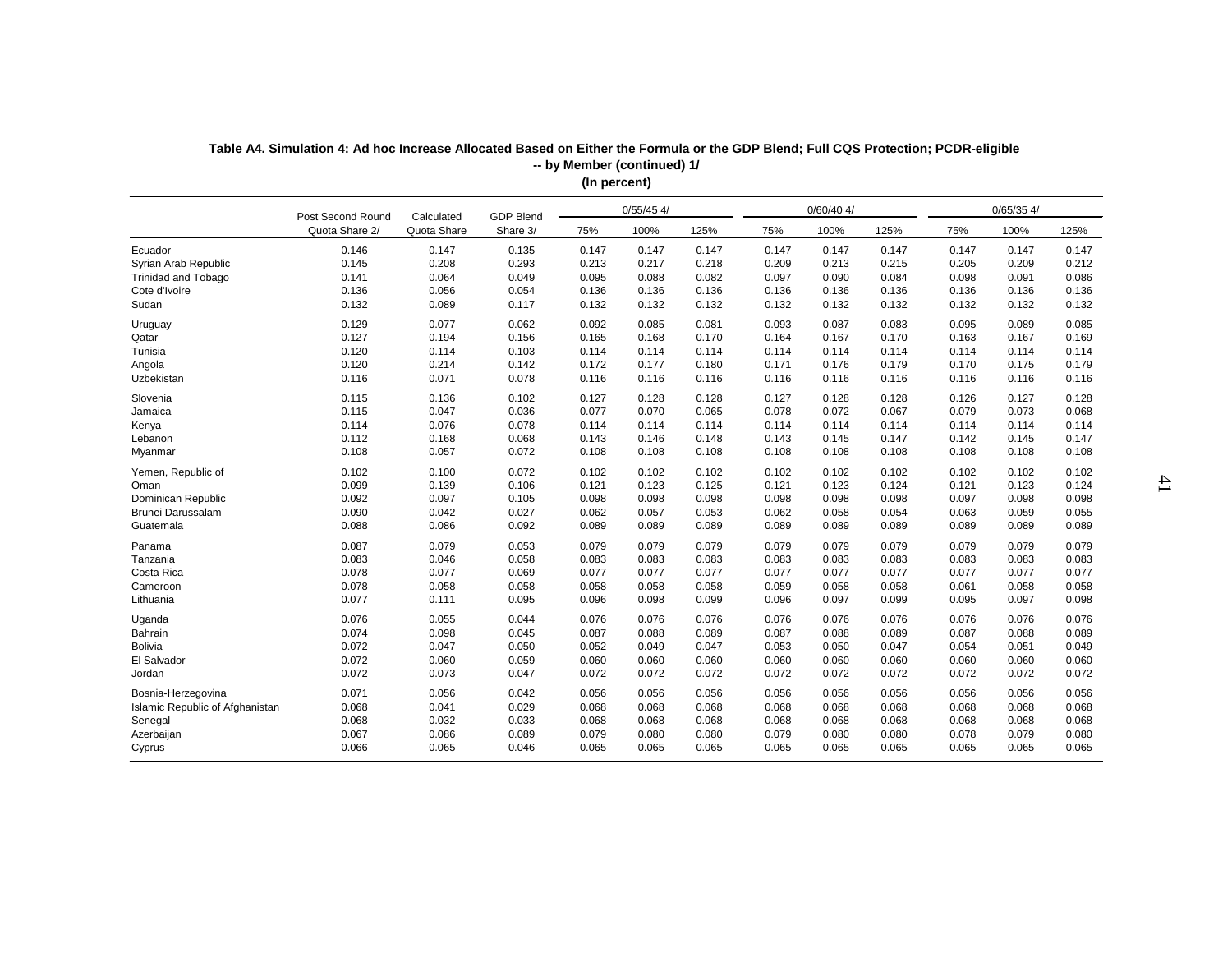| $0/60/40$ 4/<br>$0/65/35$ 4/<br>$0/55/45$ 4/<br>GDP Blend<br>Post Second Round<br>Calculated<br>Quota Share<br>100%<br>100%<br>100%<br>Quota Share 2/<br>Share 3/<br>75%<br>125%<br>75%<br>125%<br>75%<br>125%<br>Gabon<br>0.065<br>0.040<br>0.033<br>0.046<br>0.043<br>0.041<br>0.047<br>0.044<br>0.042<br>0.045<br>0.043<br>0.048<br>0.030<br>0.030<br>0.063<br>0.043<br>0.040<br>0.037<br>0.041<br>0.038<br>0.045<br>0.041<br>0.039<br>Georgia<br>0.044<br>0.060<br>0.086<br>0.066<br>0.075<br>0.076<br>0.077<br>0.074<br>0.076<br>0.077<br>0.074<br>0.075<br>0.076<br>Latvia<br>Namibia<br>0.057<br>0.023<br>0.021<br>0.032<br>0.035<br>0.033<br>0.034<br>0.038<br>0.035<br>0.039<br>0.039<br>0.036<br>0.056<br>0.054<br>0.070<br>0.060<br>Ethiopia<br>0.061<br>0.061<br>0.061<br>0.060<br>0.060<br>0.060<br>0.060<br>0.060<br>Papua New Guinea<br>0.055<br>0.030<br>0.020<br>0.055<br>0.055<br>0.055<br>0.055<br>0.055<br>0.055<br>0.055<br>0.055<br>0.055<br>0.055<br>Bahamas, The<br>0.022<br>0.018<br>0.036<br>0.033<br>0.031<br>0.037<br>0.034<br>0.032<br>0.037<br>0.035<br>0.032<br>0.055<br>0.026<br>0.021<br>0.055<br>0.055<br>0.055<br>0.055<br>0.055<br>0.055<br>0.055<br>0.055<br>0.055<br>Nicaragua<br>0.052<br>0.052<br>0.052<br>0.054<br>0.041<br>0.052<br>0.052<br>0.052<br>0.052<br>0.052<br>0.052<br>0.052<br>Honduras<br>0.054<br>0.013<br>0.002<br>0.054<br>0.054<br>0.054<br>Liberia<br>0.054<br>0.054<br>0.054<br>0.054<br>0.054<br>0.054<br>0.021<br>0.029<br>Moldova<br>0.052<br>0.015<br>0.034<br>0.031<br>0.035<br>0.032<br>0.030<br>0.035<br>0.033<br>0.030<br>0.051<br>0.026<br>0.025<br>0.051<br>0.051<br>0.051<br>0.051<br>0.051<br>0.051<br>0.051<br>0.051<br>0.051<br>Madagascar<br>0.100<br>0.034<br>Iceland<br>0.049<br>0.064<br>0.067<br>0.070<br>0.065<br>0.068<br>0.071<br>0.066<br>0.069<br>0.072<br>0.048<br>0.031<br>0.025<br>0.048<br>0.048<br>0.048<br>0.048<br>0.048<br>0.048<br>0.048<br>0.048<br>0.048<br>Mozambique<br>0.045<br>0.014<br>0.013<br>0.045<br>0.045<br>0.045<br>0.045<br>0.045<br>Guinea<br>0.045<br>0.045<br>0.045<br>0.045<br>0.044<br>0.006<br>0.006<br>0.044<br>0.044<br>0.044<br>0.044<br>0.044<br>0.044<br>0.044<br>0.044<br>Sierra Leone<br>0.044<br>0.043<br>0.035<br>0.018<br>0.035<br>0.035<br>Malta<br>0.035<br>0.035<br>0.035<br>0.035<br>0.035<br>0.035<br>0.035<br><b>Mauritius</b><br>0.043<br>0.027<br>0.022<br>0.027<br>0.029<br>0.032<br>0.029<br>0.031<br>0.029<br>0.031<br>0.028<br>0.030<br>0.042<br>0.043<br>0.039<br>0.042<br>0.042<br>0.042<br>0.042<br>0.042<br>0.042<br>0.042<br>0.042<br>0.042<br>Paraguay<br>0.062<br>0.051<br>Turkmenistan<br>0.041<br>0.053<br>0.054<br>0.055<br>0.053<br>0.054<br>0.055<br>0.053<br>0.054<br>0.054<br>0.071<br>0.039<br>0.049<br>0.057<br>0.058<br>0.059<br>0.056<br>0.058<br>0.059<br>0.056<br>0.058<br>0.059<br>Estonia<br>0.039<br>0.032<br>0.022<br>0.039<br>0.039<br>0.039<br>0.039<br>0.039<br>0.039<br>0.039<br>0.039<br>0.039<br>Mali<br>0.039<br>0.010<br>0.006<br>0.025<br>0.022<br>0.020<br>0.022<br>0.021<br>0.023<br>0.021<br>Suriname<br>0.025<br>0.025<br>0.039<br>0.025<br>0.026<br>0.026<br>0.025<br>0.027<br>Armenia<br>0.028<br>0.028<br>0.025<br>0.029<br>0.027<br>0.026<br>0.038<br>0.007<br>0.004<br>0.021<br>0.021<br>0.023<br>0.019<br>0.023<br>0.019<br>0.024<br>0.021<br>0.019<br>Guyana<br>0.037<br>0.017<br>0.014<br>0.037<br>0.037<br>0.037<br>0.037<br>0.037<br>0.037<br>0.037<br>0.037<br>0.037<br>Kyrgyz Republic<br>0.037<br>0.049<br>0.036<br>0.044<br>0.044<br>0.045<br>0.044<br>0.044<br>0.043<br>0.044<br>0.044<br>Botswana<br>0.043<br>0.037<br>0.034<br>0.033<br>0.037<br>0.037<br>0.037<br>0.037<br>0.037<br>Cambodia<br>0.037<br>0.037<br>0.037<br>0.037<br>0.036<br>0.019<br>0.015<br>0.036<br>Tajikistan<br>0.036<br>0.036<br>0.036<br>0.036<br>0.036<br>0.036<br>0.036<br>0.036<br>0.035<br>0.034<br>0.024<br>0.034<br>0.034<br>Congo, Republic of<br>0.034<br>0.034<br>0.034<br>0.034<br>0.034<br>0.034<br>0.034<br>0.034<br>0.016<br>0.018<br>0.034<br>0.034<br>0.034<br>0.034<br>0.034<br>0.034<br>0.034<br>0.034<br>0.034<br>Haiti<br>0.034<br>0.002<br>Somalia<br>0.002<br>0.034<br>0.034<br>0.034<br>0.034<br>0.034<br>0.034<br>0.034<br>0.034<br>0.034<br>0.034<br>0.011<br>0.013<br>0.034<br>0.034<br>0.034<br>0.034<br>0.034<br>0.034<br>0.034<br>0.034<br>0.034<br>Rwanda<br>0.032<br>0.003<br>0.004<br>0.032<br>0.032<br>0.032<br>0.032<br>0.032<br>0.032<br>0.032<br>0.032<br>0.032<br>Burundi<br>0.031<br>0.010<br>0.008<br>0.031<br>0.031<br>0.031<br>0.031<br>0.031<br>0.031<br>0.031<br>0.031<br>0.031<br>Togo |  |  |  |  |  |  |  |  |
|----------------------------------------------------------------------------------------------------------------------------------------------------------------------------------------------------------------------------------------------------------------------------------------------------------------------------------------------------------------------------------------------------------------------------------------------------------------------------------------------------------------------------------------------------------------------------------------------------------------------------------------------------------------------------------------------------------------------------------------------------------------------------------------------------------------------------------------------------------------------------------------------------------------------------------------------------------------------------------------------------------------------------------------------------------------------------------------------------------------------------------------------------------------------------------------------------------------------------------------------------------------------------------------------------------------------------------------------------------------------------------------------------------------------------------------------------------------------------------------------------------------------------------------------------------------------------------------------------------------------------------------------------------------------------------------------------------------------------------------------------------------------------------------------------------------------------------------------------------------------------------------------------------------------------------------------------------------------------------------------------------------------------------------------------------------------------------------------------------------------------------------------------------------------------------------------------------------------------------------------------------------------------------------------------------------------------------------------------------------------------------------------------------------------------------------------------------------------------------------------------------------------------------------------------------------------------------------------------------------------------------------------------------------------------------------------------------------------------------------------------------------------------------------------------------------------------------------------------------------------------------------------------------------------------------------------------------------------------------------------------------------------------------------------------------------------------------------------------------------------------------------------------------------------------------------------------------------------------------------------------------------------------------------------------------------------------------------------------------------------------------------------------------------------------------------------------------------------------------------------------------------------------------------------------------------------------------------------------------------------------------------------------------------------------------------------------------------------------------------------------------------------------------------------------------------------------------------------------------------------------------------------------------------------------------------------------------------------------------------------------------------------------------------------------------------------------------------------------------------------------------------------------------------------------------------------------------------------------------------------------------------------------------------------------------------------------------------------------------------------------------------------------------------------------------------------------------------------------------------------------------------------------------------------------------------------------------------------------------|--|--|--|--|--|--|--|--|
|                                                                                                                                                                                                                                                                                                                                                                                                                                                                                                                                                                                                                                                                                                                                                                                                                                                                                                                                                                                                                                                                                                                                                                                                                                                                                                                                                                                                                                                                                                                                                                                                                                                                                                                                                                                                                                                                                                                                                                                                                                                                                                                                                                                                                                                                                                                                                                                                                                                                                                                                                                                                                                                                                                                                                                                                                                                                                                                                                                                                                                                                                                                                                                                                                                                                                                                                                                                                                                                                                                                                                                                                                                                                                                                                                                                                                                                                                                                                                                                                                                                                                                                                                                                                                                                                                                                                                                                                                                                                                                                                                                                                          |  |  |  |  |  |  |  |  |
|                                                                                                                                                                                                                                                                                                                                                                                                                                                                                                                                                                                                                                                                                                                                                                                                                                                                                                                                                                                                                                                                                                                                                                                                                                                                                                                                                                                                                                                                                                                                                                                                                                                                                                                                                                                                                                                                                                                                                                                                                                                                                                                                                                                                                                                                                                                                                                                                                                                                                                                                                                                                                                                                                                                                                                                                                                                                                                                                                                                                                                                                                                                                                                                                                                                                                                                                                                                                                                                                                                                                                                                                                                                                                                                                                                                                                                                                                                                                                                                                                                                                                                                                                                                                                                                                                                                                                                                                                                                                                                                                                                                                          |  |  |  |  |  |  |  |  |
|                                                                                                                                                                                                                                                                                                                                                                                                                                                                                                                                                                                                                                                                                                                                                                                                                                                                                                                                                                                                                                                                                                                                                                                                                                                                                                                                                                                                                                                                                                                                                                                                                                                                                                                                                                                                                                                                                                                                                                                                                                                                                                                                                                                                                                                                                                                                                                                                                                                                                                                                                                                                                                                                                                                                                                                                                                                                                                                                                                                                                                                                                                                                                                                                                                                                                                                                                                                                                                                                                                                                                                                                                                                                                                                                                                                                                                                                                                                                                                                                                                                                                                                                                                                                                                                                                                                                                                                                                                                                                                                                                                                                          |  |  |  |  |  |  |  |  |
|                                                                                                                                                                                                                                                                                                                                                                                                                                                                                                                                                                                                                                                                                                                                                                                                                                                                                                                                                                                                                                                                                                                                                                                                                                                                                                                                                                                                                                                                                                                                                                                                                                                                                                                                                                                                                                                                                                                                                                                                                                                                                                                                                                                                                                                                                                                                                                                                                                                                                                                                                                                                                                                                                                                                                                                                                                                                                                                                                                                                                                                                                                                                                                                                                                                                                                                                                                                                                                                                                                                                                                                                                                                                                                                                                                                                                                                                                                                                                                                                                                                                                                                                                                                                                                                                                                                                                                                                                                                                                                                                                                                                          |  |  |  |  |  |  |  |  |
|                                                                                                                                                                                                                                                                                                                                                                                                                                                                                                                                                                                                                                                                                                                                                                                                                                                                                                                                                                                                                                                                                                                                                                                                                                                                                                                                                                                                                                                                                                                                                                                                                                                                                                                                                                                                                                                                                                                                                                                                                                                                                                                                                                                                                                                                                                                                                                                                                                                                                                                                                                                                                                                                                                                                                                                                                                                                                                                                                                                                                                                                                                                                                                                                                                                                                                                                                                                                                                                                                                                                                                                                                                                                                                                                                                                                                                                                                                                                                                                                                                                                                                                                                                                                                                                                                                                                                                                                                                                                                                                                                                                                          |  |  |  |  |  |  |  |  |
|                                                                                                                                                                                                                                                                                                                                                                                                                                                                                                                                                                                                                                                                                                                                                                                                                                                                                                                                                                                                                                                                                                                                                                                                                                                                                                                                                                                                                                                                                                                                                                                                                                                                                                                                                                                                                                                                                                                                                                                                                                                                                                                                                                                                                                                                                                                                                                                                                                                                                                                                                                                                                                                                                                                                                                                                                                                                                                                                                                                                                                                                                                                                                                                                                                                                                                                                                                                                                                                                                                                                                                                                                                                                                                                                                                                                                                                                                                                                                                                                                                                                                                                                                                                                                                                                                                                                                                                                                                                                                                                                                                                                          |  |  |  |  |  |  |  |  |
|                                                                                                                                                                                                                                                                                                                                                                                                                                                                                                                                                                                                                                                                                                                                                                                                                                                                                                                                                                                                                                                                                                                                                                                                                                                                                                                                                                                                                                                                                                                                                                                                                                                                                                                                                                                                                                                                                                                                                                                                                                                                                                                                                                                                                                                                                                                                                                                                                                                                                                                                                                                                                                                                                                                                                                                                                                                                                                                                                                                                                                                                                                                                                                                                                                                                                                                                                                                                                                                                                                                                                                                                                                                                                                                                                                                                                                                                                                                                                                                                                                                                                                                                                                                                                                                                                                                                                                                                                                                                                                                                                                                                          |  |  |  |  |  |  |  |  |
|                                                                                                                                                                                                                                                                                                                                                                                                                                                                                                                                                                                                                                                                                                                                                                                                                                                                                                                                                                                                                                                                                                                                                                                                                                                                                                                                                                                                                                                                                                                                                                                                                                                                                                                                                                                                                                                                                                                                                                                                                                                                                                                                                                                                                                                                                                                                                                                                                                                                                                                                                                                                                                                                                                                                                                                                                                                                                                                                                                                                                                                                                                                                                                                                                                                                                                                                                                                                                                                                                                                                                                                                                                                                                                                                                                                                                                                                                                                                                                                                                                                                                                                                                                                                                                                                                                                                                                                                                                                                                                                                                                                                          |  |  |  |  |  |  |  |  |
|                                                                                                                                                                                                                                                                                                                                                                                                                                                                                                                                                                                                                                                                                                                                                                                                                                                                                                                                                                                                                                                                                                                                                                                                                                                                                                                                                                                                                                                                                                                                                                                                                                                                                                                                                                                                                                                                                                                                                                                                                                                                                                                                                                                                                                                                                                                                                                                                                                                                                                                                                                                                                                                                                                                                                                                                                                                                                                                                                                                                                                                                                                                                                                                                                                                                                                                                                                                                                                                                                                                                                                                                                                                                                                                                                                                                                                                                                                                                                                                                                                                                                                                                                                                                                                                                                                                                                                                                                                                                                                                                                                                                          |  |  |  |  |  |  |  |  |
|                                                                                                                                                                                                                                                                                                                                                                                                                                                                                                                                                                                                                                                                                                                                                                                                                                                                                                                                                                                                                                                                                                                                                                                                                                                                                                                                                                                                                                                                                                                                                                                                                                                                                                                                                                                                                                                                                                                                                                                                                                                                                                                                                                                                                                                                                                                                                                                                                                                                                                                                                                                                                                                                                                                                                                                                                                                                                                                                                                                                                                                                                                                                                                                                                                                                                                                                                                                                                                                                                                                                                                                                                                                                                                                                                                                                                                                                                                                                                                                                                                                                                                                                                                                                                                                                                                                                                                                                                                                                                                                                                                                                          |  |  |  |  |  |  |  |  |
|                                                                                                                                                                                                                                                                                                                                                                                                                                                                                                                                                                                                                                                                                                                                                                                                                                                                                                                                                                                                                                                                                                                                                                                                                                                                                                                                                                                                                                                                                                                                                                                                                                                                                                                                                                                                                                                                                                                                                                                                                                                                                                                                                                                                                                                                                                                                                                                                                                                                                                                                                                                                                                                                                                                                                                                                                                                                                                                                                                                                                                                                                                                                                                                                                                                                                                                                                                                                                                                                                                                                                                                                                                                                                                                                                                                                                                                                                                                                                                                                                                                                                                                                                                                                                                                                                                                                                                                                                                                                                                                                                                                                          |  |  |  |  |  |  |  |  |
|                                                                                                                                                                                                                                                                                                                                                                                                                                                                                                                                                                                                                                                                                                                                                                                                                                                                                                                                                                                                                                                                                                                                                                                                                                                                                                                                                                                                                                                                                                                                                                                                                                                                                                                                                                                                                                                                                                                                                                                                                                                                                                                                                                                                                                                                                                                                                                                                                                                                                                                                                                                                                                                                                                                                                                                                                                                                                                                                                                                                                                                                                                                                                                                                                                                                                                                                                                                                                                                                                                                                                                                                                                                                                                                                                                                                                                                                                                                                                                                                                                                                                                                                                                                                                                                                                                                                                                                                                                                                                                                                                                                                          |  |  |  |  |  |  |  |  |
|                                                                                                                                                                                                                                                                                                                                                                                                                                                                                                                                                                                                                                                                                                                                                                                                                                                                                                                                                                                                                                                                                                                                                                                                                                                                                                                                                                                                                                                                                                                                                                                                                                                                                                                                                                                                                                                                                                                                                                                                                                                                                                                                                                                                                                                                                                                                                                                                                                                                                                                                                                                                                                                                                                                                                                                                                                                                                                                                                                                                                                                                                                                                                                                                                                                                                                                                                                                                                                                                                                                                                                                                                                                                                                                                                                                                                                                                                                                                                                                                                                                                                                                                                                                                                                                                                                                                                                                                                                                                                                                                                                                                          |  |  |  |  |  |  |  |  |
|                                                                                                                                                                                                                                                                                                                                                                                                                                                                                                                                                                                                                                                                                                                                                                                                                                                                                                                                                                                                                                                                                                                                                                                                                                                                                                                                                                                                                                                                                                                                                                                                                                                                                                                                                                                                                                                                                                                                                                                                                                                                                                                                                                                                                                                                                                                                                                                                                                                                                                                                                                                                                                                                                                                                                                                                                                                                                                                                                                                                                                                                                                                                                                                                                                                                                                                                                                                                                                                                                                                                                                                                                                                                                                                                                                                                                                                                                                                                                                                                                                                                                                                                                                                                                                                                                                                                                                                                                                                                                                                                                                                                          |  |  |  |  |  |  |  |  |
|                                                                                                                                                                                                                                                                                                                                                                                                                                                                                                                                                                                                                                                                                                                                                                                                                                                                                                                                                                                                                                                                                                                                                                                                                                                                                                                                                                                                                                                                                                                                                                                                                                                                                                                                                                                                                                                                                                                                                                                                                                                                                                                                                                                                                                                                                                                                                                                                                                                                                                                                                                                                                                                                                                                                                                                                                                                                                                                                                                                                                                                                                                                                                                                                                                                                                                                                                                                                                                                                                                                                                                                                                                                                                                                                                                                                                                                                                                                                                                                                                                                                                                                                                                                                                                                                                                                                                                                                                                                                                                                                                                                                          |  |  |  |  |  |  |  |  |
|                                                                                                                                                                                                                                                                                                                                                                                                                                                                                                                                                                                                                                                                                                                                                                                                                                                                                                                                                                                                                                                                                                                                                                                                                                                                                                                                                                                                                                                                                                                                                                                                                                                                                                                                                                                                                                                                                                                                                                                                                                                                                                                                                                                                                                                                                                                                                                                                                                                                                                                                                                                                                                                                                                                                                                                                                                                                                                                                                                                                                                                                                                                                                                                                                                                                                                                                                                                                                                                                                                                                                                                                                                                                                                                                                                                                                                                                                                                                                                                                                                                                                                                                                                                                                                                                                                                                                                                                                                                                                                                                                                                                          |  |  |  |  |  |  |  |  |
|                                                                                                                                                                                                                                                                                                                                                                                                                                                                                                                                                                                                                                                                                                                                                                                                                                                                                                                                                                                                                                                                                                                                                                                                                                                                                                                                                                                                                                                                                                                                                                                                                                                                                                                                                                                                                                                                                                                                                                                                                                                                                                                                                                                                                                                                                                                                                                                                                                                                                                                                                                                                                                                                                                                                                                                                                                                                                                                                                                                                                                                                                                                                                                                                                                                                                                                                                                                                                                                                                                                                                                                                                                                                                                                                                                                                                                                                                                                                                                                                                                                                                                                                                                                                                                                                                                                                                                                                                                                                                                                                                                                                          |  |  |  |  |  |  |  |  |
|                                                                                                                                                                                                                                                                                                                                                                                                                                                                                                                                                                                                                                                                                                                                                                                                                                                                                                                                                                                                                                                                                                                                                                                                                                                                                                                                                                                                                                                                                                                                                                                                                                                                                                                                                                                                                                                                                                                                                                                                                                                                                                                                                                                                                                                                                                                                                                                                                                                                                                                                                                                                                                                                                                                                                                                                                                                                                                                                                                                                                                                                                                                                                                                                                                                                                                                                                                                                                                                                                                                                                                                                                                                                                                                                                                                                                                                                                                                                                                                                                                                                                                                                                                                                                                                                                                                                                                                                                                                                                                                                                                                                          |  |  |  |  |  |  |  |  |
|                                                                                                                                                                                                                                                                                                                                                                                                                                                                                                                                                                                                                                                                                                                                                                                                                                                                                                                                                                                                                                                                                                                                                                                                                                                                                                                                                                                                                                                                                                                                                                                                                                                                                                                                                                                                                                                                                                                                                                                                                                                                                                                                                                                                                                                                                                                                                                                                                                                                                                                                                                                                                                                                                                                                                                                                                                                                                                                                                                                                                                                                                                                                                                                                                                                                                                                                                                                                                                                                                                                                                                                                                                                                                                                                                                                                                                                                                                                                                                                                                                                                                                                                                                                                                                                                                                                                                                                                                                                                                                                                                                                                          |  |  |  |  |  |  |  |  |
|                                                                                                                                                                                                                                                                                                                                                                                                                                                                                                                                                                                                                                                                                                                                                                                                                                                                                                                                                                                                                                                                                                                                                                                                                                                                                                                                                                                                                                                                                                                                                                                                                                                                                                                                                                                                                                                                                                                                                                                                                                                                                                                                                                                                                                                                                                                                                                                                                                                                                                                                                                                                                                                                                                                                                                                                                                                                                                                                                                                                                                                                                                                                                                                                                                                                                                                                                                                                                                                                                                                                                                                                                                                                                                                                                                                                                                                                                                                                                                                                                                                                                                                                                                                                                                                                                                                                                                                                                                                                                                                                                                                                          |  |  |  |  |  |  |  |  |
|                                                                                                                                                                                                                                                                                                                                                                                                                                                                                                                                                                                                                                                                                                                                                                                                                                                                                                                                                                                                                                                                                                                                                                                                                                                                                                                                                                                                                                                                                                                                                                                                                                                                                                                                                                                                                                                                                                                                                                                                                                                                                                                                                                                                                                                                                                                                                                                                                                                                                                                                                                                                                                                                                                                                                                                                                                                                                                                                                                                                                                                                                                                                                                                                                                                                                                                                                                                                                                                                                                                                                                                                                                                                                                                                                                                                                                                                                                                                                                                                                                                                                                                                                                                                                                                                                                                                                                                                                                                                                                                                                                                                          |  |  |  |  |  |  |  |  |
|                                                                                                                                                                                                                                                                                                                                                                                                                                                                                                                                                                                                                                                                                                                                                                                                                                                                                                                                                                                                                                                                                                                                                                                                                                                                                                                                                                                                                                                                                                                                                                                                                                                                                                                                                                                                                                                                                                                                                                                                                                                                                                                                                                                                                                                                                                                                                                                                                                                                                                                                                                                                                                                                                                                                                                                                                                                                                                                                                                                                                                                                                                                                                                                                                                                                                                                                                                                                                                                                                                                                                                                                                                                                                                                                                                                                                                                                                                                                                                                                                                                                                                                                                                                                                                                                                                                                                                                                                                                                                                                                                                                                          |  |  |  |  |  |  |  |  |
|                                                                                                                                                                                                                                                                                                                                                                                                                                                                                                                                                                                                                                                                                                                                                                                                                                                                                                                                                                                                                                                                                                                                                                                                                                                                                                                                                                                                                                                                                                                                                                                                                                                                                                                                                                                                                                                                                                                                                                                                                                                                                                                                                                                                                                                                                                                                                                                                                                                                                                                                                                                                                                                                                                                                                                                                                                                                                                                                                                                                                                                                                                                                                                                                                                                                                                                                                                                                                                                                                                                                                                                                                                                                                                                                                                                                                                                                                                                                                                                                                                                                                                                                                                                                                                                                                                                                                                                                                                                                                                                                                                                                          |  |  |  |  |  |  |  |  |
|                                                                                                                                                                                                                                                                                                                                                                                                                                                                                                                                                                                                                                                                                                                                                                                                                                                                                                                                                                                                                                                                                                                                                                                                                                                                                                                                                                                                                                                                                                                                                                                                                                                                                                                                                                                                                                                                                                                                                                                                                                                                                                                                                                                                                                                                                                                                                                                                                                                                                                                                                                                                                                                                                                                                                                                                                                                                                                                                                                                                                                                                                                                                                                                                                                                                                                                                                                                                                                                                                                                                                                                                                                                                                                                                                                                                                                                                                                                                                                                                                                                                                                                                                                                                                                                                                                                                                                                                                                                                                                                                                                                                          |  |  |  |  |  |  |  |  |
|                                                                                                                                                                                                                                                                                                                                                                                                                                                                                                                                                                                                                                                                                                                                                                                                                                                                                                                                                                                                                                                                                                                                                                                                                                                                                                                                                                                                                                                                                                                                                                                                                                                                                                                                                                                                                                                                                                                                                                                                                                                                                                                                                                                                                                                                                                                                                                                                                                                                                                                                                                                                                                                                                                                                                                                                                                                                                                                                                                                                                                                                                                                                                                                                                                                                                                                                                                                                                                                                                                                                                                                                                                                                                                                                                                                                                                                                                                                                                                                                                                                                                                                                                                                                                                                                                                                                                                                                                                                                                                                                                                                                          |  |  |  |  |  |  |  |  |
|                                                                                                                                                                                                                                                                                                                                                                                                                                                                                                                                                                                                                                                                                                                                                                                                                                                                                                                                                                                                                                                                                                                                                                                                                                                                                                                                                                                                                                                                                                                                                                                                                                                                                                                                                                                                                                                                                                                                                                                                                                                                                                                                                                                                                                                                                                                                                                                                                                                                                                                                                                                                                                                                                                                                                                                                                                                                                                                                                                                                                                                                                                                                                                                                                                                                                                                                                                                                                                                                                                                                                                                                                                                                                                                                                                                                                                                                                                                                                                                                                                                                                                                                                                                                                                                                                                                                                                                                                                                                                                                                                                                                          |  |  |  |  |  |  |  |  |
|                                                                                                                                                                                                                                                                                                                                                                                                                                                                                                                                                                                                                                                                                                                                                                                                                                                                                                                                                                                                                                                                                                                                                                                                                                                                                                                                                                                                                                                                                                                                                                                                                                                                                                                                                                                                                                                                                                                                                                                                                                                                                                                                                                                                                                                                                                                                                                                                                                                                                                                                                                                                                                                                                                                                                                                                                                                                                                                                                                                                                                                                                                                                                                                                                                                                                                                                                                                                                                                                                                                                                                                                                                                                                                                                                                                                                                                                                                                                                                                                                                                                                                                                                                                                                                                                                                                                                                                                                                                                                                                                                                                                          |  |  |  |  |  |  |  |  |
|                                                                                                                                                                                                                                                                                                                                                                                                                                                                                                                                                                                                                                                                                                                                                                                                                                                                                                                                                                                                                                                                                                                                                                                                                                                                                                                                                                                                                                                                                                                                                                                                                                                                                                                                                                                                                                                                                                                                                                                                                                                                                                                                                                                                                                                                                                                                                                                                                                                                                                                                                                                                                                                                                                                                                                                                                                                                                                                                                                                                                                                                                                                                                                                                                                                                                                                                                                                                                                                                                                                                                                                                                                                                                                                                                                                                                                                                                                                                                                                                                                                                                                                                                                                                                                                                                                                                                                                                                                                                                                                                                                                                          |  |  |  |  |  |  |  |  |
|                                                                                                                                                                                                                                                                                                                                                                                                                                                                                                                                                                                                                                                                                                                                                                                                                                                                                                                                                                                                                                                                                                                                                                                                                                                                                                                                                                                                                                                                                                                                                                                                                                                                                                                                                                                                                                                                                                                                                                                                                                                                                                                                                                                                                                                                                                                                                                                                                                                                                                                                                                                                                                                                                                                                                                                                                                                                                                                                                                                                                                                                                                                                                                                                                                                                                                                                                                                                                                                                                                                                                                                                                                                                                                                                                                                                                                                                                                                                                                                                                                                                                                                                                                                                                                                                                                                                                                                                                                                                                                                                                                                                          |  |  |  |  |  |  |  |  |
|                                                                                                                                                                                                                                                                                                                                                                                                                                                                                                                                                                                                                                                                                                                                                                                                                                                                                                                                                                                                                                                                                                                                                                                                                                                                                                                                                                                                                                                                                                                                                                                                                                                                                                                                                                                                                                                                                                                                                                                                                                                                                                                                                                                                                                                                                                                                                                                                                                                                                                                                                                                                                                                                                                                                                                                                                                                                                                                                                                                                                                                                                                                                                                                                                                                                                                                                                                                                                                                                                                                                                                                                                                                                                                                                                                                                                                                                                                                                                                                                                                                                                                                                                                                                                                                                                                                                                                                                                                                                                                                                                                                                          |  |  |  |  |  |  |  |  |
|                                                                                                                                                                                                                                                                                                                                                                                                                                                                                                                                                                                                                                                                                                                                                                                                                                                                                                                                                                                                                                                                                                                                                                                                                                                                                                                                                                                                                                                                                                                                                                                                                                                                                                                                                                                                                                                                                                                                                                                                                                                                                                                                                                                                                                                                                                                                                                                                                                                                                                                                                                                                                                                                                                                                                                                                                                                                                                                                                                                                                                                                                                                                                                                                                                                                                                                                                                                                                                                                                                                                                                                                                                                                                                                                                                                                                                                                                                                                                                                                                                                                                                                                                                                                                                                                                                                                                                                                                                                                                                                                                                                                          |  |  |  |  |  |  |  |  |
|                                                                                                                                                                                                                                                                                                                                                                                                                                                                                                                                                                                                                                                                                                                                                                                                                                                                                                                                                                                                                                                                                                                                                                                                                                                                                                                                                                                                                                                                                                                                                                                                                                                                                                                                                                                                                                                                                                                                                                                                                                                                                                                                                                                                                                                                                                                                                                                                                                                                                                                                                                                                                                                                                                                                                                                                                                                                                                                                                                                                                                                                                                                                                                                                                                                                                                                                                                                                                                                                                                                                                                                                                                                                                                                                                                                                                                                                                                                                                                                                                                                                                                                                                                                                                                                                                                                                                                                                                                                                                                                                                                                                          |  |  |  |  |  |  |  |  |
|                                                                                                                                                                                                                                                                                                                                                                                                                                                                                                                                                                                                                                                                                                                                                                                                                                                                                                                                                                                                                                                                                                                                                                                                                                                                                                                                                                                                                                                                                                                                                                                                                                                                                                                                                                                                                                                                                                                                                                                                                                                                                                                                                                                                                                                                                                                                                                                                                                                                                                                                                                                                                                                                                                                                                                                                                                                                                                                                                                                                                                                                                                                                                                                                                                                                                                                                                                                                                                                                                                                                                                                                                                                                                                                                                                                                                                                                                                                                                                                                                                                                                                                                                                                                                                                                                                                                                                                                                                                                                                                                                                                                          |  |  |  |  |  |  |  |  |
|                                                                                                                                                                                                                                                                                                                                                                                                                                                                                                                                                                                                                                                                                                                                                                                                                                                                                                                                                                                                                                                                                                                                                                                                                                                                                                                                                                                                                                                                                                                                                                                                                                                                                                                                                                                                                                                                                                                                                                                                                                                                                                                                                                                                                                                                                                                                                                                                                                                                                                                                                                                                                                                                                                                                                                                                                                                                                                                                                                                                                                                                                                                                                                                                                                                                                                                                                                                                                                                                                                                                                                                                                                                                                                                                                                                                                                                                                                                                                                                                                                                                                                                                                                                                                                                                                                                                                                                                                                                                                                                                                                                                          |  |  |  |  |  |  |  |  |
|                                                                                                                                                                                                                                                                                                                                                                                                                                                                                                                                                                                                                                                                                                                                                                                                                                                                                                                                                                                                                                                                                                                                                                                                                                                                                                                                                                                                                                                                                                                                                                                                                                                                                                                                                                                                                                                                                                                                                                                                                                                                                                                                                                                                                                                                                                                                                                                                                                                                                                                                                                                                                                                                                                                                                                                                                                                                                                                                                                                                                                                                                                                                                                                                                                                                                                                                                                                                                                                                                                                                                                                                                                                                                                                                                                                                                                                                                                                                                                                                                                                                                                                                                                                                                                                                                                                                                                                                                                                                                                                                                                                                          |  |  |  |  |  |  |  |  |
|                                                                                                                                                                                                                                                                                                                                                                                                                                                                                                                                                                                                                                                                                                                                                                                                                                                                                                                                                                                                                                                                                                                                                                                                                                                                                                                                                                                                                                                                                                                                                                                                                                                                                                                                                                                                                                                                                                                                                                                                                                                                                                                                                                                                                                                                                                                                                                                                                                                                                                                                                                                                                                                                                                                                                                                                                                                                                                                                                                                                                                                                                                                                                                                                                                                                                                                                                                                                                                                                                                                                                                                                                                                                                                                                                                                                                                                                                                                                                                                                                                                                                                                                                                                                                                                                                                                                                                                                                                                                                                                                                                                                          |  |  |  |  |  |  |  |  |
|                                                                                                                                                                                                                                                                                                                                                                                                                                                                                                                                                                                                                                                                                                                                                                                                                                                                                                                                                                                                                                                                                                                                                                                                                                                                                                                                                                                                                                                                                                                                                                                                                                                                                                                                                                                                                                                                                                                                                                                                                                                                                                                                                                                                                                                                                                                                                                                                                                                                                                                                                                                                                                                                                                                                                                                                                                                                                                                                                                                                                                                                                                                                                                                                                                                                                                                                                                                                                                                                                                                                                                                                                                                                                                                                                                                                                                                                                                                                                                                                                                                                                                                                                                                                                                                                                                                                                                                                                                                                                                                                                                                                          |  |  |  |  |  |  |  |  |

### **Table A4. Simulation 4: Ad hoc Increase Allocated Based on Either the Formula or the GDP Blend; Full CQS Protection; PCDR-eligible (In percent) -- by Member (continued) 1/**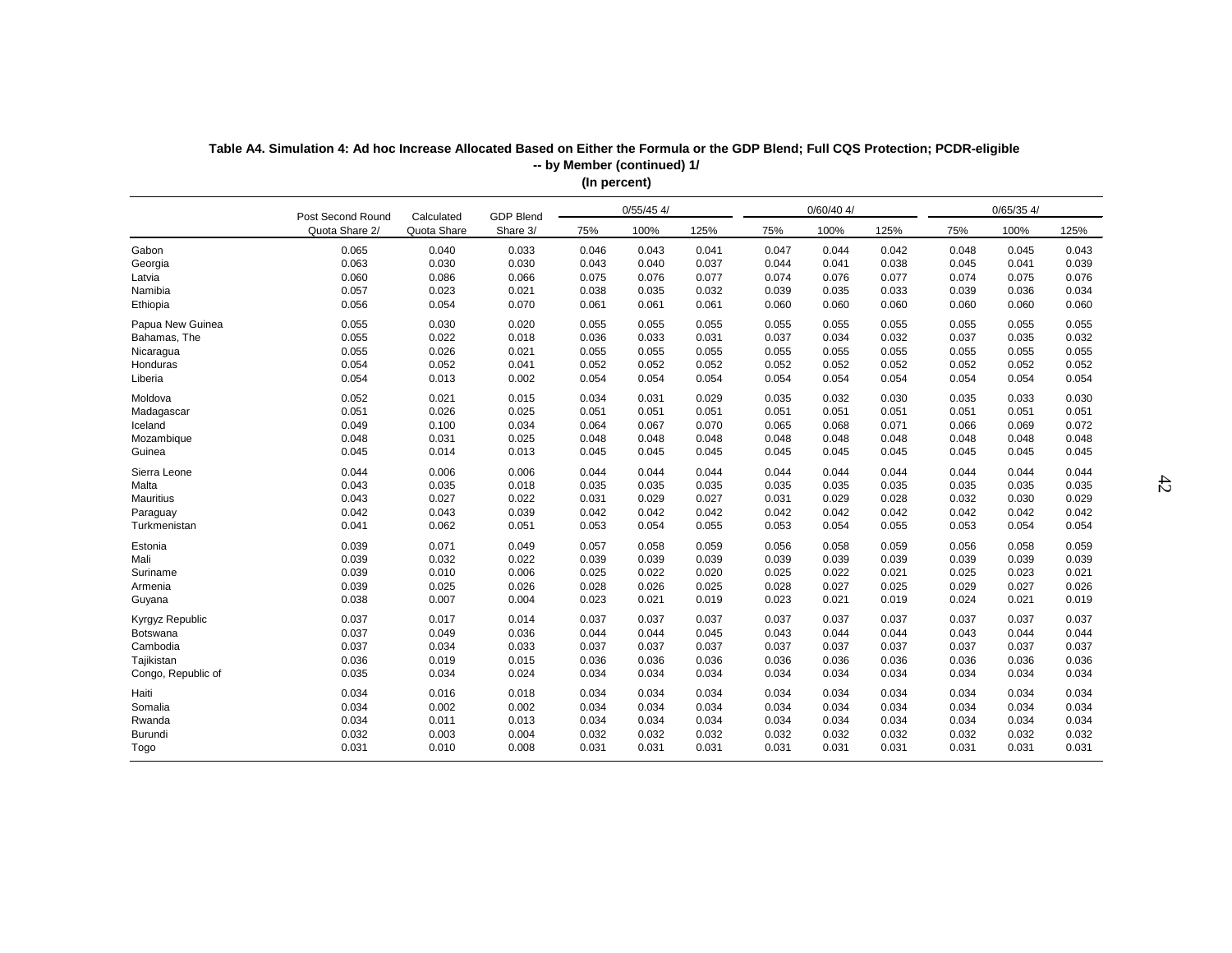| $0/60/40$ 4/<br>$0/65/35$ 4/<br>$0/55/45$ 4/<br>Post Second Round<br><b>GDP Blend</b><br>Calculated<br>Quota Share 2/<br>Quota Share<br>Share 3/<br>100%<br>125%<br>100%<br>125%<br>75%<br>100%<br>75%<br>75%<br>125%<br>0.030<br>0.032<br>0.035<br>0.032<br>0.032<br>0.032<br>0.032<br>0.032<br>0.032<br>0.032<br>0.032<br>0.032<br>Nepal<br>0.029<br>Fiji<br>0.012<br>0.008<br>0.020<br>0.018<br>0.017<br>0.020<br>0.018<br>0.017<br>0.020<br>0.019<br>0.017<br>0.029<br>0.029<br>0.013<br>0.029<br>0.029<br>0.029<br>0.029<br>0.029<br>0.029<br>0.029<br>0.029<br>0.029<br>Malawi<br>0.029<br>0.030<br>0.025<br>0.030<br>0.030<br>0.030<br>0.030<br>0.030<br>0.030<br>Macedonia, FYR<br>0.030<br>0.030<br>0.030<br>0.028<br>0.013<br>0.009<br>0.017<br>Barbados<br>0.019<br>0.018<br>0.017<br>0.020<br>0.018<br>0.017<br>0.020<br>0.019<br>Chad<br>0.028<br>0.032<br>0.024<br>0.030<br>0.030<br>0.030<br>0.030<br>0.030<br>0.030<br>0.030<br>0.030<br>0.030<br>0.028<br>0.013<br>0.014<br>Niger<br>0.028<br>0.028<br>0.028<br>0.028<br>0.028<br>0.028<br>0.028<br>0.028<br>0.028<br>Mauritania<br>0.027<br>0.011<br>0.027<br>0.009<br>0.027<br>0.027<br>0.027<br>0.027<br>0.027<br>0.027<br>0.027<br>0.027<br>0.026<br>Benin<br>0.023<br>0.018<br>0.026<br>0.026<br>0.026<br>0.026<br>0.026<br>0.026<br>0.026<br>0.026<br>0.026<br>0.025<br>0.019<br><b>Burkina Faso</b><br>0.024<br>0.025<br>0.025<br>0.025<br>0.025<br>0.025<br>0.025<br>0.025<br>0.025<br>0.025<br>0.025<br>0.031<br>0.031<br>0.028<br>0.029<br>0.029<br>0.028<br>0.029<br>0.029<br>0.028<br>0.028<br>0.029<br>Albania<br>0.025<br>0.016<br>0.015<br>0.018<br>0.017<br>0.016<br>0.018<br>0.017<br>0.016<br>0.019<br>0.018<br>0.017<br>Kosovo<br>0.023<br>0.006<br>0.005<br>Central African Republic<br>0.023<br>0.023<br>0.023<br>0.023<br>0.023<br>0.023<br>0.023<br>0.023<br>0.023<br>0.022<br>0.014<br>0.022<br>0.022<br>0.016<br>0.022<br>0.022<br>0.022<br>0.022<br>0.022<br>0.022<br>0.022<br>Lao, People's Dem. Republic<br>0.022<br><b>Equatorial Guinea</b><br>0.052<br>0.030<br>0.038<br>0.040<br>0.041<br>0.038<br>0.040<br>0.041<br>0.038<br>0.039<br>0.040<br>0.021<br>0.015<br>0.013<br>0.016<br>0.015<br>0.015<br>0.015<br>0.015<br>0.016<br>0.015<br>Mongolia<br>0.016<br>0.016<br>Swaziland<br>0.021<br>0.016<br>0.009<br>0.016<br>0.016<br>0.016<br>0.016<br>0.017<br>0.016<br>0.016<br>0.016<br>0.016<br>Lesotho<br>0.015<br>0.010<br>0.005<br>0.011<br>0.010<br>0.010<br>0.011<br>0.010<br>0.010<br>0.011<br>0.011<br>0.010<br>Gambia, The<br>0.013<br>0.003<br>0.003<br>0.013<br>0.013<br>0.013<br>0.013<br>0.013<br>0.013<br>0.013<br>0.013<br>0.013<br>0.012<br>0.015<br>0.011<br>0.013<br>0.013<br>0.014<br>0.013<br>0.013<br>0.013<br>0.013<br>0.013<br>0.013<br>Montenegro<br>0.009<br>0.012<br>0.005<br>0.011<br>San Marino<br>0.010<br>0.010<br>0.011<br>0.010<br>0.010<br>0.011<br>0.010<br>0.011<br>0.008<br>0.006<br>0.004<br>0.006<br>0.006<br>Belize<br>0.006<br>0.006<br>0.006<br>0.006<br>0.006<br>0.006<br>0.006<br>0.008<br>0.006<br>0.005<br>0.008<br>0.008<br>0.008<br>0.008<br>0.008<br>0.008<br>0.008<br>0.008<br>0.008<br>Eritrea<br>0.007<br>0.002<br>0.002<br>0.004<br>0.004<br>Vanuatu<br>0.005<br>0.004<br>0.005<br>0.004<br>0.005<br>0.004<br>0.004<br>0.007<br>0.004<br>0.003<br>0.007<br>0.007<br>0.007<br>0.007<br>0.007<br>0.007<br>0.007<br>0.007<br>0.007<br>Djibouti<br>St. Lucia<br>0.006<br>0.004<br>0.003<br>0.004<br>0.004<br>0.004<br>0.004<br>0.004<br>0.004<br>0.005<br>0.005<br>0.005<br>Guinea-Bissau<br>0.006<br>0.002<br>0.001<br>0.006<br>0.006<br>0.006<br>0.006<br>0.006<br>0.006<br>0.006<br>0.006<br>0.006<br>0.006<br>0.004<br>0.003<br>0.004<br>0.004<br>0.004<br>0.004<br>0.004<br>0.004<br>0.004<br>Antigua and Barbuda<br>0.004<br>0.004<br>0.005<br>0.003<br>0.002<br>0.003<br>0.003<br>0.004<br>0.003<br>Grenada<br>0.003<br>0.003<br>0.003<br>0.003<br>0.003<br>Samoa<br>0.005<br>0.003<br>0.002<br>0.004<br>0.003<br>0.003<br>0.004<br>0.003<br>0.004<br>0.003<br>0.003<br>0.003<br>0.005<br>Cape Verde<br>0.005<br>0.004<br>0.005<br>0.005<br>0.005<br>0.005<br>0.005<br>0.005<br>0.005<br>0.005<br>0.005<br>0.005<br>0.005<br>0.003<br>0.005<br>0.005<br>0.005<br>0.005<br>0.005<br>0.005<br>0.005<br>0.005<br>0.005<br>Seychelles<br>0.005<br>0.007<br>0.003<br>0.006<br>0.006<br><b>Timor Leste</b><br>0.006<br>0.006<br>0.006<br>0.006<br>0.006<br>0.006<br>0.006<br>0.004<br>0.003<br>0.002<br>0.003<br>0.003<br>0.003<br>0.003<br>0.003<br>Solomon Islands<br>0.003<br>0.003<br>0.003<br>0.003<br>0.004<br>0.005<br>0.003<br>0.005<br>0.005<br>0.005<br>0.005<br>Maldives<br>0.005<br>0.005<br>0.005<br>0.005<br>0.005 |  |  | $($ po. oo, |  |  |  |  |
|------------------------------------------------------------------------------------------------------------------------------------------------------------------------------------------------------------------------------------------------------------------------------------------------------------------------------------------------------------------------------------------------------------------------------------------------------------------------------------------------------------------------------------------------------------------------------------------------------------------------------------------------------------------------------------------------------------------------------------------------------------------------------------------------------------------------------------------------------------------------------------------------------------------------------------------------------------------------------------------------------------------------------------------------------------------------------------------------------------------------------------------------------------------------------------------------------------------------------------------------------------------------------------------------------------------------------------------------------------------------------------------------------------------------------------------------------------------------------------------------------------------------------------------------------------------------------------------------------------------------------------------------------------------------------------------------------------------------------------------------------------------------------------------------------------------------------------------------------------------------------------------------------------------------------------------------------------------------------------------------------------------------------------------------------------------------------------------------------------------------------------------------------------------------------------------------------------------------------------------------------------------------------------------------------------------------------------------------------------------------------------------------------------------------------------------------------------------------------------------------------------------------------------------------------------------------------------------------------------------------------------------------------------------------------------------------------------------------------------------------------------------------------------------------------------------------------------------------------------------------------------------------------------------------------------------------------------------------------------------------------------------------------------------------------------------------------------------------------------------------------------------------------------------------------------------------------------------------------------------------------------------------------------------------------------------------------------------------------------------------------------------------------------------------------------------------------------------------------------------------------------------------------------------------------------------------------------------------------------------------------------------------------------------------------------------------------------------------------------------------------------------------------------------------------------------------------------------------------------------------------------------------------------------------------------------------------------------------------------------------------------------------------------------------------------------------------------------------------------------------------------------------------------------------------------------------------------------------------------------------------------------------------------------------------------------------------------------------------------------------------------------------------------------------------------------------------------------------------------------------------------------------------------------------------------------------------------------------------------------------------------------------------------------------------------|--|--|-------------|--|--|--|--|
|                                                                                                                                                                                                                                                                                                                                                                                                                                                                                                                                                                                                                                                                                                                                                                                                                                                                                                                                                                                                                                                                                                                                                                                                                                                                                                                                                                                                                                                                                                                                                                                                                                                                                                                                                                                                                                                                                                                                                                                                                                                                                                                                                                                                                                                                                                                                                                                                                                                                                                                                                                                                                                                                                                                                                                                                                                                                                                                                                                                                                                                                                                                                                                                                                                                                                                                                                                                                                                                                                                                                                                                                                                                                                                                                                                                                                                                                                                                                                                                                                                                                                                                                                                                                                                                                                                                                                                                                                                                                                                                                                                                                                                                                                    |  |  |             |  |  |  |  |
|                                                                                                                                                                                                                                                                                                                                                                                                                                                                                                                                                                                                                                                                                                                                                                                                                                                                                                                                                                                                                                                                                                                                                                                                                                                                                                                                                                                                                                                                                                                                                                                                                                                                                                                                                                                                                                                                                                                                                                                                                                                                                                                                                                                                                                                                                                                                                                                                                                                                                                                                                                                                                                                                                                                                                                                                                                                                                                                                                                                                                                                                                                                                                                                                                                                                                                                                                                                                                                                                                                                                                                                                                                                                                                                                                                                                                                                                                                                                                                                                                                                                                                                                                                                                                                                                                                                                                                                                                                                                                                                                                                                                                                                                                    |  |  |             |  |  |  |  |
|                                                                                                                                                                                                                                                                                                                                                                                                                                                                                                                                                                                                                                                                                                                                                                                                                                                                                                                                                                                                                                                                                                                                                                                                                                                                                                                                                                                                                                                                                                                                                                                                                                                                                                                                                                                                                                                                                                                                                                                                                                                                                                                                                                                                                                                                                                                                                                                                                                                                                                                                                                                                                                                                                                                                                                                                                                                                                                                                                                                                                                                                                                                                                                                                                                                                                                                                                                                                                                                                                                                                                                                                                                                                                                                                                                                                                                                                                                                                                                                                                                                                                                                                                                                                                                                                                                                                                                                                                                                                                                                                                                                                                                                                                    |  |  |             |  |  |  |  |
|                                                                                                                                                                                                                                                                                                                                                                                                                                                                                                                                                                                                                                                                                                                                                                                                                                                                                                                                                                                                                                                                                                                                                                                                                                                                                                                                                                                                                                                                                                                                                                                                                                                                                                                                                                                                                                                                                                                                                                                                                                                                                                                                                                                                                                                                                                                                                                                                                                                                                                                                                                                                                                                                                                                                                                                                                                                                                                                                                                                                                                                                                                                                                                                                                                                                                                                                                                                                                                                                                                                                                                                                                                                                                                                                                                                                                                                                                                                                                                                                                                                                                                                                                                                                                                                                                                                                                                                                                                                                                                                                                                                                                                                                                    |  |  |             |  |  |  |  |
|                                                                                                                                                                                                                                                                                                                                                                                                                                                                                                                                                                                                                                                                                                                                                                                                                                                                                                                                                                                                                                                                                                                                                                                                                                                                                                                                                                                                                                                                                                                                                                                                                                                                                                                                                                                                                                                                                                                                                                                                                                                                                                                                                                                                                                                                                                                                                                                                                                                                                                                                                                                                                                                                                                                                                                                                                                                                                                                                                                                                                                                                                                                                                                                                                                                                                                                                                                                                                                                                                                                                                                                                                                                                                                                                                                                                                                                                                                                                                                                                                                                                                                                                                                                                                                                                                                                                                                                                                                                                                                                                                                                                                                                                                    |  |  |             |  |  |  |  |
|                                                                                                                                                                                                                                                                                                                                                                                                                                                                                                                                                                                                                                                                                                                                                                                                                                                                                                                                                                                                                                                                                                                                                                                                                                                                                                                                                                                                                                                                                                                                                                                                                                                                                                                                                                                                                                                                                                                                                                                                                                                                                                                                                                                                                                                                                                                                                                                                                                                                                                                                                                                                                                                                                                                                                                                                                                                                                                                                                                                                                                                                                                                                                                                                                                                                                                                                                                                                                                                                                                                                                                                                                                                                                                                                                                                                                                                                                                                                                                                                                                                                                                                                                                                                                                                                                                                                                                                                                                                                                                                                                                                                                                                                                    |  |  |             |  |  |  |  |
|                                                                                                                                                                                                                                                                                                                                                                                                                                                                                                                                                                                                                                                                                                                                                                                                                                                                                                                                                                                                                                                                                                                                                                                                                                                                                                                                                                                                                                                                                                                                                                                                                                                                                                                                                                                                                                                                                                                                                                                                                                                                                                                                                                                                                                                                                                                                                                                                                                                                                                                                                                                                                                                                                                                                                                                                                                                                                                                                                                                                                                                                                                                                                                                                                                                                                                                                                                                                                                                                                                                                                                                                                                                                                                                                                                                                                                                                                                                                                                                                                                                                                                                                                                                                                                                                                                                                                                                                                                                                                                                                                                                                                                                                                    |  |  |             |  |  |  |  |
|                                                                                                                                                                                                                                                                                                                                                                                                                                                                                                                                                                                                                                                                                                                                                                                                                                                                                                                                                                                                                                                                                                                                                                                                                                                                                                                                                                                                                                                                                                                                                                                                                                                                                                                                                                                                                                                                                                                                                                                                                                                                                                                                                                                                                                                                                                                                                                                                                                                                                                                                                                                                                                                                                                                                                                                                                                                                                                                                                                                                                                                                                                                                                                                                                                                                                                                                                                                                                                                                                                                                                                                                                                                                                                                                                                                                                                                                                                                                                                                                                                                                                                                                                                                                                                                                                                                                                                                                                                                                                                                                                                                                                                                                                    |  |  |             |  |  |  |  |
|                                                                                                                                                                                                                                                                                                                                                                                                                                                                                                                                                                                                                                                                                                                                                                                                                                                                                                                                                                                                                                                                                                                                                                                                                                                                                                                                                                                                                                                                                                                                                                                                                                                                                                                                                                                                                                                                                                                                                                                                                                                                                                                                                                                                                                                                                                                                                                                                                                                                                                                                                                                                                                                                                                                                                                                                                                                                                                                                                                                                                                                                                                                                                                                                                                                                                                                                                                                                                                                                                                                                                                                                                                                                                                                                                                                                                                                                                                                                                                                                                                                                                                                                                                                                                                                                                                                                                                                                                                                                                                                                                                                                                                                                                    |  |  |             |  |  |  |  |
|                                                                                                                                                                                                                                                                                                                                                                                                                                                                                                                                                                                                                                                                                                                                                                                                                                                                                                                                                                                                                                                                                                                                                                                                                                                                                                                                                                                                                                                                                                                                                                                                                                                                                                                                                                                                                                                                                                                                                                                                                                                                                                                                                                                                                                                                                                                                                                                                                                                                                                                                                                                                                                                                                                                                                                                                                                                                                                                                                                                                                                                                                                                                                                                                                                                                                                                                                                                                                                                                                                                                                                                                                                                                                                                                                                                                                                                                                                                                                                                                                                                                                                                                                                                                                                                                                                                                                                                                                                                                                                                                                                                                                                                                                    |  |  |             |  |  |  |  |
|                                                                                                                                                                                                                                                                                                                                                                                                                                                                                                                                                                                                                                                                                                                                                                                                                                                                                                                                                                                                                                                                                                                                                                                                                                                                                                                                                                                                                                                                                                                                                                                                                                                                                                                                                                                                                                                                                                                                                                                                                                                                                                                                                                                                                                                                                                                                                                                                                                                                                                                                                                                                                                                                                                                                                                                                                                                                                                                                                                                                                                                                                                                                                                                                                                                                                                                                                                                                                                                                                                                                                                                                                                                                                                                                                                                                                                                                                                                                                                                                                                                                                                                                                                                                                                                                                                                                                                                                                                                                                                                                                                                                                                                                                    |  |  |             |  |  |  |  |
|                                                                                                                                                                                                                                                                                                                                                                                                                                                                                                                                                                                                                                                                                                                                                                                                                                                                                                                                                                                                                                                                                                                                                                                                                                                                                                                                                                                                                                                                                                                                                                                                                                                                                                                                                                                                                                                                                                                                                                                                                                                                                                                                                                                                                                                                                                                                                                                                                                                                                                                                                                                                                                                                                                                                                                                                                                                                                                                                                                                                                                                                                                                                                                                                                                                                                                                                                                                                                                                                                                                                                                                                                                                                                                                                                                                                                                                                                                                                                                                                                                                                                                                                                                                                                                                                                                                                                                                                                                                                                                                                                                                                                                                                                    |  |  |             |  |  |  |  |
|                                                                                                                                                                                                                                                                                                                                                                                                                                                                                                                                                                                                                                                                                                                                                                                                                                                                                                                                                                                                                                                                                                                                                                                                                                                                                                                                                                                                                                                                                                                                                                                                                                                                                                                                                                                                                                                                                                                                                                                                                                                                                                                                                                                                                                                                                                                                                                                                                                                                                                                                                                                                                                                                                                                                                                                                                                                                                                                                                                                                                                                                                                                                                                                                                                                                                                                                                                                                                                                                                                                                                                                                                                                                                                                                                                                                                                                                                                                                                                                                                                                                                                                                                                                                                                                                                                                                                                                                                                                                                                                                                                                                                                                                                    |  |  |             |  |  |  |  |
|                                                                                                                                                                                                                                                                                                                                                                                                                                                                                                                                                                                                                                                                                                                                                                                                                                                                                                                                                                                                                                                                                                                                                                                                                                                                                                                                                                                                                                                                                                                                                                                                                                                                                                                                                                                                                                                                                                                                                                                                                                                                                                                                                                                                                                                                                                                                                                                                                                                                                                                                                                                                                                                                                                                                                                                                                                                                                                                                                                                                                                                                                                                                                                                                                                                                                                                                                                                                                                                                                                                                                                                                                                                                                                                                                                                                                                                                                                                                                                                                                                                                                                                                                                                                                                                                                                                                                                                                                                                                                                                                                                                                                                                                                    |  |  |             |  |  |  |  |
|                                                                                                                                                                                                                                                                                                                                                                                                                                                                                                                                                                                                                                                                                                                                                                                                                                                                                                                                                                                                                                                                                                                                                                                                                                                                                                                                                                                                                                                                                                                                                                                                                                                                                                                                                                                                                                                                                                                                                                                                                                                                                                                                                                                                                                                                                                                                                                                                                                                                                                                                                                                                                                                                                                                                                                                                                                                                                                                                                                                                                                                                                                                                                                                                                                                                                                                                                                                                                                                                                                                                                                                                                                                                                                                                                                                                                                                                                                                                                                                                                                                                                                                                                                                                                                                                                                                                                                                                                                                                                                                                                                                                                                                                                    |  |  |             |  |  |  |  |
|                                                                                                                                                                                                                                                                                                                                                                                                                                                                                                                                                                                                                                                                                                                                                                                                                                                                                                                                                                                                                                                                                                                                                                                                                                                                                                                                                                                                                                                                                                                                                                                                                                                                                                                                                                                                                                                                                                                                                                                                                                                                                                                                                                                                                                                                                                                                                                                                                                                                                                                                                                                                                                                                                                                                                                                                                                                                                                                                                                                                                                                                                                                                                                                                                                                                                                                                                                                                                                                                                                                                                                                                                                                                                                                                                                                                                                                                                                                                                                                                                                                                                                                                                                                                                                                                                                                                                                                                                                                                                                                                                                                                                                                                                    |  |  |             |  |  |  |  |
|                                                                                                                                                                                                                                                                                                                                                                                                                                                                                                                                                                                                                                                                                                                                                                                                                                                                                                                                                                                                                                                                                                                                                                                                                                                                                                                                                                                                                                                                                                                                                                                                                                                                                                                                                                                                                                                                                                                                                                                                                                                                                                                                                                                                                                                                                                                                                                                                                                                                                                                                                                                                                                                                                                                                                                                                                                                                                                                                                                                                                                                                                                                                                                                                                                                                                                                                                                                                                                                                                                                                                                                                                                                                                                                                                                                                                                                                                                                                                                                                                                                                                                                                                                                                                                                                                                                                                                                                                                                                                                                                                                                                                                                                                    |  |  |             |  |  |  |  |
|                                                                                                                                                                                                                                                                                                                                                                                                                                                                                                                                                                                                                                                                                                                                                                                                                                                                                                                                                                                                                                                                                                                                                                                                                                                                                                                                                                                                                                                                                                                                                                                                                                                                                                                                                                                                                                                                                                                                                                                                                                                                                                                                                                                                                                                                                                                                                                                                                                                                                                                                                                                                                                                                                                                                                                                                                                                                                                                                                                                                                                                                                                                                                                                                                                                                                                                                                                                                                                                                                                                                                                                                                                                                                                                                                                                                                                                                                                                                                                                                                                                                                                                                                                                                                                                                                                                                                                                                                                                                                                                                                                                                                                                                                    |  |  |             |  |  |  |  |
|                                                                                                                                                                                                                                                                                                                                                                                                                                                                                                                                                                                                                                                                                                                                                                                                                                                                                                                                                                                                                                                                                                                                                                                                                                                                                                                                                                                                                                                                                                                                                                                                                                                                                                                                                                                                                                                                                                                                                                                                                                                                                                                                                                                                                                                                                                                                                                                                                                                                                                                                                                                                                                                                                                                                                                                                                                                                                                                                                                                                                                                                                                                                                                                                                                                                                                                                                                                                                                                                                                                                                                                                                                                                                                                                                                                                                                                                                                                                                                                                                                                                                                                                                                                                                                                                                                                                                                                                                                                                                                                                                                                                                                                                                    |  |  |             |  |  |  |  |
|                                                                                                                                                                                                                                                                                                                                                                                                                                                                                                                                                                                                                                                                                                                                                                                                                                                                                                                                                                                                                                                                                                                                                                                                                                                                                                                                                                                                                                                                                                                                                                                                                                                                                                                                                                                                                                                                                                                                                                                                                                                                                                                                                                                                                                                                                                                                                                                                                                                                                                                                                                                                                                                                                                                                                                                                                                                                                                                                                                                                                                                                                                                                                                                                                                                                                                                                                                                                                                                                                                                                                                                                                                                                                                                                                                                                                                                                                                                                                                                                                                                                                                                                                                                                                                                                                                                                                                                                                                                                                                                                                                                                                                                                                    |  |  |             |  |  |  |  |
|                                                                                                                                                                                                                                                                                                                                                                                                                                                                                                                                                                                                                                                                                                                                                                                                                                                                                                                                                                                                                                                                                                                                                                                                                                                                                                                                                                                                                                                                                                                                                                                                                                                                                                                                                                                                                                                                                                                                                                                                                                                                                                                                                                                                                                                                                                                                                                                                                                                                                                                                                                                                                                                                                                                                                                                                                                                                                                                                                                                                                                                                                                                                                                                                                                                                                                                                                                                                                                                                                                                                                                                                                                                                                                                                                                                                                                                                                                                                                                                                                                                                                                                                                                                                                                                                                                                                                                                                                                                                                                                                                                                                                                                                                    |  |  |             |  |  |  |  |
|                                                                                                                                                                                                                                                                                                                                                                                                                                                                                                                                                                                                                                                                                                                                                                                                                                                                                                                                                                                                                                                                                                                                                                                                                                                                                                                                                                                                                                                                                                                                                                                                                                                                                                                                                                                                                                                                                                                                                                                                                                                                                                                                                                                                                                                                                                                                                                                                                                                                                                                                                                                                                                                                                                                                                                                                                                                                                                                                                                                                                                                                                                                                                                                                                                                                                                                                                                                                                                                                                                                                                                                                                                                                                                                                                                                                                                                                                                                                                                                                                                                                                                                                                                                                                                                                                                                                                                                                                                                                                                                                                                                                                                                                                    |  |  |             |  |  |  |  |
|                                                                                                                                                                                                                                                                                                                                                                                                                                                                                                                                                                                                                                                                                                                                                                                                                                                                                                                                                                                                                                                                                                                                                                                                                                                                                                                                                                                                                                                                                                                                                                                                                                                                                                                                                                                                                                                                                                                                                                                                                                                                                                                                                                                                                                                                                                                                                                                                                                                                                                                                                                                                                                                                                                                                                                                                                                                                                                                                                                                                                                                                                                                                                                                                                                                                                                                                                                                                                                                                                                                                                                                                                                                                                                                                                                                                                                                                                                                                                                                                                                                                                                                                                                                                                                                                                                                                                                                                                                                                                                                                                                                                                                                                                    |  |  |             |  |  |  |  |
|                                                                                                                                                                                                                                                                                                                                                                                                                                                                                                                                                                                                                                                                                                                                                                                                                                                                                                                                                                                                                                                                                                                                                                                                                                                                                                                                                                                                                                                                                                                                                                                                                                                                                                                                                                                                                                                                                                                                                                                                                                                                                                                                                                                                                                                                                                                                                                                                                                                                                                                                                                                                                                                                                                                                                                                                                                                                                                                                                                                                                                                                                                                                                                                                                                                                                                                                                                                                                                                                                                                                                                                                                                                                                                                                                                                                                                                                                                                                                                                                                                                                                                                                                                                                                                                                                                                                                                                                                                                                                                                                                                                                                                                                                    |  |  |             |  |  |  |  |
|                                                                                                                                                                                                                                                                                                                                                                                                                                                                                                                                                                                                                                                                                                                                                                                                                                                                                                                                                                                                                                                                                                                                                                                                                                                                                                                                                                                                                                                                                                                                                                                                                                                                                                                                                                                                                                                                                                                                                                                                                                                                                                                                                                                                                                                                                                                                                                                                                                                                                                                                                                                                                                                                                                                                                                                                                                                                                                                                                                                                                                                                                                                                                                                                                                                                                                                                                                                                                                                                                                                                                                                                                                                                                                                                                                                                                                                                                                                                                                                                                                                                                                                                                                                                                                                                                                                                                                                                                                                                                                                                                                                                                                                                                    |  |  |             |  |  |  |  |
|                                                                                                                                                                                                                                                                                                                                                                                                                                                                                                                                                                                                                                                                                                                                                                                                                                                                                                                                                                                                                                                                                                                                                                                                                                                                                                                                                                                                                                                                                                                                                                                                                                                                                                                                                                                                                                                                                                                                                                                                                                                                                                                                                                                                                                                                                                                                                                                                                                                                                                                                                                                                                                                                                                                                                                                                                                                                                                                                                                                                                                                                                                                                                                                                                                                                                                                                                                                                                                                                                                                                                                                                                                                                                                                                                                                                                                                                                                                                                                                                                                                                                                                                                                                                                                                                                                                                                                                                                                                                                                                                                                                                                                                                                    |  |  |             |  |  |  |  |
|                                                                                                                                                                                                                                                                                                                                                                                                                                                                                                                                                                                                                                                                                                                                                                                                                                                                                                                                                                                                                                                                                                                                                                                                                                                                                                                                                                                                                                                                                                                                                                                                                                                                                                                                                                                                                                                                                                                                                                                                                                                                                                                                                                                                                                                                                                                                                                                                                                                                                                                                                                                                                                                                                                                                                                                                                                                                                                                                                                                                                                                                                                                                                                                                                                                                                                                                                                                                                                                                                                                                                                                                                                                                                                                                                                                                                                                                                                                                                                                                                                                                                                                                                                                                                                                                                                                                                                                                                                                                                                                                                                                                                                                                                    |  |  |             |  |  |  |  |
|                                                                                                                                                                                                                                                                                                                                                                                                                                                                                                                                                                                                                                                                                                                                                                                                                                                                                                                                                                                                                                                                                                                                                                                                                                                                                                                                                                                                                                                                                                                                                                                                                                                                                                                                                                                                                                                                                                                                                                                                                                                                                                                                                                                                                                                                                                                                                                                                                                                                                                                                                                                                                                                                                                                                                                                                                                                                                                                                                                                                                                                                                                                                                                                                                                                                                                                                                                                                                                                                                                                                                                                                                                                                                                                                                                                                                                                                                                                                                                                                                                                                                                                                                                                                                                                                                                                                                                                                                                                                                                                                                                                                                                                                                    |  |  |             |  |  |  |  |
|                                                                                                                                                                                                                                                                                                                                                                                                                                                                                                                                                                                                                                                                                                                                                                                                                                                                                                                                                                                                                                                                                                                                                                                                                                                                                                                                                                                                                                                                                                                                                                                                                                                                                                                                                                                                                                                                                                                                                                                                                                                                                                                                                                                                                                                                                                                                                                                                                                                                                                                                                                                                                                                                                                                                                                                                                                                                                                                                                                                                                                                                                                                                                                                                                                                                                                                                                                                                                                                                                                                                                                                                                                                                                                                                                                                                                                                                                                                                                                                                                                                                                                                                                                                                                                                                                                                                                                                                                                                                                                                                                                                                                                                                                    |  |  |             |  |  |  |  |
|                                                                                                                                                                                                                                                                                                                                                                                                                                                                                                                                                                                                                                                                                                                                                                                                                                                                                                                                                                                                                                                                                                                                                                                                                                                                                                                                                                                                                                                                                                                                                                                                                                                                                                                                                                                                                                                                                                                                                                                                                                                                                                                                                                                                                                                                                                                                                                                                                                                                                                                                                                                                                                                                                                                                                                                                                                                                                                                                                                                                                                                                                                                                                                                                                                                                                                                                                                                                                                                                                                                                                                                                                                                                                                                                                                                                                                                                                                                                                                                                                                                                                                                                                                                                                                                                                                                                                                                                                                                                                                                                                                                                                                                                                    |  |  |             |  |  |  |  |
|                                                                                                                                                                                                                                                                                                                                                                                                                                                                                                                                                                                                                                                                                                                                                                                                                                                                                                                                                                                                                                                                                                                                                                                                                                                                                                                                                                                                                                                                                                                                                                                                                                                                                                                                                                                                                                                                                                                                                                                                                                                                                                                                                                                                                                                                                                                                                                                                                                                                                                                                                                                                                                                                                                                                                                                                                                                                                                                                                                                                                                                                                                                                                                                                                                                                                                                                                                                                                                                                                                                                                                                                                                                                                                                                                                                                                                                                                                                                                                                                                                                                                                                                                                                                                                                                                                                                                                                                                                                                                                                                                                                                                                                                                    |  |  |             |  |  |  |  |
|                                                                                                                                                                                                                                                                                                                                                                                                                                                                                                                                                                                                                                                                                                                                                                                                                                                                                                                                                                                                                                                                                                                                                                                                                                                                                                                                                                                                                                                                                                                                                                                                                                                                                                                                                                                                                                                                                                                                                                                                                                                                                                                                                                                                                                                                                                                                                                                                                                                                                                                                                                                                                                                                                                                                                                                                                                                                                                                                                                                                                                                                                                                                                                                                                                                                                                                                                                                                                                                                                                                                                                                                                                                                                                                                                                                                                                                                                                                                                                                                                                                                                                                                                                                                                                                                                                                                                                                                                                                                                                                                                                                                                                                                                    |  |  |             |  |  |  |  |
|                                                                                                                                                                                                                                                                                                                                                                                                                                                                                                                                                                                                                                                                                                                                                                                                                                                                                                                                                                                                                                                                                                                                                                                                                                                                                                                                                                                                                                                                                                                                                                                                                                                                                                                                                                                                                                                                                                                                                                                                                                                                                                                                                                                                                                                                                                                                                                                                                                                                                                                                                                                                                                                                                                                                                                                                                                                                                                                                                                                                                                                                                                                                                                                                                                                                                                                                                                                                                                                                                                                                                                                                                                                                                                                                                                                                                                                                                                                                                                                                                                                                                                                                                                                                                                                                                                                                                                                                                                                                                                                                                                                                                                                                                    |  |  |             |  |  |  |  |
|                                                                                                                                                                                                                                                                                                                                                                                                                                                                                                                                                                                                                                                                                                                                                                                                                                                                                                                                                                                                                                                                                                                                                                                                                                                                                                                                                                                                                                                                                                                                                                                                                                                                                                                                                                                                                                                                                                                                                                                                                                                                                                                                                                                                                                                                                                                                                                                                                                                                                                                                                                                                                                                                                                                                                                                                                                                                                                                                                                                                                                                                                                                                                                                                                                                                                                                                                                                                                                                                                                                                                                                                                                                                                                                                                                                                                                                                                                                                                                                                                                                                                                                                                                                                                                                                                                                                                                                                                                                                                                                                                                                                                                                                                    |  |  |             |  |  |  |  |
|                                                                                                                                                                                                                                                                                                                                                                                                                                                                                                                                                                                                                                                                                                                                                                                                                                                                                                                                                                                                                                                                                                                                                                                                                                                                                                                                                                                                                                                                                                                                                                                                                                                                                                                                                                                                                                                                                                                                                                                                                                                                                                                                                                                                                                                                                                                                                                                                                                                                                                                                                                                                                                                                                                                                                                                                                                                                                                                                                                                                                                                                                                                                                                                                                                                                                                                                                                                                                                                                                                                                                                                                                                                                                                                                                                                                                                                                                                                                                                                                                                                                                                                                                                                                                                                                                                                                                                                                                                                                                                                                                                                                                                                                                    |  |  |             |  |  |  |  |
|                                                                                                                                                                                                                                                                                                                                                                                                                                                                                                                                                                                                                                                                                                                                                                                                                                                                                                                                                                                                                                                                                                                                                                                                                                                                                                                                                                                                                                                                                                                                                                                                                                                                                                                                                                                                                                                                                                                                                                                                                                                                                                                                                                                                                                                                                                                                                                                                                                                                                                                                                                                                                                                                                                                                                                                                                                                                                                                                                                                                                                                                                                                                                                                                                                                                                                                                                                                                                                                                                                                                                                                                                                                                                                                                                                                                                                                                                                                                                                                                                                                                                                                                                                                                                                                                                                                                                                                                                                                                                                                                                                                                                                                                                    |  |  |             |  |  |  |  |
|                                                                                                                                                                                                                                                                                                                                                                                                                                                                                                                                                                                                                                                                                                                                                                                                                                                                                                                                                                                                                                                                                                                                                                                                                                                                                                                                                                                                                                                                                                                                                                                                                                                                                                                                                                                                                                                                                                                                                                                                                                                                                                                                                                                                                                                                                                                                                                                                                                                                                                                                                                                                                                                                                                                                                                                                                                                                                                                                                                                                                                                                                                                                                                                                                                                                                                                                                                                                                                                                                                                                                                                                                                                                                                                                                                                                                                                                                                                                                                                                                                                                                                                                                                                                                                                                                                                                                                                                                                                                                                                                                                                                                                                                                    |  |  |             |  |  |  |  |

#### **Table A4. Simulation 4: Ad hoc Increase Allocated Based on Either the Formula or the GDP Blend; Full CQS Protection; PCDR-eligible -- by Member (continued) 1/ (In percent)**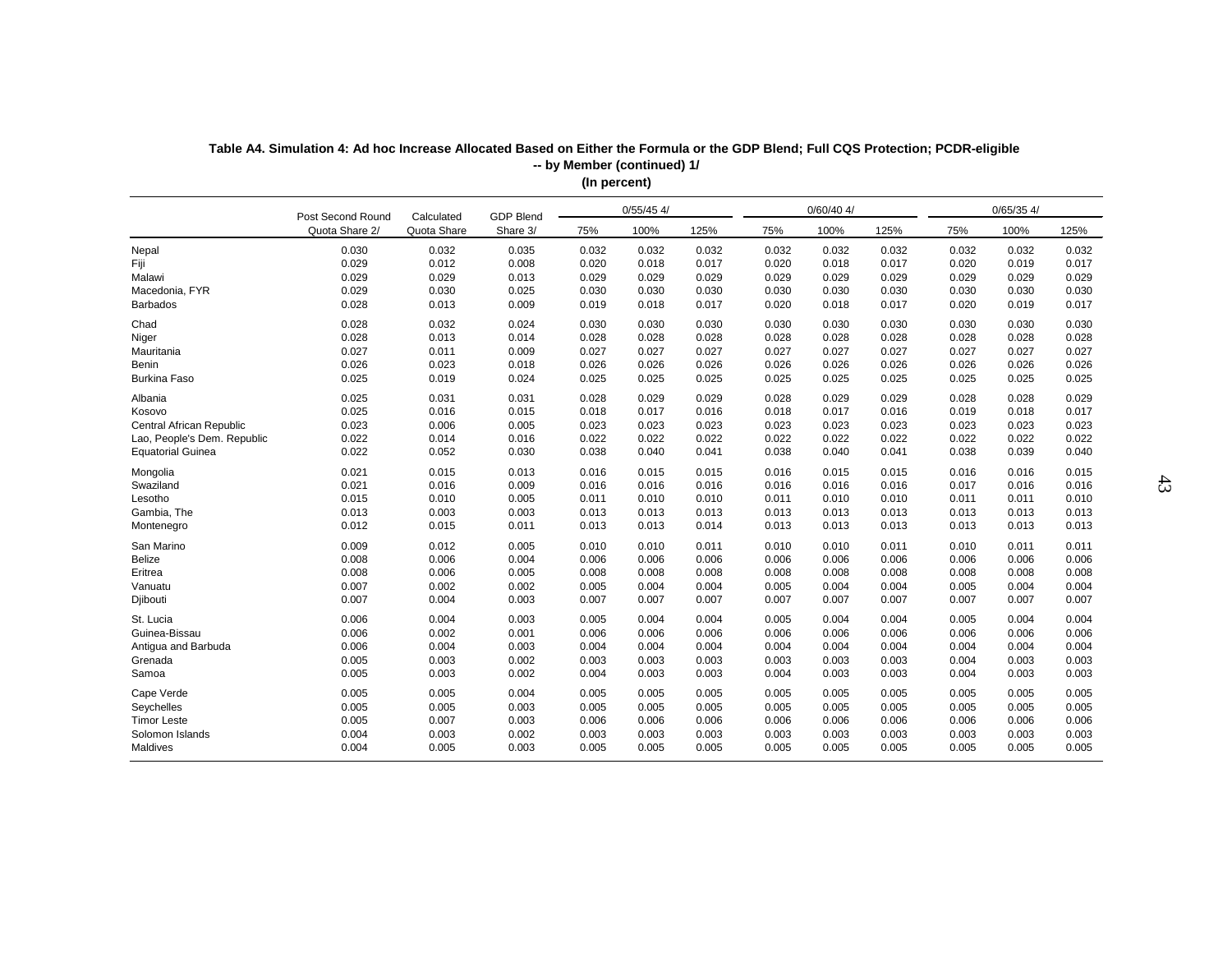|                                | (In percent)                                                                                        |             |          |        |        |        |        |        |        |        |        |        |  |  |  |
|--------------------------------|-----------------------------------------------------------------------------------------------------|-------------|----------|--------|--------|--------|--------|--------|--------|--------|--------|--------|--|--|--|
|                                | $0/55/45$ 4/<br>$0/60/40$ 4/<br>$0/65/35$ 4/<br><b>GDP Blend</b><br>Post Second Round<br>Calculated |             |          |        |        |        |        |        |        |        |        |        |  |  |  |
|                                | Quota Share 2/                                                                                      | Quota Share | Share 3/ | 75%    | 100%   | 125%   | 75%    | 100%   | 125%   | 75%    | 100%   | 125%   |  |  |  |
| Comoros                        | 0.0037                                                                                              | 0.0019      | 0.0014   | 0.0037 | 0.0037 | 0.0037 | 0.0037 | 0.0037 | 0.0037 | 0.0037 | 0.0037 | 0.0037 |  |  |  |
| St. Kitts and Nevis            | 0.0037                                                                                              | 0.0022      | 0.0015   | 0.0026 | 0.0025 | 0.0023 | 0.0027 | 0.0025 | 0.0024 | 0.0027 | 0.0026 | 0.0024 |  |  |  |
| <b>Bhutan</b>                  | 0.0036                                                                                              | 0.0050      | 0.0044   | 0.0044 | 0.0044 | 0.0045 | 0.0043 | 0.0044 | 0.0045 | 0.0043 | 0.0044 | 0.0045 |  |  |  |
| St. Vincent and the Grenadines | 0.0035                                                                                              | 0.0024      | 0.0018   | 0.0026 | 0.0024 | 0.0024 | 0.0026 | 0.0025 | 0.0024 | 0.0027 | 0.0025 | 0.0024 |  |  |  |
| Dominica                       | 0.0034                                                                                              | 0.0017      | 0.0012   | 0.0024 | 0.0022 | 0.0021 | 0.0024 | 0.0022 | 0.0021 | 0.0024 | 0.0023 | 0.0021 |  |  |  |
| Sao Tome and Principe          | 0.0031                                                                                              | 0.0016      | 0.0005   | 0.0031 | 0.0031 | 0.0031 | 0.0031 | 0.0031 | 0.0031 | 0.0031 | 0.0031 | 0.0031 |  |  |  |
| Tonga                          | 0.0029                                                                                              | 0.0013      | 0.0009   | 0.0020 | 0.0018 | 0.0017 | 0.0020 | 0.0018 | 0.0017 | 0.0020 | 0.0019 | 0.0018 |  |  |  |
| Kiribati                       | 0.0023                                                                                              | 0.0018      | 0.0008   | 0.0018 | 0.0018 | 0.0018 | 0.0018 | 0.0018 | 0.0018 | 0.0018 | 0.0018 | 0.0018 |  |  |  |
| Micronesia, Fed. States of     | 0.0021                                                                                              | 0.0014      | 0.0011   | 0.0016 | 0.0015 | 0.0014 | 0.0016 | 0.0015 | 0.0014 | 0.0016 | 0.0015 | 0.0015 |  |  |  |
| Marshall Islands               | 0.0015                                                                                              | 0.0010      | 0.0007   | 0.0011 | 0.0010 | 0.0010 | 0.0011 | 0.0010 | 0.0010 | 0.0011 | 0.0011 | 0.0010 |  |  |  |
| Palau, Republic of             | 0.0015                                                                                              | 0.0010      | 0.0007   | 0.0011 | 0.0010 | 0.0010 | 0.0011 | 0.0010 | 0.0010 | 0.0011 | 0.0011 | 0.0010 |  |  |  |
| Tuvalu                         | 0.0008                                                                                              | 0.0004      | 0.0001   | 0.0005 | 0.0005 | 0.0005 | 0.0005 | 0.0005 | 0.0005 | 0.0006 | 0.0005 | 0.0005 |  |  |  |

#### **Table A4. Simulation 4: Ad hoc Increase Allocated Based on Either the Formula or the GDP Blend; Full CQS Protection; PCDR-eligible -- by Member (concluded) 1/**

Source: Finance Department.

1/ The simulations assume a 75, 100, and 125 percent increase of post second round quotas. The ad hoc increase is distributed to all countries that are under-represented with respect to the formula or with respect to the GDP blend (see footnote 3). Eligible EMDCs receive a uniform reduction in out-of-lineness based on the formula (for those EMDCs under-represented under the formula only), or the GDP-blend (for those EMDCs under-represented under the GDP blend only), or the greater of the two (for those EMDCs that qualify under both criteria). Eligible advanced countries are capped at their post second round or post-selective quota share, whichever is greater. Over-represented countries which would become under-represented as a result of the overall quota increase are protected at their calculated quota share. PCDR-eligible countries receive at least their post second round quota share.

2/ Includes ad hoc increases for 54 eligible members that are not yet effective; also includes Kosovo and Tuvalu which became members on June 29, 2009 and June 24, 2010, respectively. For the two countries that have not yet consented to, and paid for, their quota increases, 11th Review proposed quotas are used.

3/ GDP blended using 60 percent market and 40 percent PPP exchange rates, compressed using a factor of 0.95.

4/ The overall increase is distributed to members on an equiproportional, selective and ad hoc basis in the proportion of x/y/z, respectively.

5/ Includes China, P.R., Hong Kong SAR, and Macao SAR.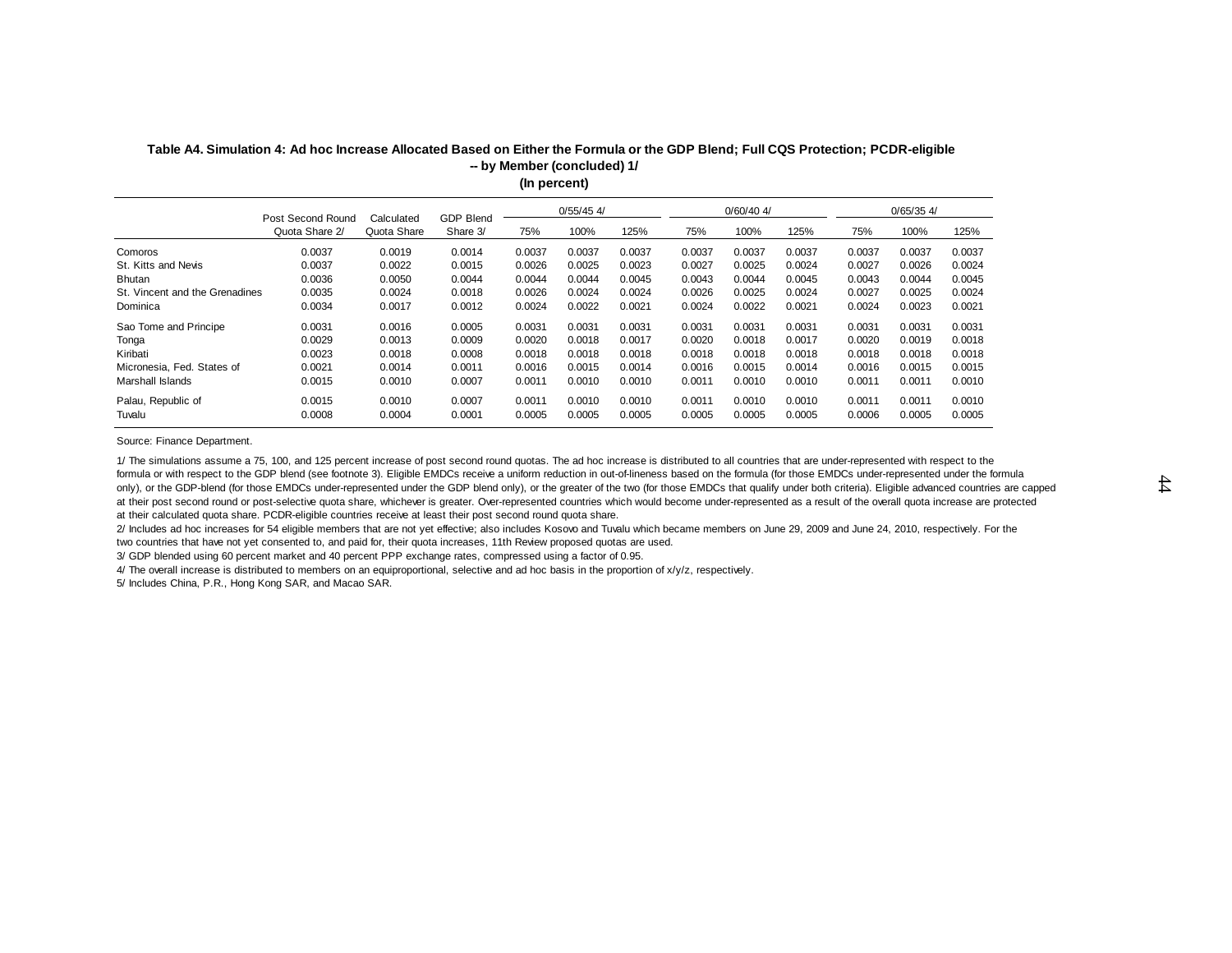## **The Chairman's Concluding Remarks Fourteenth General Review of Quotas—Further Considerations Committee of the Whole on Review of Quotas Meeting 10/4 September 22, 2010**

I welcome the shared commitment to reaching an agreement under the  $14<sup>th</sup>$  General Review within the agreed timetable, but today's discussion also shows that views remain divided on many key issues. I will ask staff to reflect carefully on these views as we consider how best to move the process forward within the short time period remaining. Let me highlight a few key points from our discussion:

*Size of the Quota Increase:* Most Directors supported a substantial overall increase to ensure that the Fund has sufficient resources to meet members' needs. Many Directors noted that, since their last discussion of this issue in April, the case for such an increase had been further strengthened by developments in the euro area, underscoring the need for the Fund to be in a position to support all its members, including advanced countries, as well as by the recent progress on reforming the Fund's lending facilities. Against this background, most Directors indicated that they could support a doubling of quotas, with a number viewing this as an upper bound and a number of others seeing it as a minimum. A few other Directors, pointing to the expanded New Arrangements to Borrow (NAB), were not convinced about the need to increase quota resources substantially beyond that needed to achieve the targeted realignment of quota shares. Many Directors noted that with an increase in quotas, the size of the NAB should be reconsidered to maintain the appropriate balance between quota and borrowed resources.

*Quota Realignment:* Directors reiterated their commitment to a shift in quota share to dynamic emerging market and developing countries (EMDCs) of at least 5 percent from over- to under-represented countries. However, significant differences remain on the details.

- A number of Directors viewed approaches along the lines laid out in the staff paper as providing a good basis for further work—a combination of a selective increase for all members and a sizable ad hoc component aimed primarily at EMDCs, using the compressed GDP blend variable in distributing ad hoc increases.
- Many other Directors considered that a larger net shift to EMDCs than that illustrated in the staff paper is needed—of the order of 5–6 percentage points,